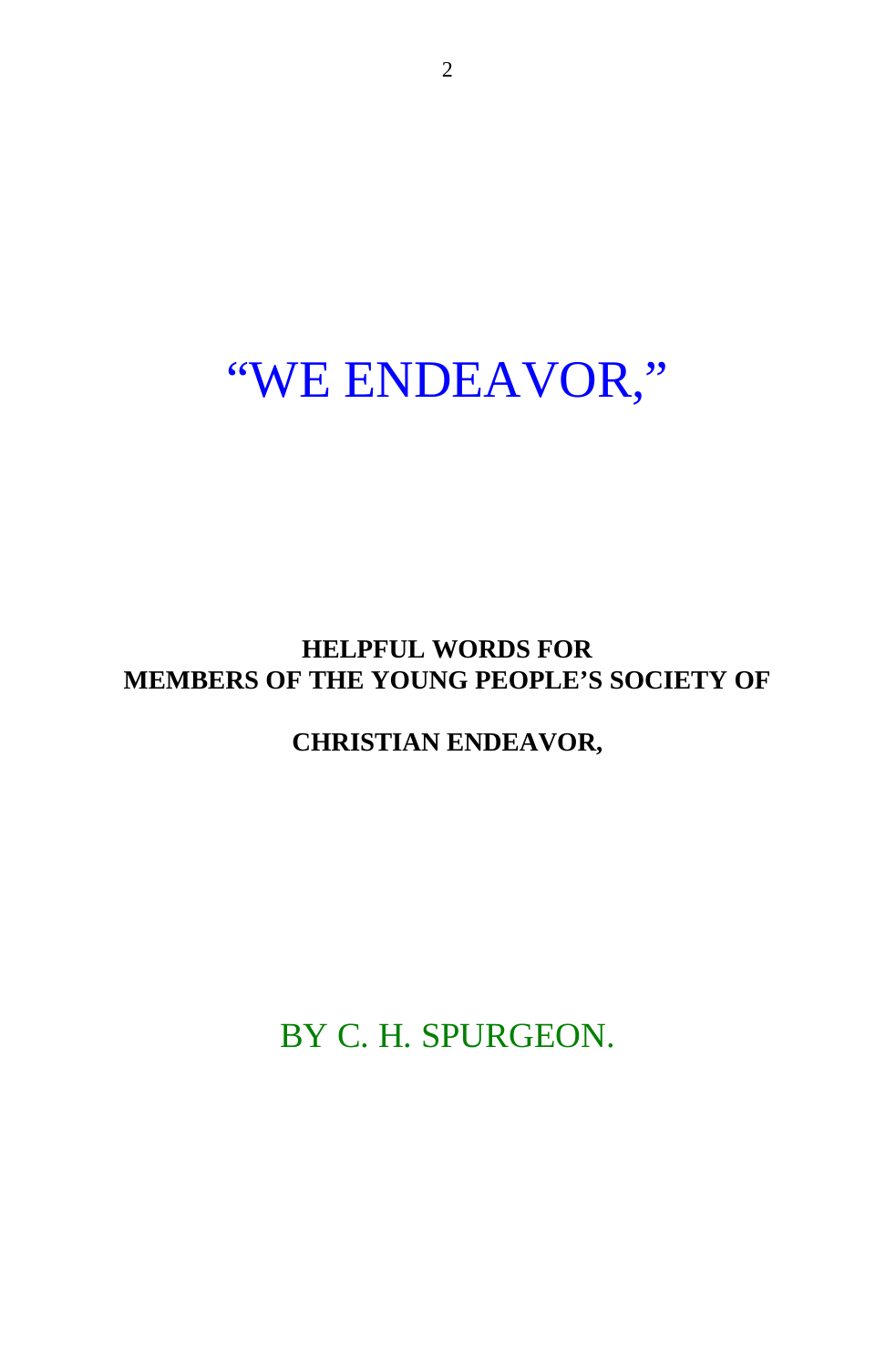## CONTENTS.

SERVICE AND HONOR "THE LORD WORKING WITH THEM" THE HOLY SPIRIT NOT STRAITENED A DIVINE COMMISSION GREAT FAITH AND GREAT WORKS "GIVE AN ACCOUNT OF THY STEWARDSHIP" "THOU HAST 'MULTIPLIED THE NATION" WORKING WITH A HIGH PURPOSE DAVID AND THE TEMPLE "IS NOT THE LORD YOUR GOD WITH YOU?" VINES WITH TENDER GRAPES GOOD WORK "AS A FIRE AND LIKE A HAMMER" BEWARE OF FOXES SMALL RAIN AND SHOWERS THE FOUR LEPERS AND THE SYRIAN CAMP PHILIP AND OTHERS PREACH THE WORD THE LOAVES AND THE HUNGRY PEOPLE THE LAD'S LOAVES AND CHRIST'S POWER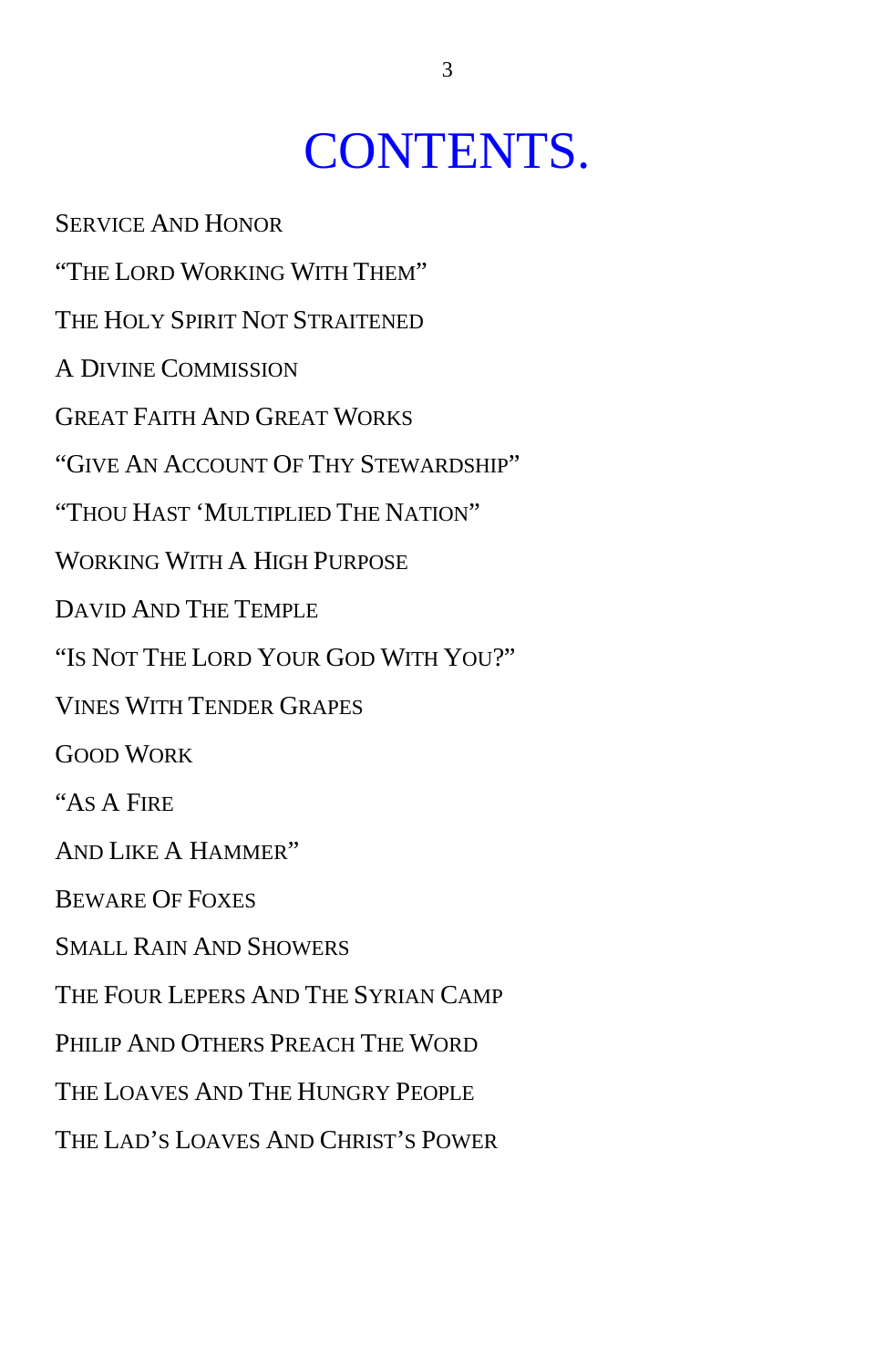# SERVICE AND HONOR.

YOU cannot have Christ if you will not serve Him. If you take Christ, you must take Him in all His characters, not only as Friend, but also as Master; and if you are to become His disciple, you must also become His servant. I hope that no one kicks against that truth. Surely it is one of our highest delights on earth to serve our Lord, and this is to be our blessed employment even in heaven itself: "His servants shall serve Him: and they shall see His face."

This thought also enters into our idea of salvation; to be saved, means that we are rescued from the slavery of sin, and brought into the delightful liberty of the servants of God. O Master, Thou art such a glorious Lord that serving Thee is perfect freedom, and sweetest rest! Thou hast told us that it should be so, and we have found it *so.* "Take My yoke upon you, and learn of Me; for I am meek and lowly in heart and ye shall find rest unto your souls." We do find it so; and it is not as though rest were a separate thing from service, the very service itself becomes rest to our souls. I know not how some of us would have any rest on earth if we could not employ our daily lives in the service of Christ; and the rest of heaven is never to be pictured as idleness, but as constantly being permitted the high privilege of serving the Lord.

Learn hence, then, all of you who would have Christ as your Savior, that you must be willing to serve Him. We are not saved *by* service, but we are saved *to* service. When we are once saved, thenceforward we live in the service of our Lord. If we refuse to be His servants, we are not saved, for we still remain evidently the servants of self, and the servants of Satan. Holiness is another name for salvation; to be delivered from the power of self-will, and the domination of evil lusts, and the tyranny of Satan, — -this is salvation. Those who would be saved must know that they will have to serve Christ, and those who are saved rejoice that they are serving Him, and that thus they are giving evidence of a change of heart and renewal of mind.

So you are proposing to yourself that you will serve Christ, are you? You are a young man, as yet you have plenty of vigor and strength, and you say to yourself, "I will serve Christ in some remarkable way; I will seek to make myself a scholar, I will try to learn the art of oratory, and I will in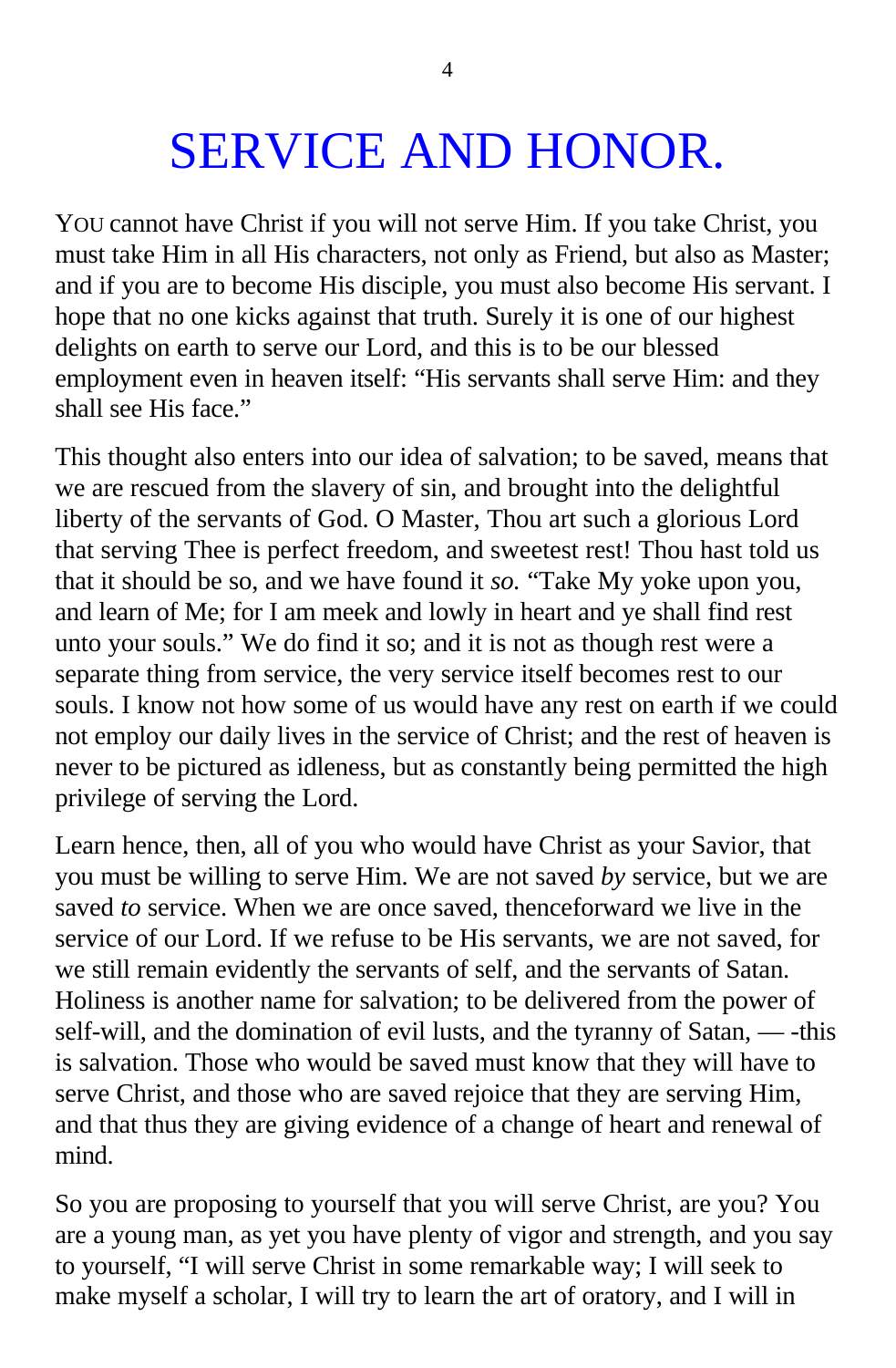some way or other glorify my Lord's name by the splendor of my language." Will you, dear friend? Is it not better, if you are going to serve Christ, to ask Him what He would like you to do? If you wished to do a kindness for a friend, you certainly would desire to know what would best please that friend, or else your kindness might be mistaken, and you might be doing that which would grieve rather than gratify. Now listen. Your Lord and Master does not bid you become either a scholar or an orator in order to serve Him. Both of those things may happen to fall to your lot in that path of duty which He would have you to take; but first of all He says, "If any man serve Me, let him follow Me."

This is what Christ prefers beyond anything else, that His servants should follow Him. If we do that, we shall serve Him in the way which is according to His own choice. I notice that many good friends desire to serve Christ by standing on the top round of the ladder. You cannot get there at one step, young man; your better way will be to serve Christ by following Him, by "doing the next thing," the thing you can do, that little simple business which lies within your capacity, which will bring you no special honor, but which, nevertheless, is what your Lord desires of you. In effect, you can hear Him say to you, "If any man serve Me, let him follow Me, not by aiming at great things, but by doing just that piece of work that I put before him at the time." "Seekest thou great things for thyself?" said the prophet Jeremiah to Baruch, "seek them not." So say I to you.

One friend, perhaps, blessed with great riches, is saying, "I will lay by in store until I acquire a considerable amount, and then build a row of almshouses for the poor; I will give very largely to some new foreign missionary effort, or I will build a house of prayer in which Christ's name shall be preached." God forbid that I should stop you in any right design whatever! Still, if you would do what is absolutely certain to please Christ, I would not recommend the selection of any one particular object, but I would advise you just to do this, — follow Him, remembering that He said, "If any man serve Me, let him follow Me." You will, by simply going behind your Master, following His footsteps, and being truly His disciple, do that .which would please Him more than if you could .endow His cause with a whole mint of riches. This is what He selects as the choicest proof of your love, the highest testimonial of your regard: "' If any man serve Me, let him follow Me."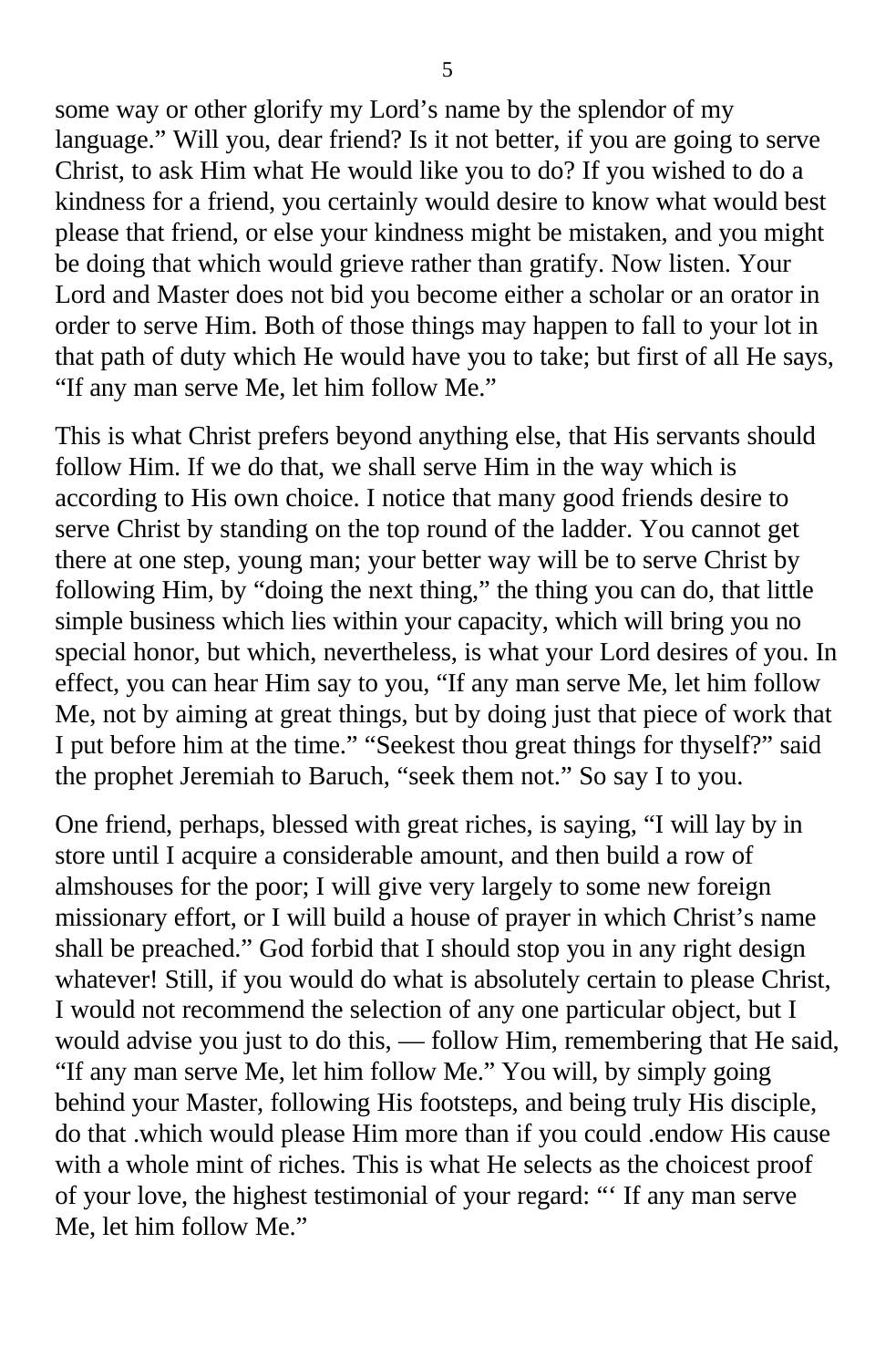He requires of you that you should become as a little child, that you may be taught by Him. His own words are, "Except ye be converted, and become as little children, ye shall not enter into the kingdom of heaven." If you would be a servant of Christ, come to Him as a little child; sit on the infants' form, to be taught by Him the gospel A B C. "If any man serve Me, let him follow Me, — follow Me as My disciple, regarding Me as his Teacher, to whom he bows his understanding and his entire mind, that I may fashion it according to My own will." This is the language of our Lord, and I would impress it very earnestly upon you all, and especially upon any who are beginning the Christian life,. If you are to serve Christ, put your mind like a tablet of wax under His *stylus,* that He may write on you whatsoever He pleases. Be you Christ's slate, that He may make His mark on you. Be His sheet of paper, on which He may write His living letters of love. You can serve Him in this way in the best possible manner.

"Whatsover HE saith unto you, do it." If you want truly to serve Christ, do not do what you suggest to yourself, but do what He commands you. Remember what Samuel said to Saul, "To obey is better than sacrifice, and to hearken than the fat of rams." I believe that the profession of consecration to God, when it is accompanied by action that I suggest to myself, may be nothing but will-worship, an abomination in the sight of God; but when anyone says to the Lord, "What wilt Thou have me to do? Show me, my Master, what Thou wouldst have me to do," — when there is a real desire to obey every command of Christ, then is there the true spirit of service, and the true spirit of sonship. "If any man serve Me, let him follow Me, running at My call, following at My heels, waiting at My feet to do whatsoever I desire him to do." This makes life a very much simpler thing than some dream it to be. You are not to go and carve a statue out of the marble by the exercise of your own genius; if that were the task set before us, the most of us would never accomplish it. But you have just to go and write according to Christ's own example, to copy His letters, the up-strokes and the down-strokes, and to write exactly as He has written. The other day, I was asked to sign my name to a deed, and when it was handed to me, I said, "Why, I have signed my name!" "Yes," said the one who brought it, "you have the very easy task of marking it all over again." Just so, in that case I followed my own writing; and you have the easy task of writing after Christ, blacking over again the letters that He Himself has made, and you cannot do Him better service than this. "If any man serve Me, let him follow Me; that is, let him do just what I bid him to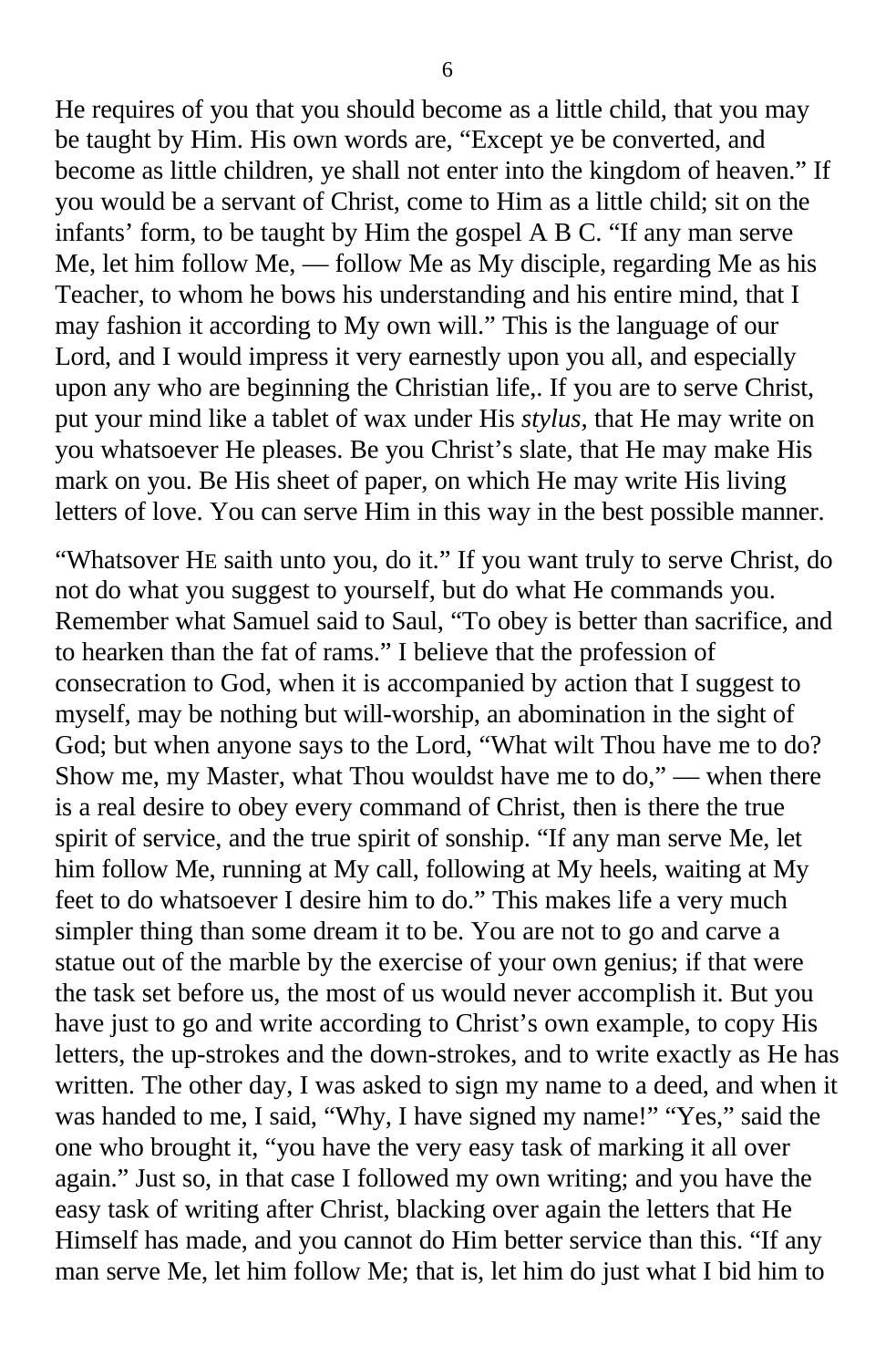do; follow Me by imitating My example." It is always safe to do what Christ would have done under the same circumstances in which you are placed. Of course, you cannot imitate Christ in His miraculous work, and you are not asked to imitate Him in some of those sorrowful respects in which He suffered that we might not suffer; but the ordinary life of Christ is in every respect an example to us. Never do what you could not suppose Christ would have done. If it strikes you that the course of action that is suggested to you would be un-Christly, then it is unChristian, for the Christian is to be like Christ. The Christian is to be the flower growing out of the seed, Christ; and there is always a congruity between the flower and the seed out of which it grows. Keep your eyes fixed on your heavenly model, and pattern, and seek in all things ever to imitate Christ. If you want to serve Christ, repeat His life as nearly as possible in your own life. *"*If any man serve Me, let him follow Me by copying My example."

You do not need to run away from your father and mother, and leave your home and friends, and go away to the blacks in Africa, in order to serve Christ. It is not the getting of some idle speculation in your own brain, and working that out according to your ,own whims and fancies, that constitutes service for Christ; it is just simply this, — if any man will serve Christ, let him follow Christ. Let him put his foot down as nearly as he can where Christ put His foot down; let him tread in Christ's steps, and be moved by His spirit, actuated by His motives, live with His aim, and copy His actions. This is the noblest way in which to serve the Lord.

"If any man serve Me, let him follow Me; and where I am, there shall also My servant be." I do not know any other master but Christ who ever said that. There are some places where an earthly master does not want his servant to be; he must have some room to himself, and some engagements which he cannot explain to his servant, and into which his servant must not pry. But the Lord Jesus Christ makes this the glorious privilege of everyone who enters His service that, where He is, there shall His servant be.

But where is Christ? He is and always was in the place of communion with God. He was always near to His Father. He often spoke with God. He ever had the joy of God filling His spirit. And you, perhaps, are saying to yourself, "I wish that I had communion with God." Well, through Jesus Christ, it is; to be had by serving Him in that particular kind of service which consists in following Him. If you want to walk with God, why, of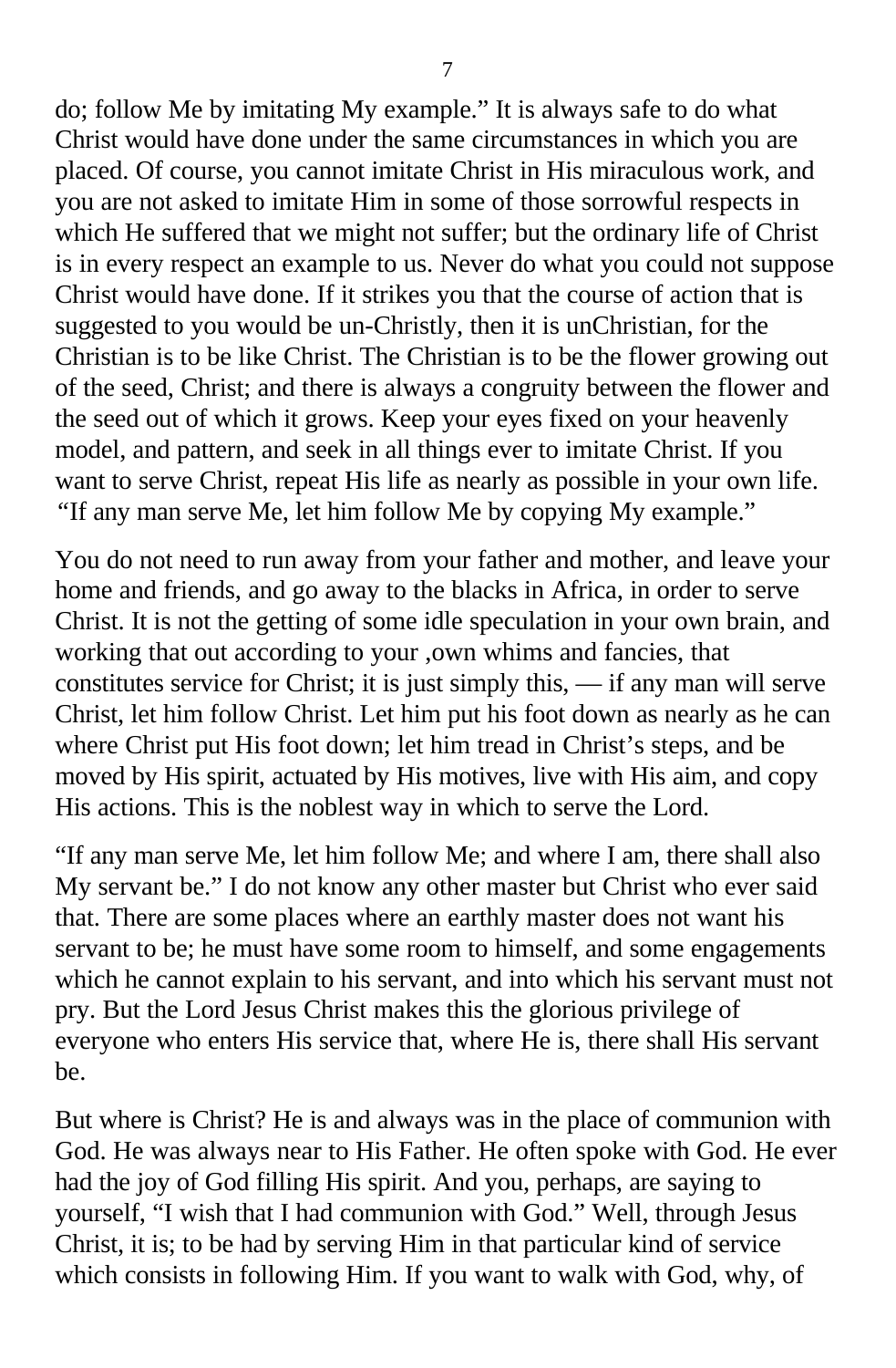course, you must *walk!* If you sit down in idleness, you cannot walk with Him; and if you do not keep up a good brisk pace, He will walk on in front of you, and leave you behind, for the Lord is no laggard in His walking. Therefore, you see, there must be diligent progress, and activity in service, in order that we may keep pace with Him, and have communion with Him; and if we act thus here, lie has promised that we shall be in the place of communion with our blessed Master.

Our Lord Jesus Christ was in the place of confidence. Whenever Christ went to work, He worked with assurance. He never had a doubt as to His ultimate success. No haphazard work ever came from Christ's hands;. He spoke with certainty, and He worked with the full assurance that His labor would not be in vain. If you want to have confidence in your work for Christ, so as to perform it without any doubts and fears, you will have to obtain it by serving Him, and to serve Him by following Him; and then, into that hallowed place of confidence where your Master always stood, there shall you also come.

It is very sweet to notice how the Lord Jesus brings His Father into His speech; it is as if He said, "When a man joins himself to Me, then he joins himself to My Father also. It is not only I who will love him, and do My best to honor him, but My Father, the great and ever-blessed Lord over all, keeps an eye on that man." On whom does He look with this gaze of approval? Not on those who have some grand project of serving themselves, but on those who serve Christ, and who do it by following Him.

It is delightful to have a sense of the approbation of God, such as you never had when you had the approbation of men. Sometimes, when even Christian people cry, "Well done, well done," the Lord says, "That is quite enough praise for him; I shall not give him My 'Well done.'" But when you get no "Well done" from men, but, on the contrary, are misunderstood and misrepresented, then the Lord comes and puts His hand upon you, and says, "Be strong, fear not, I have accepted your service. I know your motive, and I approve your action. Be not afraid of them, but go on your way." Such approval as that is the highest honor we can have here. "If any man serve Me," says Christ, "him will My Father honor," with a sense of sonship, and with a sense of approbation.

If a man will serve Christ by following Him, the Father will give him honor in the eyes of the blood-bought family. There are certain of the Lord's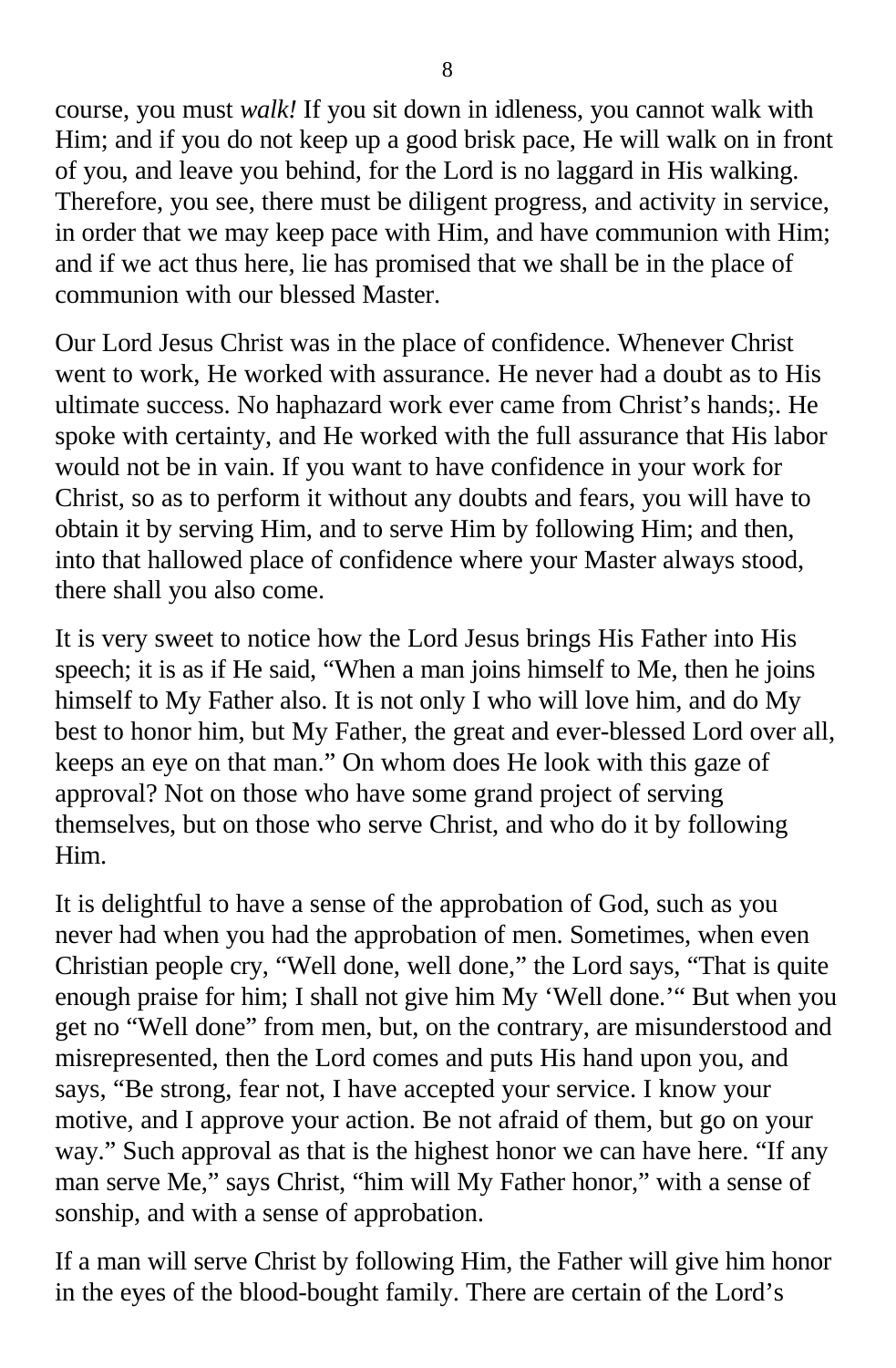people who do not carry yard measures with them, but they carry scales and weights, and if they do not measure by quantity, they measure by quality; their approval is worth having. They are often the poorest and most afflicted members of the church; but being the most instructed, and living the nearest to God, to be had in honor of them is a thing worth having. I believe that, if any man will lead the life of a Christian, however few his talents, and if his service lies in close obedience and imitation of Christ, the real saints, not the mere professors, especially not the shining worldly ones among them, but real saints will say, "That is the man for us; that is the woman with whom we like to converse." Thus it comes to pass that those who really do serve the Lord by following Him have honor in the estimation of those who sit at meat with them at their Lord's table.

And then, when we come to die, or when we stand at the judgment seat of Christ, or when we enter upon the eternal state, what a glorious thing it will be, to find the Father ready to honor us for ever because we served the Son! Our reward will not be of debt, but of grace; it is grace that gave us the service, and grace that will reward us for our service; but no man and no woman shall serve the Lord Jesus Christ here on earth by following Him, without finding that the Father has some special honor, some rich and rare reward, to give to such soldiers in due time. This is the fighting day, expect nothing now but bullets, bruises, wounds, scars; but the battle will soon be over, and when the war is ended, the King will come, and ride up and down the ranks, and in that day you who have been most battered and most wounded in the battle shall find Him pause when He reaches you, and He will fasten on your breast a star that shall be more honor to you than all the Victoria Crosses that have decorated brave men here below. Stars and garters they may have who want them, but blessed are they who shall shine as the stars in the kingdom of our Father! And this honor is to be had by that believer who will faithfully serve his Lord; not by any who merely talk about it, or dream of it, or propose to do it, but to those who serve Him by following Him this honor shall be given.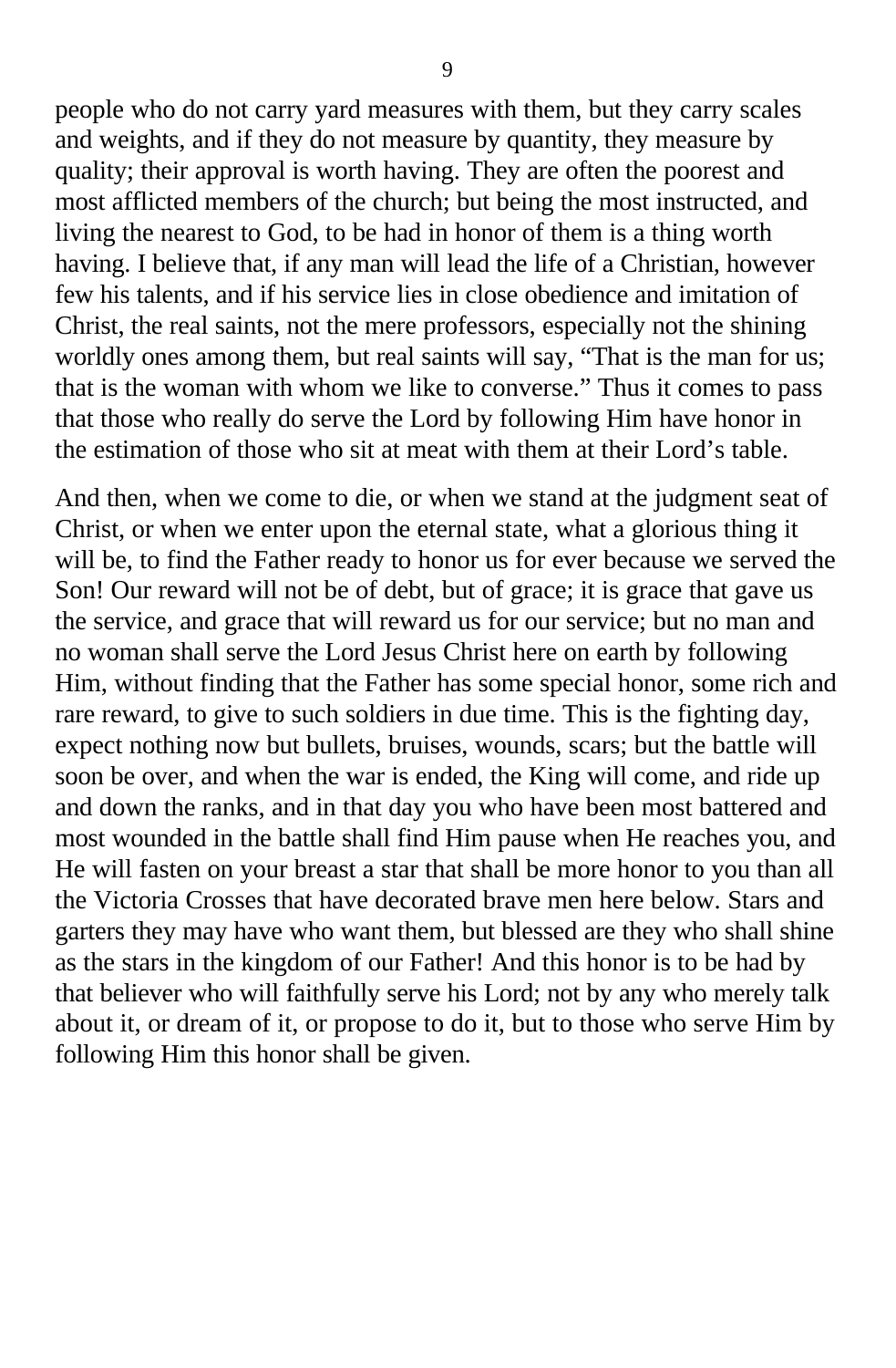## "THE LORD WORKING WITH THEM."

LIKE the thought of Christ being taken up to heaven because His work was done, and His people being left on earth because there was still work for them to do. If we could steal away to heaven, what a pity it would be that we should do so while there is a single soul to be saved! I think that, if I had not brought to Christ the full number of jewels that He intended me to bring to adorn His crown, I would ask to come back again even from heaven. He knows best where we can best serve Him, so He ordains that, while He sits at the right hand of God, we are to abide here, and go forth to preach everywhere, the Lord working with us.

This work of the disciples was *aggressive:* "they went *forth."* Some of them were bound to stay for a while at Jerusalem; though that old nest was eventually pulled down, not a stick of it was left, and the very tree on which it was built was cut down. Persecution drove forth the bulk of them further and further; we do not know where they all did go. There are traditions, which are not very valuable, to show where each of the apostles went, but it is quite certain that they all went somewhere or other; starting from the one common center, they went in various directions preaching Christ. They worked: "They went forth, and preached."

The disciples did not say : — "Well, the Master has gone to heaven, the eternal purposes of God will be ,quite sure to be carried out, it is not possible that the designs of infinite love should fail, the more especially as He is at the Father's side, therefore let us enjoy ourselves spiritually. Let us sit down in the happy possession of covenant blessings, and let us sing to our hearts' content because of all that God has done for us and given to us. He will effect His own purposes, and we have only to stand still and see the salvation of God." No, it was not for them to judge what they ought to do. When they were told to tarry at Jerusalem, they did tarry at Jerusalem. There are times of tarrying; but, inasmuch as the Master had commanded them to go into all the world, and preach the gospel to every creature, they also, when the hour had struck, went into all the world, and began to preach everywhere the gospel they had learned at Jesu's feet. It is not for us to judge what would seem most reasonable, much less what would be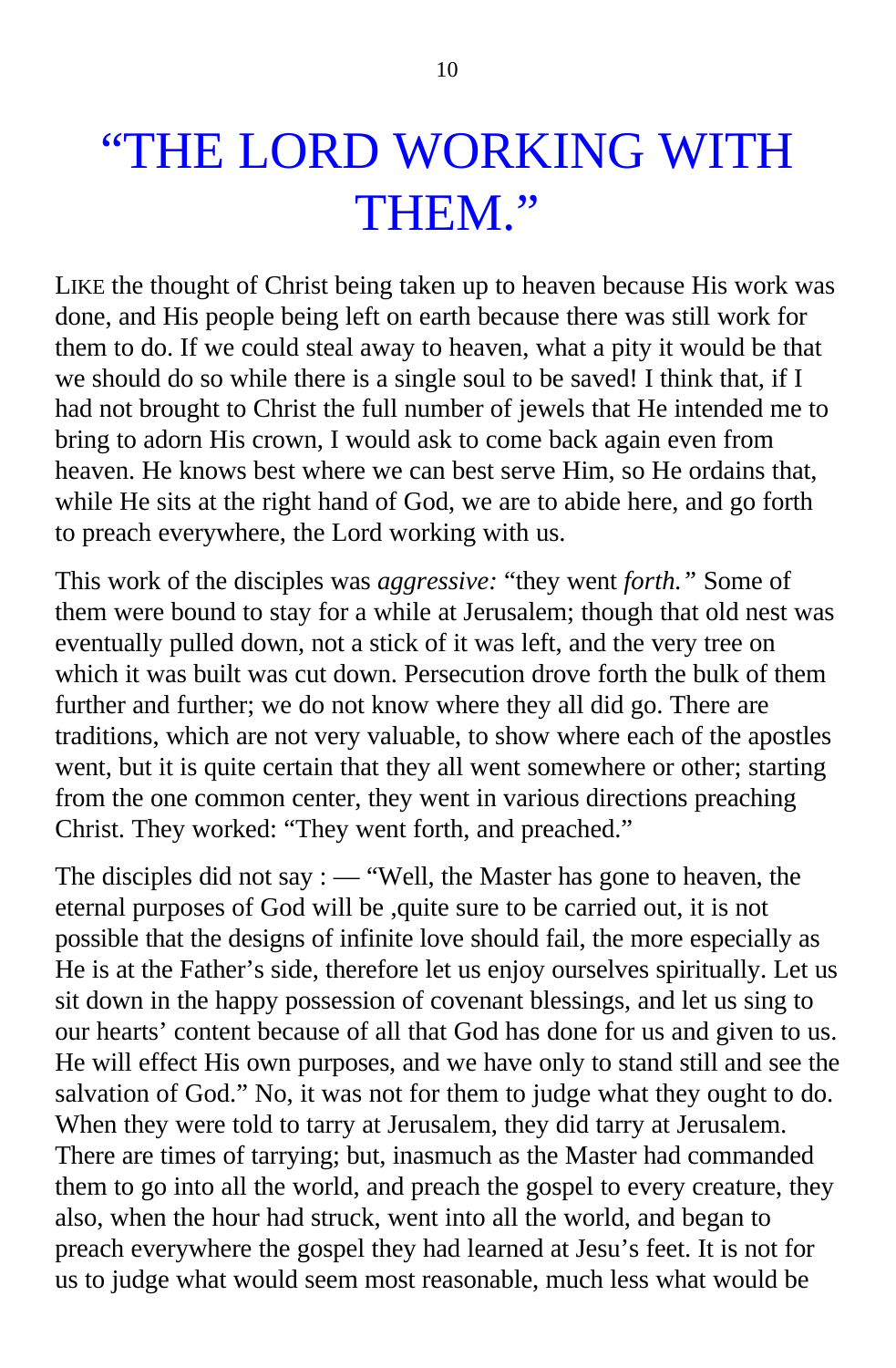most comfortable; it is for us to do as we are bidden, when we are bidden, and because we are bidden, for are we riot servants and not masters? It is not wise to map out the proceedings even of a single day, but to take our cue from Him who is our Guide and Leader, and to follow Him in all things.

There are some who only come to the communion; why? Because they are always at work for Christ in some way or other. They are at work in some mission-station, or trying to open a new room for preaching, or doing something or other for the Master; the Lord bless them! I do not want all to go out at one time; but I do want you all to feel that it is not the end, though it may be the beginning, of Christian life to come and hear sermons. Scatter as widely as ever you can the blessing which you get for yourself; the moment you find the light, and realize that the world is in the dark, run away with your match, and lend somebody else a light. Be glad of the light yourself; but, depend upon it, if God gives you a candle, and all you do is to lock yourself up in a room, and sit down, and say, "Sweet light! sweet light! I have got the light while all the world is in the dark; sweet, sweet light!" your candle will soon burn out, and you also will be in the dark. But if you go to others, and say," I shall have none the less light because I give some to you," by this means God the Holy Spirit will pour upon you fresh beams of light, and you shall shrine brighter and brighter even to the perfect day.

"They went forth." Oh, that some people I know of could have their chapels burnt down! They have stuck in a hole down a back street for the last hundred years. They are good souls, and so they ought to be; they ought to be matured by now after so much storage; but if they would only come out in the street, they might do much more good than at present. "Oh, but there is an old deacon who does not like street-preaching!" I know him very well; he will be gone to heaven soon. Then, as soon as ever you have had his funeral sermon, turn out into the street, and begin somehow or other to make Christ known. Oh, to break down every barrier, and get rid of every restraint that hides the blessed gospel! Perhaps we must respect these dear old believers' feelings just a little, but not so much as to let souls die; we must seek to bring sinners to Jesus whether we offend men or whether we please them.

These disciples went forth *promptly*, for though there is not a word here about the time, yet it is implied that, as soon as the hour had struck, and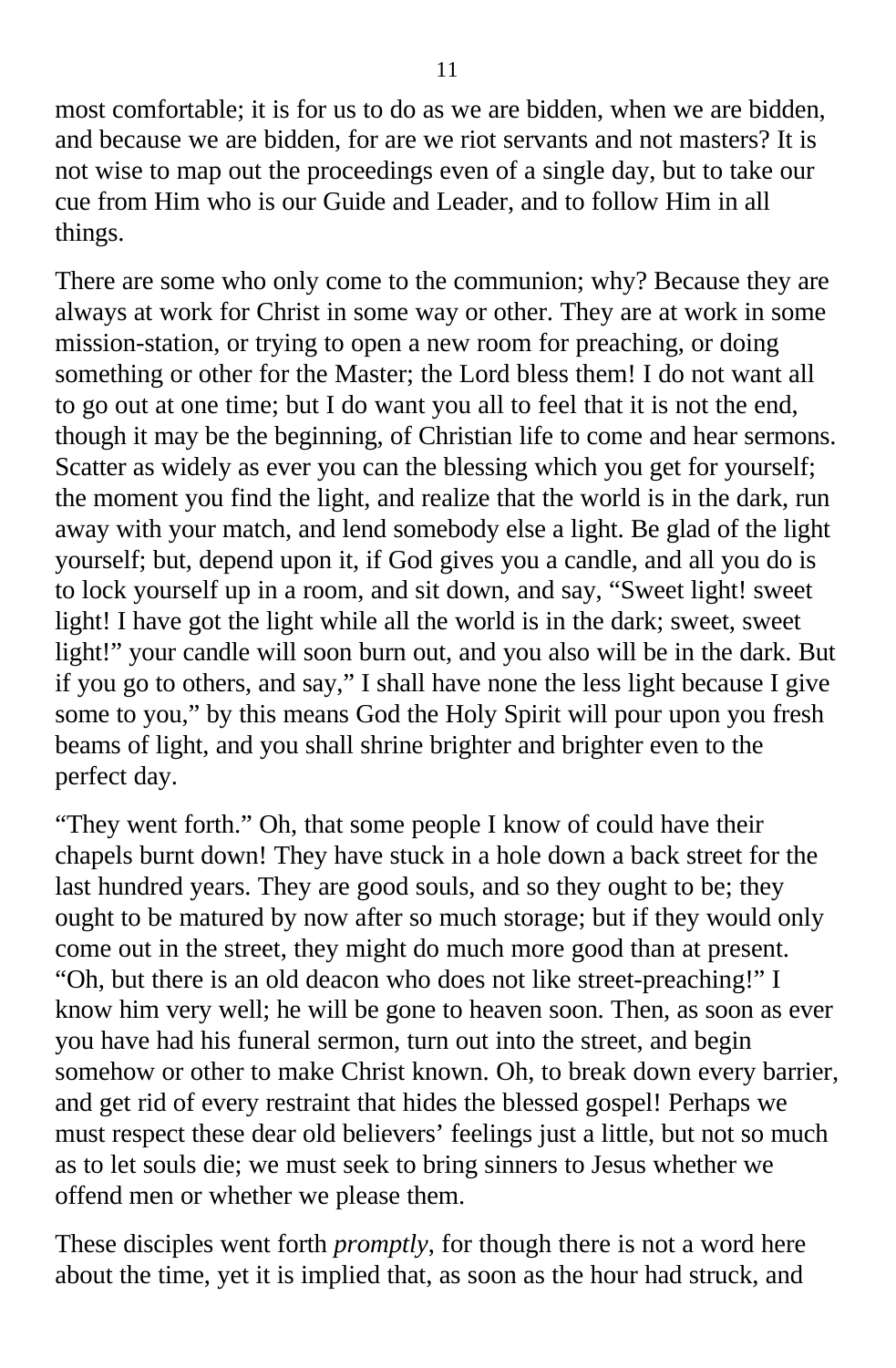the Holy Ghost had descended from Christ, and rested upon them, "they went forth, and preached the word everywhere." Alas, too often are we "going" to do something! If about a tenth part of what we are going to do were only done, how much more might be accomplished! "They went forth." They did not talk about going forth, but "they went forth." They did not wait until they received directions from the apostles where they were to go, but Providence guided each man, and each man went his own way, preaching the gospel of Jesus Christ.

You believe the gospel; you believe that men are perishing for lack of it; therefore, I pray you, do not stop to consider, do not wait to deliberate any longer. The best way to spread the gospel is to preach the gospel. I believe the best way of defending the gospel is to spread the gospel.

They served their Master *obediently:* "They went forth, and preached." Suppose they had gone forth, and had "a service of song"? Suppose they had gone forth, and held a meeting that was partly comic, with just a little bit of a moral tacked on to the end of it? We should have been in the darkness of heathendom to the present day. There is nothing that is really of any service for the spreading of the gospel but preaching. I mean by preaching, as I have already said, not merely the standing up in the pulpit, and delivering a set discourse, but talking about Christ, — talking about Him as risen from the dead, as the Judge of quick and dead, as the great atoning Sacrifice, the one Mediator between God and men. It is by preaching Jesus Christ that sinners are saved. "It pleased God by the foolishness of preaching to save them that believe." Whatever may be said outside the Bible about preaching, you have only to turn to the Word of God itself to find what a divine ordinance it is, and to see how the Lord makes that mainly to be the means of the salvation of men. This is the gun that will win the battle yet, though many have tried to silence, it. They have had all sorts of new inventions and contrivances: but when all their inventions shall have had their day, and proved futile, depend upon it the telling out of Jesus Christs name, and gospel, and work amongst mankind will be found to be effectual when all things else have failed. "They went forth and preached." It is not said that they went forth and argued, or that they went forth, and wrote Apologies for the Christian faith. No, they went forth and proclaimed — told out the truth as a revelation from God; in the name of Christ they demanded that men should believe in Him, and left them, if they would not believe, with this distinct understanding, that they would perish in their unbelief. They wept over them, and pleaded with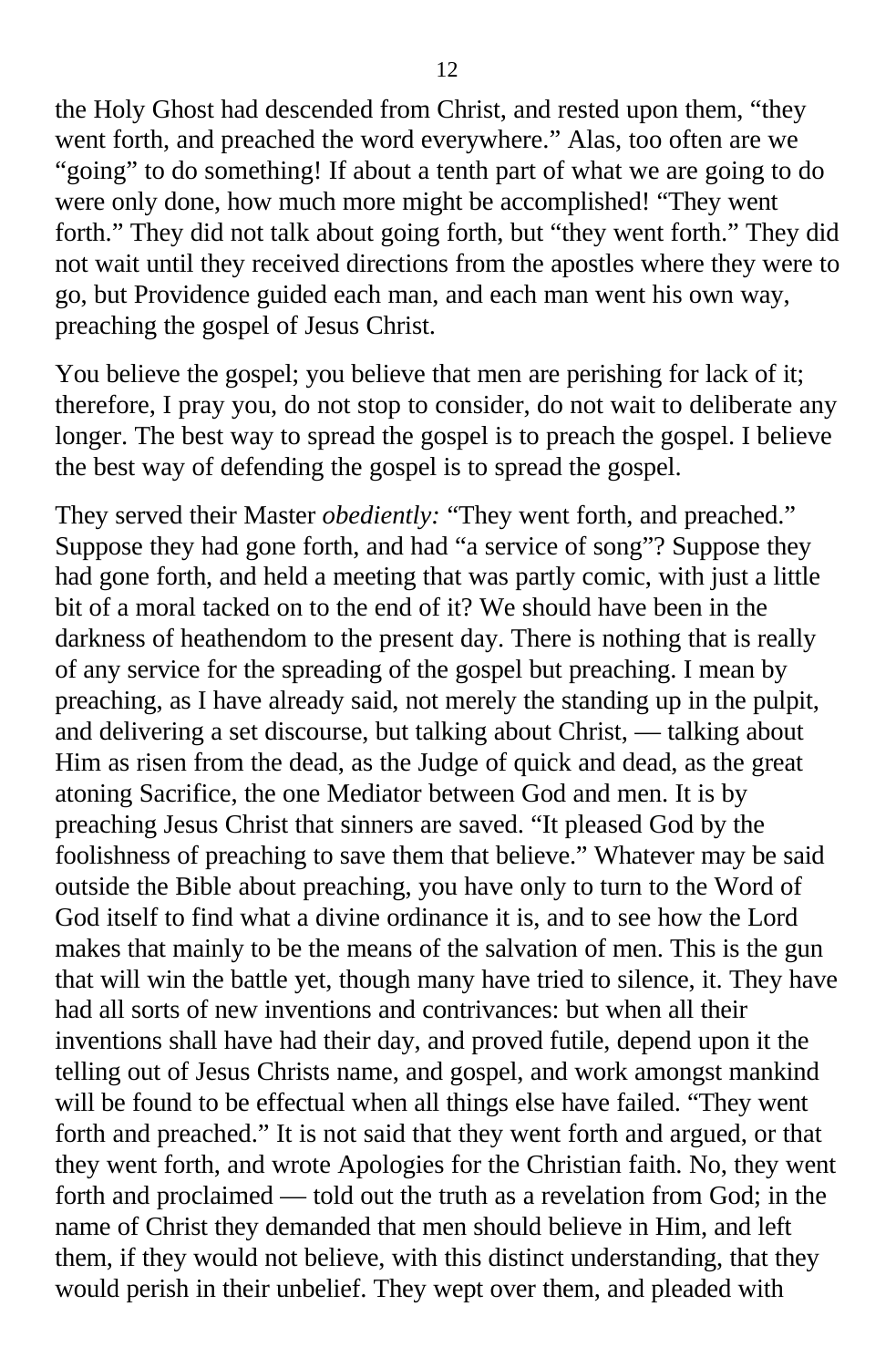them to believe in Jesus; and they felt sure that whosoever did believe in Him would find eternal life through His name. This is what the whole Church of Christ should do, and do at once, and keep on doing with all its might, even until the end of the age.

There is one more word, *everywhere.* One of our great writers, in a very amusing letter which he has written to a person who had asked for a contribution towards the removal of a chapel debt, wants to know whether we cannot preach Christ behind hedges and in ditches. Of course we can, and we must do so, provided it does not rain too hard. Can we not preach Jesus Christ at a street corner? Of course we can. Yet in such a climate as ours we often need buildings in which we can worship God, but we must never get into the idea of confining our preaching to the building. "They went forth, and preached everywhere." John Wesley was complained of for not keeping to his parish, but he insisted that he did, for all the world was his parish; and all the world is every man's parish. Do good everywhere, wherever you may be. Some of you are going to the sea-side for a holiday; do not go without a good stock of tracts, and do not go without seeking an opportunity, when you are sitting on the sands, to talk to people about the Lord Jesus Christ. A man had nothing particular to do except to go and sit down on a seat in Hyde Park, and there talk with ladies and gentlemen who came and sat there; he would tell them that he had a pew at the Tabernacle, and he would lend them his ticket, so that they might have a comfortable place; and then he took care after the sermon to talk to them about Christ. He said, "I cannot myself preach, but I can bring people to hear my minister, and I can pray God to bless them when they come." I saw another brother, who leaves his home at 8 o'clock on Sunday morning. There are, or there were, church members who walked twelve miles every Sunday morning to hear the gospel, and walked back again to their homes at night. This brother starts at 8 o'clock in the morning, and puts one of my sermons into each of the letter-boxes in a certain district as he comes along. So he utilizes a long, walk, and in the course of the year circulates many thousands of sermons. What a capital way he has found of spending the Sabbath-morning! Having done that service for his Lord, he enjoys the gospel all the better because of what he has himself done in making it known to others.

You remember the passage in which we are said to be laborers together with God. Is it not gracious and kind on the Lord's part to let us come and work with Him? Yet it seems to my mind more condescending for God to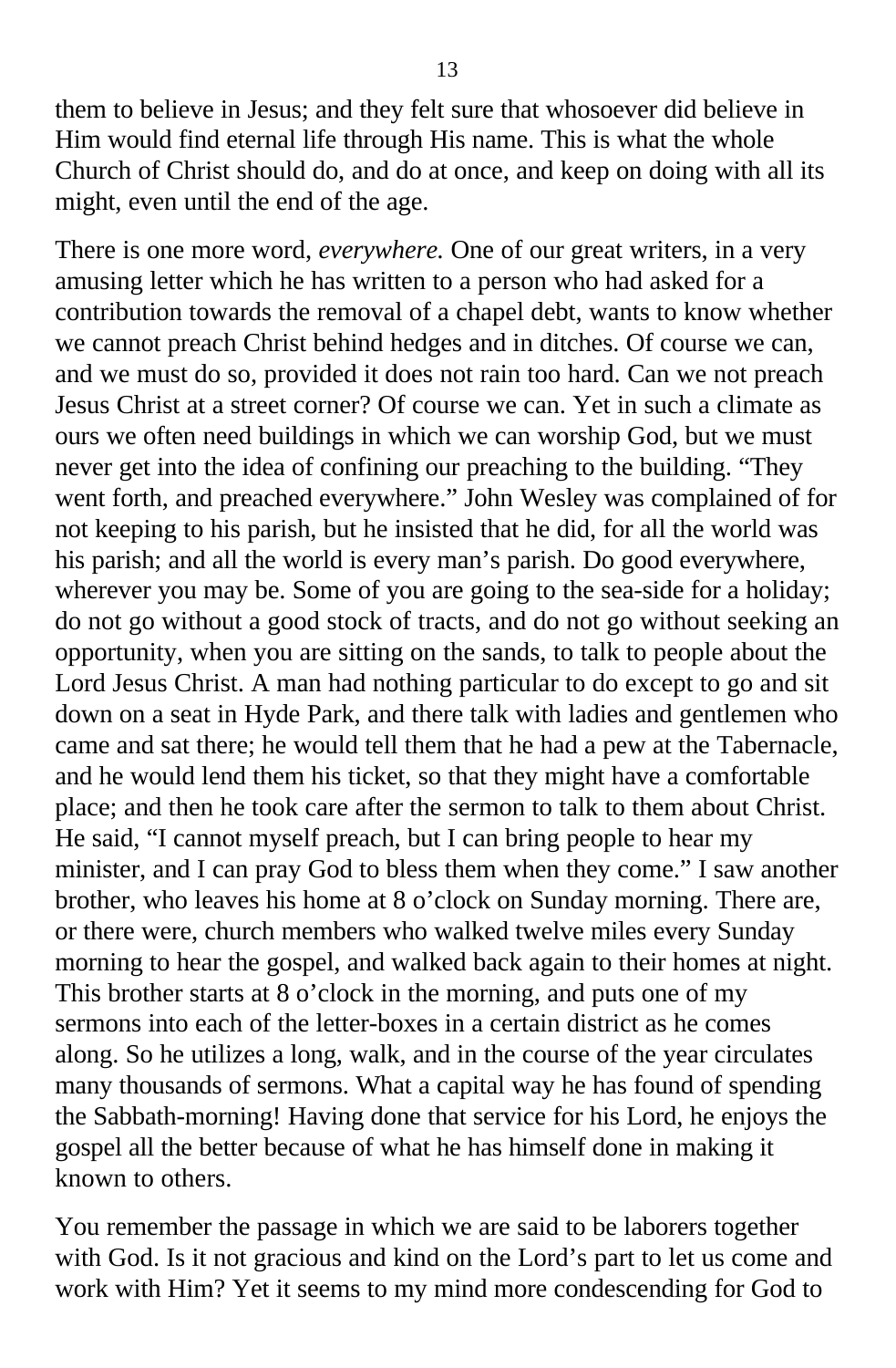come and work with us, because ours is such poor, feeble, imperfect service, yet so He does: "the Lord working with them." The Lord is working with that dear sister who, when she takes her class, feels that she is quite unfit for it; and with that brother who, when he preaches, thinks that it is not preaching at all, and is half inclined never to try again. Oh, yes, "the Lord working with them," such as they were, — fishermen, humble women, and the like! This was wonderful condescension.

The Holy Ghost made what they said to be divinely powerful. However feebly they uttered it, according to the judgment of men, there was an inward secret power that went with their utterances, and compelled the hearts of men to accept the blessed summons of God. I believe that when we are seeking to serve Christ, we little know often how very wonderfully God is working with us. I had an instance; there was a certain district of which I heard that there was great need of the gospel there, and that there were many people in that district who were as ignorant of the way of salvation as Hottentots, and the various places of worship seemed to affect a very small proportion of the people. A brother visited the neighborhood for me, and I prayed very earnestly that his visits might be blessed. It is a very curious thing that, while I was thinking about that district, there were certain Christian people close to it who were thinking about me, and longing for the gospel to be carried to their neighbors; and after I had moved ever so little in the matter, I received a letter from them saying how much they wanted somebody to come and labor for the Lord among them. I said to myself, "This is strange; I have known this district for years, yet I have never noticed that anybody wanted me or my message; but the moment I begin to move towards the people they begin to move towards me." You do not know that you may not have a similar story to tell. There is that street you feel moved to go and work in, — God has been there before you. Do you not remember how, when His children had to go and destroy the Canaanites, the Lord sent the hornet before them? Now, when you have to go and preach to sinners, God sends some preparatory work before you, He is sure to do so.

In other cases God works afterwards; sometimes, immediately afterwards; at other times, years afterwards. There are different sorts of seeds in the world. The seeds of some plants and trees, unless they undergo a pecular process, will not grow for years. There is something about them which preserves them intact for a long time, but in due season the life-germ shoots forth: and there are certain kinds of men who do not catch the truth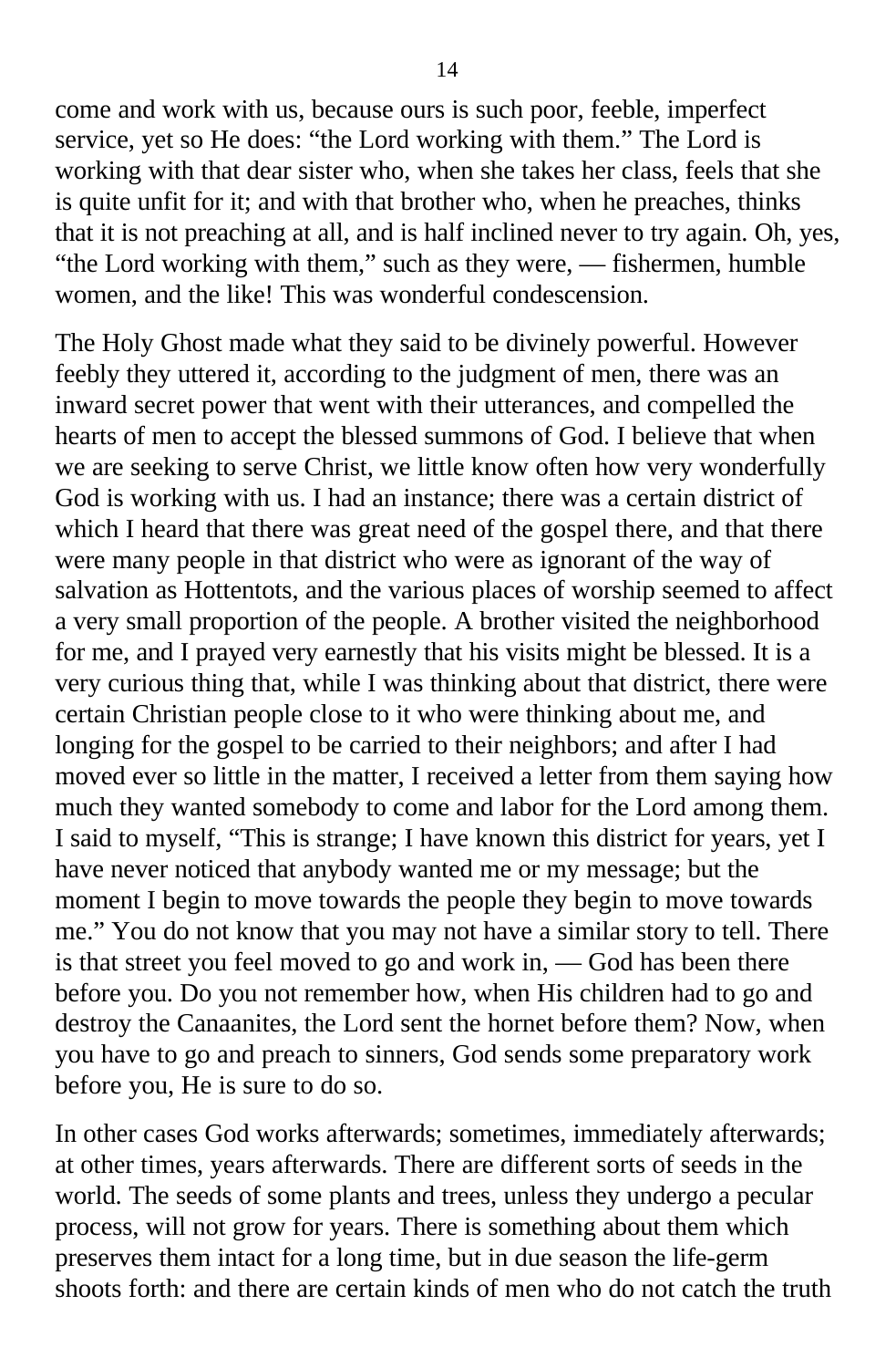at the time it is uttered, and it lies hidden away in their souls till, one day, under peculiar circumstances, they recollect what they heard, and it begins to affect their hearts.

If we work, and God works with us, what is there that we may not expect? Therefore, the great need of any working church is for God to work with them, and therefore this ought to be our daily confession, that we need God to work with us. We must always realize that we are nothing apart from His working; we must not pretend to compliment the Holy Ghost by now and then talking about Him, as though it were the proper thing to say that of course the Holy Spirit must work. It must be a downright matter of fact with us that the Holy Spirit must work, as much as it would be with a miller that his sails could not go round without the wind; and then we must act as the miller does. He sets his sails and tries to catch the wind from whatever quarter it blows; and we must try to work in such a way that the Holy Ghost is likely to bless us. I do not think the Holy Ghost will bless some service that is done even by well-meaning people, because if He did, it would seem as if He had set His seal to a great deal that was not according to the mind of the Lord. Let us so act in our work, that there is never the smudge of a dirty thumb across the page, and nothing of pride, or self-seeking, or hot-headedness, but that all is done humbly, dependently, hopefully, and always in a holy and gracious spirit, so that we may expect the Holy Spirit to own and bless it. That will, of course, involve that everything must be done prayerfully, for our Heavenly Father gives the Holy Spirit to them that ask Him; and we must ask for this greatest of blessings, that God the Holy Spirit may work with our work.

Then we must believe in the Holy Spirit, and believe to the highest degree, so as never to be discouraged or think anything difficult. "Is anything too hard for the Lord?" Can anything be difficult to the Holy Spirit? It is a grand thing often to get into deep water so as to be obliged to swim; but we like to keep our feet touching the sand. What a mercy it is to feel that you cannot do anything, for then you must trust in God and God alone, and feel that He is quite equal to any emergency! Thus trusting, and thus doing His bidding, we shall not fail. Come, Holy Spirit, and work with all Thy people now! Come and rouse us to work; and when we are bestirred to a holy energy, then work Thou with us!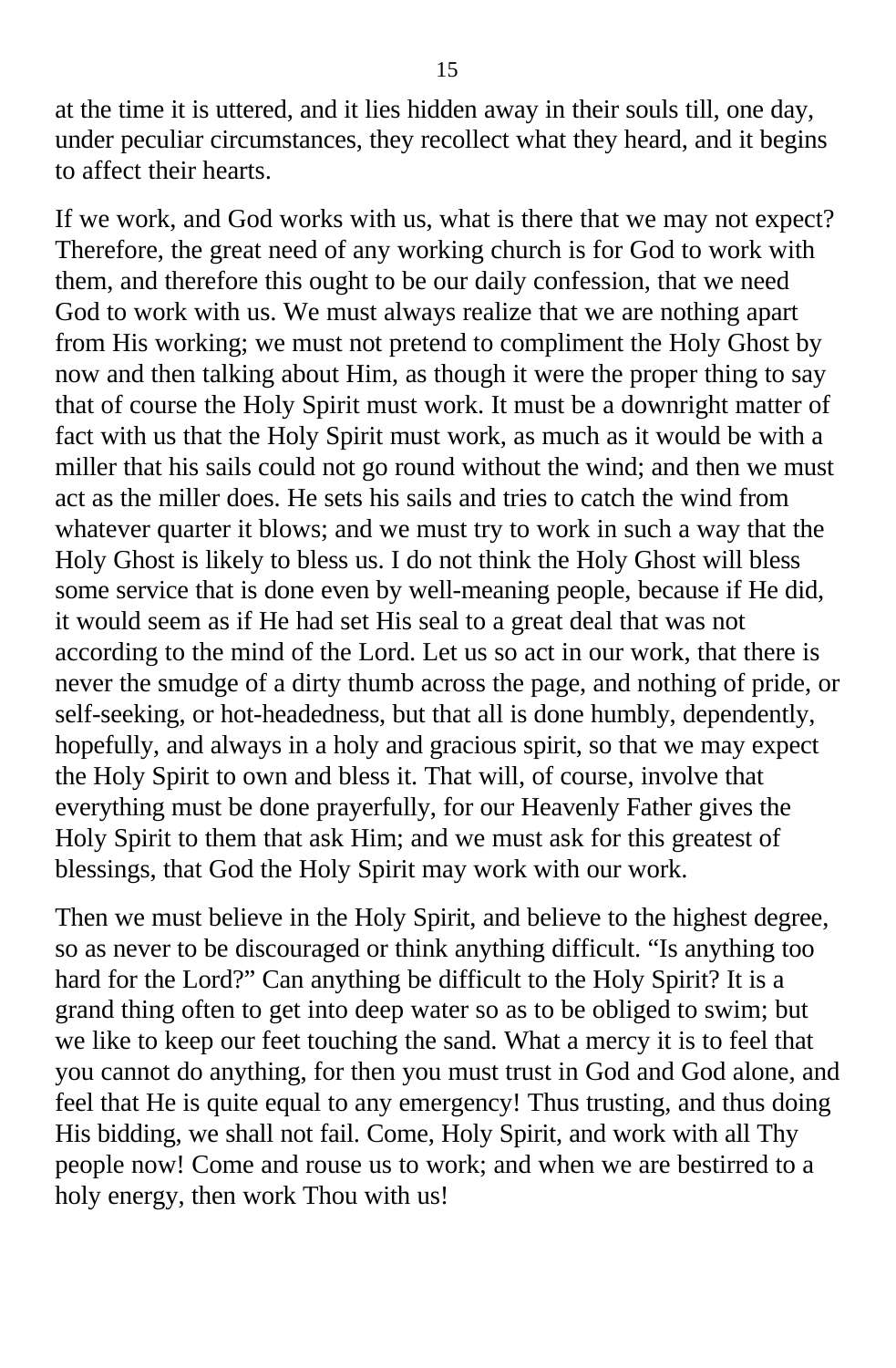## THE HOLY SPIRIT NOT STRAITENED

HAVE faith in God, and never let your discovery of your own weakness shake your firm conviction that with God all things are possible. It seems to me to be a fountain of comfort, a storehouse of strength. Do not limit the Holy One of Israel, nor conceive of the Holy Ghost as bounded and checked by the difficulties which crop up in fallen human nature. No case which you bring to Him with affectionate tears and with an earnest faith in Jesus shall ever be dismissed as incurable. Despair of no man, since the Lord of hosts is with us. Sometimes we are troubled because of *the hardness of men's hearts.* You that work for the Lord know most about this. If anybody thinks that he can change a heart by his own power, let him try with any one he pleases, and he wilt soon be at a nonplus. Old Adam is too strong for young Melancthon: our trembling arm cannot roll away the stone of natural depravity. 'Well, what then? The Spirit of the Lord is not straitened! Did I hear you cry, "Alas! I have tried to reclaim a drunkard, and he has gone back to his degradation"? Yes, he has beaten *you,* but is the Spirit of the Lord straitened? Do you cry, "But he signed the pledge, and yet he broke it"? Very likely *your* bonds are broken; but is the Spirit of the Lord straitened? Cannot He renew the heart, and cast out the love of sin? When the Spirit of God works with your persuasions, your convert will keep his pledge. *"Alas!"* cries another, "I hoped I had rescued a fallen woman, but she has returned to her iniquity." No unusual thing this with those who exercise themselves in that form of service; but is; the Spirit of the Lord straitened? Cannot He save the woman that was a sinner? Cannot He create a surpassing love to Jesus in her forgiven spirit? We are baffled, but the Spirit is not. What narrow and shallow vessels we are! How soon we are empty! We wake up on the Sabbath morning and wonder where we shall find strength for the day. Do you not sigh, "Alas! I cannot take my Sunday-school class to-day with any hope of teaching with power; I am so dreadfully dull and heavy; I feel stupid and devoid of thought and feeling"? In such a case say to yourself, "Is the Spirit of the Lord straitened?" He will help you. You purpose to speak to someone about his soul, and you fear that the right words will not come. You forget that He has promised to give you what you shall speak. "Is the Spirit of the Lord straitened?"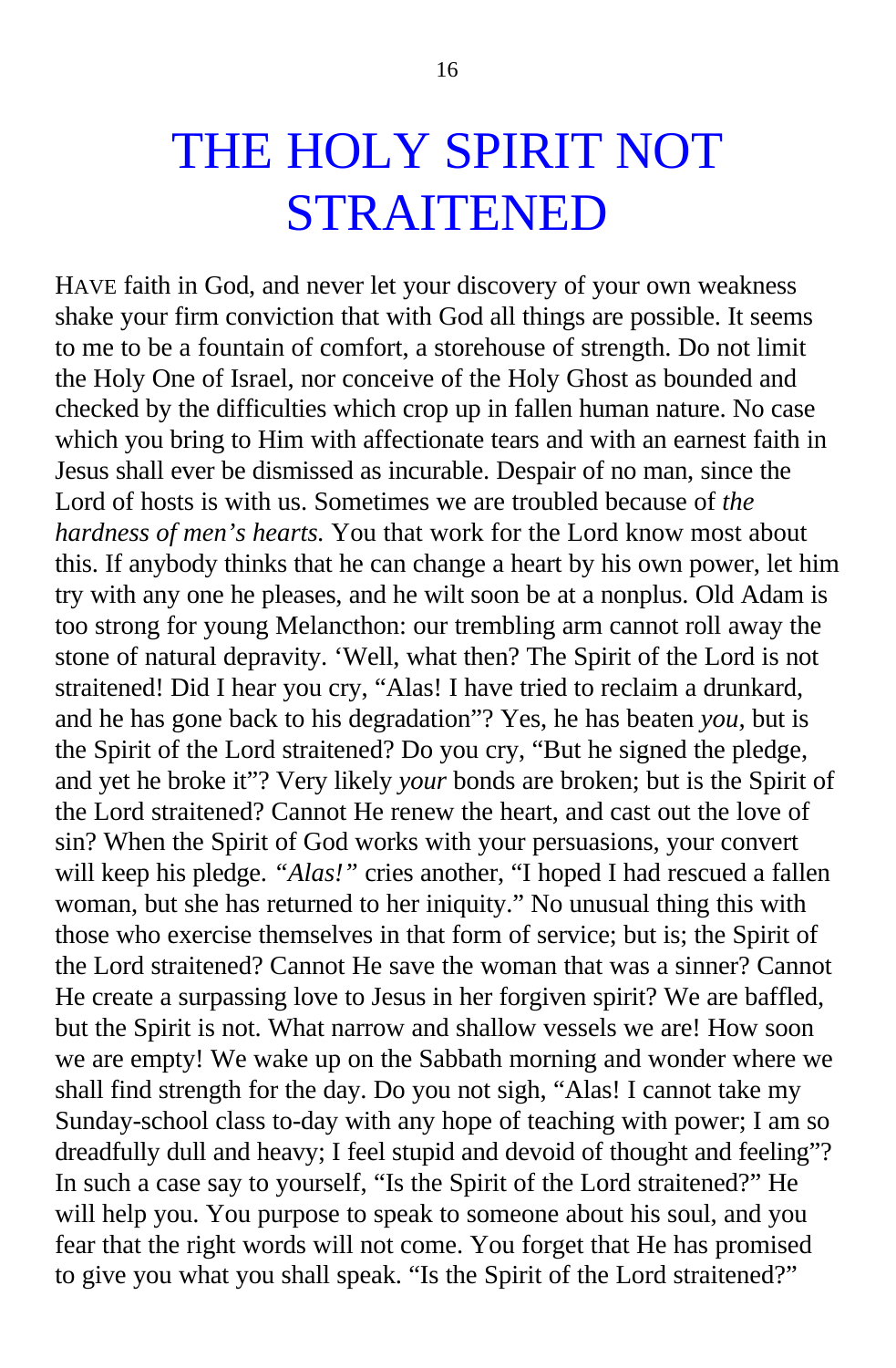Cannot He prepare your heart and tongue? No, the Spirit of the Lord is not straitened. Still is that promise our delight "My grace is sufficient for thee." It is a joy to become weak that we may say with the apostle, "When I am weak then am I strong." Behold, the, strength of the Lord is gloriously revealed, revealed to perfection in our weakness. Come, ye feeble workers, ye fainting laborers, come and rejoice in the unstraitened Spirit. Come you that seem to plough the rock and till the sand, come and lay hold of this fact, that the Spirit of the Lord is omnipotent. No rock will remain unbroken when tie wields the hammer, no metal will be unmelted when He is the fire. Still will our Lord put His Spirit within us and gird us with His power, according to His promise, "As thy days, so shall thy strength be."

But some have said, "Yes, but then, see *how few the conversions are nowadays!* We have many places of worship badly attended, we have others where there are scarcely any conversions from the beginning of the year to the end of it." This is all granted, and granted with great regret; but "is the Spirit of the Lord straitened: are these His doings?" Cannot we find some other reason far more near the truth? If there are no conversions we cannot fall back upon the Spirit of God, and blame Him. Has Christ been preached? Has faith been exercised? The preacher must take his share of blame; the church with which he is connected must also inquire whether there has been that measure of prayer for a blessing on the word that there ought to have been. Christians must begin to look into their own hearts to find the reason for defeat. If the work of God be hindered in our midst, may there not be some secret sin with us which hinders the operation of the Spirit of God? May He not be compelled by the very holiness of His character to refuse to work with an unholy or an unbelieving people? Have ye never read, "He did not many mighty works there because of their unbelief"? May not unbelief be turning a fruitful land into barrenness? The Spirit Himself is not straitened in His power; but our sin has made Him hide Himself from us. The want of conversions is not His doing: we have not gone forth in His strength. We shake off with detestation the least trace of a thought that should lay any blame to the Spirit of the Most High. Unto us be shame and confusion of face as at this day.

But it is also said that there is *a want of power largely manifested by individual saints.* Where are now the men who can go up to the top of Carmel and cover the heavens with clouds? Where are the apostolic men who convert nations? Where are the heroes and martyr spirits of the better days? Have we not fallen upon an age of little men, who little dare and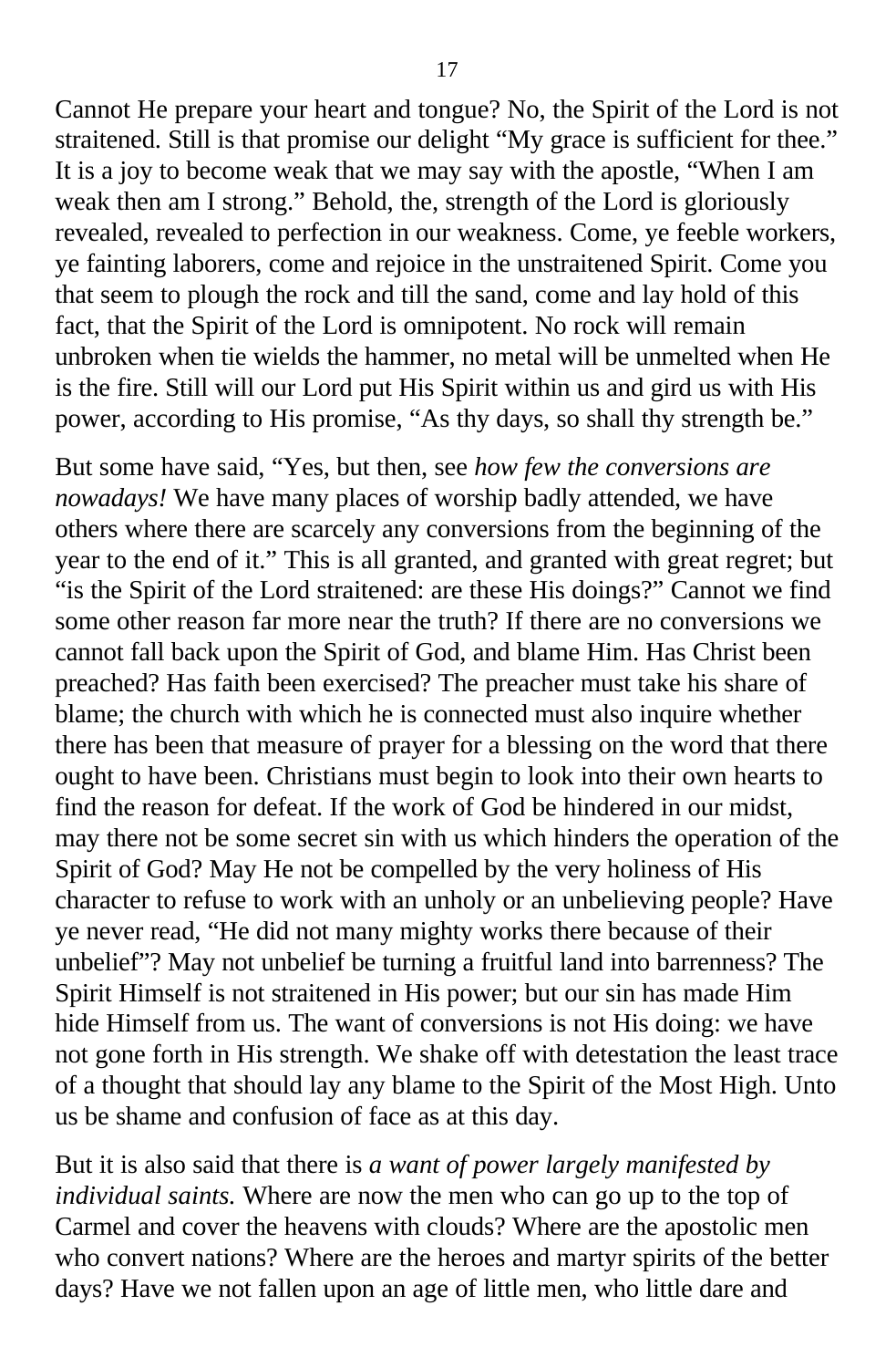little do? It may be so; but this is no fault of the great Spirit. Our degeneracy is not His doing, We have destroyed ourselves, and only in Him is our help found. Instead of crying to-day, "Awake, awake, O arm of the Lord," we ought to listen to the cry from heaven which saith, "Awake, awake, O Zion; shake thyself from the dust, and put on thy beautiful garments." Many of us might have done great exploits if we had but given our hearts thereto. The weakest of us might have rivaled David, and the strongest among us might have been as angels of God. We are straitened in ourselves; we have not reached out to the possibilities of strength which lie within grasp. Let us not wickedly insinuate a charge against the good Spirit of our God; but let us in truthful humility blame ourselves. If we have not lived in the light, can we marvel that we are in great part dark? If we have not fed upon the bread of heaven, can we wonder that we are faint? Let us return unto the Lord. Let us seek again to be baptized into the Holy Ghost and into fire, and we shall yet again behold the wonderful works of the Lord. He sets before us an open door, and if we enter not, we are ourselves to blame. He giveth liberally and upbraideth not, and if we be still impoverished, we have not because we ask not, or because we ask amiss.

"Look at *the condition of the world.* After the gospel has been in it nearly two thousand years, see how small a part of it is enlightened, how many cling to their idols, how much of vice, and error, and poverty, and misery, are to be found in the world!" We know all these sad facts; but are these His doings? Tell me, when has the Holy Spirit created darkness or sin? Where has He been the author of vice or oppression? Whence come wars and rightings? Come they from Him? Come they not from our own lusts? What if the world be still an Augean Stable, greatly needing cleansing; has the Spirit of God in any degree or sense rendered it so? Where the gospel has been fully preached, have not the words of the Lord done good to them that walk uprightly? Have not cannibals, even during the last few years, been reclaimed and civilized? Has not the slave trade, and other villainies, been ended by the power of Christian influence? How, then, can the Spirit of Christ, the Spirit of the gospel, be blamed? Will you attribute the darkness to the sun? Will you charge the filthiness of swine to the account of the crystal stream? Will you charge the pest upon the fresh breeze from the sea? It were quite as just, and quite as sensible. No, we admit the darkness and the sin and the misery of men. Oh, that our head were waters and our eyes a fountain of tears, that we might weep day and night concerning these things! But these are not the work of the Spirit of God.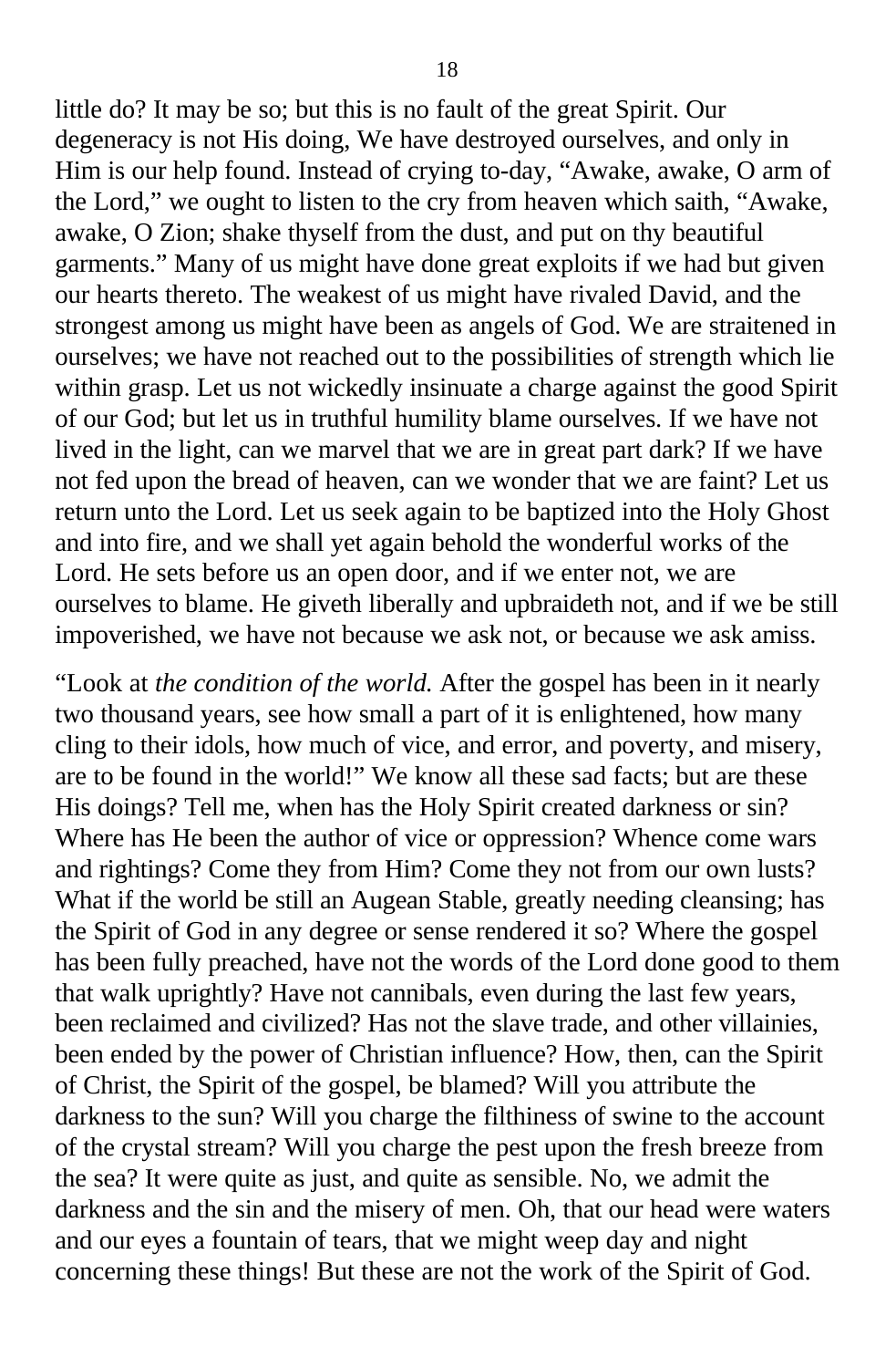These come of the spirit from beneath. He that is from above would heal them. He is not straitened. These are not His doings. Where His gospel has been preached, and men have believed it and lived according to it, they have been enlightened, and sanctified, and blessed. Life and love, light and liberty, and all other good things, come of the Spirit of the Lord.

> *"Blessings abound where'er He reigns; The prisoner leaps to lose his chains, The weary find eternal rest, And all the sons of want are bless'd."*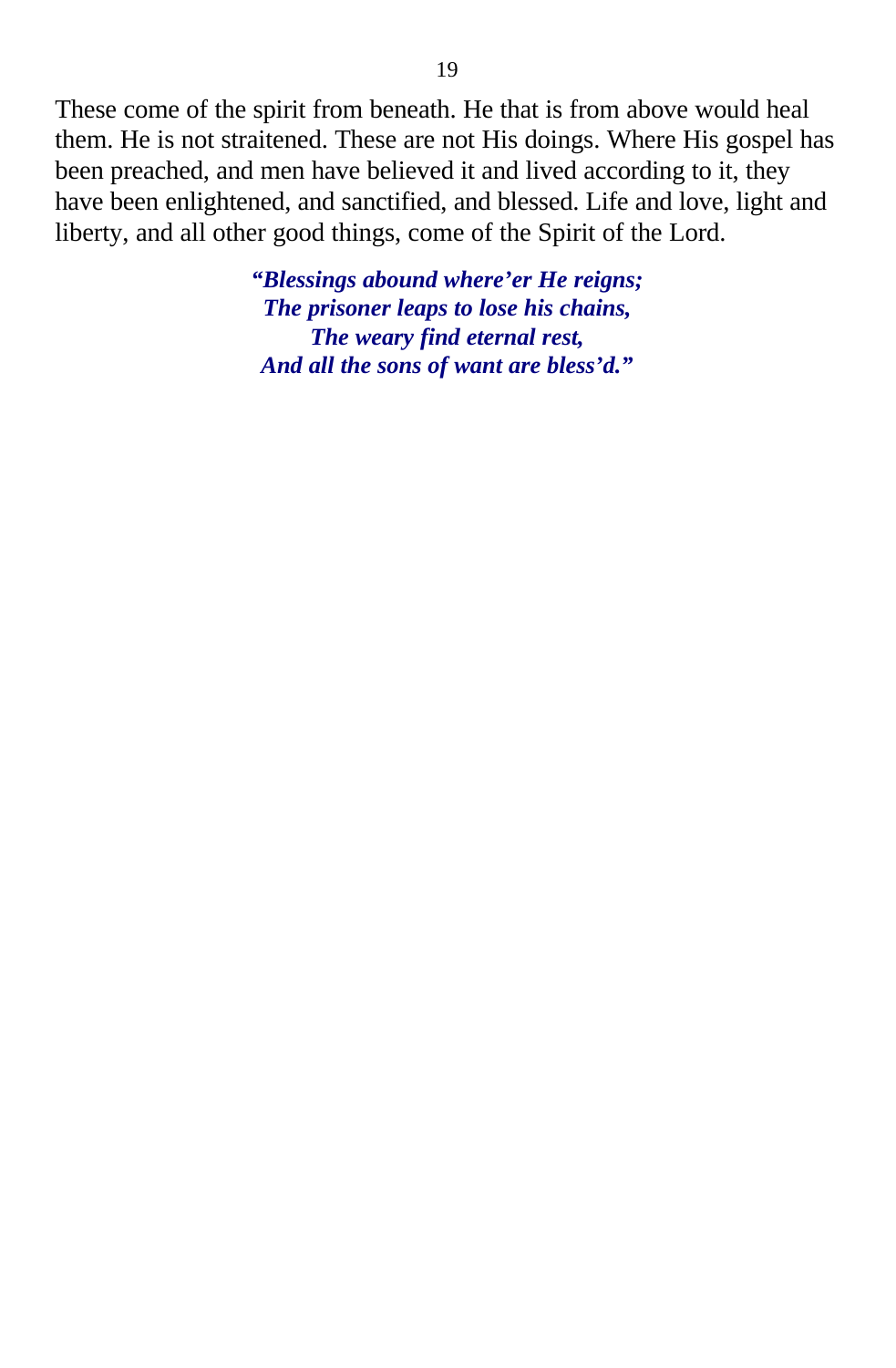# A DIVINE COMMISSION.

IF any of us would receive a commission for Christian service, it must come from Christ Himself; if we would carry out that commission, it must be in loyalty to Christ; and if we hope to succeed in that commission, it must be in a perpetual, personal fellowship with Christ. We must begin to work with Him, and go on working with Him, and never cease to work until He Himself shall come to discharge us from the service because there is no further need of it. Oh, that we did all our work in the name of the great Head of the Church! Oh that we did all Christ's work consciously in the presence and in the strength of Christ!

Christ at this moment possesses a royal authority; — by might, it is true, but chiefly by right. His is the power which comes of His merits, of His glorious nature, and of the gift of the Divine Spirit who rests upon Him without measure. The word we translate" power "has a wider meaning than that; you find a good instance of it in John 1:12:" As many as received Him, to them gave He *power* to become the sons of God," where the word "power" might be rendered "privilege" or "right" or "liberty", and yet be correctly translated "power" also. Christ at this moment has all rights in heaven and in earth; He has all sovereignty and dominion, and, of course, He has all the might which backs up His right; but it is not mere power in the sense of force, it is not the dynamite power in which earthly kings delight, it is another and a higher kind of force which Christ has, even the Divine energy of love. He possesses at this moment all authority in heaven and in earth.

"All power," He says, "is given unto Me"; that is to say, He has it now. You and I are not sent out to preach the gospel in order to get power for Christ; He has it now. We are not sent out, as we sometimes say, to win the world for Christ; in the strictest sense, it is His now. He is the King of Glory at this very moment, He is even now Lord over all, King of kings, and Lord of lords; all authority *is* given unto Him. I shall not try to explain the particular time when it was given, but I remind you that it has been given. That great act is accomplished; our Lord Jesus holds in His hand the scepter which gives Him power over all flesh, that He may give eternal life to as many as the Father hath given Him. He has already in His hand that scepter with which He shall break the nations as with a rod of iron, and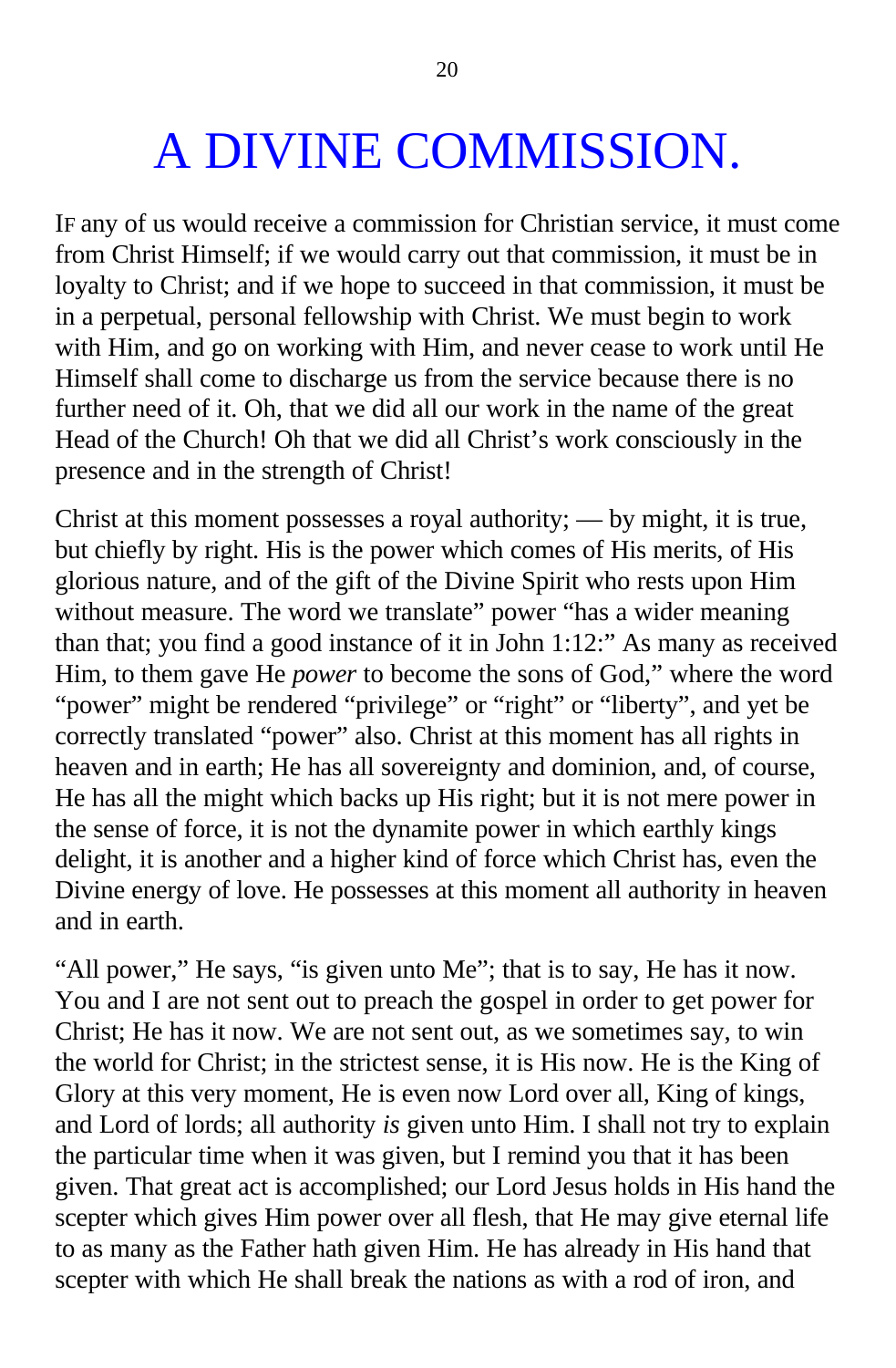dash them in pieces as a potter's vessel, He has not to go up to His throne, He is already enthroned. He has not to be crowned, He is already crowned, as we have said, King of kings and Lord of lords.

I have met with some who have tried to read the Bible the wrong way upwards, They have said, "God has a purpose which is certain to be fulfilled, therefore we will not budge an inch. All power is in the hands of Christ, therefore we will sit still;" but that is not Christ's way of reading the passage. It is "All power is given unto Me, *therefore go ye,* and do something." "But, Lord, what dost Thou want from us when Thou hast all power? We are such poor insignificant, useless creatures that we shall be sure to make a muddle of anything that we attempt." "No," says the Master, "all power is given unto Me, therefore go ye." He puts us on the go because He has all power. I know that with many of us there is a tendency to sit down and say, "All things are wrong, the world gets darker and darker, and everything is going to the bad." We sit and fret together in most delightful misery, and try to cheer each other downwards into greater depths of despair! Do we not often act thus? Alas! it is so, and we feel happy to think that other people will blend in blessed harmony of misery with us in all our melancholies; or if we do stir ourselves at little, we feel that there is not much good in our service, and that very little can possibly come of it. This message of our Master seems to me to be something like fine sound of a trumpet. I have given you the strains of a dulcimer, but now there rings out the clarion note of a trumpet. Here is the power to enable you to "go." Therefore, "go" away from your dunghills, away from your ashes and your dust. Shake yourselves from your melancholy. The bugle calls, "Boot and saddle! Up and away!" The battle has begun, and every good soldier of Jesus Christ must be to the front for his Captain and his Lord. Because all power is given unto Christ, He passes on that power to His people, and sends them forth to battle and to victory.

"Go, go ye," say's Christ. "But, Lord, if we go to men, *they will ask for our passports."* "Take them," says He, "all authority is given unto Me in heaven and earth. You are free of heaven, and you are free of earth. There is no place, — whether it be in the far-off Ethiopia, or in the deserts of Scythia, or in the center of Rome, — there is no place where you may not go. There are your passports 'All authority is given unto Me, therefore go ye.''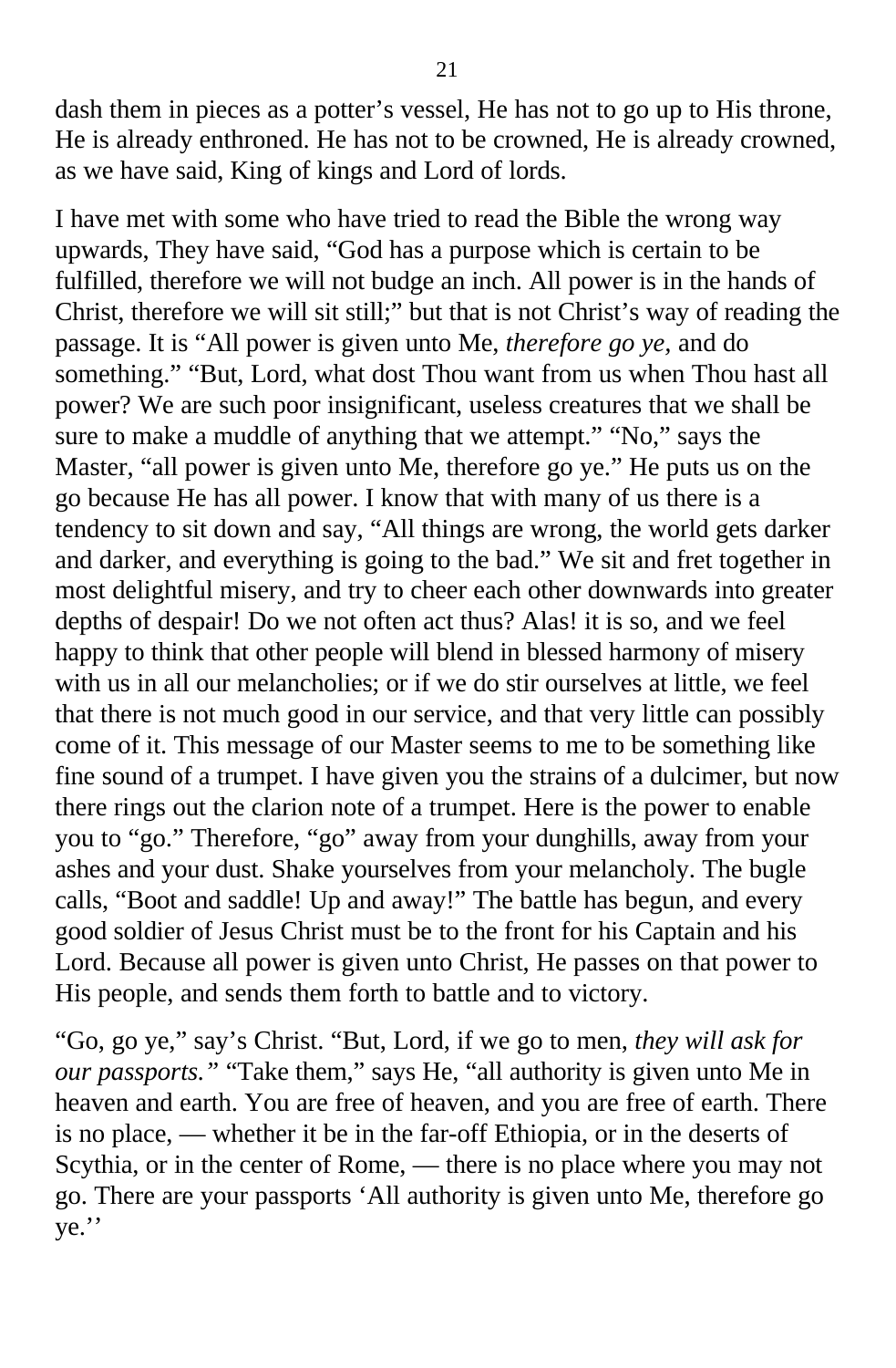"But, Lord, we want more than passports, *we need a commission."* "There is your commission," says the Lord; "all power is given unto Me, and I delegate it to you. I have authority, and I give you authority; go ye therefore because I have the authority. Go and teach princes and kings and beggars, teach them all alike. I ordain you, I authorize you, as many of you as know Me, and have My love shed abroad in your hearts, I commission you to go and-

#### *"'Tell to sinners round What a dear Savior you have found;'*

and if they ask how you dare to do it, tell them not that the bishop ordained you, or that a synod licensed you, but that all power is given to your Master in heaven and in earth, and you have come in His name, and nobody may say you nay."

"Moreover," says the Master, "*I send you with My power gone before you."* Observe that, for I bring it again to your recollection. Christ does not say, "Go and win the power for Me on earth, go and get power for Me among the sons of men." No; but "All authority and power are already vested in Me, go ye therefore. I send you to a country which is not an alien kingdom, I send you to a country which is Mine, for all souls are Mine, If you go to the Jews or to the Gentiles, they are Mine; if it be to India or China that you go, you need ask no man's leave; you are in your own King's country, you are on your own King's errand, you have your own King's power going before you." I do believe that, often, when missionaries go to a country, they have rather to gather ripe fruit than to plant trees. As the Lord sent the hornets to clear the way for the children of Israel, so does He oftentimes send singular changes, political, social, and religious, before the heralds of the Cross, to prepare the way for them; and this is the message which sounds with clear clarion note to all the soldiers of King Jesus : — "I have all authority in heaven and in earth, therefore, without misgivings. or questionings, go ye and evangelize all nations, baptizing them in the name of the Father, and of the Son, and of the Holy Ghost."

Unless the Holy Ghost blesses the Word, we are of all men most miserable, for we have attempted a task that is impossible, we have entered upon a sphere where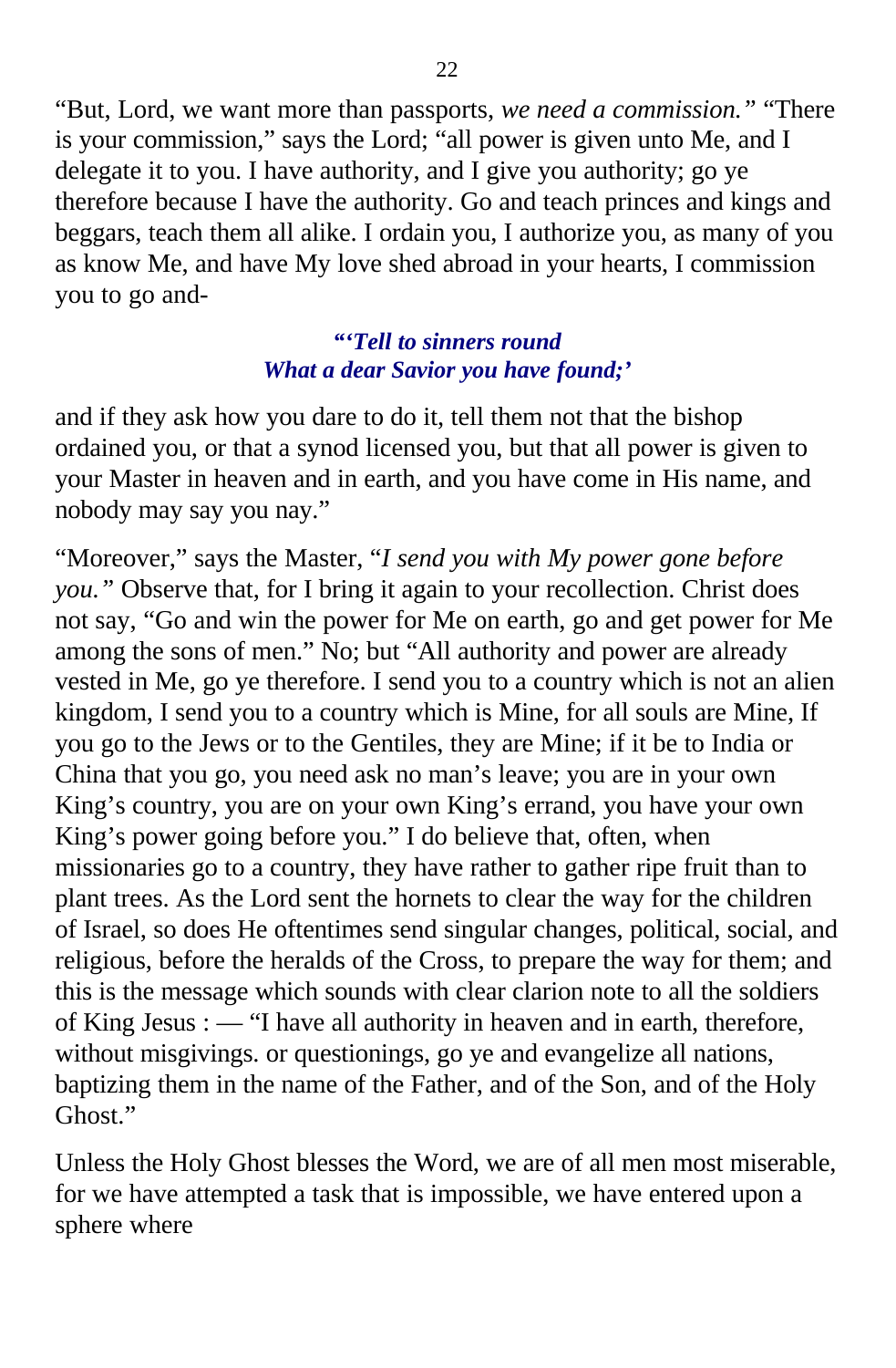nothing but the supernatural will ever avail. If the Holy Spirit does not renew hearts, we cannot do it. If the Holy Ghost does not regenerate them, we cannot. If He does not send the truth home into their souls, we might as well speak into the ear of a corpse. All that we have to do is quite beyond our unaided power; we must have our Master with us, or we can do nothing. We deeply feel our need of this great truth; we not merely say it, but we are driven every day, by our own deep sense of need, to rejoice that our Lord has declared, "All power is given unto Me in heaven and in earth." Why are we ever cast down? Why do we ever begin to question the ultimate success of the good cause? Why do we ever go home with aching head and palpitating heart because of the evils of the day? Courage, courage; the King has all power, it is impossible to defeat Him. 'The right wing of our army may be shattered for a moment; but the King in the center of the host still rides upon the white horse of victory, and He has but to will it, He has but to speak a single word, and the enemy shall be driven away like chaff before the wind.

Christ says, "Go." Then, *let us go at once,* according to His Word, in the track which God's own hand marks out for us. Let us go and disciple all nations, let us tell them that they are to learn of Christ, and that they are to be obedient to His will.

Next, let us be loyal to Him in all things, and let us train up His disciples in loyalty to Him: "teaching them to observe all things whatsoever I have commanded you." As He has all authority, let us not intrude another authority. Let us keep within the Master's house, and seek to know the Master's mind, to learn the Master's will, to study the Master's Book, and to receive the Master's Spirit, and let these be dominant over all other power; and all the while let us endeavor to keep in fellowship with Him: "Lo, I am with you always." Let us never go away from Him. Because all authority is given unto Him, let us keep close by His side; let us be the yeomen of His guard. Let us be the servants who unloose the latchets of His shoes, who bring water for His feet, and who count ourselves highly honored thereby. "Lo, I am with you always," saith He, so let us always be with Him.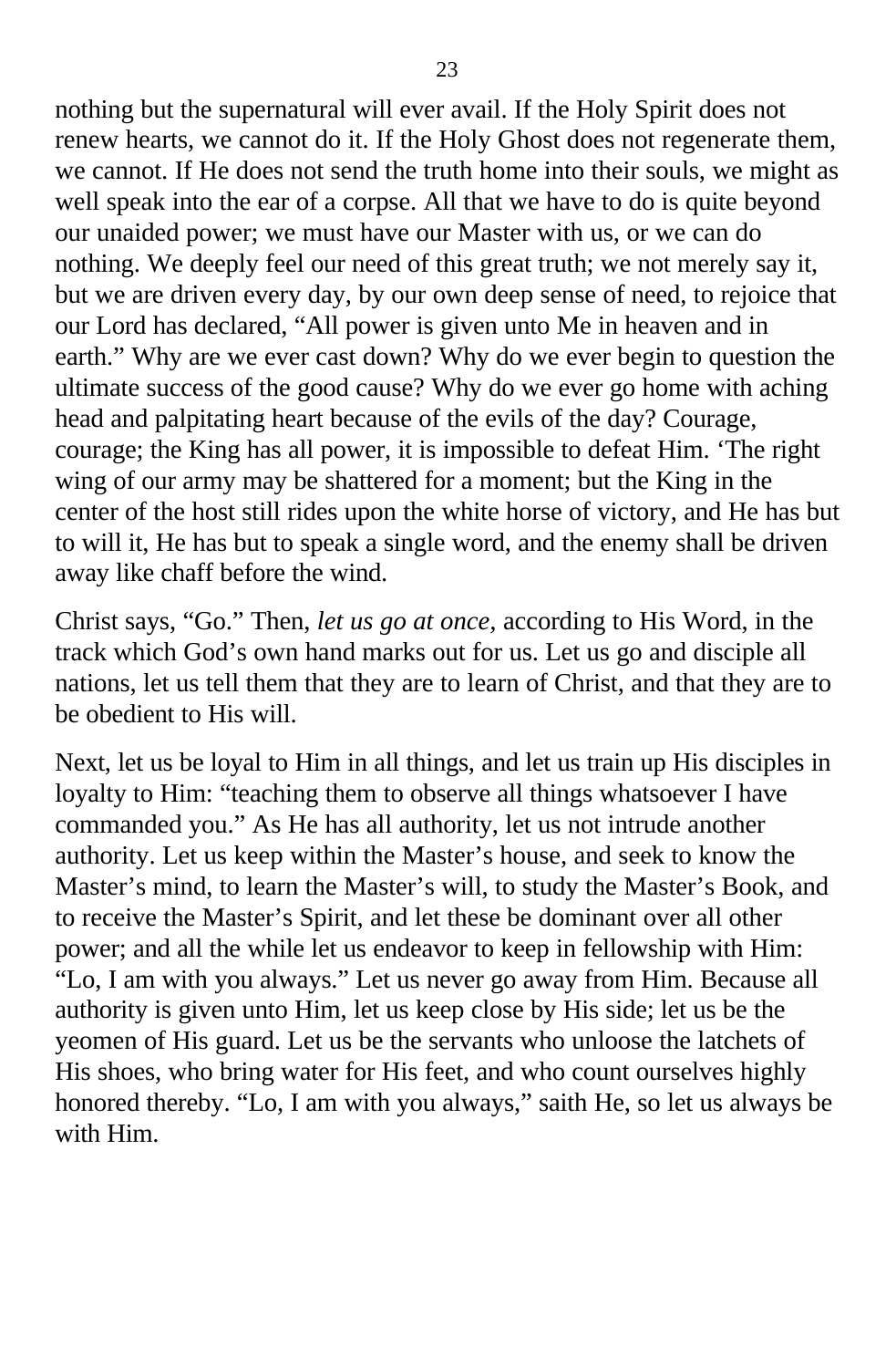## GREAT FAITH AND GREAT WORKS

THOSE nine disciples, who remained at the foot of the mountain when the Savior took the other three to behold His transfiguration, had each of them a true commission from the Lord Jesus Christ. They were nine of His chosen apostles. He had elected them in His own good pleasure, and there was no doubt about their being really called to the apostleship They were not only elected, but they were also qualified, for on former occasions they had healed the sick, they had cast out devils, and they had preached the Word of Christ with great power. Upon them rested miraculous influences, and they were able to do great wonders in the name of the Lord Jesus Christ; and they were not only qualified to do this, but they had actually performed many marvels of healing. When they went forth, girded with divine power, they healed the sick, and cast out devils everywhere; yet on this occasion they were completely baffled and beaten.

A poor father had brought to them his epileptic son, who was also possessed with an evil spirit; and they could neither cast out the evil spirit nor heal the epileptic boy. They came, as it were, to a great difficulty which quite nonplused them; and the scoffing scribes were there, ready enough to take advantage of them, and to say in scorn and contempt, "You cannot cure this child, for the power you have received from your Master is limited, lie can do some strange things, but even He cannot do all things. Perhaps He has lost His former power, and now, at last, a kind of devil has appeared that He cannot master. You see, you are mistaken in following Him; your faith has been fixed upon an impostor, and you had better give it up." Oh, how ready the evil spirit ever is to suggest dark thoughts if we cannot always be successful in our work of faith and labor of love! Why do you think that the Lord allows his servants to be beaten at all? Well, of course, the chief reason in this case was — because God gives the victory to faith, and if we will not believe, neither shall we be established. If we fall, as those disciples probably had fallen, into an unspiritual frame of mind and a low state of grace, our commission will not be worth much, our former qualifications will be of little value, and all successes we have had in earlier days will not take away the effect of present failures. We shall be like Samson, who went out and shook himself as he had done aforetime;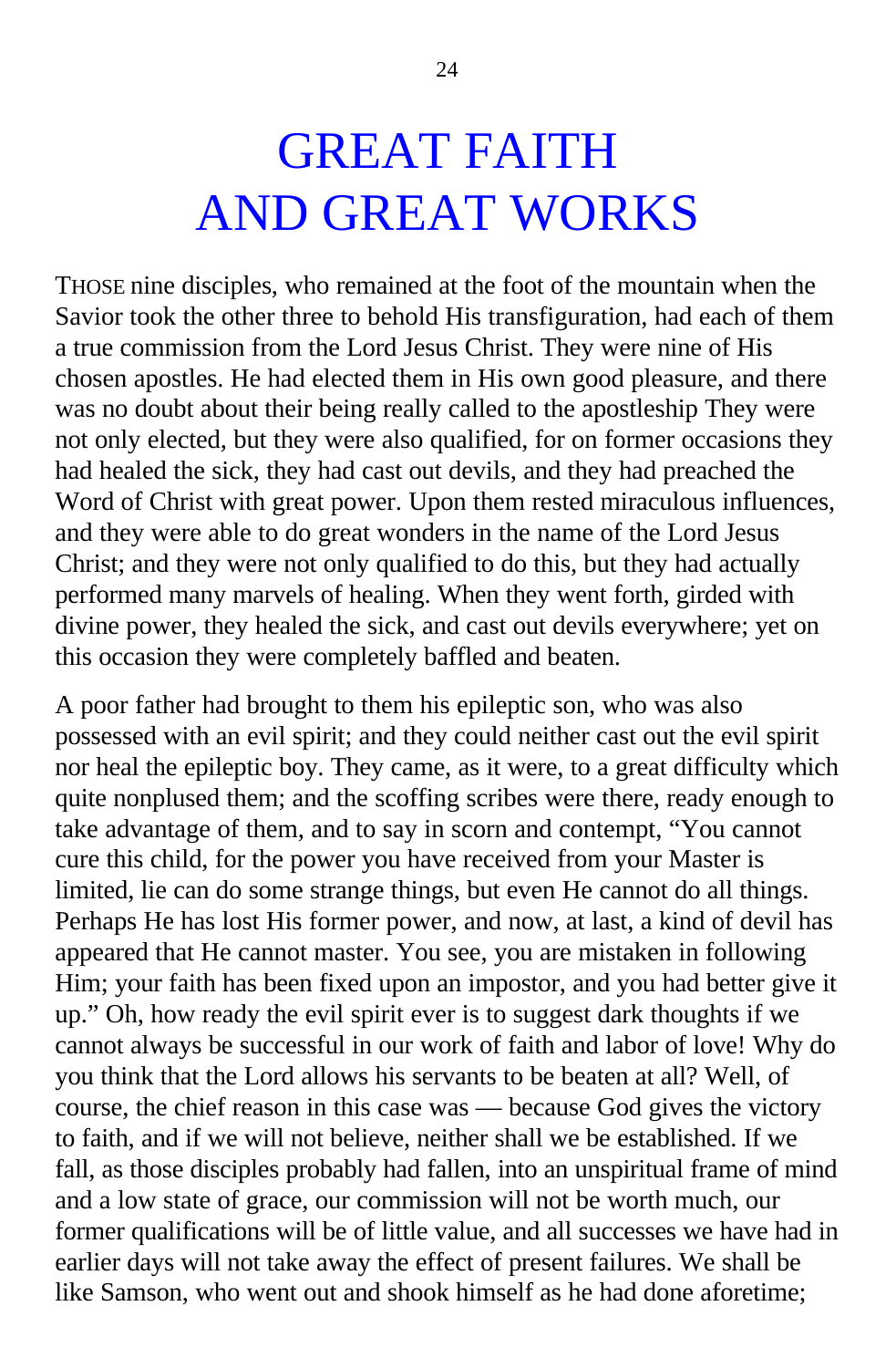but the Spirit of God had departed from him; and the Philistines soon overcame him, — those very Philistines whom, if his Lord had still been with him, he would have smitten hip and thigh with great slaughter. If we are to do the Lord's work, and to do it successfully, we must have faith in Him, we must look beyond ourselves, we must look beyond our commission, we must look beyond our personal qualifications, we must look beyond our former successes, we must look for a present anointing by the Holy Spirit, and by faith we must hang upon the living God from day to day. If I am successful, why is it that I succeed? Let me know the secret, that I may put the crown on the right head. If I do not succeed, let me know the reason why, that I may at any rate try to remove any impediment, if it be an impediment of my own making. If I am a vessel that is not fit for the Master's use, let me know why I am not fit, that I may, as much as lieth in me, prepare myself for the great Master's service. I know that, if I am fit to be used, He is sure to use me; and if He does not use me, it will most probably be because there is some unfitness in me. Try to know why you get baffled in holy service, for it will be wise to know.

Probably, it may tend very greatly to your humiliation. It may make you go, with tears in your eyes, to the mercy-seat. You may not yet know all that is in your own heart; there may be a something, which to you seems to be a very trifling affair, which is grieving your God, and weakening your spiritual power. It may seem to you to be a little thing, but in that little thing may lie the eggs of so much mischief that God will not tolerate it, and He will not bless you until you are altogether clear of it. It wilt be wise and right, therefore, even though it be to your sorrow and

regret, that you should find the answer to the question, "Why could not we cast him out?" I am sure that anything that makes us often come back to our Lord, must be a blessing to us. It is very humiliating to have so long preached in vain; to have gone to that village so many times, and yet to see no conversions; to visit that lodging-house so often, and apparently to have made no impression upon the careless inmates, or to have gone into that dark garret, and told out the story of the Cross, only to find that the hearer is just as dark, and, possibly, just as brutal as ever. It seems as if our hearts must break, when we are really in earnest, yet we cannot achieve the blessed purpose that we feel sure must be dear to the Savior's own heart; but it may be that our non-success has much of divine instruction in it, and it may be the preface and preparation for future success that shall greatly honor the Lord Jesus Christ. This was a part of the training of the twelve.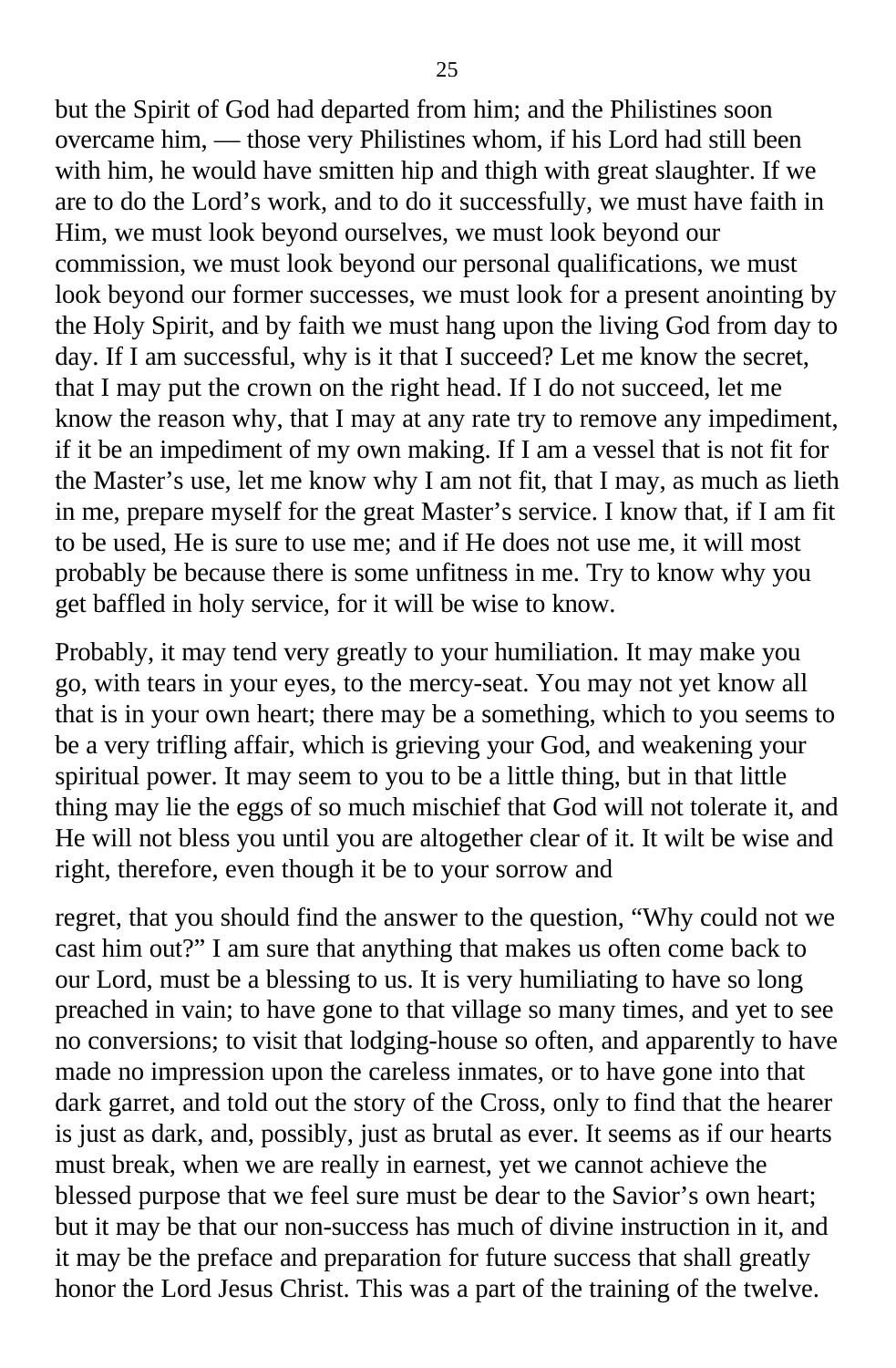They were at college now, with Christ as their Tutor. They were being prepared for those grand days when they should do even greater things than He had done, because He had gone back again to His Father, and had received still greater power, and had given it to them. "It is good for a man that he bear the yoke in his youth."

For, whatever may be the reason of your failure, it may be cured. In all probability, it is not a great matter, certainly not an insuperable difficulty to the Lord. By the grace of God, this hindrance may be taken away from you, and no longer be allowed to rob you of your power. Search it out, then; look with both your eyes, and search with brightest light that you can borrow, that you may find out everything that restrains the Spirit of God, and injures, your own usefulness.

"Why could not we cast the evils out of them?" That question each teacher may ask concerning his class, and each worker concerning his sphere of labor. I ask it concerning some who have made a profession of religion, and then have foully fallen, and others who have backslidden into coldness or lukewarmness, and many who, after years of preaching, remain just the same as ever. What devil is this that has got into them? Why cannot we cast him out?

The Lord Jesus told them that their failure was due to thei*r want of faith.* He did not say, "Because of the devil, and his peculiar character, and the strength of his entrenchment within the poor sufferer's nature;" but he said, "Because of your unbelief." They might have said, and it would have been true, "This demon has been long in possession." The father said that the affliction came upon him when he was a child. You know that it is not easy to turn out a devil that has lived in any place, say, for twenty years. It is a difficult thing to cast out evils of long standing; still, if we have faith, there will be no difficulty in overcoming even those sins that have held possession of the sinner for a great length of time.

Moreover, in this case, there was the strength of this devil as well as the length of his possession. He took this poor child, and threw him into the fire or into the water, and hurled him to and fro at his cruel and wicked pleasure. He did this even before the disciples' eyes. Yes, but if they had had faith, they would have understood that, though Satan is strong, Christ is far stronger. The devil is mighty, but God is almighty. If the disciples had only believed, they might have overcome the demon by the power of Christ.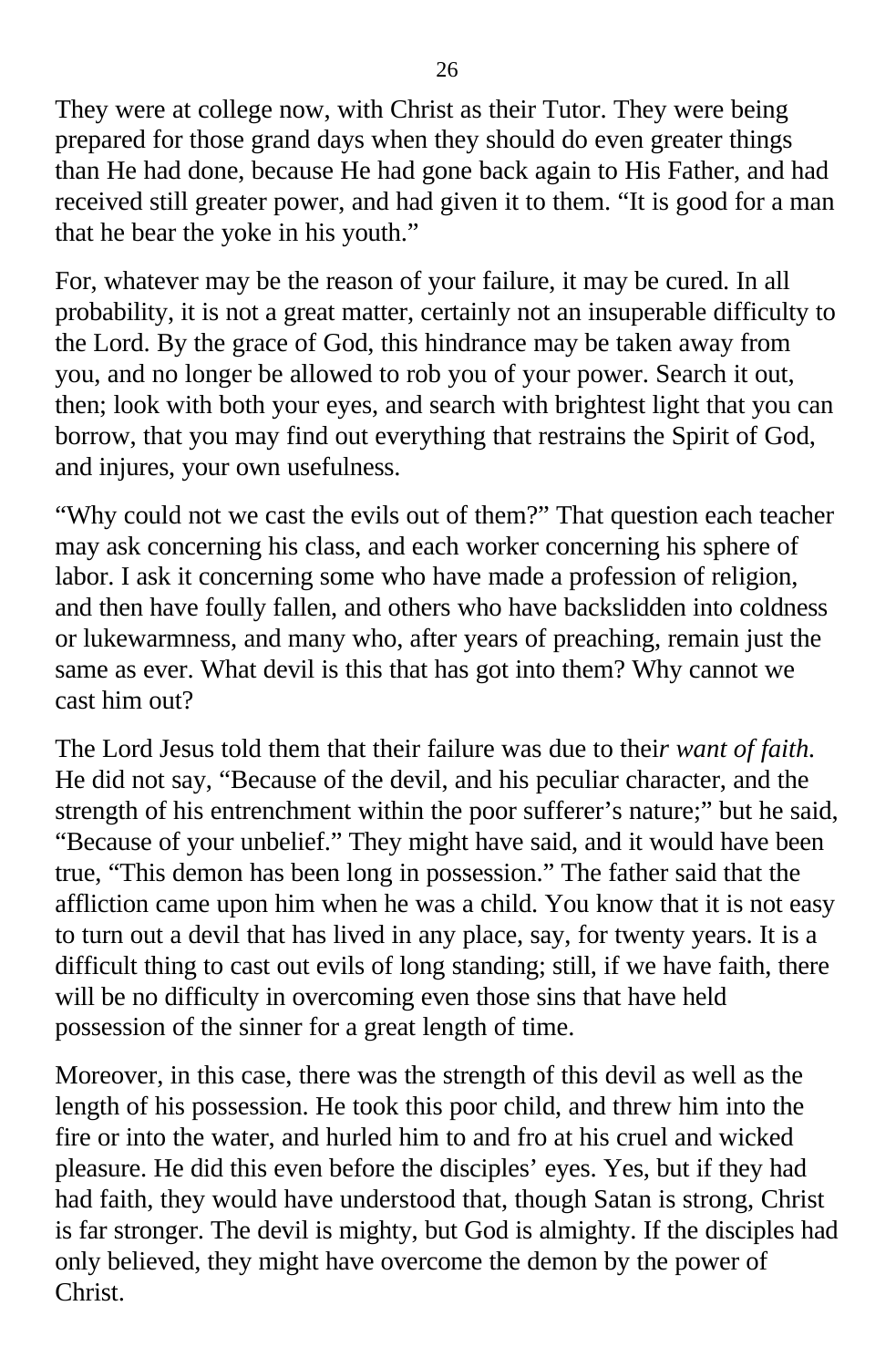You see, the want of faith breaks the connection between us and Christ. We are like the telegraphic wire, which can convey the message as long as the electricity can travel along it; but if you break the connection, it is useless. Faith is our connection with Christ; break the connection, and then what can we do? It is by faith that God works in us and through us; but if unbelief comes in, we are unfit for Him to work with us. Would you have God to bless the man who will not believe in Him? Would you have God to set His seal to the works of the unbelieving? That cannot be. The first condition of success in any work for God must be hearty faith in the God for whom we are working.

Looking now upon the condition of our times, and upon the work allotted to each one of us, I feel that what we want is more faith. Never mind how firmly fixed are the mountains of iniquity; they must move if faith be strong. Never mind how deep have gone the roots of the sycamine tree; it shall be plucked up by its roots if faith be strong. We do not half believe! Dare and venture, and yet find no daring and no venturing in it, as you simply trust your God as a child trusts his father. We have often failed because of our unbelief.

It may be that there are cases in which God will not yield to your faith until your faith works in prayer; and then, when prayer has wrought to its utmost, you shall get the blessing.

I think that I can understand some of God's reasons for acting thus. First, He wants to make us see the greatness of the mercy, so He occupies our thoughts with the greatness of the distress that needs to be relieved, and with the impossibility of that distress being relieved except by His own power and Godhead. That experience does us good. It makes us feel that the mercy, when it does come, will be remarkably precious.

The Lord intends also to excite our desires, and that, likewise, does us good. To be all aglow with holy desires is, in itself, a healthy exercise. Then the Lord means to create in us unity of action. One brother finds that he cannot get on alone, so he will call in another to help him in prayer; and much holy united supplication will be called forth by the very desperateness of the case which cannot be met by simple faith, or even by the prayer of one. Let us always seek the united prayers of many brethren and sisters. You remember that man who was carried by four, and let down from the roof into Christ's presence. Oh, I wish that, in your houses, you met frequently, in twos and threes, for united prayer! I should like to hear of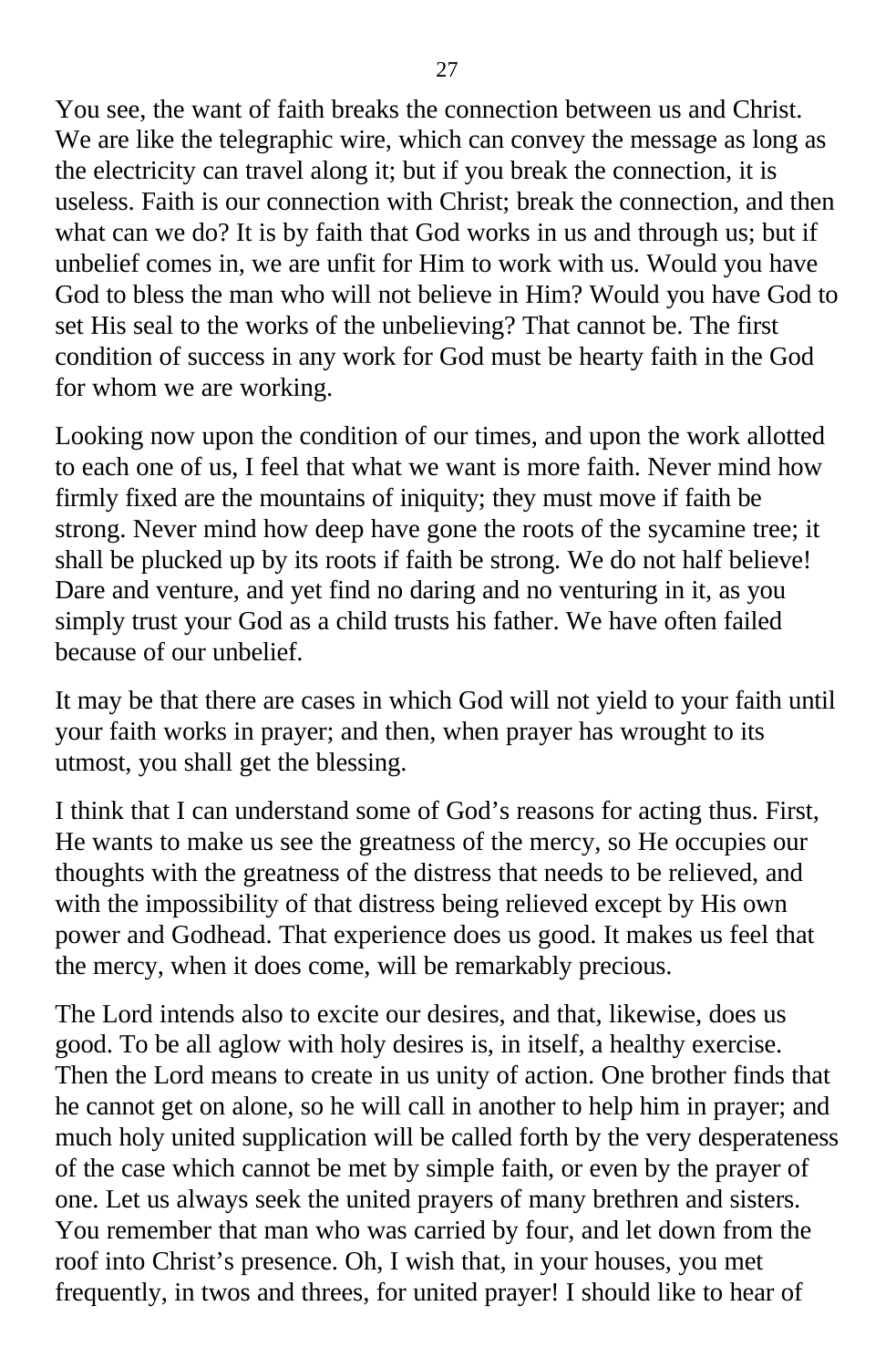little bands formed of Christian men and women, who pledged themselves to pray, four at a time, for somebody possessed by a devil of the kind that will not go out by ordinary means, and must be ejected by four of you. Get together, and say to yourselves, "We will not rest until this soul, and that soul, shall have the devil cast out, and shall sit, clothed, and in their right mind, at Jesus Christ's feet." "This kind" — these certain kinds of devils are not to be driven out, except by special, importunate, continued, united prayer. They can be cast out if you only believe, and pray; there is never a devil but will have to go, if you have faith enough and prayer enough to drive him out.

*"By prayer and fasting."* Our Lord Jesus Christ never made much of fasting He very seldom spoke about it; and when the Pharisees exaggerated it, he generally put them off by telling them that the time had not come for his disciples to fast, because the Bridegroom was still with them, and while He was with them their days were to be days of joy. But, still, Holy Scripture does speak of fasting, in certain cases it advises fasting, and there were godly men and godly women, such as Anna, the prophetess, who "served God with fastings and prayer night and day." I do not mean to spiritualize this away. I believe, literally, that some of you would be a great deal the better if you did occasionally have a whole day of fasting and prayer. There is a lightness that comes over the frame, especially of bulky people like myself; we begin to feel ourselves quite light and ethereal. I remember one day of fasting and prayer, in which I realized to myself, spiritually, the meaning of a popish picture, which I have sometimes seen, of a saint floating in the air. Well that, of course, was impossible; and I do not suppose that, when the picture was painted, it was believed in its literal sense; but there is a lightness, an elevation of the spirit above the flesh, that will come over you after some hours of waiting upon God in fasting and prayer. I can advise brethren sometimes to try it; it will be good for their health, and it certainly will not harm them. If we only ate about half what is ordinarily eaten, we should probably all of us; be in better health; and if, occasionally, we put ourselves on short commons, not because there is any virtue in that, but in order to get our brains more clear, and to help our hearts to rest more fully upon the Savior, we should find that prayer and fasting have great power.

Permit me to say just one thing more. I believe that the devil of drunkenness will not go out of some men, unless Christian people, who pray for them, and talk with them, will practice fasting in the matter of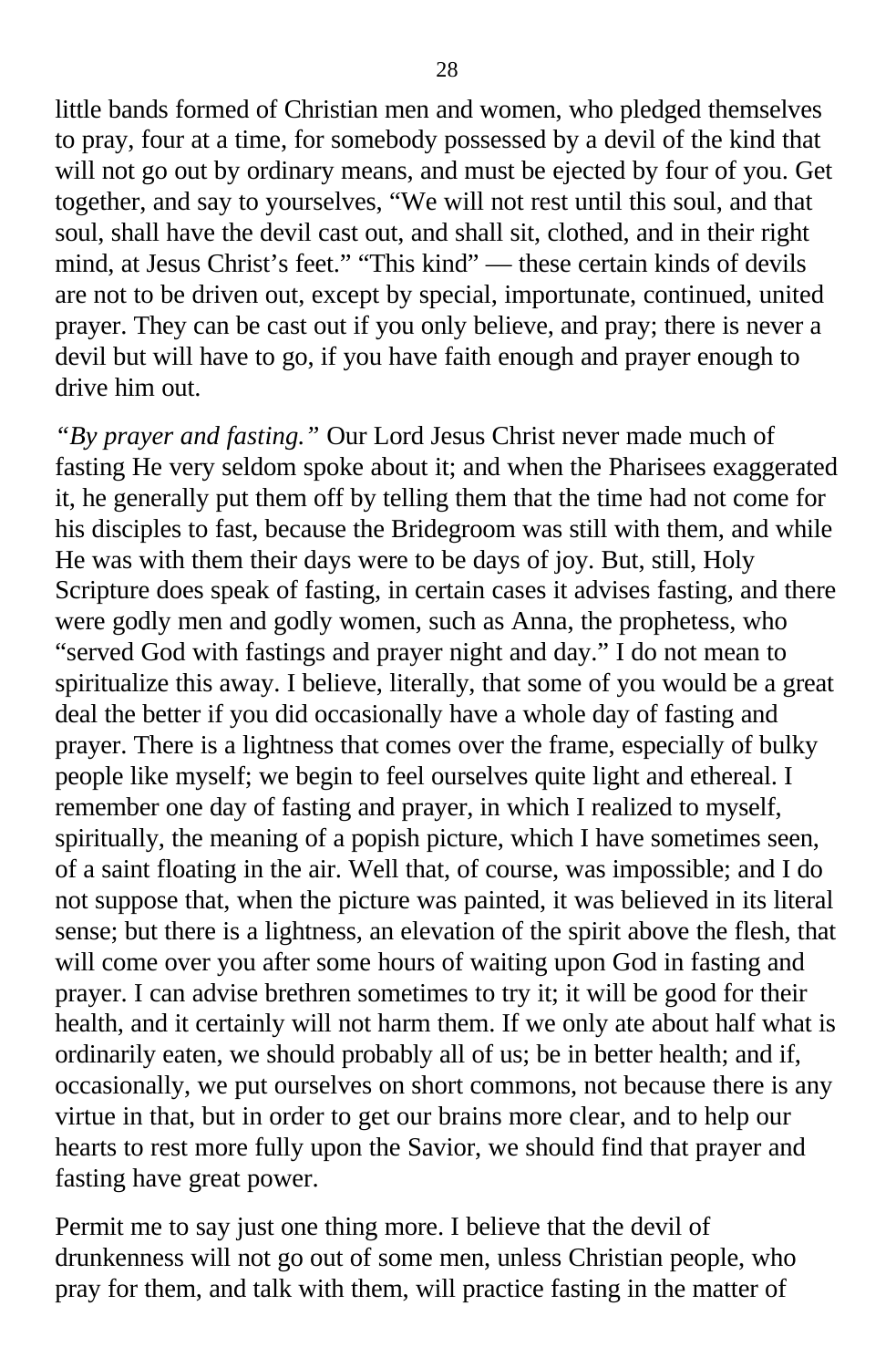total abstinence. I do mean this, not that it is wrong for you to take what you do take, but that there are some souls that you cannot win unless you say to them, "For your sakes we are going to give up what might be lawful to us, that ,we may save you from the public-house and all its temptations. Come, Jack, I intend to take the pledge; I never was drunk, and probably never shall be, but I will sign the pledge for your sake." There are some devils that will not go out till you act like that; and we ought to do anything that may result in the saving of a soul. We ought to deny ourselves anything of which we can deny ourselves, if it be necessary to bring one single person to the cross of Christ. Let us see to it that we are quite clear in this matter, for there are still many devils that will not go out without prayer and fasting. Well then, say, "I will not fast to please the devil, or to please other people; but I will fast to spite the devil, and to get him out of that man. I will fast from anything so that I may but bring him to the feet of Jesus, that he may be saved." We who love the Lord are, I trust, all agreed on that matter, that no cost on our part should be spared to win a soul from the dominion of Satan, and bring him into the glorious liberty of the children of God.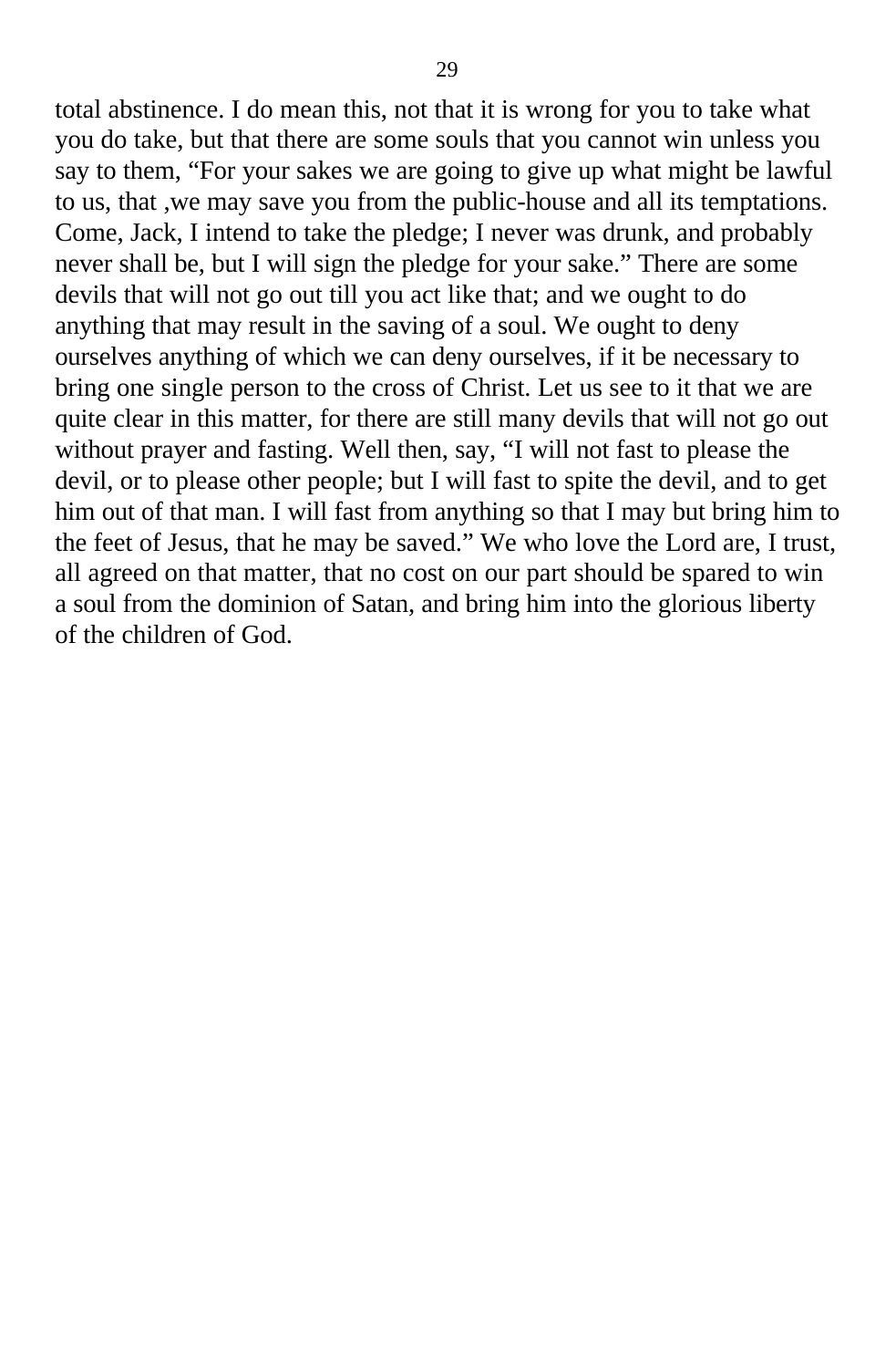## "GIVE AN ACCOUNT OF THY STEWARDSHIP,"

#### **LUKE 16:2**

GIVE an account of thy stewardship as to thy talents. We all vary in natural gifts and in acquirements; one has the tongue of eloquence, another the pen of a ready writer, and a third the artistic eye that discerns beauty; but, whichever of these we may have, they belong to God, and ought to be used in His service. Some have only such gifts as qualify them to earn their daily bread by manual labor; they have but little mental power, yet for that little they must give an account, and also for the physical strength with which God has blessed them. There is no person without a talent of some sort or other, no one without some form of power either given by nature or acquired by education. We are all endowed in some degree or other, and we must each one give an account for that talent. What an account must some give, who have been endowed with ten talents, but have wasted them all! What must be the account rendered by a Napoleon? What must be the reckoning given in by a Voltaire, with all the splendor of his intellect laid at the feet of Satan, and desecrated to the damnation of mankind? *Yet,* while you think of these great ones of the earth, do not forget yourselves. What has been your special gift? You can speak well enough in some companies; have you ever spoken for Christ? You can write well, you judge that you have no mean gift in that direction; has your pen never written a line that will bring your fellow men to the service of the Savior? What! having ten talents, are they all wrapped up in napkins, or all used for self; and none employed for God, for holiness, for truth, for righteousness? How sternly does the command come, "Give an account of thy stewardship;" yet I am afraid that we cannot any of us give an account of talents without fear and trembling.

Give an account of thy substance. We vary greatly as to temporal circumstances. I suppose there are a few to whom God has entrusted great wealth, more to whom He has given considerable substance, and that to most He has given somewhat more than is absolutely necessary for actual wants; but whether it is much or little, we must give an account for it all. I do not know what some rich professors will have to say concerning that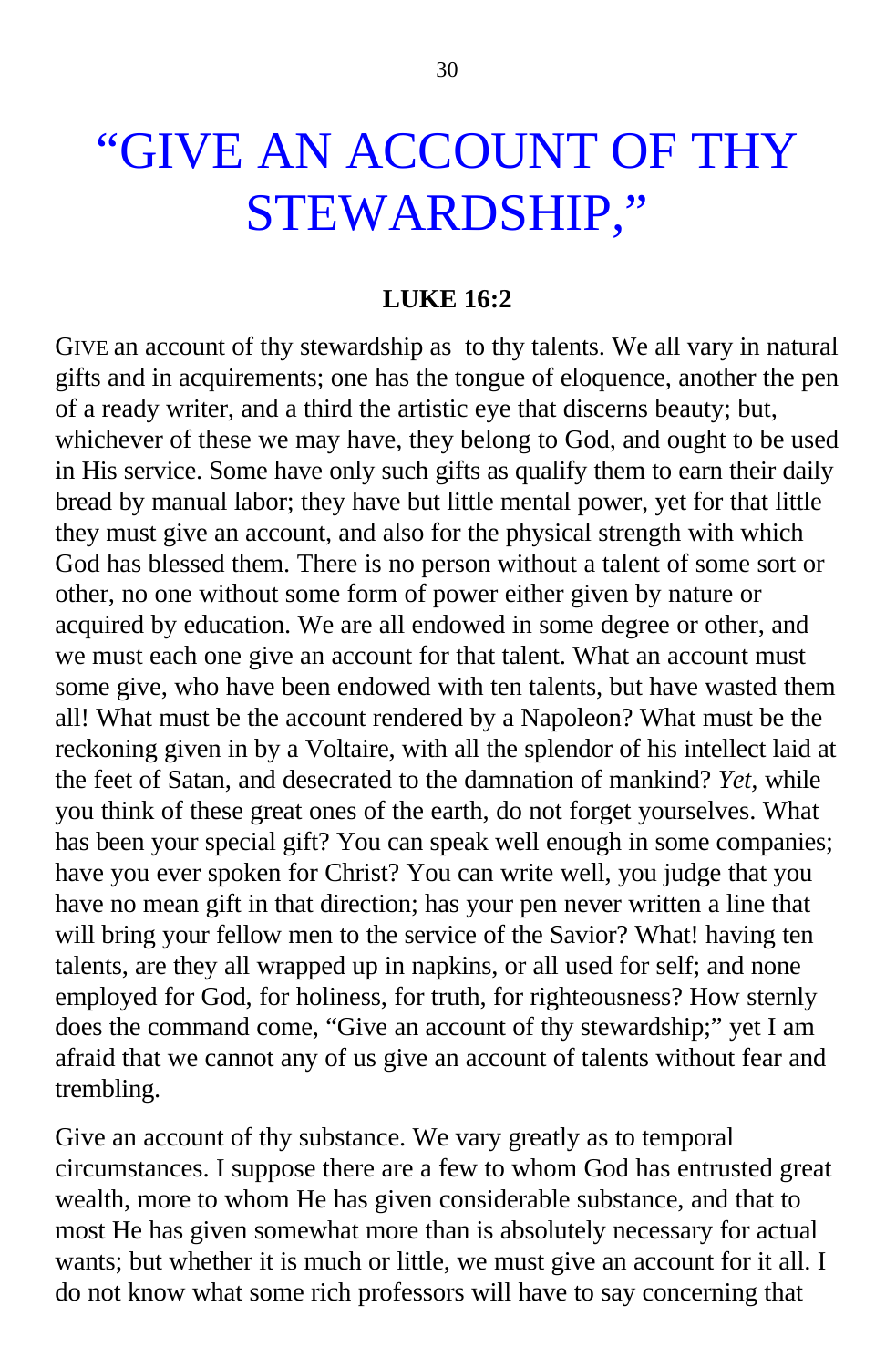which they give to the cause of God. It is no tithe of their substance; nay, it is, as it were, but the cheese-parings, and the candle — ends, and these they only give for the sake of appearance, because it would not look respectable if they were altogether to withhold them. The church's coffers could never be so empty as they are if it were not that some of the stewards in the church are not faithful to their trust. It is very sad to think of some of the great men in our own country, who have incomes which, in a single month, would furnish a competent support for an entire family during their whole lives. I wonder what sort of reckoning theirs will be when they have to give an account of hundreds of thousands or even millions of pounds. With some of them, all that they can say will be, "So much lost on the race-course, so much spent upon a paramour, so much paid for diamonds, so much squandered in this form of waste, and so much in that." But for the poor and needy, who are perishing in our streets, the multitudes who crave even necessary bread, some of them have done nothing at all. There are grand exceptions, names that shall live as long as philanthropy is prized amongst mankind; but the exceptions are so terribly few, that when the rich men of England are indicted at the bar of God, as they certainly will be, the account of their stewardship will be a truly terrible one. Yet what are you, and what am I, to judge thus, if we cannot say that we have been faithful with our little? I ask if you have, and I pray you to make a reckoning in your mind now of your stewardship of the gold, or the silver, or the copper with which God has entrusted you.

We must give an account of our influence. Everybody has some kind of influence. The mother who never leaves the nursery has a wondrous influence over those little children of hers, though no neighbor feels the force of her influence, and no one but her own little ones is affected by her faithfulness. And who knows but that she is pressing to her bosom, perhaps a Whitefield, who will thunder out the gospel through the length and breadth of the land; or perhaps, on the other hand, an infidel, whose dreadful blasphemies shall ruin multitudes? There is an influence that the mother has for which she must give, an account to God. And the father's influence, — oh! fathers, you cannot shake off your obligations to your children by sending them to school, whether to a Sunday school or a boarding-school, They are your children, and you must give an account of your stewardship concerning your own offspring. Ay, and even the nursegirl, though she seems of small note in the commonwealth, yet she also has an influence over her little charge, which she must use for Christ. Not only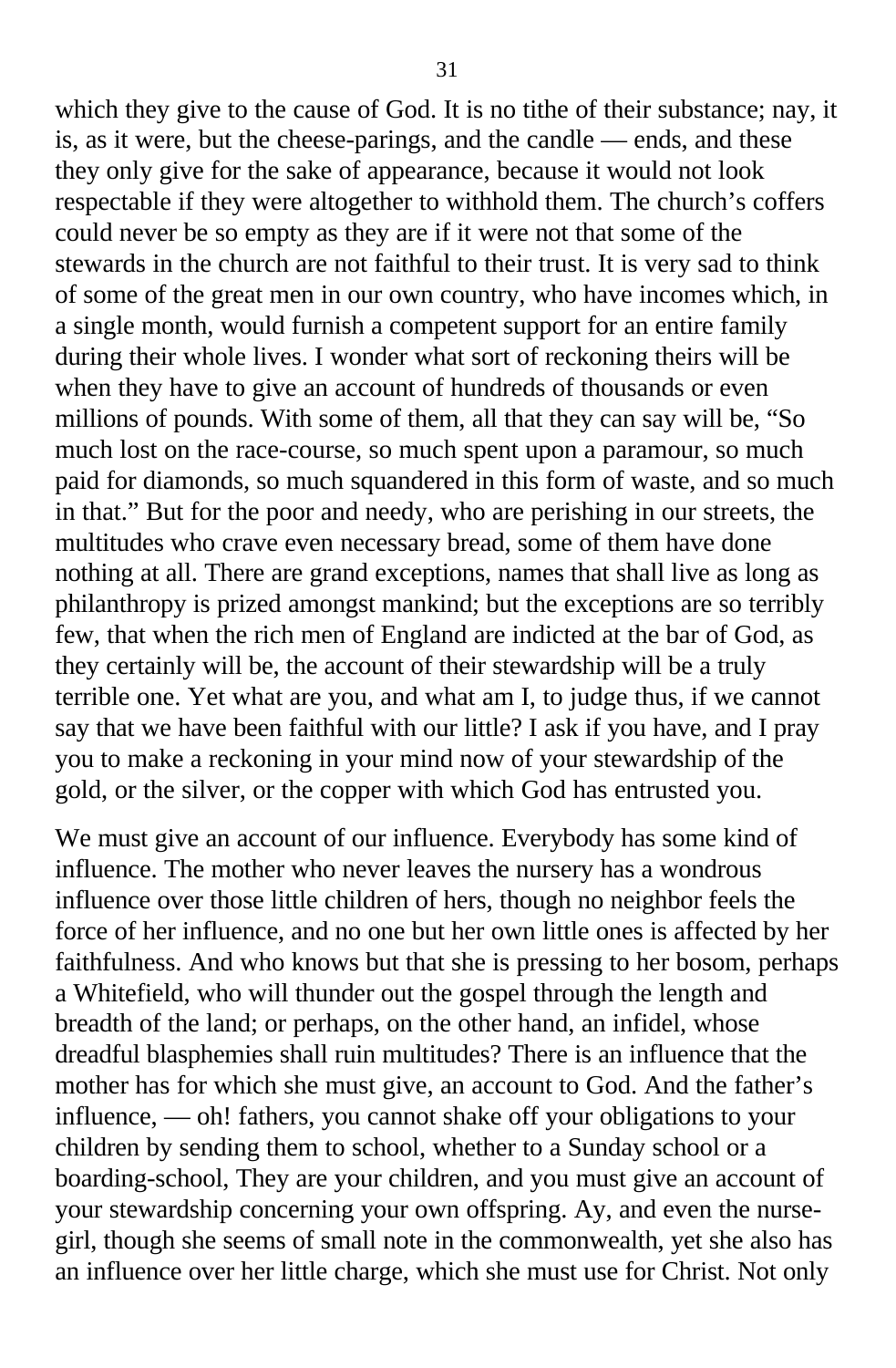he who thrills a senate with his oratory, but he also who speaks a word from the carpenter's bench, each has his influence, and each must use it, and give an account of it; not merely the man who, by refusing to lend his millions, could prevent the horrors of war, but the man who with a smile might help to laugh at sin, or with a word of rebuke might show that he abhorred it. There is no one of you without influence, and I ask you now how you have used it. Has it always been on the side of the Lord? "Give an account of thy stewardship," for that influence will not always last.

We might consider other things that God has entrusted to us, but time would fail; so I remind you that the account which you will have to render, and which I ask you to render now, is not an account concerning other people. Oh, how nice it would be if we had to do that, would it not? With what gusto some would undertake the task if they had to give in a report upon other people's characters! How easily each of us can play the detective upon our fellows! How ready we are to say of this man, "Oh, yes! he gives away a good deal of money, but it is only out of ostentation," or of that woman, "Yes, she appears to be a Christian, but you do not know her private life," or of that minister of the gospel, "Yes, he is very zealous; but he makes a good thing out of his ministry." We like thus to reckon up our fellow-creatures, and our arithmetic is wonderfully accurate — at least, so we think; but when other people cast us up according to the same rule, the arithmetic seems terribly out of order, and we cannot believe it to be right. Ah! but at the great judgment we shall not be asked to give an account for others, neither will I ask any of you now to be thinking about the conduct of others. What if others are worse than you are, does that make you the better, or the less guilty? What if others are not all they seem to be, perhaps neither are you; at any rate, their hypocrisy shall not make your pretense to be true. Judge yourselves, that ye be not judged. Let each thrust the lancet into his own wound, and see to the affairs of his own soul, for each one must give account of himself to God.

Remember, too, that you are not called upon to give an account to others, Alas! there are many who seem to live only that they may win the esteem of their fellows. There is somebody to whom we look up; if we do but have that somebody's smile, we think all is well. Perhaps some here are brokenhearted because that smile has vanished, and they have been misjudged and unjustly condemned. It is a small matter to be judged of man's judgment; and who is he that judges another man's servant? To his own master the servant shall stand or fall, and not to this inter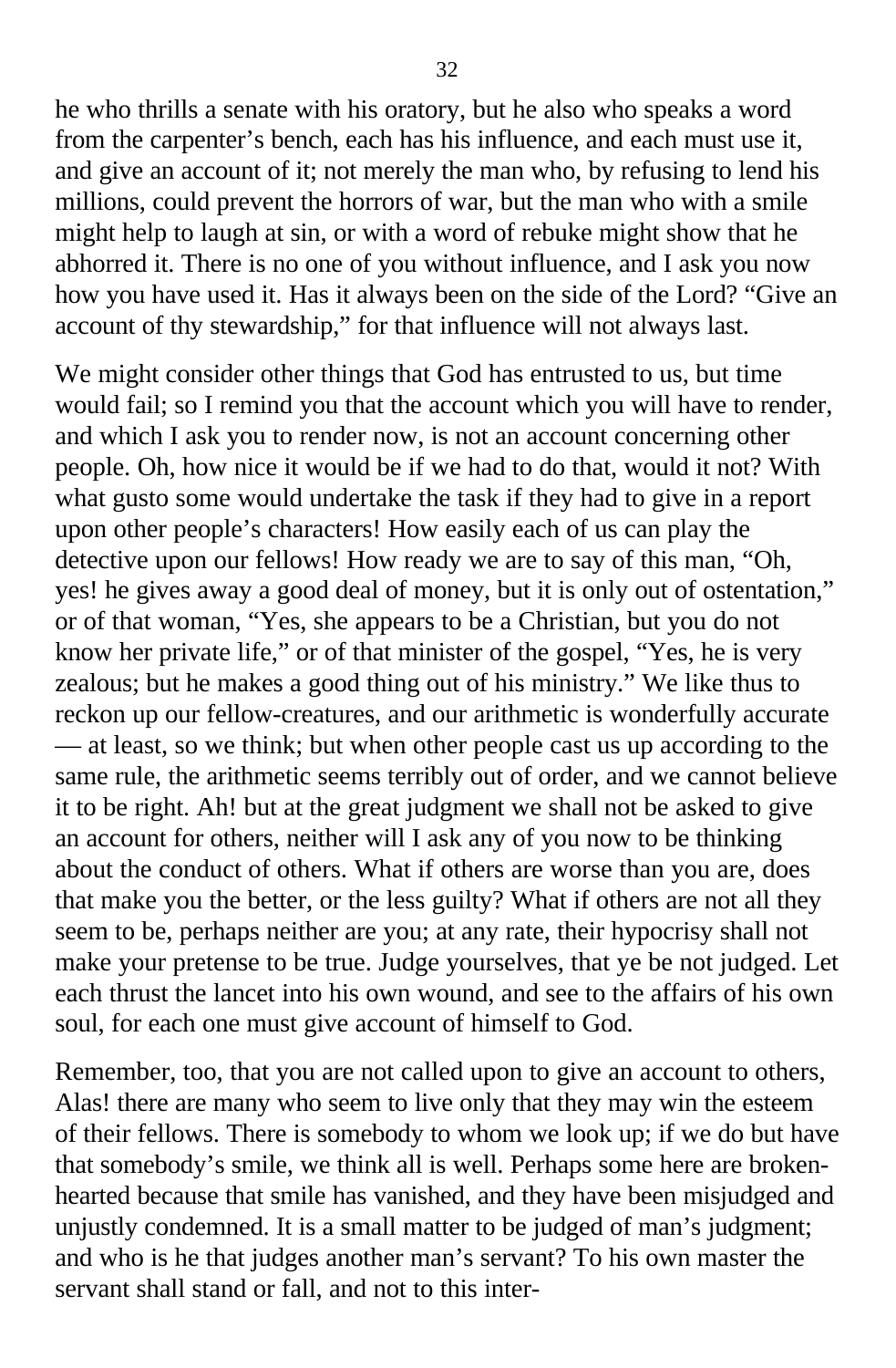loping judge.

Remember, also, that the account to be rendered will be from every man, personally concerning himself; and whatever another man's account may be, it will not affect him.

It was a maxim of Pythagoras that each of his disciples should, every eventide, give in a record of the actions of the day. I think it is well to do so; for we cannot too often take a retrospect. Sit down a while, pilgrim; sit down a while. Here is the milestone marked with the end of another year; sit down upon it, put thine hand to thy brow and think, and lay thine hand upon thy heart, and search and see what is there. There are no persons who so dislike to look into their account-books as those who are insolvent. Those who keep no books, when they come before the court, are understood to be rogues of the first water; and men who keep no mental memoranda of the past, and bring up no recollections with regard to their sins, having tried to forget them all, may depend upon it that they are deceiving themselves. If you dare not search your hearts, I am afraid there is a reason for that fear, and that above all others you ought to be diligent in this search.

It may be that some may live for years, and yet be no longer stewards. A preacher may be laid aside, his voice gone, his mental faculties weakened, — he is "no longer steward." One is thankful to have further opportunities of serving the Lord, and trying to bring sinners to the Savior. Work for God while you can! It is one of the bitterest regrets a man can know, to lie on his bed, to be unable to speak, and to think to himself, "I wish I could preach that sermon over again. I did not drive that nail home with all the force I ought to have used; I have not been earnest enough in pleading with sinners, I have not wrestled even to agony over the salvation of their souls." It may be possible that you and I may have twenty or thirty years of being laid aside from active service; then let us work while we can, ere the night cometh when no man can work. Let us seize the our of the lifeboat, and row out over the stormy sea, seeking to snatch the drowning ones from yonder wreck, for the time may come when our strong right arm shall be palsied, and when we can do no more.

Yes, and rich professors may have to give an account of their stewardship, and be no longer stewards. There were some of that kind when the financial panic came; though they had much before the crash, they had nothing left afterwards, so they could be no longer stewards of the wealth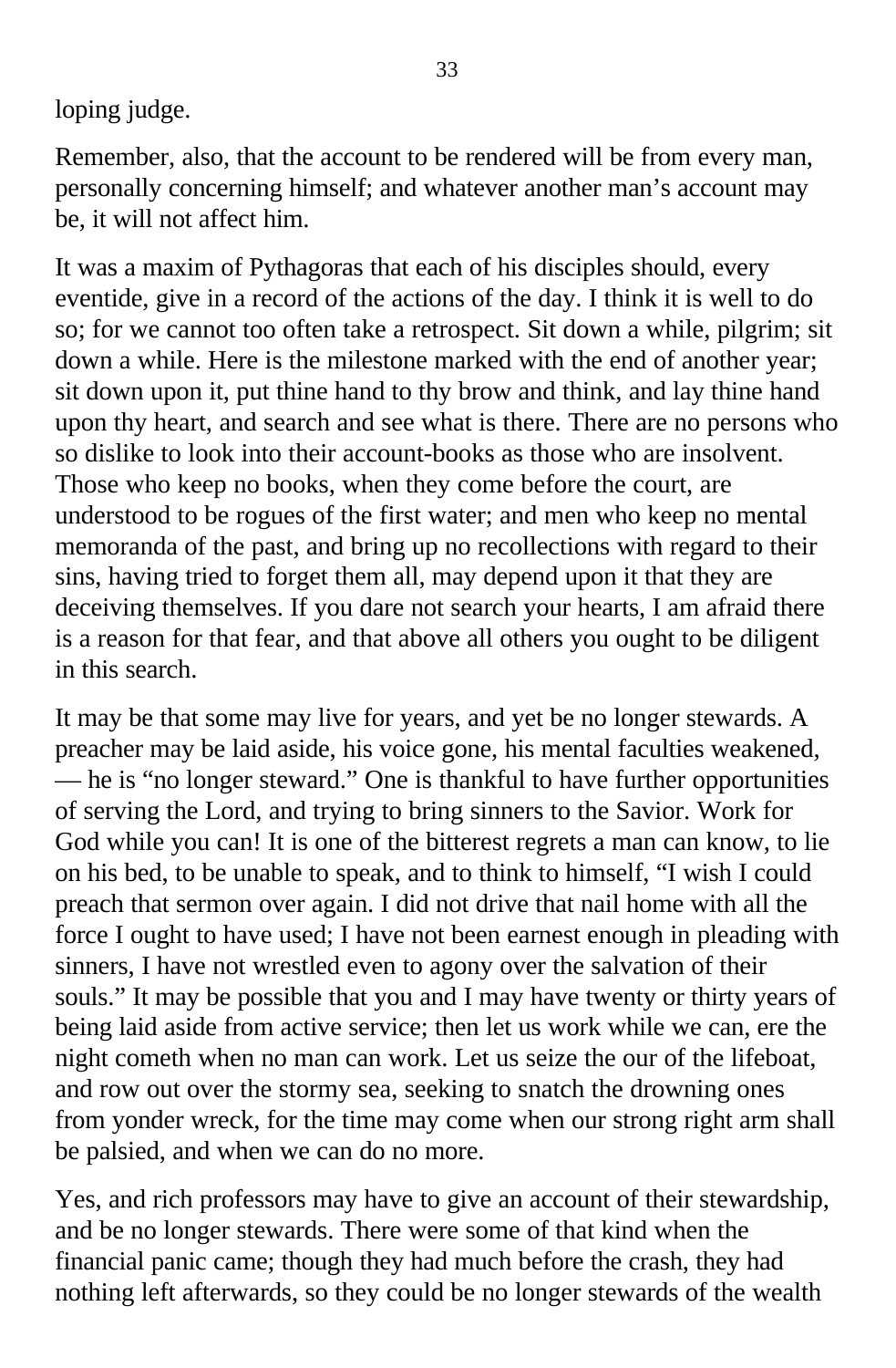that had been taken from them. It must be a cause of deep regret to men in that position if they cannot give a good account of their stewardship, because they have done but little good with their wealth while they had it; and think you, to whom God has given great possessions, how soon He may take them from you, for riches abide not for ever. Behold, they take to themselves wings, and fly away. I know of no better way of clipping their wings than by giving generously to the cause of God, and using in His service all that you can. It would be a subject for continual regret to you if you came down to poverty, not so much that you had descended it, the social scale, for that you could bear, if it came by mere misfortune through the providence of God; but if you felt, "I did not do what I should have done when I had wealth," — that would be the arrow which would pierce you to the heart. It may be so with some; at any rate, I feel that there are some who are poor because God will not lend His money where He knows that it will be locked up, and not put out to good interest in His cause. What little you have is all hidden away, so the Lord will not trust you with more; He sees you are not fit to be one of His stewards. There are some, on the other hand, whom God has entrusted with much because He sees that they use it wisely in promoting the interests of His kingdom.

But, after all, to every man, whether he be rich or whether he be in the office of the ministry, there may be a close of his stewardship before he dies. The mother has her little children swept away one after another; this is the message to her, "Thou mayest be no longer steward." The teacher has his class scattered, or he is himself unable to go to the school; the word to him also is, "Thou mayest be no longer steward." The man who went to his work, who might have spoken to his fellow workman, is removed, perhaps to another land, or he is placed in a position where his mouth is shut; now he can be no longer steward. Use all opportunities while you have them, catch them on the wing, serve God while you can to-day! Let each golden moment have its pressing service rendered unto God, lest it should be said to thee, "Thou mayest be no longer steward."

But we shall soon be no longer stewards in another sense. The hour must come for us to die. We have constant reminders that those who have served God faithfully cannot abide with us for ever. One or another, whom we have loved and honored, gives in his account, and passes to rest. So will it be in turn with the pastor, with the deacons, and with the elders. Do not put away the thought of that day, my fellow-workers, as though you were immortal. It may come to us on a sudden; no grey hairs may cover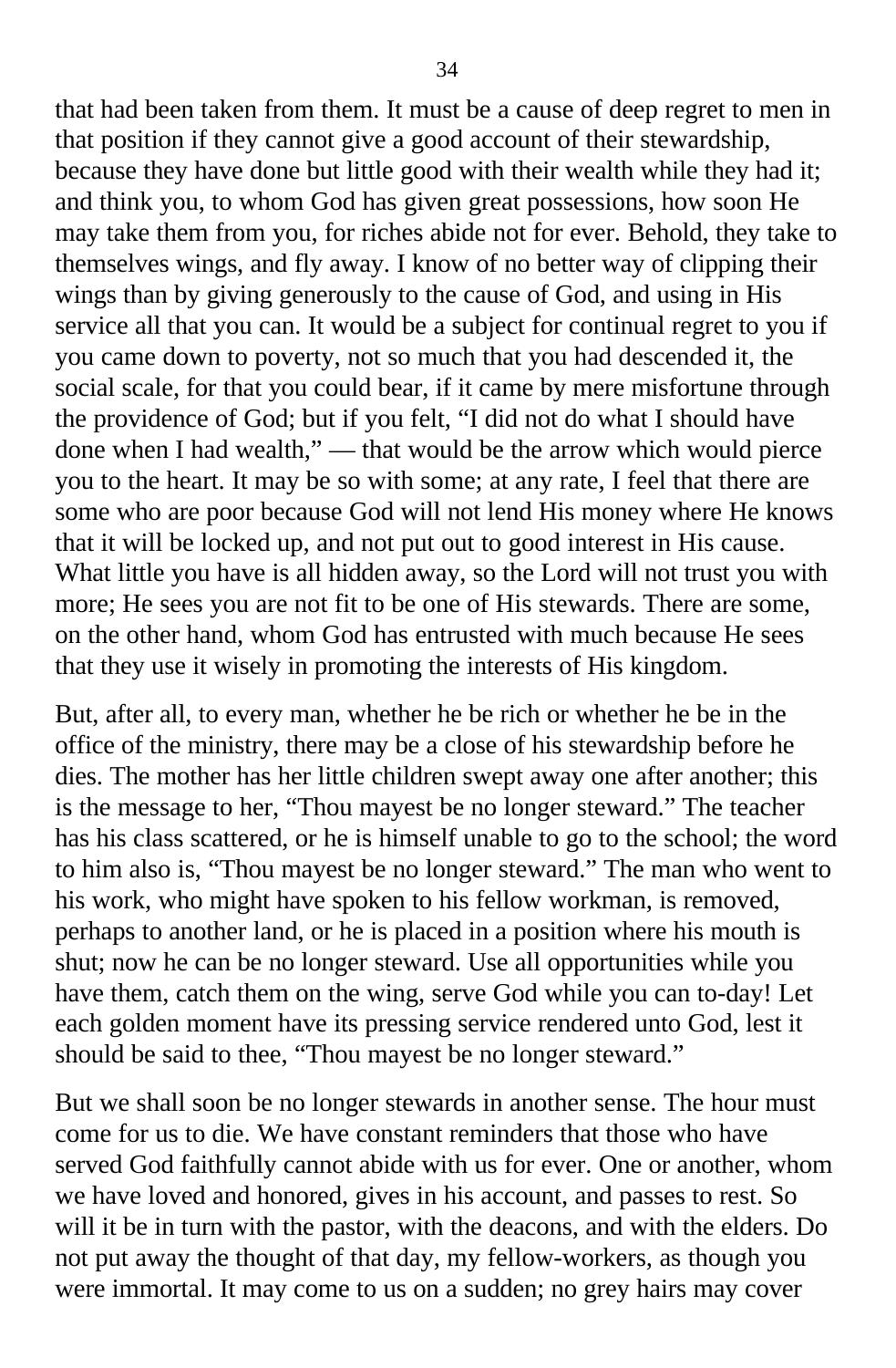our heads, but while we are yet in the full strength of manly vigor, you or I may be called to give in our account. What think ye? Could you gather up your feet in the bed, and look into eternity without feeling the cold sweat of fear stand upon your brow? Could you face the great judgment seat, and say, "I know whom I have believed, and am persuaded that He is able to keep that which I have committed unto Him against that day. I have fought a good fight, I have finished my course, I have kept the faith"? Oh! God be praised if we are able to say that! What monuments of mercy will you and I be if we are able to say this at the close of our service, and to hear our Lord say: — "Well done, good and faithful servant; enter thou into the joy of thy Lord."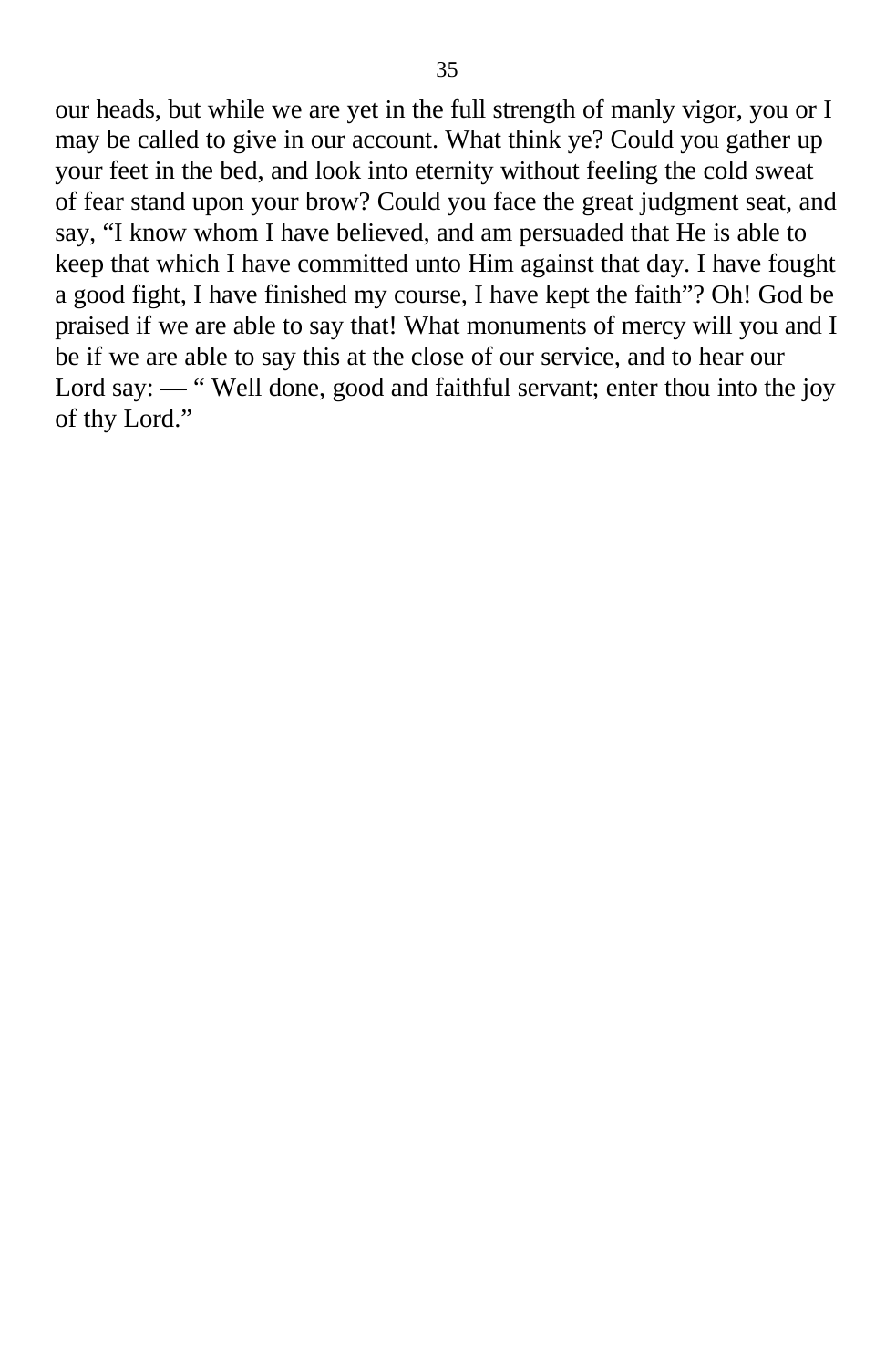# "THOU HAST MULTIPLIED THE NATION," ETC.

THE Authorized Version has it, "Thou hast multiplied the nation, and not increased the joy." This is not consistent with the connection; and the Revised Version has very properly put it, "Thou hast multiplied the nation. Thou hast increased their joy." I have not any learning to display; but I think I could show you, if this were the proper time, how the passage came to be read with a "not," and I could also prove to you, that, in this instance, the Revisers were right in making their alteration.

We feel that we ought to be glad when others are joined to the church, because we look back, with exquisite pleasure, upon our own joining it. I remember the trouble it cost me to join the church. I think I went to see the pastor some four or five days running; he was always too busy to see me, till at last I told him it did not matter, for I would go to the churchmeeting, and propose myself as a member; and then he, all of a sudden, found time to see me, and so I managed to get into the church, and confess my faith in Christ. That was one of the best day's work I ever did, when I openly declared my faith in Christ, and united myself with His people! I think many could say the same; they remember when they united with the people of God, and publicly avowed their faith.

Conversion must be the Lord's work. The only multiplication of the Church of God that is to be desired is that which God sends: "Thou hast multiplied the nation." If we add to our churches by becoming worldly, by taking persons who have never been born again; if we add to our churches by accommodating the life of the Christian to the life of the worldling, our increase is worth nothing at all; it is a loss rather than again. If we add to our churches by excitement, by making appeals to the passions, rather than by explaining truth to the understanding; if we add to our churches otherwise than by the power of the Spirit of God making men new creatures in Jesus Christ, the increase is of no worth whatever. A man picked himself up from the gutter, and rolled up against Mr. Rowland Hill, one night as he went home, and he said, "Mr. Hill, I am pleased to see you, sir. I am one of your converts." Rowland said, "I thought it was very likely you were. You are not one of God's converts, or else you would not be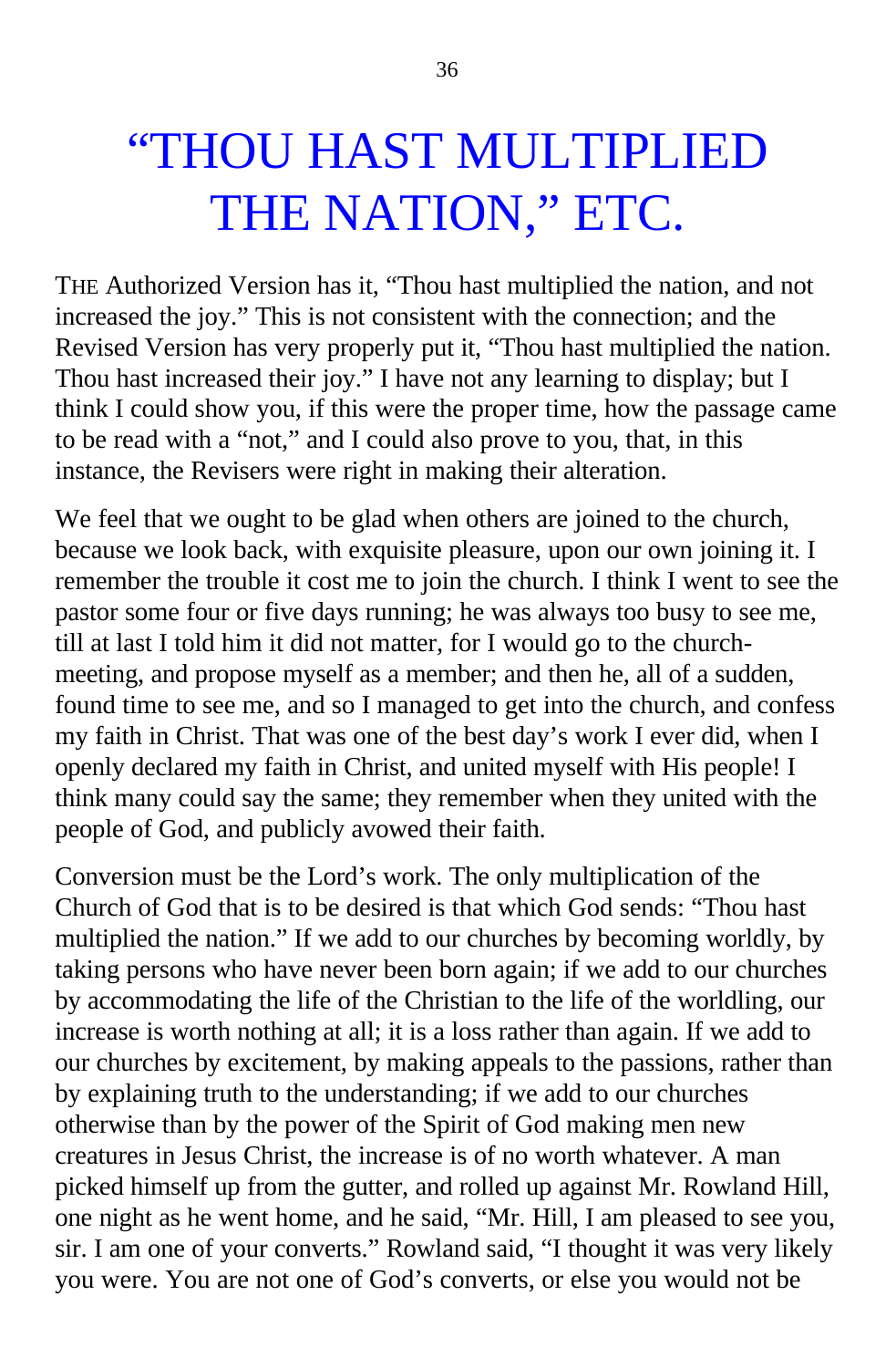drunk." There is a great lesson in that answer. My converts are no good; Rowland Hill's converts could get drunk; but the converts of the Spirit of God, those who are really renewed in the spirit of their mind, by a supernatural operation, these are a real increase to the church of God. "Thou hast multiplied the nation." Pray hard that the Lord may continue to send us converts. He never sends the wrong people. However poor they may be, however illiterate, if they are converted, as they will be if the Lord sends them, they are the very people that we want. May God send us thousands more!

"The people that walked in darkness have seen a great light they that dwell in the land of the shadow of death, upon them hath the light shined." When God brings men to the church, they are the people who have undergone a very remarkable change. They have come out of darkness, palpable, horrible, into light, marvelous and delightful. God sends no other than these. If you are not changed characters, if you are not new creatures in Christ Jesus, if you cannot say, "One thing I know, whereas I was blind, now I see," the church cannot receive you as you are, and God has not sent you. Now, who can turn us from darkness unto light but God? 'Who can work this great miracle within the heart? Darkness of heart is very hard to move. Who but God can make the eternal light burst through the natural darkness, and turn us from the power of Satan unto God?

Conversion must have a distinct relation to Christ. "For unto us a Child is born, unto us a Son is given: and the government shall be upon His shoulder: and His name shalt be called Wonderful, Counselor, the Mighty God, the everlasting Father, the Prince of Peace." We want converts who know this Christ, men and women to whom He is "Wonderful," to whom He has become the" Counselor." We want no additions to the church of those who cannot call Him "the mighty God, the everlasting Father." We want men and women to whom Christ has become "the Prince of Peace." If these are added to us, the church groweth exceedingly. If others are added, they do but increase our burden; they become our weakness; in many cases they become our disgrace.

The joy of any growing church will be such as God gives That is the kind we desire to have. If anybody wishes to see the church grow that we may excel other churches, that is not the joy that God gives. If we like to see converts because we are glad that our opinions should be spread, God does not give that joy. If we crave converts that we may steal them from other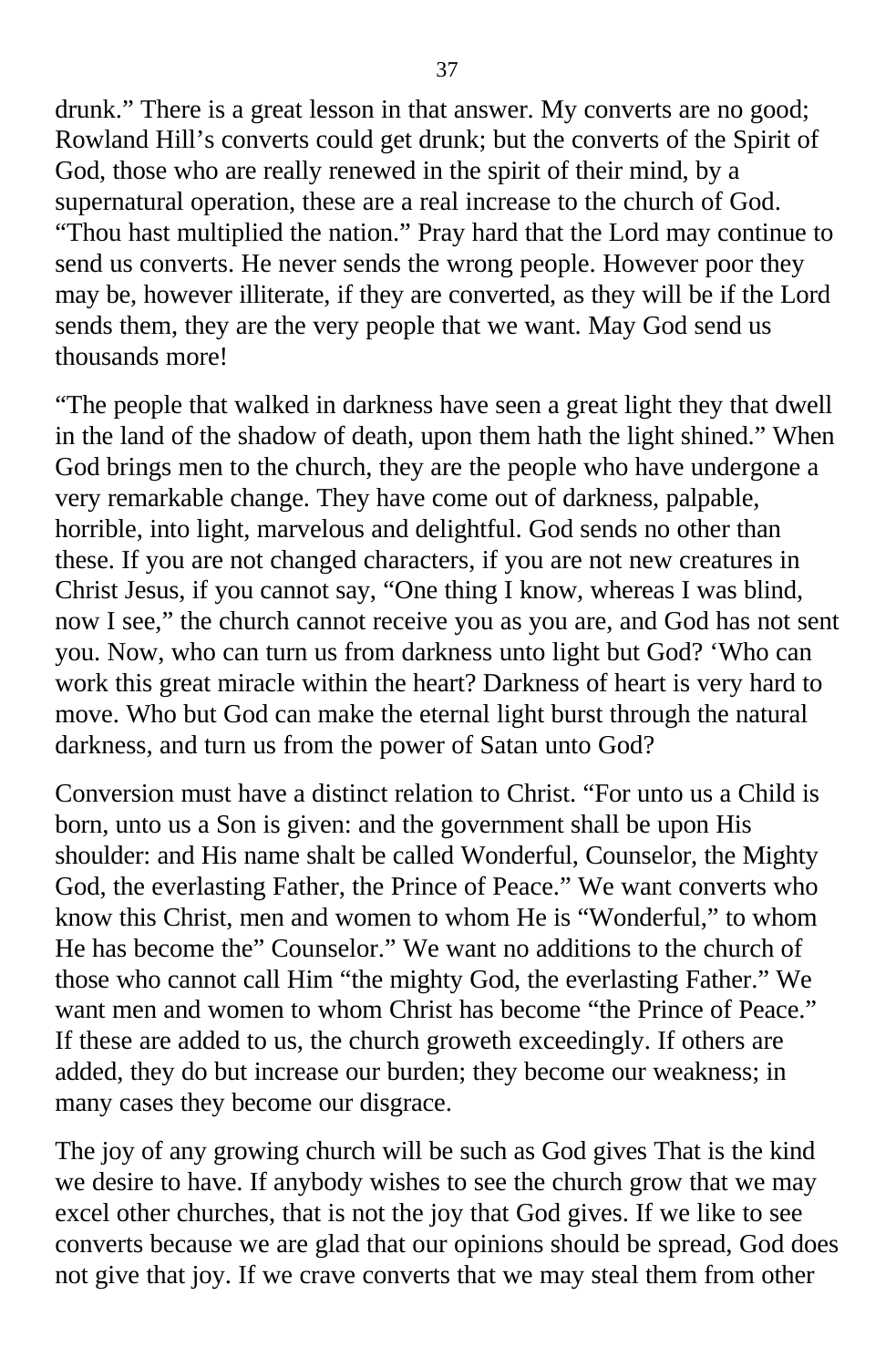people, God does not give that joy, if it be a joy. I do not think God is the lover of sheep-stealers, and there are plenty such about. We do not desire to increase our numbers by taking Christian people away from other Christian communities. No, the joy which God gives is clear, unselfish delight in Christ being glorified, in souls being saved, in truth being spread, and in error being baffled.

The husbandman expects a harvest. He says, "It is so many weeks to harvest." He sows his seed with a view to harvest. He turns in a man to clear out the weeds with a view to harvest. He has a barn, and he has a threshing-machine, all with a view to harvest. Well, now, every church should be looking out for a spiritual harvest. One said to me, once, "I have preached for several years, and I believe God has blessed the Word; but nobody ever comes forward to tell me so." I said to him, "Next Lord'sday, say to the people, 'I shall be in the vestry, when the sermon is finished, to see friends who have been converted.'" To his surprise, ten or twelve came in; and he was taken quite aback; but, of course, quite delighted. He had not looked for a harvest, so of course he did not get it. My first student went out to preach on Tower Hill, Sunday after Sunday. He came to me, and said," I have been out preaching now for several months on Tower Hill, and I have not seen one conversion." I said to him, rather sharply, "Do you expect God is going to bless you every time you choose to open your mouth?" He answered, "Oh! no, sir; I do not expect Him to do that." "Then," I replied, "that is why you do not get a blessing." We ought to expect a blessing. God has said, "My Word shall not return unto Me void;" and it will not. We ought to look for a harvest, lie who preaches the gospel with his whole heart, ought to be surprised if he does not hear of conversions; and he ought to begin to say in his heart, "I will know the reason why," and never stop till he has found it out. The joy of harvest is what we have a right to expect.

He is bound to rejoice in a harvest who has sorrowed in ploughing, and in the sowing of the seed, and in watching his crop when it was in the ear, and when frost, and blight, and mildew threatened to destroy it. Many of us here can rejoice with the joy of harvest, because, in those converted to Christ, we see the fruit of our soul's travail, I find that I am very generally the spiritual grandfather of those who come, rather than their father in the faith; for I find that you, whom God gave me in years past are, many of you, diligent in seeking the souls of others, In the case of many who join the church, their conversion is due to this sister and to that, to this brother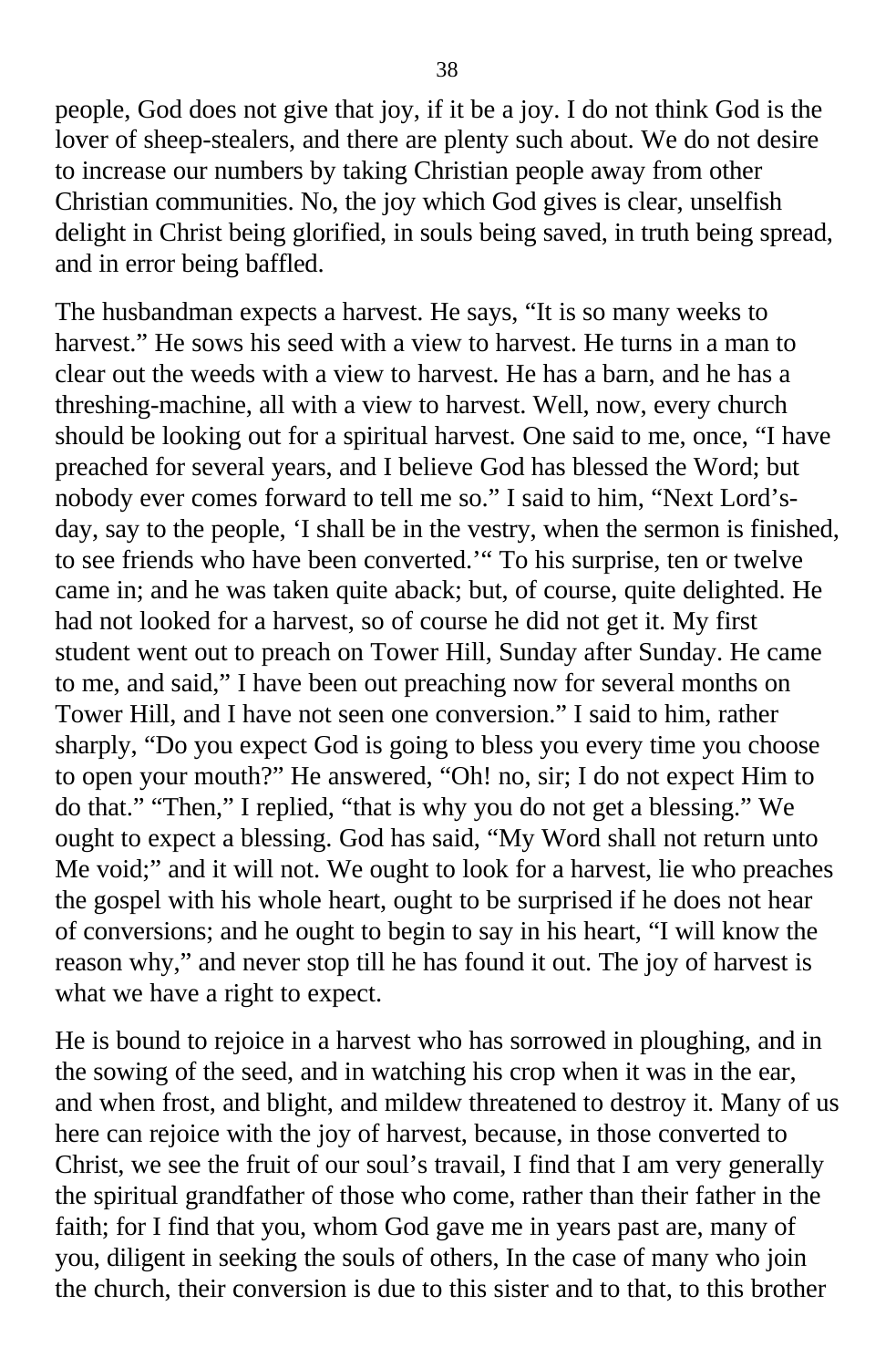and to that, rather than distinctly to my ministry. I am very glad to have it so. I have spoken to two friends, both of whom said to me, "I am your spiritual grandchild." One from America said so. I asked, "How is that?" The answer was, "Mr. So-and-so, whom you brought to Christ, came out to America, and he brought me to Christ."

It is a joy which has solid ground to go upon. I do not know of a more joyful occasion than when young men and women, and, for the matter of that, old men and women, too, are brought to confess Christ, and to unite with His people. It is a very joyful thing to attend a wedding; but it is always a speculation as to how it will turn out; but when you come to see a soul yield itself to Christ, there is no speculation about that; you have a blessed certainty. Oh, methinks the angels sing more sweetly than ever as they hear a man, or woman, or child say, "I trust in Jesus; I confess His name." When we know and believe that true faith in Christ means present salvation, there is a great joy about that. I heard of some preachers who say that there is no such thing as a present salvation; and though they constantly preach, they tell the people, every now and then, that they may be saved when they come to die; but there is no such thing as being saved now. I should like to present those brethren with a little "Catechism for the Young and Ignorant," which Mr. Cruden was wont to give away; for, if they are not young, they certainly must be ignorant of the first principles of the faith. You are saved, if you have believed in Christ Jesus. You are saved even now. If you were not, I do not see any, reason why we should rejoice over you with the joy of harvest.

This is a joy in which many may join; for, in the harvest, anybody who likes may rejoice. There is the proprietor of the field; he rejoices. How greatly Christ rejoices! There are the laborers; they may shout as they bring home the loads; they know what that field of wheat has cost. Let us, who are working for Jesus, have the joy of harvest. The on-lookers, too, as they go by, and see the harvest gathered in, will stop, and even give a shout over the hedge. If you are not yourself saved, you might be glad that other people are. Even if you are not yourself going to Heaven, rejoice that others are choosing the blessed road. I invite even you to come, and share with us the joy of harvest. The gleaner, Ruth, over yonder, says, "I have stooped many times. I have almost broken my back over the work; and I have only picked up this little handful." I know you, sister, and I am pleased that you should bring even one to Christ. know you, my brother;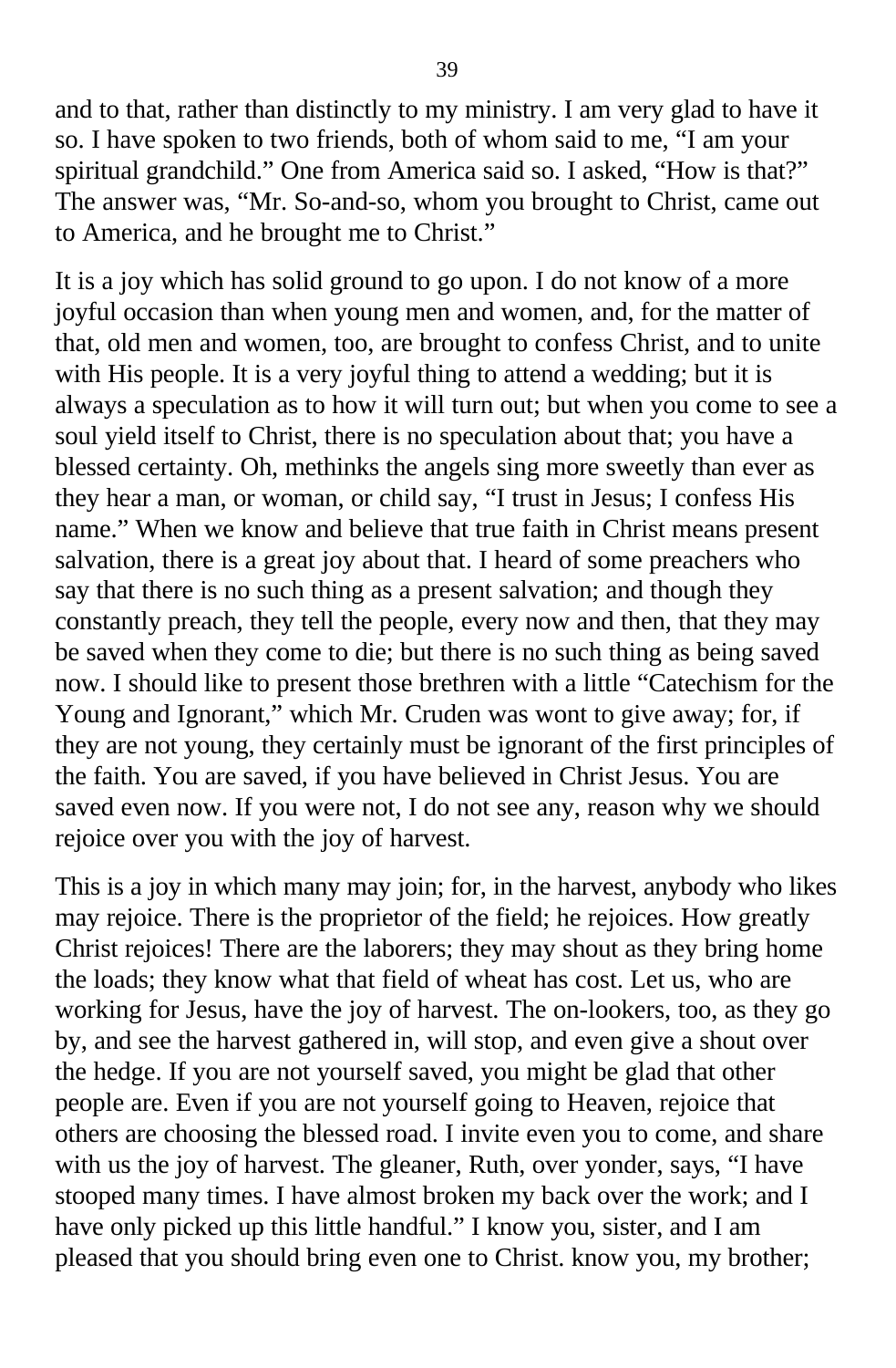and I rejoice with you that you should bring even one child to the Savior. Though you be but a gleaner, join heartily with us in the joy of harvest.

What say we of those who never sow? Well, they will never reap; they will never have the joy of harvest. Am I addressing any professing Christians who never sow, never speak a word for Christ, never call at a house, and try to introduce the Savior's name, never seek to bring children to the Savior, take no part in the Sunday — school, or other service for Christ? Do I address some lazy man here, spiritually alive only for himself? Oh, poor soul, I would not like to be you, because I doubt whether you can be spiritually alive at all! Surely, he who lives for himself is dead while he lives; and you will never know the joy of bringing souls to Christ; and when you get to heaven, if you ever do get there, you will never be able to say," Here, am I, Father and the children Thou hast given me." Thou wilt have to abide eternally alone, having brought no fruit unto God in the form of converts from sin. Shake yourselves up, brothers and sisters, from sinful sloth. "Oh*!*" says one, "I am not my brother's keeper." No, I will tell you your name; it is Cain. You are your brother's murderer; for every professing Christian, who is not his brother's keeper, is his brother's killer; and be you sure that it is so; for you may kill by neglect quite as surely as you may kill by the bow or by the dagger.

What say we to those who have never reaped? Well, that depends. Perhaps you have only just begun to sow. Do not expect to reap before God's time. "In due season ye shall reap if ye faint not." There is a set season for reaping. But, if you have been a very long time sowing, and you have never reaped, may I ask the question, Where do you buy your seed? If I were to sow my garden year by year, and nothing ever came up, I should change my seedsman. Perhaps you have bad seed, and have not sown the gospel pure and undiluted. You have not brought it out in all its fullness. Go to the Word of God, and get "seed for the sower" of a kind that will feed your own soul, for it is "bread for the eater"; when you sow that kind of seed, it will come up.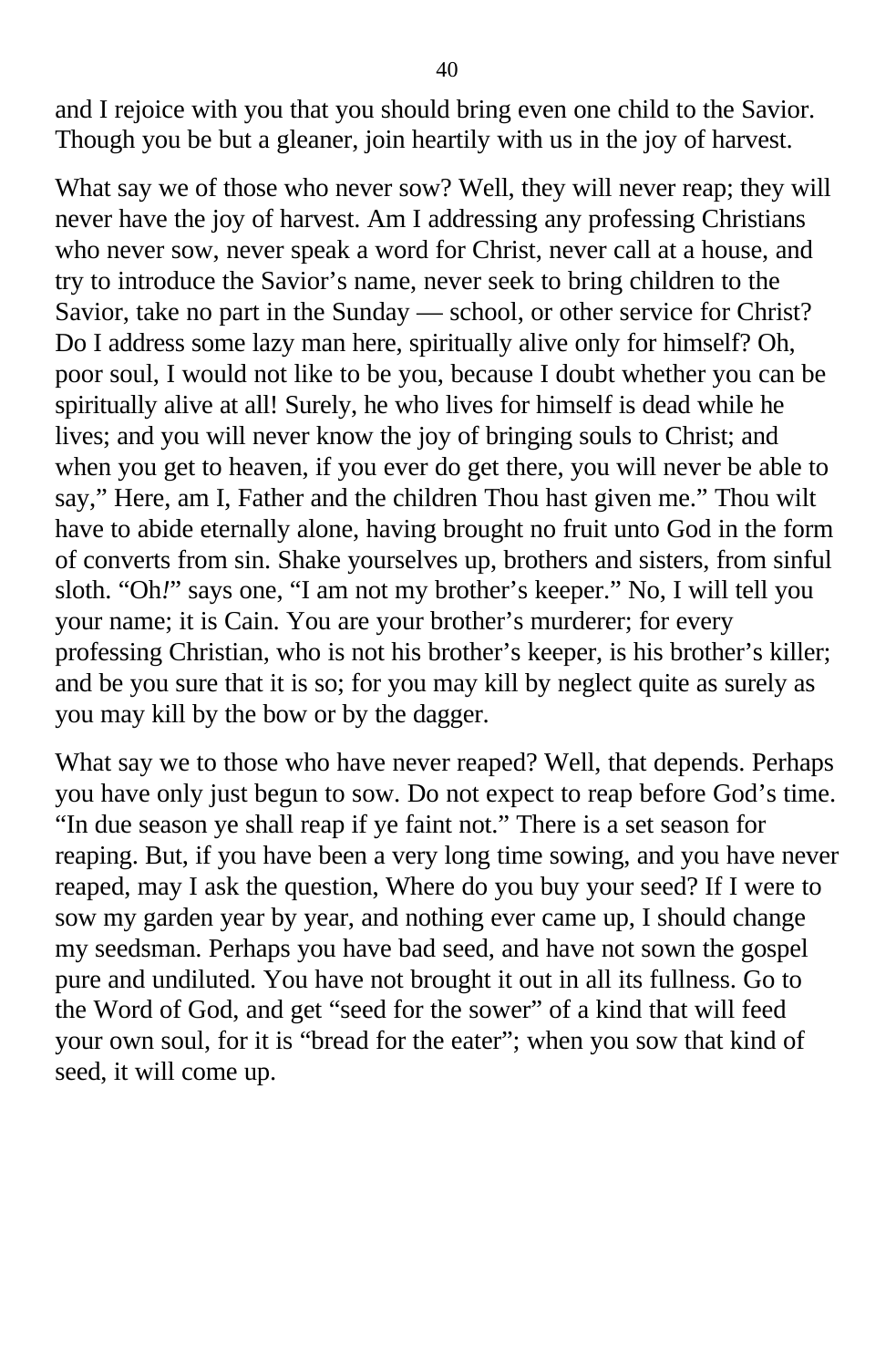# WORKING WITH A HIGH PURPOSE.

TO have a noble purpose, and to pursue that purpose with all your might, prevents your being like "dumb driven cattle", and lifts you out of the mist and fog of the valley, and sets your feet upon the hill-top, where you can commune with God. I would suggest to our younger friends that they should begin their Christian life with a high purpose, and that they should never forget that purpose, and if trouble should come, they should say, "Let it come; my face is set, like a flint, to do this work to which my Lord has called me, and I will pursue it with all my might." It may seem as if there were no spiritual help in such advice as this; but, believe me, there is. If God shall give you grace to go on with your life-work, He will thereby give you grace to overcome your life-trouble.

David's work fits on to the work of another. That should be a great joy to some of you who do not see much corning of what you are doing. Your work is going to fit on to somebody else's work.

This is the order of God's providence in His Church. It does not often happen that He gives a whole piece of work to one man; but He seems to say to him, "You go and do so much; then I will send somebody else to do the rest." How this ought to cheer some of you up, the thought that your work may be no failure, though in itself it may seem to be so, because it fits on to the work of somebody else who is corning after you, and so it will be very far from a failure! You have sometimes seen a man take a contract to put in the foundations of a house, and to carry it up to a certain height. He has done that; he will not be the builder of that house that will be the work of the next contractor, who carries up the walls, and puts on the roof and so forth. Yes, but he who did the foundation-work did a great deal, and he is as much the builder of the house as the man who carries up the walls.

I daresay that Solomon often thought gratefully of his father David, and what he had done; and you and I, if God blesses us, ought always to think with thanksgiving of the Davids who went before us. If you have success in your class, my sister, remember that there was an excellent Christian woman who had the class before you. You come, young man, into the Sunday-school, and you think that you must be somebody very great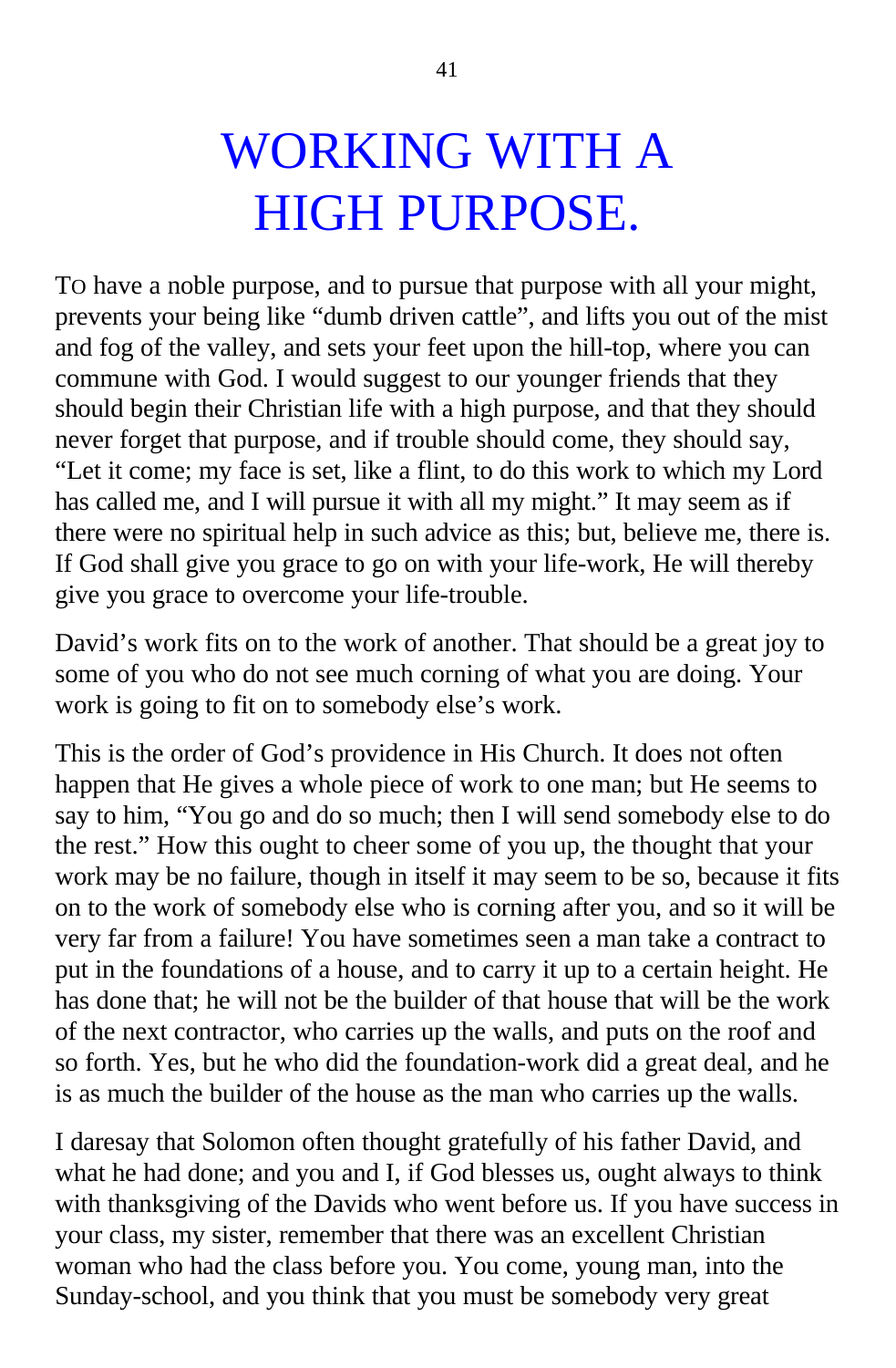because you have had several conversions in your class. How about the brother who had to give up the class through ill-health? You took his place who knows which of you will have the honor at the last great day? I was about to say, Who cares? for we do not live for honor, we live to serve God; and if I can serve God best by digging out the cellar, and you can serve God best by throwing out that ornamental bay window, my brother, you go on with your bay window, and I will go on with my cellar, for what matters it what we do so long as the house is built, and God is glorified thereby? It is the way of God in providence to set one man to do part of a work which pieces on to that of another man.

But this is a terrible blow at self. Self says, "I like to begin something of my own, and I like to carry it out; I do not want any interference from other people." A friend proposed, the other day, to give you a little help in your service. You looked at him as if he had been a thief. You do not want any help; you are quite up to the mark; you are like a wagon and four horses, and a dog under the wagon as well! There is everything about you that is wanted; you need no help from anybody; you can do all things almost without the help of God! I am very sorry for you if that is your opinion. If you get into God's service He may say to you, "'You shall never begin anything; but shall always come in as the second man;" or, "You shall never finish anything; you shall always be getting ready for somebody else." It is well to have an ambition not to build upon another man's foundation; but do not carry that idea too far. If there is a good foundation laid by another man, and you can finish the structure, be thankful that he has done his part, and rejoice that you are permitted to carry on his work. It is God's way of striking a blow at our personal pride by allowing one man's work to fit on to another's.

I believe that it is good for the work to have a change of workers. I am glad that David did not live any longer; for he could not have built the temple. David must die. He has had a good time of service, He has gathered all the materials for the temple. Solomon comes, with young blood and youthful vigor, and carries on the work. Sometimes, the best thing that some of us old folk can do is to go home, and go to heaven, and let some younger man come, and do our work. I know there are great lamentations about the death of Dr. So-and-so, and Mr. So-and-so; but why? Do you not think that, after all, God can find as good men as those He has found already? He made those good men, and He is not short of power; He can make others; just as good as they have been. I was present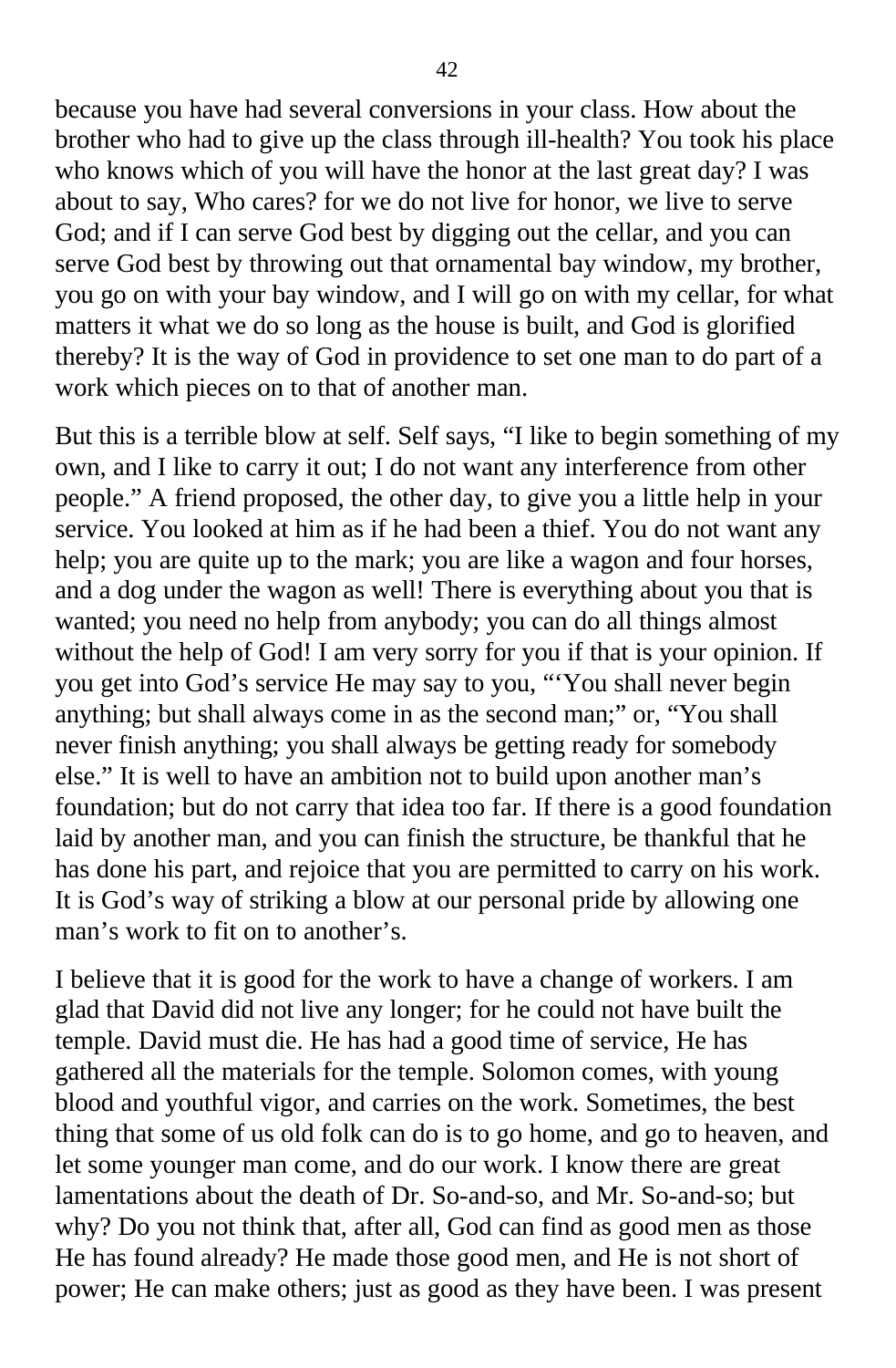at a funeral, where I heard a prayer that rather shocked me. Some brother had said that God could raise up another minister equal to the one who was in the coffin; but prayer was offered up by another man who said that This preacher had been eyes to his blindness, feet to his lameness, and I do not know what 'beside; and then he said, "Thy poor unworthy dust does not think that Thou ever canst or wilt raise up another man like him." So he had not an omnipotent God; but you and I have, and with an omnipotent God it is for the good of the work that David should go to his rest, and that Solomon should come in, and carry on the work.

Certainly, this creates unity in the Church of God. If we all had a work of our own, and were shut up to do it, we should not know one another; but now I cannot do my work without your help, my dear friends; and in some respects, you cannot do your work without my help. We are members one of another, and one helps the other.

We want recruits; we are always wanting them. May God lead some, who have been on the side of sin and self, to come out and say, "Set my name down amongst God's people. By the grace of God, I am going to be on Christ's side, and help to build His temple." Come along, my brother; come along, my sister; we are glad of your help. The work is not all done yet; you are not too late to fight the Lord's battles, nor to win the crown of the victors. The Lord has a large army of the soldiers of the cross; and "thou mayest add thereto." God save thee! Christ bless thee! The Spirit inspire thee.!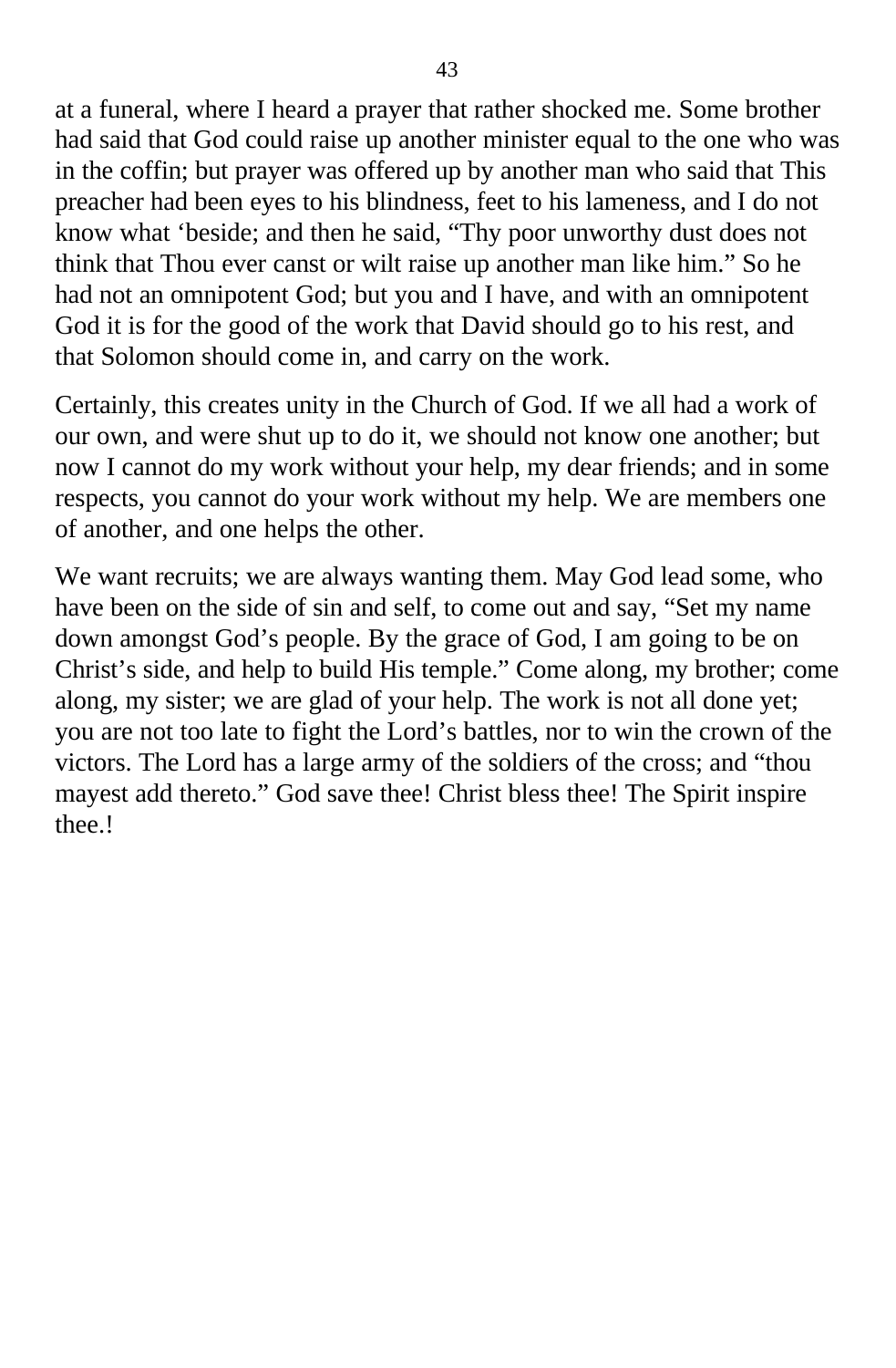## DAVID AND THE TEMPLE.

#### **1 CHRONICLE 22:14**

THE building of the temple is an admirable type of the building of the Church of God. If you are workers for the Lord, if your hearts are right with God, I think that I shall be able to say some things that will encourage you to work on, even if you should not for a time see any immediate results from your work.

There were many who helped to build the temple David gathering the materials; Solomon, the master mason, by whose name the temple would afterwards be called; the princes helping him in the great work; strangers, foreigners, and aliens, who dwelt throughout Israel and Judah; these all took their share, and even the Tyrians and Zidonians had a part in the work.

There are many servants of God whose names are little known, who, nevertheless, are doing a work that is essential to the building up of the Church of God. I have known many such, who have never lived to realize any great success; their names have never been written upon any great temples that have been built; but, nevertheless, they have worthily done their part, even as David did.

David gathered the materials. Many a man collects people together, and yet he has not the fashioning of them. He is the founder of a Christian congregation; but he does not live to see many conversions. He gets together the raw material upon which another shall work. He ploughs and he sows; but it wants another man to come and. water the seed, and perhaps another to gather in the harvest. Still, the sower did his work, and deserves to be remembered for what he did. David did his part of the work, in getting together the materials for the temple.

Besides which, he fashioned some of the materials, He had the stones cut from the quarry, and many of them shaped to take their places, by-and-by, in silence in the temple, when it should be reared without sound of hammer or ax. So there are teachers and preachers who help to form the characters of their scholars and hearers, by working away upon their minds and hearts. They will never build up a great church; but still they are knocking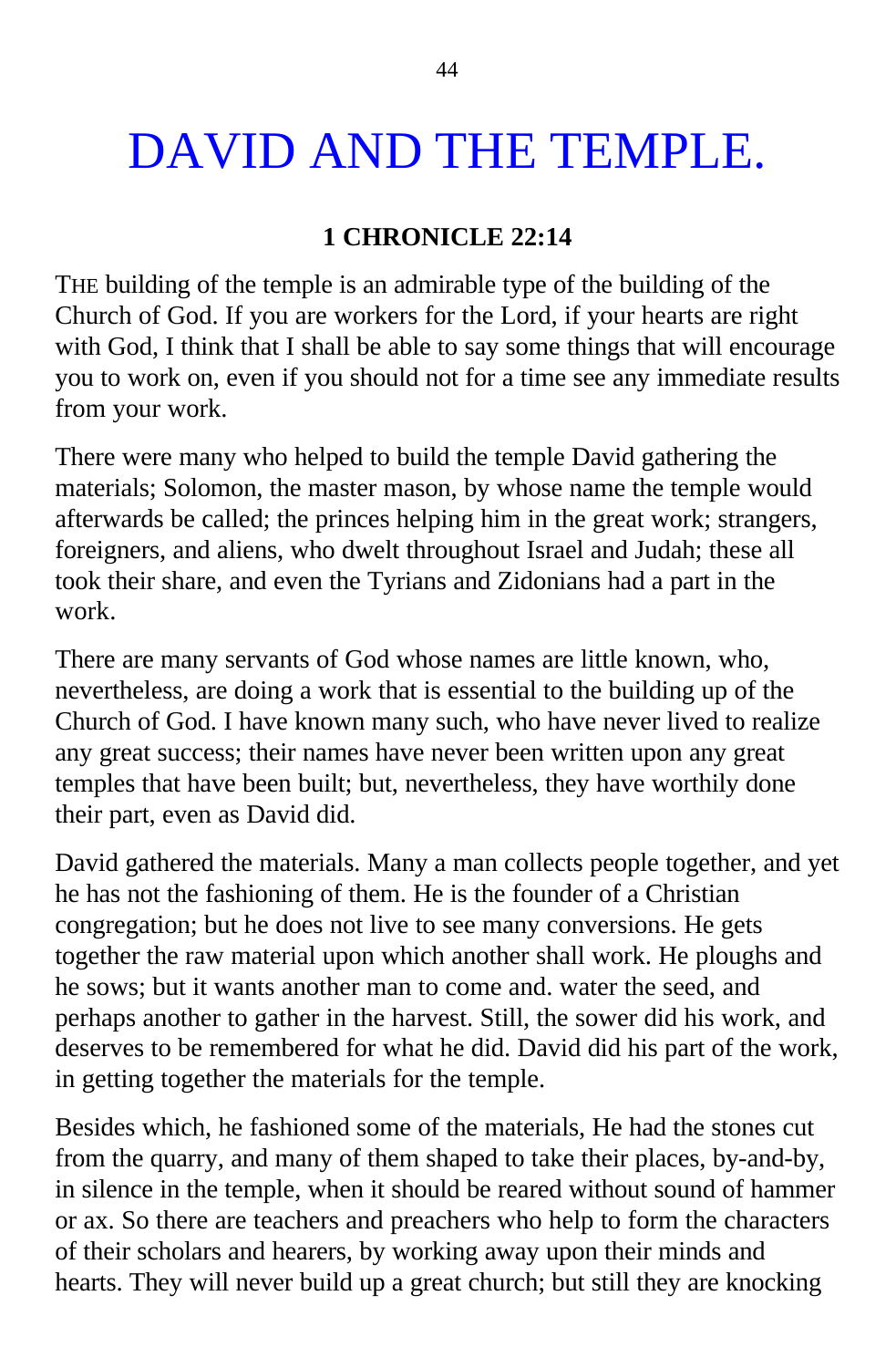the rough edges off the stones. They are preparing and fashioning them; and by-and by the builder will come and make good use of them.

David prepared the way for Solomon's temple. It was by his fighting that the time of peace came, in which the temple could be erected. Though he is called a man of blood, yet it was needful that the foes of Israel should be overthrown. There could be no peace till her adversaries had been crushed; and David did that. You do not hear much about the men who prepare the way for others. Somebody else comes along, and apparently does all the work; and his name is widely known and honored; but God remembers the heralds, the pioneers, the men who prepare the way, the men who, by casting out devils, routing grievous errors, and working needful reforms, prepare the way for the triumphal progress of the gospel.

David found the site for the temple. He discovered it; he purchased it; and he handed it over to Solomon. We do not always remember the men who prepare the sites for the Lord's temples. Luther is rightly remembered; but there were Reformers before Luther. There were hundreds of men and women who burned for Christ, or who perished in prison, or who were put to cruel deaths for the gospel. Luther comes when the occasion has been made for him, and when a site has been cleared for him upon which to build the temple of God. But God remembers all those pre-Reformation heroes. It may be your lot to clear the site, and to make the occasion for others; and you may die before you see even a corner-store of your own work laid; for it will be yours when it is finished, and God will remember what you have done.

It was David who received the plans from God. The Lord wrote upon his heart what He would have done. He told him, even to the weight of the candlesticks and lamps, everything that was to be arranged Solomon. wise as he was, did not plan the temple. He had to borrow the designs from his father, who received them direct from God. Many a man is far-seeing; he gets the plan of the gospel into his heart, he sees a way in which great things can be done, and yet he is scarcely permitted to put his own hand to the work. Another will come by-and-by, and will carry out the plan that the first one received; but we must not forget the first man, who went into the secret place of the Most High, and learned in the place of thunder what God would have His people do.

David did one thing more before he died, *he gave a solemn charge to, others;* he charged Solomon, and the princes, and all the people, to carry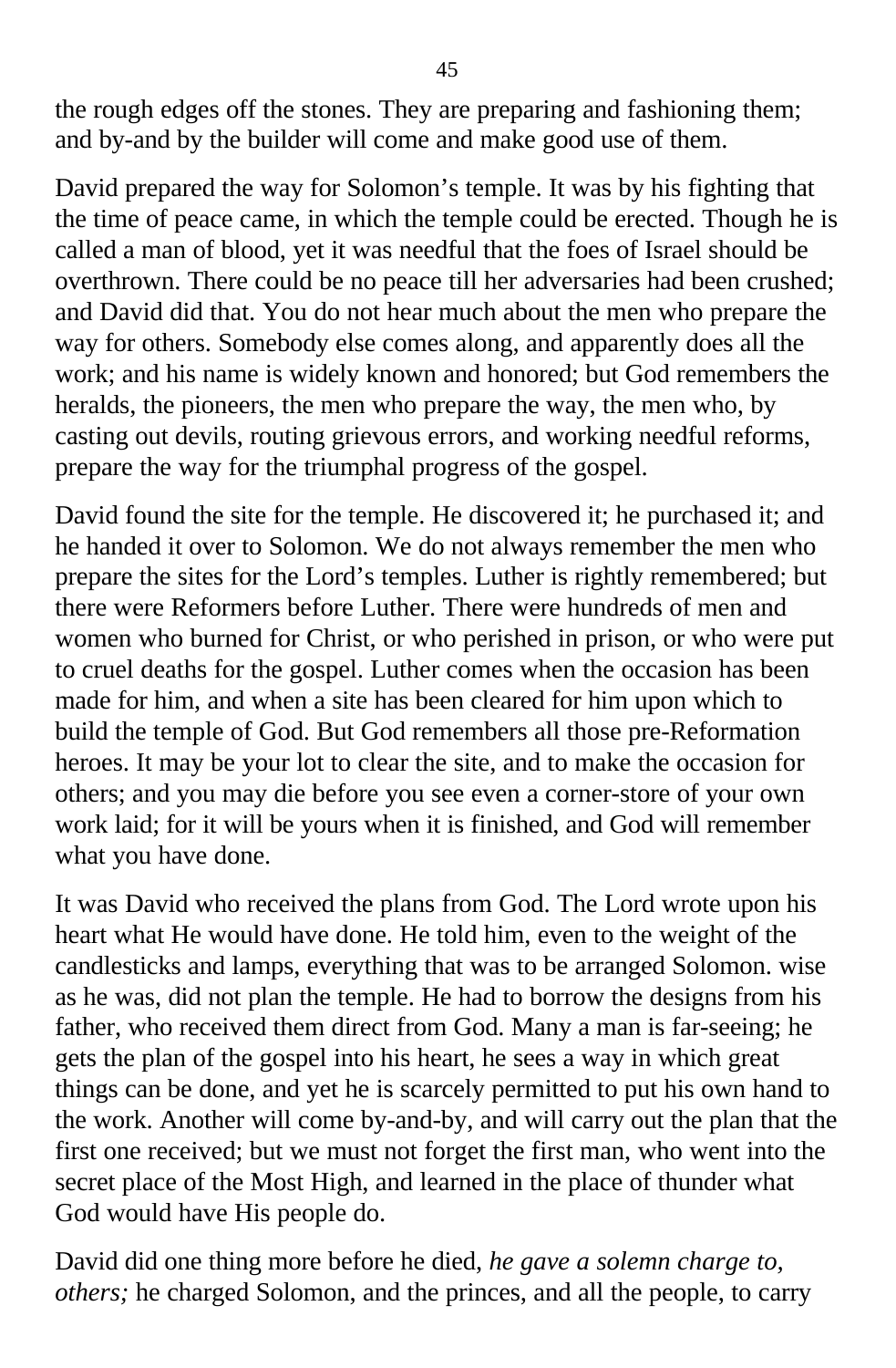out the work of building the temple. I revere the man who, in his old age, when there is weight in every syllable that he utters, concludes his life by urging others to carry on the work of Christ. It is something to gather about your last bed young men who have years of usefulness before them, and to lay upon their conscience and their heart the duty of preaching Christ crucified, and winning the souls of men for the Lord.

So you see that David had done his part towards the building of the temple. Have you done your part? You are a child of God; God has loved you, and chosen you; you have been redeemed with precious blood. You know better than to think of working in order to save yourself; you are saved; but have you diligently done all that you can do for your Lord and Master?

Then there is much else that you can do for Christ, in your family, in your business, and in the neighborhood where you live. Could you go to bed tonight, and there close your eyes for the last time, feeling, "I have finished the work which God gave me to do. I have done all that I could for the winning of souls"? I am afraid that some have a talent wrapped in a napkin, hidden away in the earth. Dig it up, before it gets altogether covered with rust, to bear witness against you. Take it up, and put it out to heavenly interest, that your Lord may have what He is entitled to receive. O Christian men and women, there must be very much unused energy in the Church of God! We have a great dynamo that is never used. Oh, that each one would do his own part, even as David did his!

We shalt soon be gone; our day lasts not very long. "The night cometh when no man can work." Shall it be said of you, or of me, that we wasted our daylight; and then, when the evening shadows came, we were uneasy and unhappy, and though saved by divine grace, we died with sad expressions of regret for wasted opportunities? It is not very long ago that I sat by the bedside of one who was wealthy, I might say very wealthy. I prayed with him. I had hoped to have found him rejoicing in the Lord, for I knew that he was a child of God; but he was a child of God with a little malformation about the fingers. He could never open his hard as he ought to have done. As I sat by his side, he said, "Pray God, with all your might, that I may live three, months, that I may have an opportunity of using my wealth in the cause of Christ." He did not live much more than three hours after he said that. Oh, that he had woke up a little sooner to do for the Master's Church and cause what he ought to have done! Then he would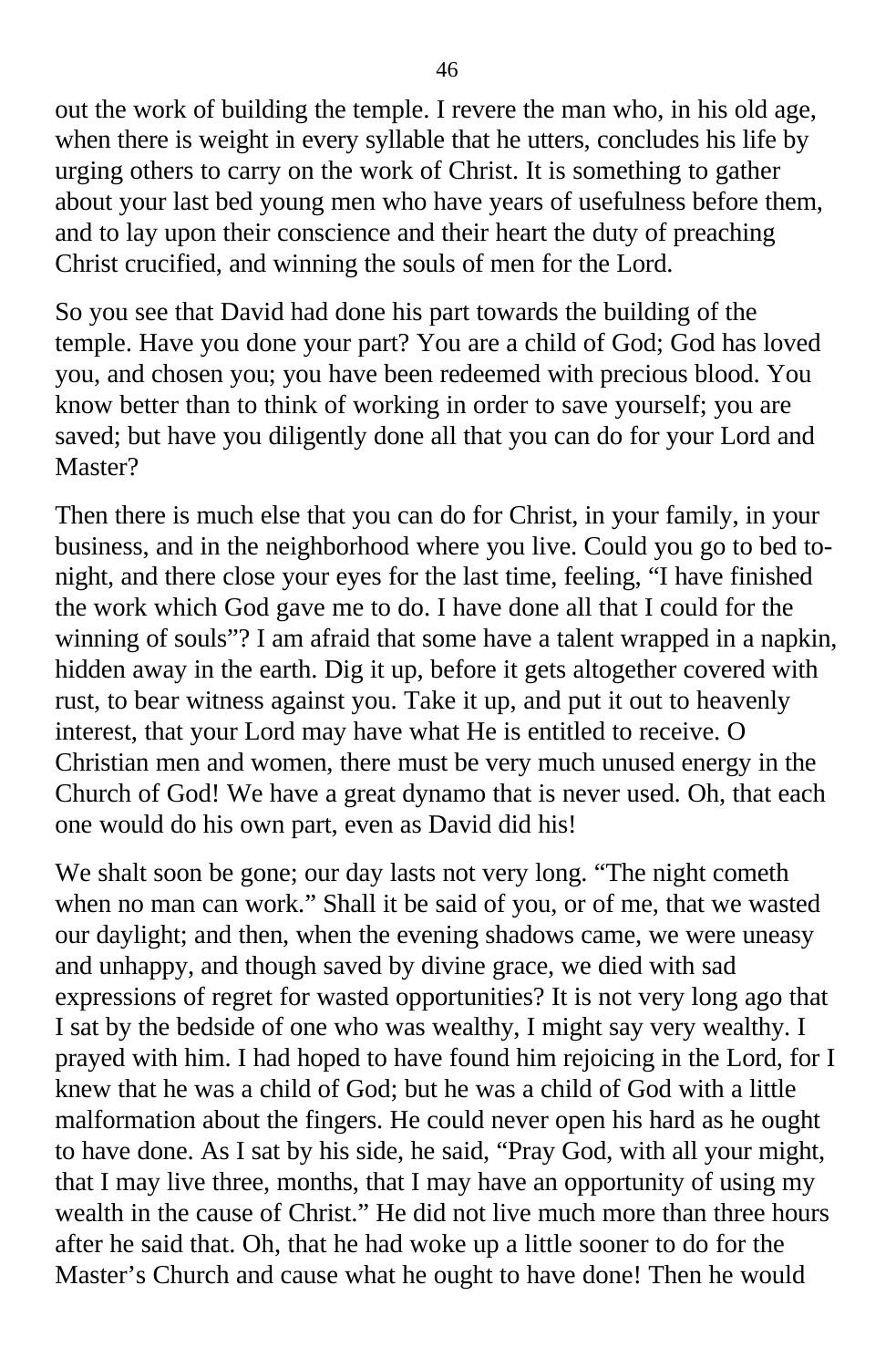not have had that regret to trouble him in his last hours. He knew the value of the precious blood, and he was resting in it; and I had great joy in knowing that all his hope and all his trust were in his Lord, and he was saved; but it was with a great deal of regret and trembling. I would spare any of you who have wealth such trouble on your dying bed.

If there is a young man who has the ability to preach the gospel, or to be doing something for Christ, and he is doing nothing, I am sure that it will be a pain to him one of these days. When conscience is thoroughly aroused, and his heart is getting nearer to God than it has been, he will bitterly regret that he did not avail himself of every occasion to talk of Christ, and seek to bring souls to Him, David had done his part in trouble. "Now, behold, in my trouble I have prepared for the house of the Lord an hundred thousand talents of gold;" and so on. In the margin of your Bibles, you will find the words, "in my poverty." It is strange that David should talk about poverty when his gifts amounted to many millions of pounds.

David thought little of what he had prepared. He calls it poverty, I think, because it is the way of the saints to count anything that they do for God to be very little. The most generous men in the world think the least of what they give to God's cause. David, with his millions that he gives, says, "In my poverty I have prepared for the house of the Lord." As he looked at the gold and silver, he said to himself, "What is all this to God?" And the brass and the iron, that could not be reckoned, it was so much and so costly; he thought it was all nothing to Jehovah, who fills heaven and earth, whose grandeur and glory are altogether unspeakable. If you have done the most that you can for God, you will sit down, and weep that you cannot do ten times as much. You that do little for the Lord will be like a hen with one chick; you will think a great deal of it. But if you have a great number of works, and you are doing much for Christ, you will wish that you could do a hundred times as much. Some Christians want to have all sunshiny weather, and the birds must sing all day and all night to please them. If they receive a. rebuke, or somebody seems a little cold to them, they will do no more. I have seen many, who called themselves Christians, who were like a silly child at play, who says, when something offends him, "I won't play any more." They run away at the first rough word that they hear. But David, in the day of his trouble, when his heart was ready to break, still went on with his great work of providing for the house of God.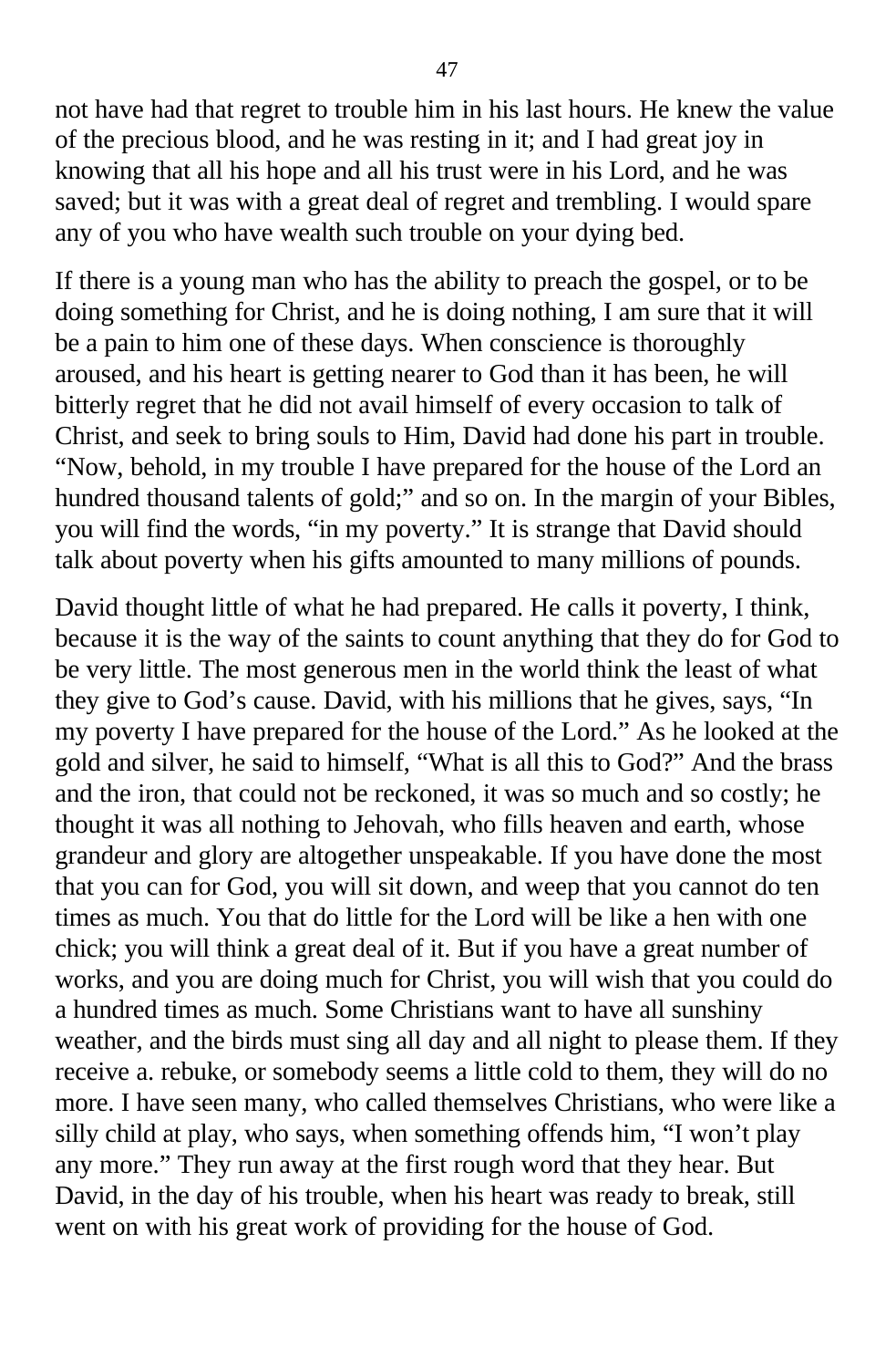David prepared for the house of the Lord in his trouble; and I have no doubt that it was a solace to his sorrow. To have something to do for Jesus, and to go right on with it, is one of the best ways to get over a bereavement, or any heavy mental depression. If you can pursue some great object, you will not feel that you are living for nothing. You will not sit down in despair; for, whatever your trouble may be, you will still have this to live for, "I want to help in building the Church of God, and I will do my part in it whatever happens to me. Corse poverty or wealth, come sickness or health, come life or death, as long as there is breath in my body, I will go on with the work that God has given me to do."

In many Christian works you will have to do without me, one of these days; but that will not matter. There will be somebody who will carry on the work of the Lord; and so long as the work goes on, what matter who does it? God buries the workman, but the devil himself cannot bury the work. The work is everlasting, though the workmen die. We pass away, as star by star grows dim; but the eternal light is never-fading. God shall have the victory. His Son shall come in His glory. His Spirit shall be poured out among the people; and though it be neither this man, nor that, nor the other, God will find the man to the world's end who will carry on His cause, and give to Him the glory.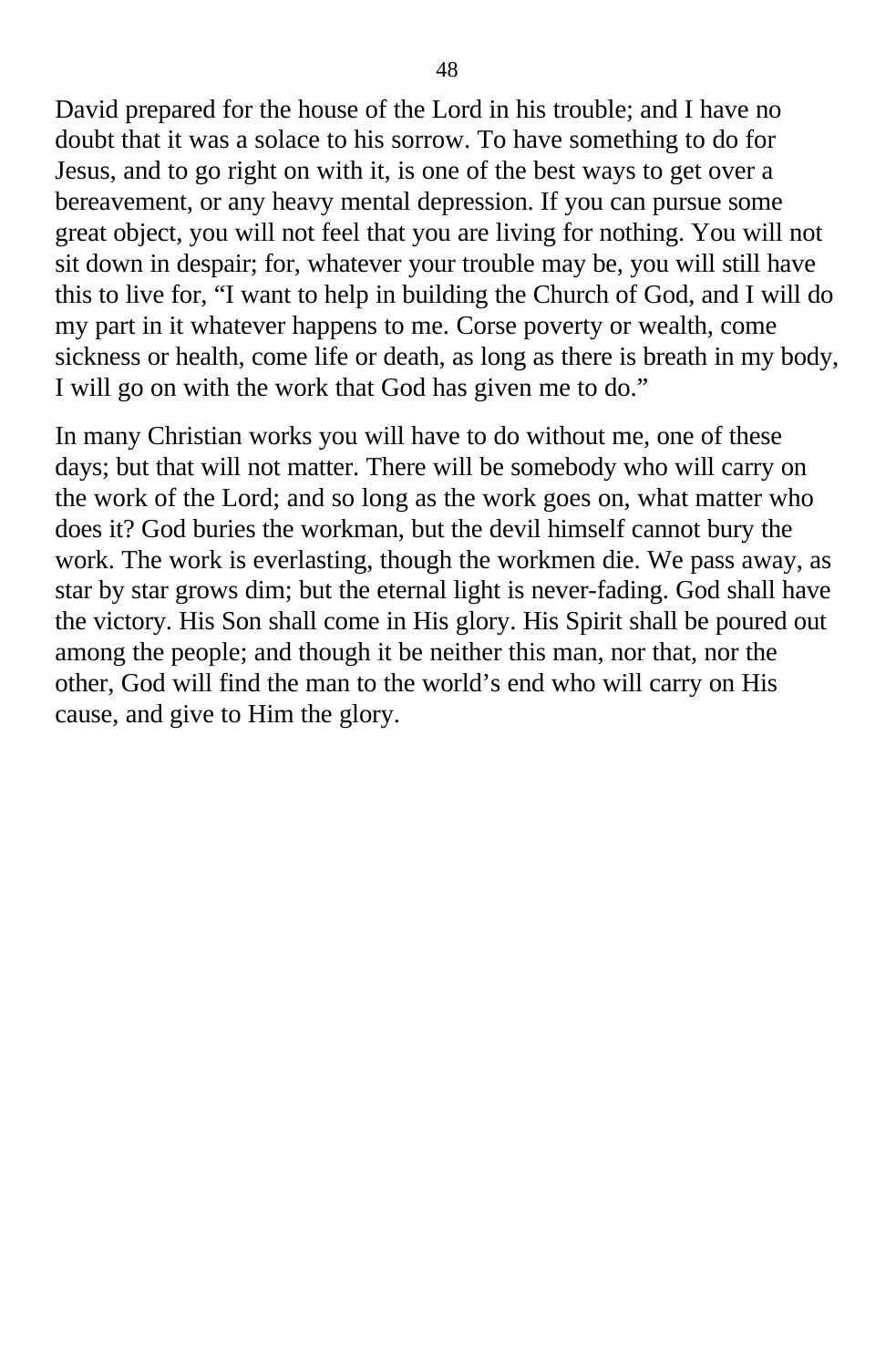## "IS NOT THE LORD YOUR GOD WITH YOU?"

#### **1 CHRONICLE 22:18**

LET every man and every woman among us judge of our life, not merely from that little narrow piece of it which we ourselves live, for that is but a span; but let us judge it by its connection with other lives that may come after our own. If we cannot do all we wish, let us do all we can, in the hope that someone who shall succeed us may complete the project that is so dear to our heart. That is a blessed prayer which Moses wrote in Psalm 40: "Let Thy work appear unto Thy servants, and Thy glory unto their children." We shall be quite satisfied to do the work, and scarcely see the glory, if we may but know that, in another generation, the work that we shall have done shall produce glory to God which shall be seen among the sons of men., It is enough for us to do to-day's work in the day; let somebody else do to-morrow's work if we are not spared to do it. To-day, do that which cometh to thy hand, and be not dreaming of the future. Put down that telescope; you have nothing to do with peering into the next hundred years. The important matter is, not what you spy with your eye, but what you do with your hand. Do it, and do it at once, with all your might, believing that God will find somebody else to go on with the next piece of the work when you have finished your portion.

There is also another delightful thought here, and that is, the continuity of the divine blessing. God was with David in the gathering together of the great stores of treasure for the building of the temple; but then God was also with Solomon. Oh, what a mercy it is that God did not give all His grace to other people before we came into the world! The God of grace did not empty the whole horn of grace upon the head of Whitefield or Wesley; He did not pour out all the blessings of His Spirit upon Romaine and John Newton, so as to leave nothing for us. No; and to the end of time He will be the same God as He was yesterday, and as He is to-day. There is no break in the Lord's blessing; He has not ceased to be gracious, His arm is not shortened that He cannot save, nor is His ear heavy that He cannot hear. God buries His workmen, but His work goes on; and He, the Great Worker, wearies not of it, nor shall He ever fail or be discouraged.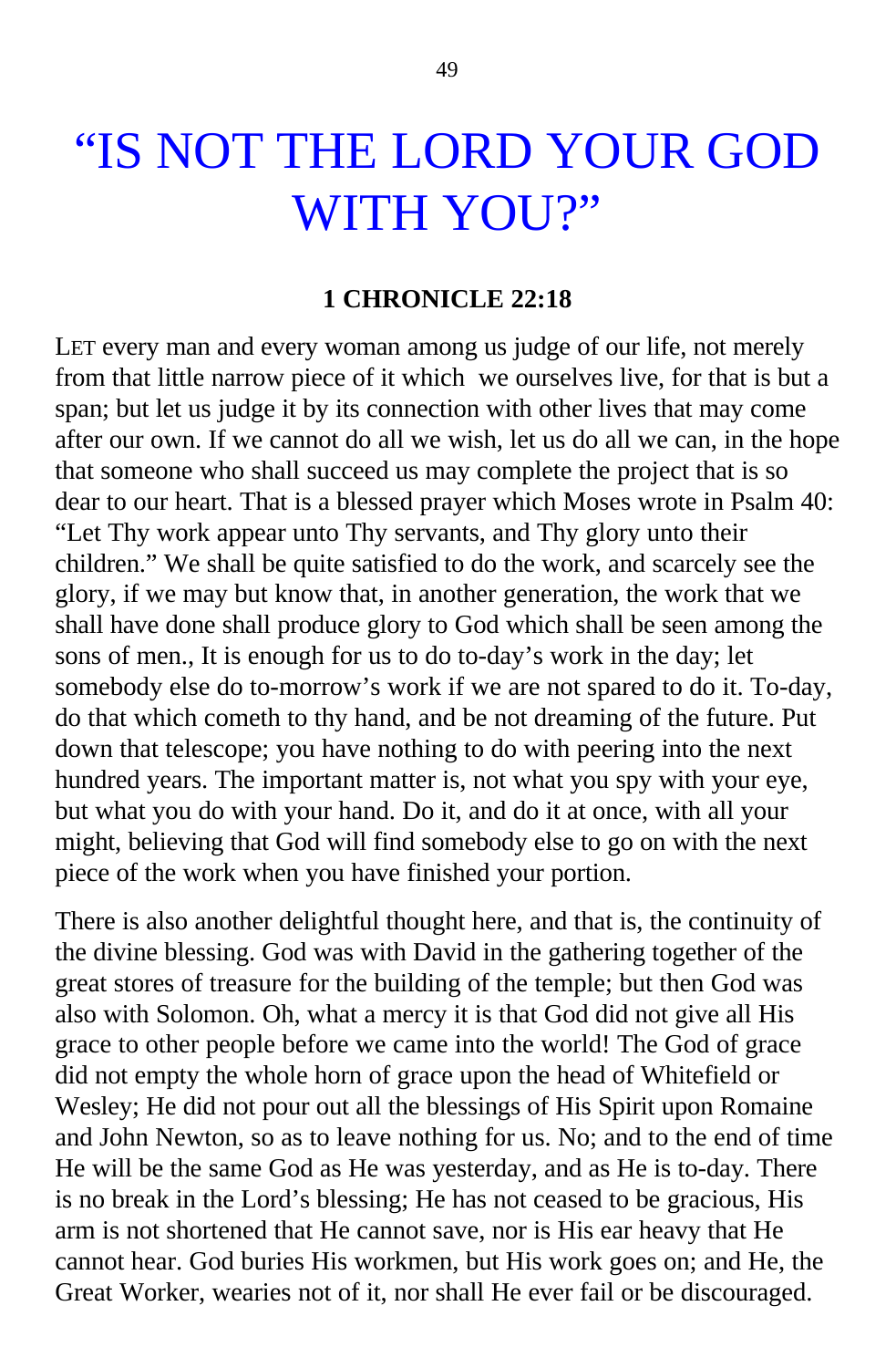All His everlasting purposes shall be accomplished, and Christ shall see of the travail of His soul, and shall be satisfied. Wherefore, let us be of good heart, if we have been apt to look upon the future with fear. The Lord Jesus still lives, and He will take care that His Church shall live and work on until He Himself shall descend from heaven with a shout, with the voice of the archangel, and with the trump of God.

We are engaged in the building of a temple, in a spiritual sense. God has sent His servants into the world, to gather together for His beautiful house stones hewn out of the quarry of nature, to be shaped, polished, and prepared for building into the temple of His grace. The Church is the living temple of God, "exceeding magnifical." It is a wondrous idea that men's hearts and souls can be blended together, and built up into a spiritual temple wherein God will dwell. This temple is to be builded of stones taker from the quarry of nature, and, God being with us, you and I are to go forth, and to hew out and shape and prepare the stones for the building of this house of the Lord which shall endure for ever.

"Is not the Lord your God with you?" I will go any length with the brother who likes to preach upon the incapacity of man, the utter and entire weakness of the creature apart from the Creator. You cannot, I think, exaggerate there; but do not always keep dwelling upon your own weakness, recollect that, when you are weak, then you are strong, if you do but fall back upon the omnipotence of God. "Is not the Lord your God with you?" Has He sent us into the world with the gospel, and will He not be with us? Has He sent us to be the means of seeking souls, and made our hearts to ache because of the sins that men have committed against Him, and will He not be with us? Do not let us talk as if we had to live and labor without our God. We have been brought to know Him, we have been made members of the mystical body of Christ, the Holy Spirit dwells in us, if we are what we profess to be, — the Church of the living God; will He not occupy the house that He has built? "Is not the Lord your God with you?" Then, what can be too difficult for you?

It is the good pleasure of God to be with His people. He is our Father; and do not fathers love to be with their children? The loving father says, when he has little ones at home, "I will get back from my business early, that I may spend my evening in the family." We feel ourselves happiest when, laying aside external cares, we leave the world, and rest with our loved ones at home; so God is at home with His people, as a Father He delights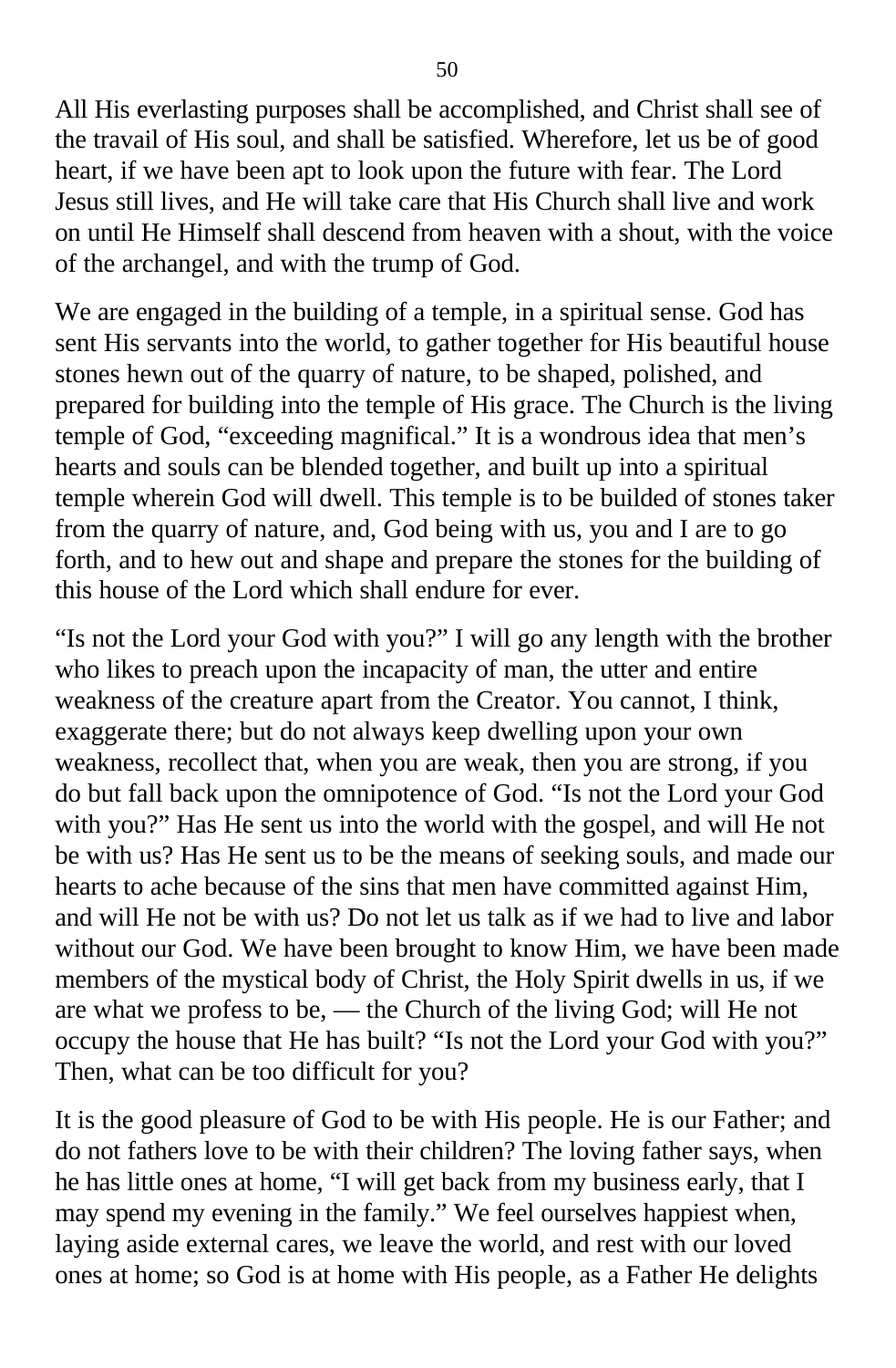in His children. Remember how Divine Wisdom said, "My delights were with the sons of men." It is a wonderful thing to be able to say, but God takes a great deal more pleasure in us than we do in Him; yet there, seems in us nothing that can give Him pleasure, while in Him there is everything that can afford us delight. The Lord so loves His people that He is never long away from them.

A brother going out to Australia, came to bid me farewell; he gave me a little sketch of his life during three-and-twenty years, and said, "Yes, sir, you drove me out to work for Christ, you would not let me be idle. You said, 'The worst kind of lazy people are lazy Christians,' and you also said 'to come twice on a Sunday and hear me preach, and to be doing nothing for the Master, is not at all the right thing.'" Then the good man added, "I do not often get to hear you now. I have been secretary of a Sunday-school for some time, and I often go out preaching, so I cannot come to the Tabernacle," I do delight in so many members not coming to hear because they are doing the Master's work elsewhere! I know that in many churches the main thing is to sit down in a corner pew, and be fed, Well, of course every creature needs to be fed, from the pig upwards;  $\overline{\phantom{a}}$  you must excuse my mentioning that unclean animal, for he is; the creature whose principal business it is to feed, and he is not a nice creature at all, and I do not at all admire Christian people whose one business is to feed and feed. Why, I have heard them even grumble at a sermon that was meant for the conversion of sinners, because they thought there was no food for them in it! They are great receptacles of food; but, dear Christian people, do not any of you live merely to feed, — not even on heavenly food; but if God be with you, as you say He is, then get to His work.

"What shall I do?" asks one. That is no business of mine; you have to find work for yourself. He who works for God does not need to go to this man, or that man, and inquire, "What shall I do?" Why, do the first thing that comes to hand, but do get to work for your Master! Many Christians live in country villages where there is no preaching of the gospel; then preach it yourself. "Oh, but I could not!" Well then, get somebody who can. "But we have no chapel," says one. What do you want with a chapel these bright days? Preach on the village green, where the old trees that were cut down a year or two ago are still lying and will serve for seats. "I could not preach," says one, "I should break down." That would be a capital thing to do; break-down sermons are often the best for breaking down other people as well as the preacher. Some of the greatest enterprises in the world have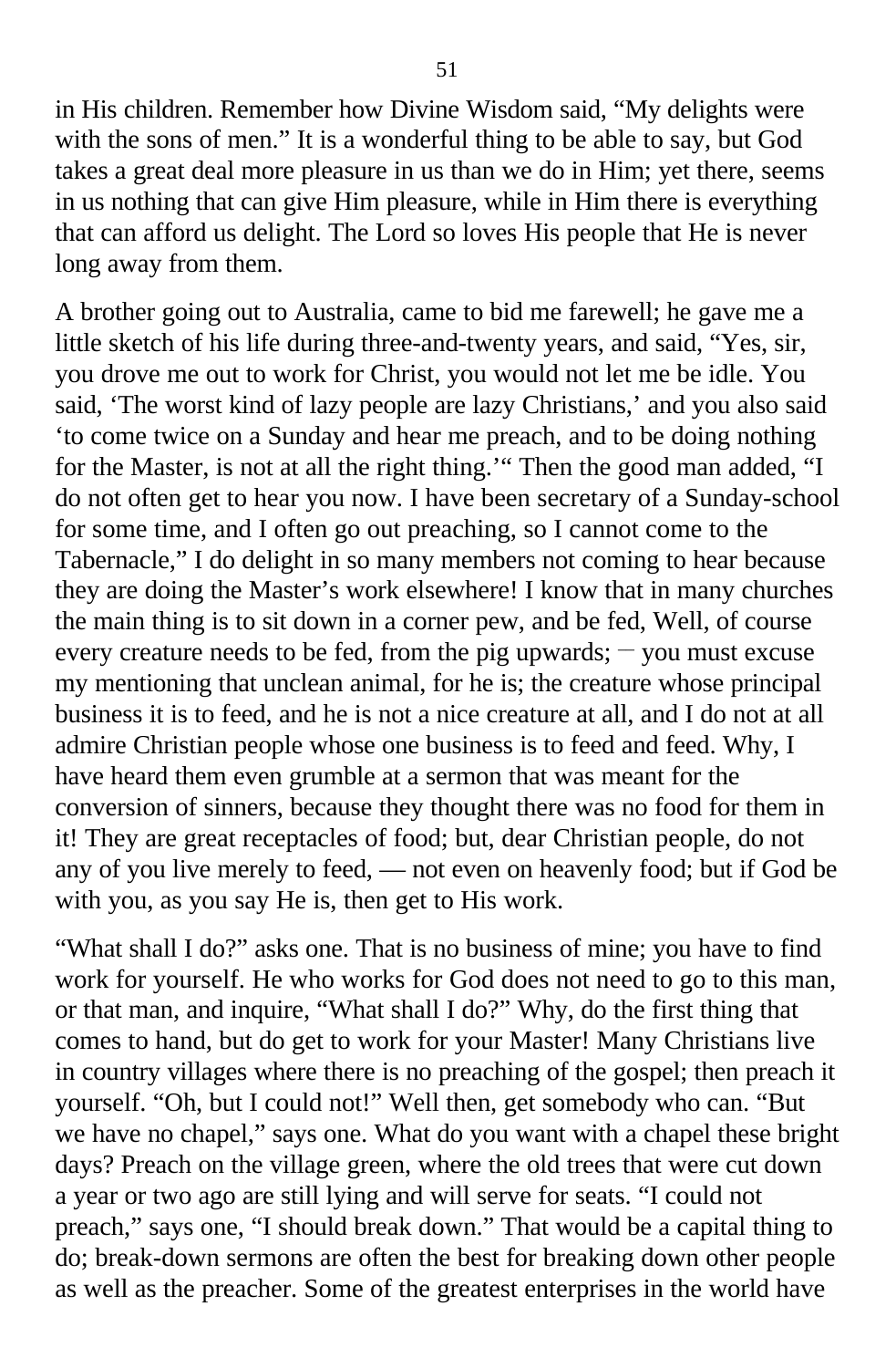sprung from very little causes; the forest of the mightiest oaks in the world was once only a handful of acorns. Oh, that we might all do what we can for Him who laid down His life for us, and who still continues to abide in us, to be our joy and our strength!

David exhorted people to set their hearts upon what they had to do: "Now set your heart and your soul to seek the Lord your God." Oh, how much there is of our religion that is a kind of celestial going to sleep; the preacher preaches as if he had not really woke up yet; and the people hear in the same fashion. Are there not, even in our churches, many who, if a guinea were to jingle, would be sufficiently wide awake to look for it, but when the gospel is being preached, they are not thoroughly aroused? As to speaking to strangers, and saying a word for the Master, that has not yet occurred to them.

"I do not know what I can do," says one. Brother, *if the text is true, I do not know what you cannot do.* "Is not the Lord your God with you?" "Well, I could not " "Could not, — could not;" do you put God and "could not" together? I think it would be infinitely better to put God and "can" or God and "shall" together. If God be with us, what can be impossible, what can be ever difficult to us? God being with His people, "he that is feeble among them at that day shall be as David; and the house of David shall be as God, as the angel of the Lord before them."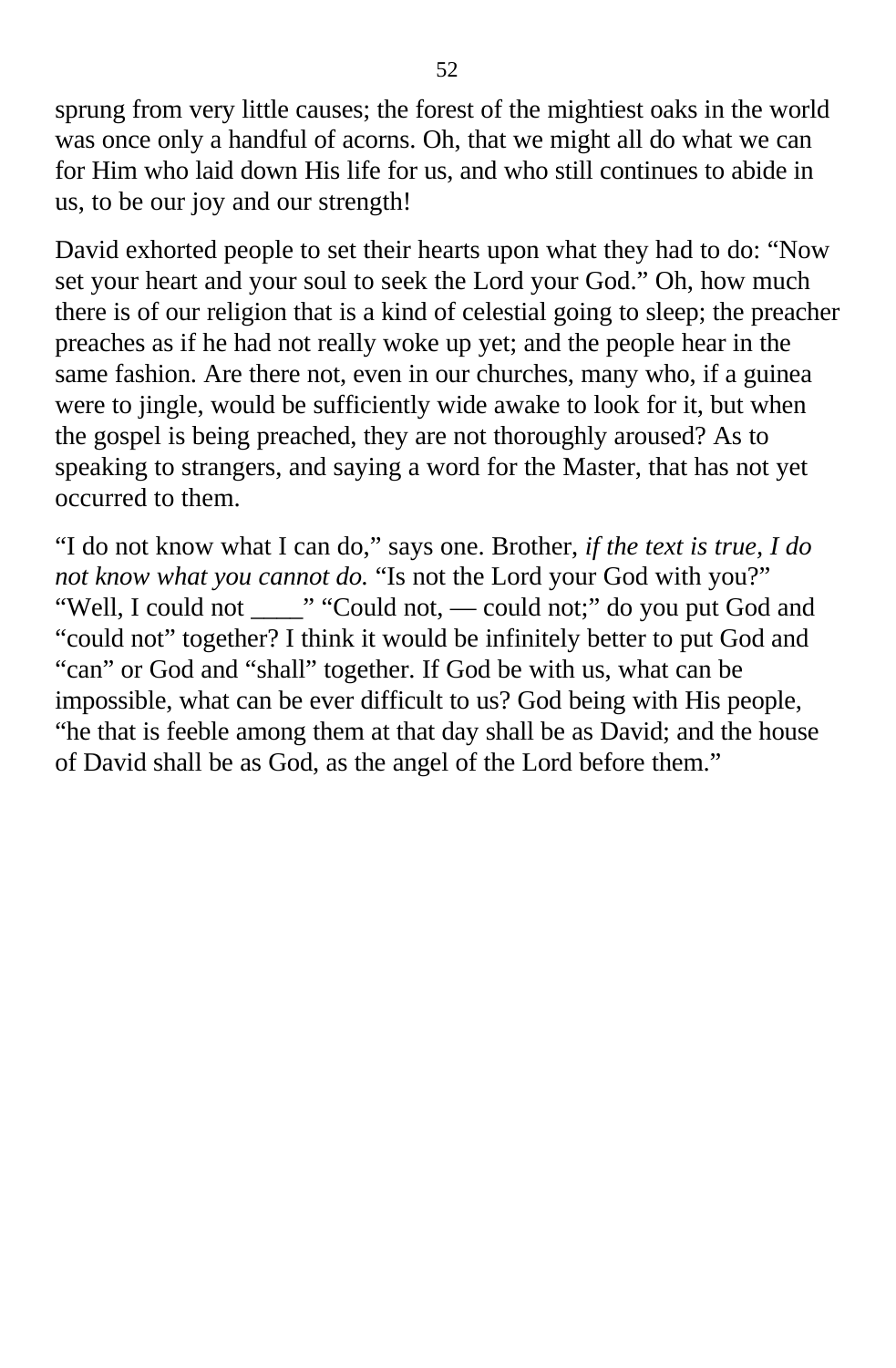## VINES WITH TENDER GRAPES

THE vine is of all trees the most useless unless it bears fruit. You can make hardly anything of it; you would scarcely be able to cut enough wood out of a vine to hang a pot upon; you cannot turn it into furniture, and barely could you use it in the least degree for building purposes. It must either bear fruit, or else it must be consumed in the fire. The branches of the vine that bear no fruit are necessarily cut off, and they are used, as I have seen them used in the South of France many a time, in little twisted bundles for kindling the fire. They burn very rapidly, so there is soon an end of them, and then they are gone.

The vine is constantly used in Scripture as a picture of the nominal Church of Christ; so, like the vine, we must either bring forth fruit or we shall be accounted as good for nothing. We must serve God, we must bring forth, from our very soul, love to God and service to Him as the fruit of our renewed nature, or else we are useless, worthless, and shall only abide our time, and then we shall be cut down to be burned. Our end must be destruction if our life be not fruitful. This gives a very solemn importance to our lives, and it should make each of us seriously ask, "Am I bringing forth fruit unto God? Have I brought forth fruits meet for repentance? For if not, I must, by-and-by, feel the keen edge of the Vine-dresser's knife, and I shall be taken away from any sort of union that I now have with the Church which is Christ's vine, and be flung over the wall as a useless thing whose end is to be burned."

We must bear fruit, or we shall certainly perish; and we cannot have fruit unless we have Christ, we must be knit to Christ, vitally one with Him, just as a branch is really, after a living fashion, one with the stem. It would be no use to tie a branch to the stem of the vine; that would not cause it to bring forth fruit. It must be joined to it in a living union, so must you and I be livingly joined to Christ. Do you know, by experience, what that expression means? For, if you do not know it by experience, you do not know it at all. No man knoweth what life is but the one who is himself alive, and no man knoweth what union to Christ is but he who is himself united to Christ. We must become one with Christ by an act of faith; we, must be inserted into Him as the graft is placed in the incision made in the tree into which it is to be grafted. Then there must be a knitting of the two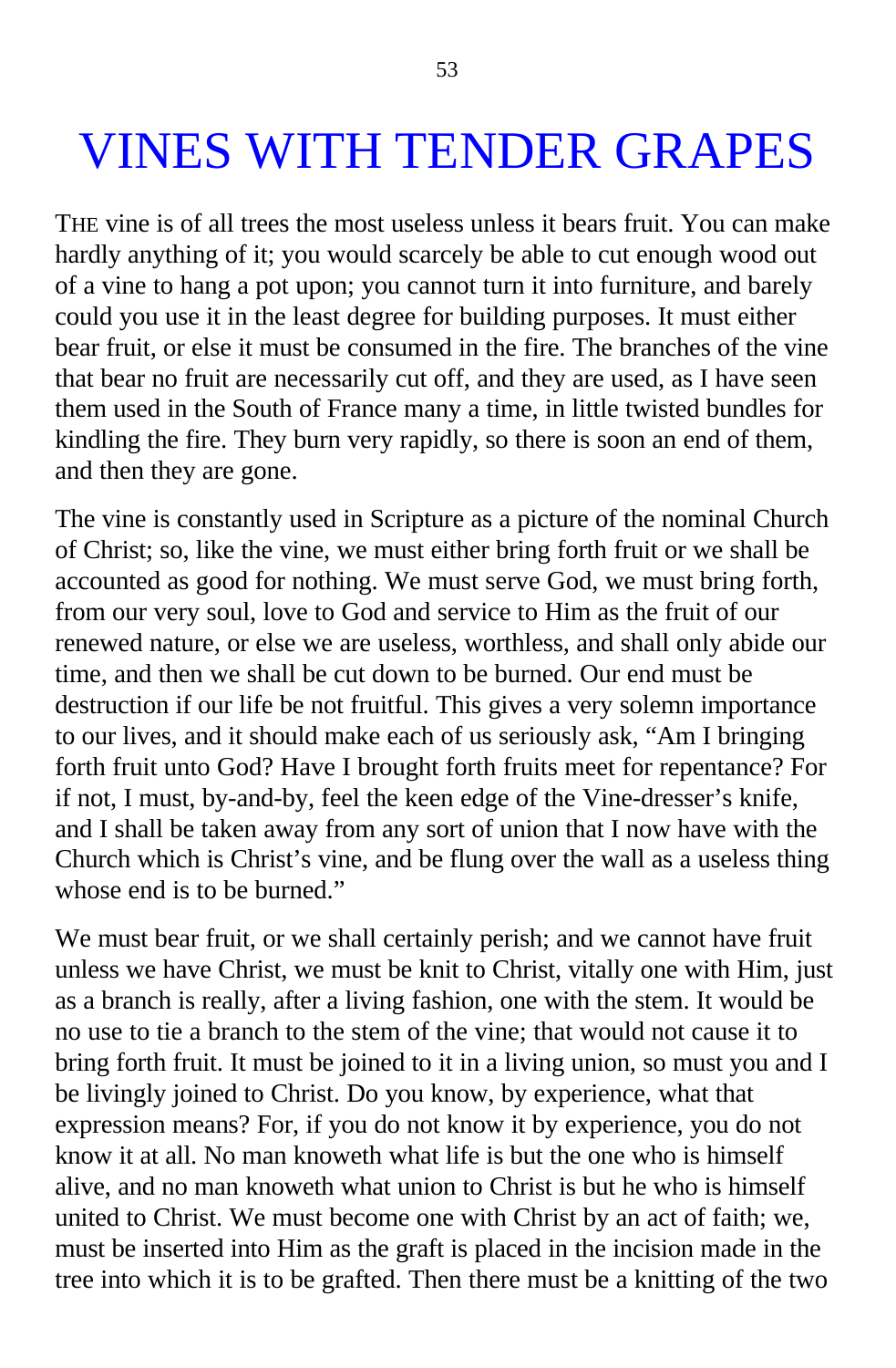together, a vital junction, a union of life, and a flowing of the sap, or else there cannot be any bearing of fruit. Again, I say, what a serious thing this makes our life to be! How earnest should be our questioning of ourselves! "For the divisions of Reuben there were great searchings of heart;" and so may there be about this matter. Let each one of us ask "Am I bearing fruit? I am not unless I am vitally united to Christ. I have openly professed that I am in Christ, but am I bringing forth fruit unto His honor and glory?"

I think I hear someone say, "I hope I have begun to bring forth some fruit, but it is very little in quantity, and it is of very poor quality; and I do not suppose that the Lord Jesus will hardly stoop to notice it." Well, now, listen to what the text says; it is the Heavenly Bridegroom, it is Christ Himself, who speaks to His spouse, and bids her come into the vineyard, and look about her. For, saith He, "the vines with the tender grape give a good smell." So, you see, there was some fruit, though it could only be spoken of as "the tender grape." Some read the passage, "The vines in blossom give forth fragrance;" others think it refers to the grape just as it begins to form. It was a poor little thing, but the Lord of the vineyard was the first to spy it out; and if there is any little fruit unto God upon anyone, our Lord Jesus Christ can see it. Though the berry be scarcely formed, though it be only like a flower which has just begun to knit, He can see the fruit, and He delights in that fruit.

Another tender grape is, a humble faith in Jesus Christ. The man, perhaps, has got no farther than to say, "Lord, I believe, help thou mine unbelief!"

Then there comes another tender grape, and that is, a genuine change of life. The man has evidently turned right about; he is not looking the way he used to look, and he is not living as he used to live. At first he fails, and perhaps fails a good many times, like a child who is learning to walk, and has many a tumble; but it will never walk if it does not tumble a bit.

Another very blessed fruit of spiritual life in the soul is, "secret devotion." The man never prayed before; he went sometimes to a place of worship, but he did not care much about it. Now, you see that he tries to get alone for private prayer as often as he can.

What is the Lord's estimate of these tender grapes? What does He think of that sorrow for sin, that little faith, that humble trust in His atoning sacrifice, that earnest attempt to live a changed life, that weariness of frivolity, that private prayer and study of the Scriptures, that eager desire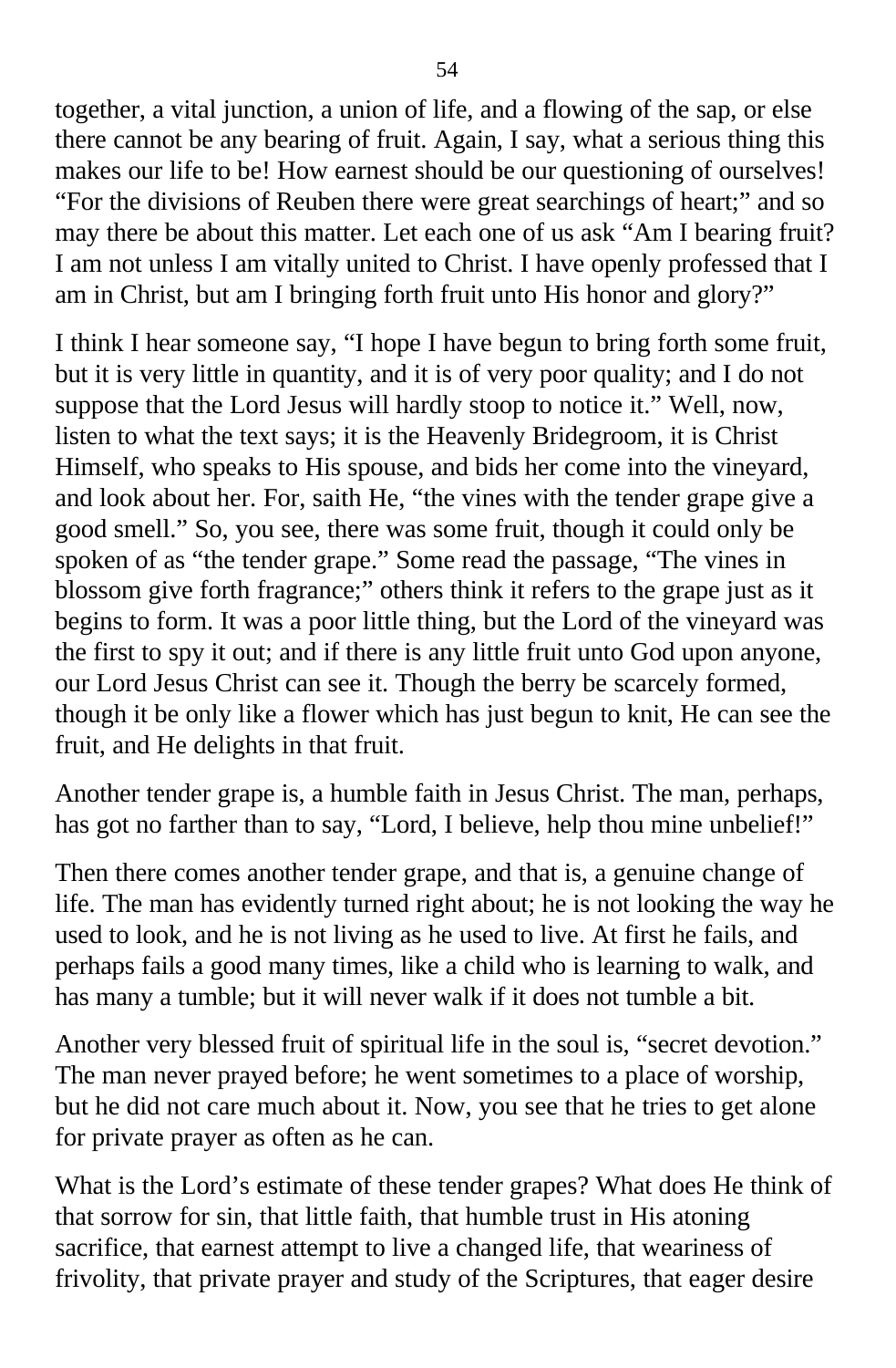for more grace, and that childlike love? What does the Lord think of all this?

Well, first, He thinks so much of it that He calls His Church to come and look at it. Look at the verses that precede our text "My Beloved spake, and said unto me, Rise up, my love, my fair one, and come away. For, lo, the winter is past, the rain is over and gone; the flowers appear on the earth; the time of the singing of birds is come, and the voice of the turtle is heard in our land; the fig tree putteth forth her green figs, and the vines with the tender grape give a good smell."

Then He says, "The vines with the tender grape give a good smell." Of what do they smell?

Well, they smell of *sincerity*. You say, "That young man does not know much, but he is very sincere." How many do I see, who come to make a confession of their faith in Christ, who do not know this doctrine, or have not had that experience, but they are very sincere! I can tell that they are genuine by the way they speak; they often make such dreadful blunders, theologically, that I know they have not learnt it by rote, as they might get up a lesson They talk straight out of their loving but ignorant hearts, and I like that they should do so, for it shows how true they are in what they say; and our Lord Jesus always loves sincerity. There is no smell so hateful as the smell of hypocrisy; a religious experience that is made to order, religious talk such as some indulge in, which is all cant, is a stench in the nostrils of God. The Lord save us from it! But these vines with the tender grape give forth the sweet smell of sincerity.

Next, there is about these young believers a sweet smell of *heartiness.* Oh, how hearty they generally are, how earnest, how lively! By-and-by, some of the older folks talk about the things of God as if they were worn threadbare, and there was nothing of special interest in them; but it is not so with these new-born souls, everything is bright and fresh, they are lively, and full of earnestness, and Jesus loves that kind of spirit.

There is sure to be also about these young Christians the sweet smell of *zeal;* and, whatever may be said against zeal, I will take up the cudgels for it as long as I live. In the work of God, we cannot do without fire. When I see our young men and young women full of zeal for God's glory, I say, "God bless them! Let them go ahead." Some of the old folk want to put a bit in the mouths of these fiery young steeds, and to hold them in; but I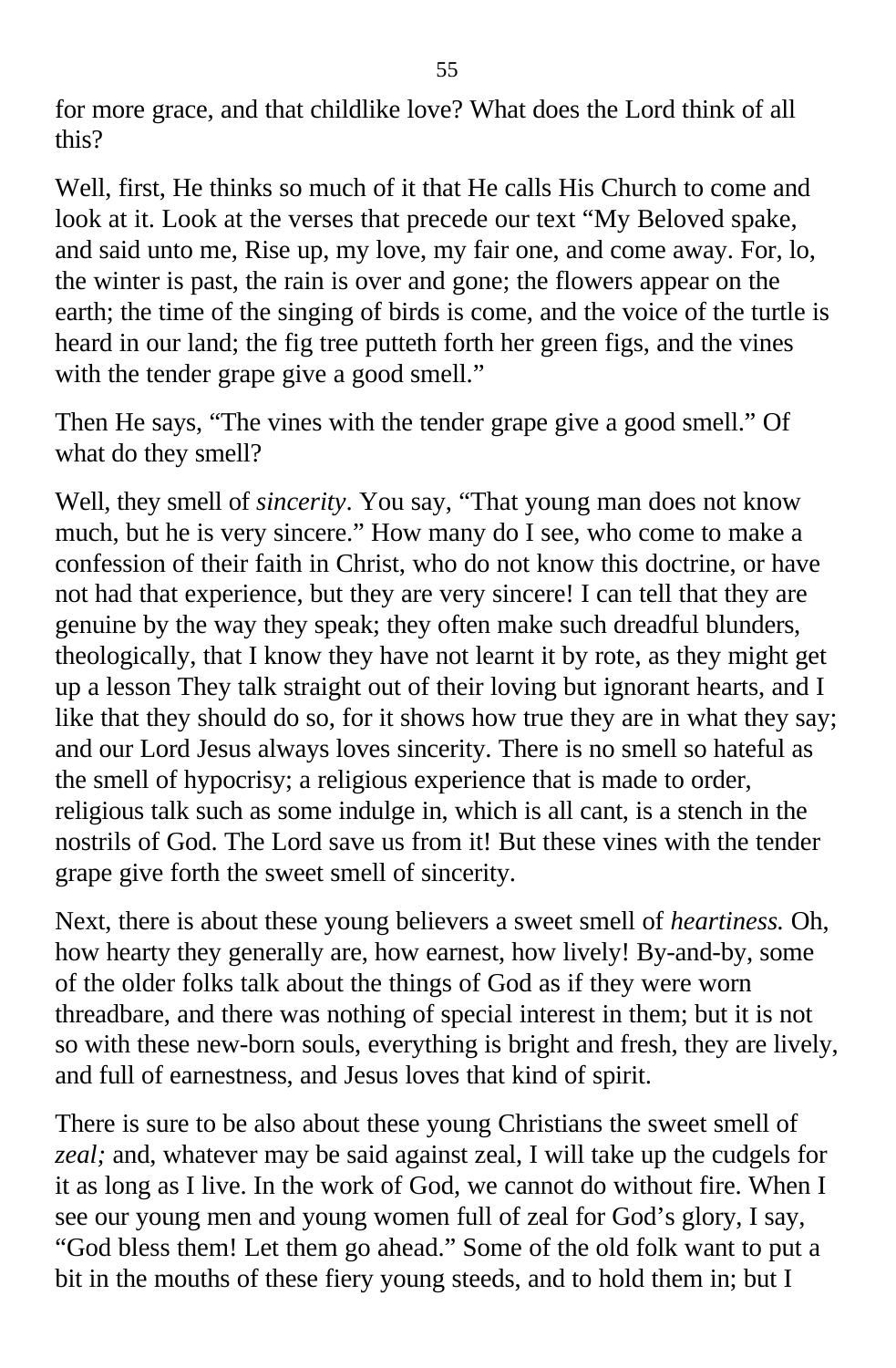trust that I shall ever be on their side, and say, "No, let them go as fast as they like. If they have zeal without knowledge, it is a deal better than having knowledge without zeal; only wait a bit, and they will get all the knowledge they need."

These young believers have another sweet smell: they are *teachable,* ready to learn, willing to be taught from the Scriptures and from those whose instructions God blesses to their souls. There is also another delicious smell about them, and that is, they are generally *very joyful.* While they are singing, some dear old brother, who has known the Lord for fifty years, is groaning; what is the matter with the good man? I wish that he could catch the sweet contagion of the early joy of those who have just found the Savior. There is something delightful in all joy when it is joy in the Lord, but there is a special brightness about the delight of those who are newlyconverted.

Some people seem to think that none but advanced Christians are worth looking after, but our Lord is not of that opinion. "Oh, it was only a lot of girls that joined the church," said somebody. "A lot of girls?" That is not the way that our Lord Jesus Christ speaks about His children. He calls them King's daughters; and let them be called so. "They were only a pack of boys and young men." Yes, but they are the material of which old men are made; and boys and young men, after all, are of much account in the Master's esteem. May we always have many such.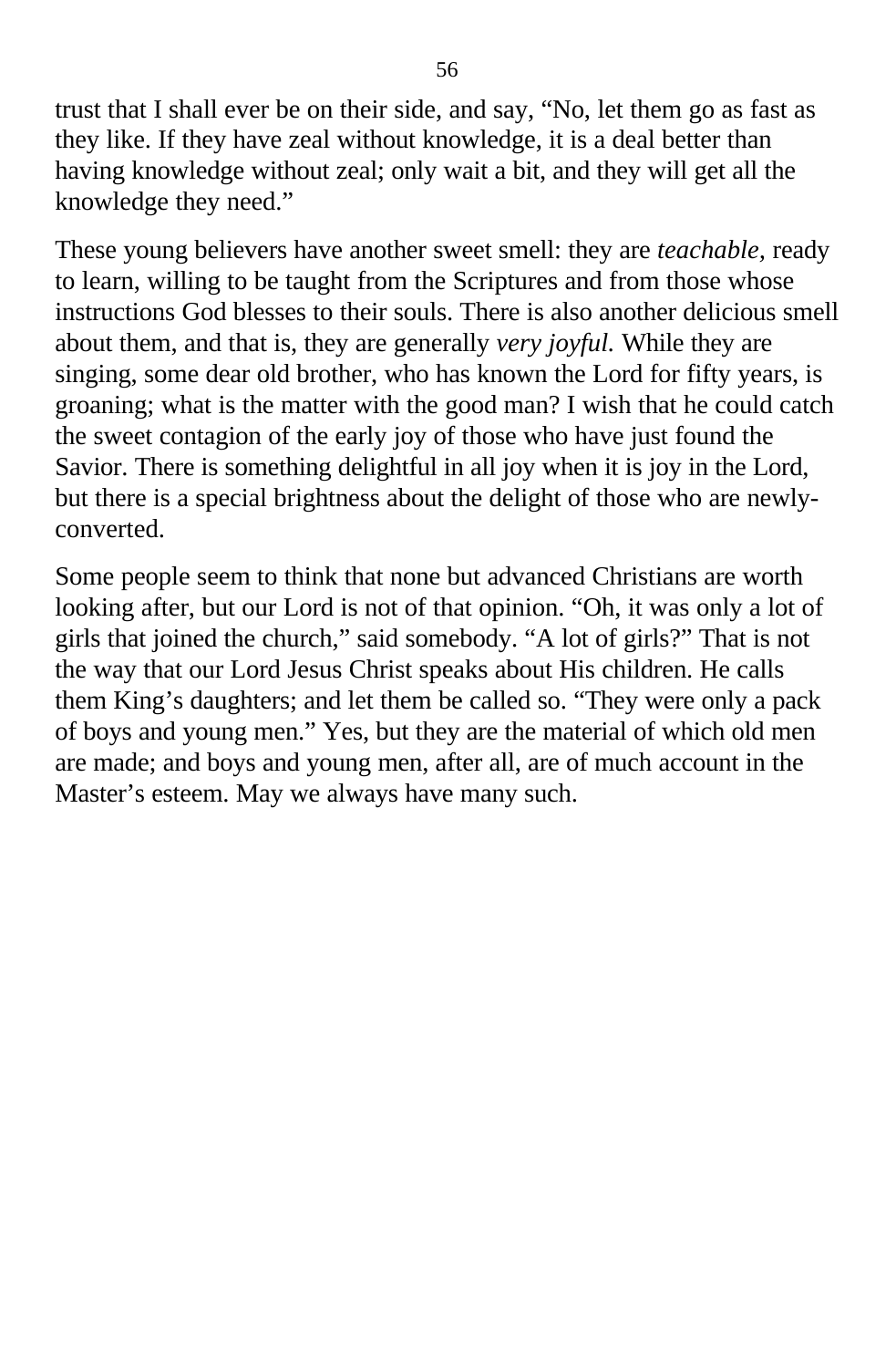# GOOD WORK.

STUDY carefully the story of the enthusiastic Christian woman who poured the alabaster box of very precious ointment upon the head of our blessed Lord and Savior.

Her first and last thoughts were for the Lord Jesus Himself.

Seek to do something for Jesus which shall even be above all a secret sacrifice of pure love to Jesus. Do special and private work towards your Lord. Between you and your Lord let there be secret love tokens. You will say to me, "What shall I do?" I decline to answer I am not to be a judge for you; especially as to a private deed of love. The good woman did not say to Peter, "What shall I give?" nor to John, "What shall I do?" but her heart was inventive. I will only say, that we might offer more private prayer for the Lord Jesus. "Prayer also shall be made for Him continually." Intercede for your neighbors; pray for yourselves; but could you not set apart a little time each day in which prayer should be all for Jesus? Could you not at such seasons cry with secret pleadings, "Hallowed be thy name! Thy kingdom come! Thy will be done in earth, as it is in heaven"? Would it not be a sweet tiring to feel at such a time — I shall now go up to my chamber, and give my Lord a few minutes of my heart's warmest prayer, that He may see of the travail of His soul?

That is one thing which all saints can attend to. Another holy offering is adoration *— the adoring of Jesus* Do we not too often forget this adoration in our assemblies, or thrust it into a corner? The best part of all our public engagements is the worship — the direct worship; and in this the first place should be given to the worship of the Lord Jesus. We sing at times to edify one another with psalms and hymns, but we should also sing simply and only to glorify Jesus. We are to do this in company; but should we not do it alone also? Ought we not all, if we can, to find a season in which we shall spend the time, not in seeking the good of our fellow-men, not in seeking our own good, but in adoring Jesus, blessing Him, magnifying Him, praising Him. pouring forth our heart's love towards Him and presenting our soul's reverence and penitence. I suggest this to you. I cannot teach you how to do it. God's Holy Spirit must show your hearts the way.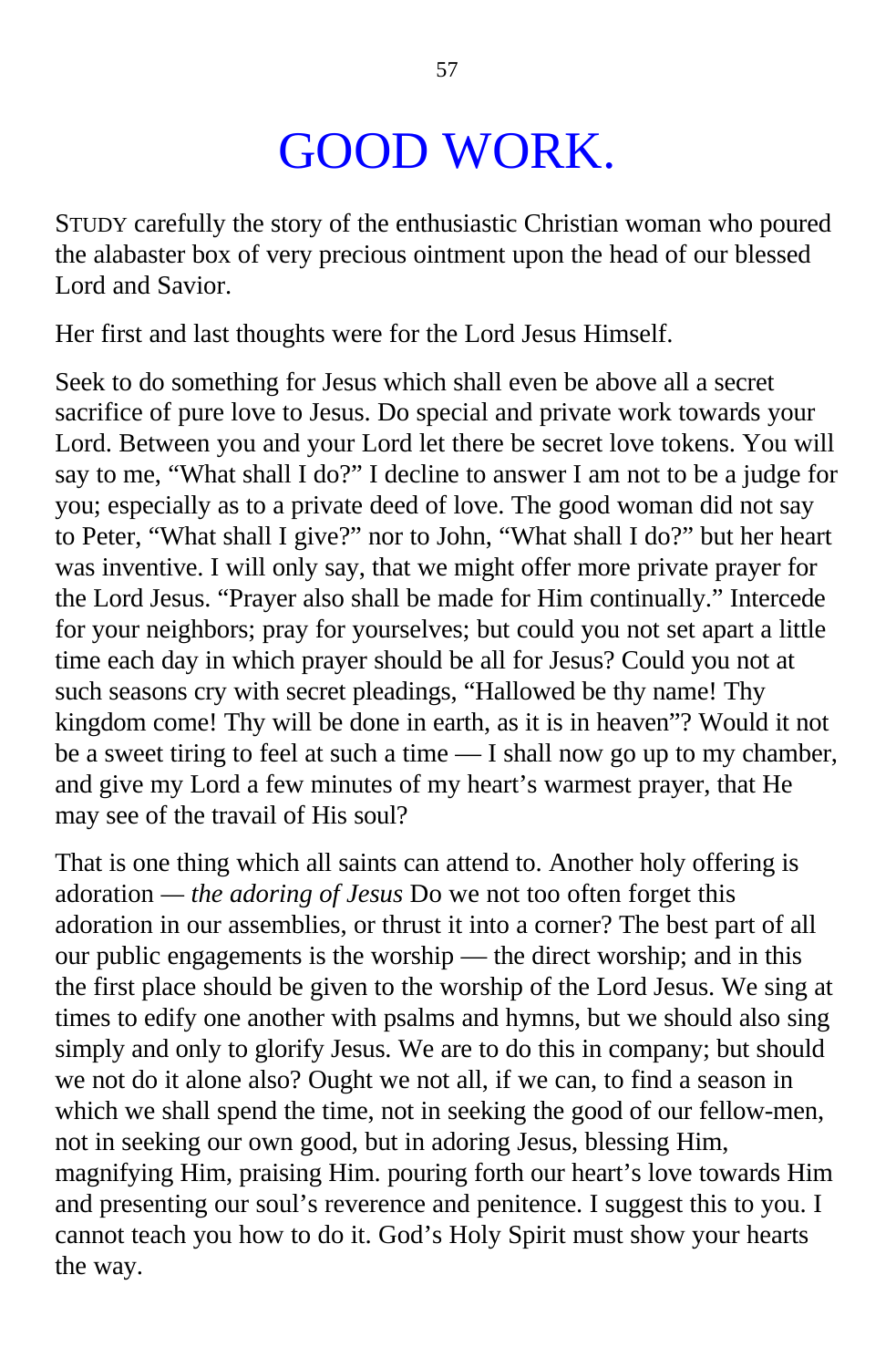I offer you a counsel or two about doing good works for Jesus. Take care that self never creeps in. It is to be all for Jesus: let not the foul fingers of self-seeking stain your work. Never do anything for Jesus out of love for popularity. Be always glad if your right hand does not know what your left hand does. Hide your works as much as possible from the praise of the most judicious friend. At the same time, let me also add, never have any fear of censure from those who know not your love to Jesus. This good woman did her work publicly, because it was the best way to honor her Lord; and if you can honor Him by doing a good work in the market-place before all men, do not be afraid. To some, the temptation may be to court the public eye; to others, the temptation may be to dread it. Serve your Lord as if no eye beheld you; but do not blush though all the eyes in the universe should gaze upon you. Let not self, in either case, come in to defile the service.

Never congratulate yourself after you have wrought a work for Jesus. If you say unto yourself, "Well done!" you have sacrificed unto yourself. Always feel that if you had done all as it should be done, it would still be but your reasonable service.

Remember that deeds of self-sacrifice are most acceptable to Jesus. He loves His people's gifts when they give, and feel that they have given. Oftentimes we are to measure what we do for Him, not by what we have given, but by what we have left; and if we have much left we have not given as much as that widow who gave two mites — nay, for certain we have not, for she gave "all her living."

Let us, above all, keep out of our heart the thought which is so common in this general life, that nothing is worth doing unless something practical comes out of it — meaning by "practical" some manifest result upon the morals or temporals of others. It is almost universal to ask the question, *Cui bono?* — "What is the good of it? What good will it do to me? What good will it do to my neighbor? To what purpose is this waste?" Nay, but if it will glorify Christ, do it; and accept that motive as the highest and most conclusive of reasons.

If a deed done for Christ should bring you into disesteem, and threaten to deprive you of usefulness, do it none the less. I count my own character popularity, and usefulness to be as the small dust of the balance compared with fidelity to the Lord Jesus. It is the devil's logic which says, "You see I cannot come out and avow the truth, because I have a sphere of usefulness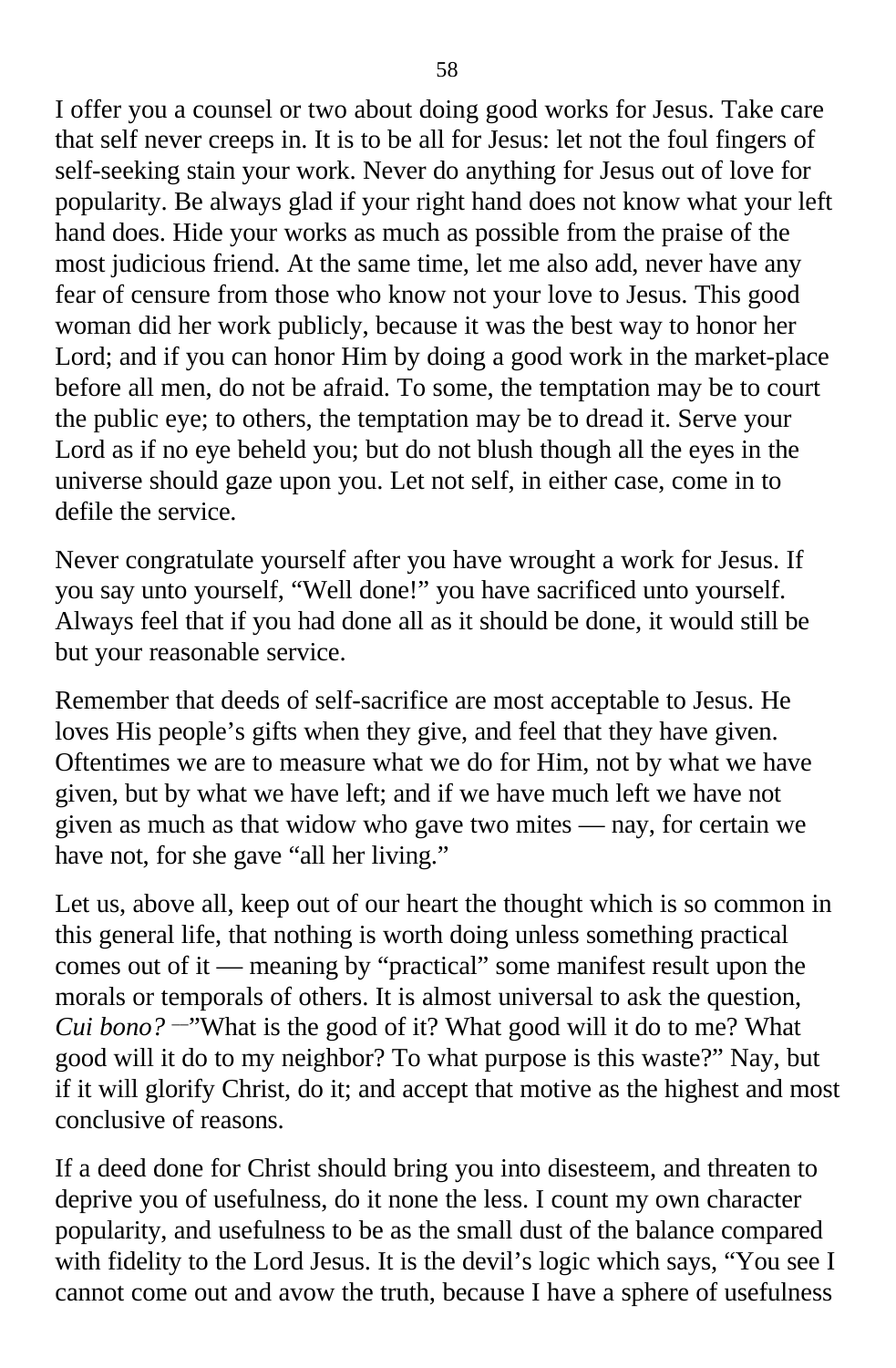Which I hold by temporizing with what I fear may be false." What have we to do with consequences? Be just, and fear not! The consequences are with God, and not with thee. If thou hast done a good work unto Christ, though it should seem to thy poor bleared eyes as if great evil has come of it, yet hast thou done it, Christ has accepted it, and He will note it down, and in thy conscience He will smile thee His approval.

There is a good defense for any kind of work which you may do unto Jesus, and unto Jesus only. However large the cost, nothing is wasted which is expended upon the Lord, for Jesus deserves it. What if it did no service to any other; did it please *Him?* he has a right to it. Is nothing to be done for the Master of the feast? Are we to be so looking after the sheep as never to do honor to the Shepherd? Are the servants to be cared for, and may we do nothing for the Well-beloved Lord Himself? I have sometimes felt in my soul the wish that I had none to serve but my Lord. When I have tried to do my best to serve God, and a cool-blooded critic has pulled my work to pieces, I have thought, "I did not do it for you! I would not have done it for you! I did it for my Lord. Your judgment is a small matter. You condemn my zeal for truth You condemn what He commands." Thus may you go about your service, and feel "I do it for Christ, and I believe that Christ accepts my service, and I am well content." Jesus deserves that there should be much done altogether for Him. Do you doubt it? There is brought into the house, on his birthday, a present for father. That present is of no use to mother, or to the children; it cannot be eaten, it cannot be worn; father could not give it away to anybody, it is of no value to anybody but himself. Does anybody say, "What a pity it was to select such a gift, even though father is pleased"? No, everybody says, "That is just the thing we like to give to father, since he must keep it for himself. We meant it to be for him; we had no thought of any second; and we are glad that he must use our gift for his own pleasure." So with regard to Jesus. Find out what will please Him; and do it for Him. Think of no one else in the matter. He deserves all you can do, and infinitely more.

Besides, you may depend upon it that any action which appears to you useless, if you do it prompted by love, has a place in Christ's plan, and will be turned to high account. This anointing of our Lord's head was said to be useless. "No," said Jesus, "it falls in just in its proper place — she has done it for My burial." There have been men who have done an heroic deed for Christ, and at the time they did it they might have asked, "How will this subserve my Lord's purpose?" But somehow it was the very thing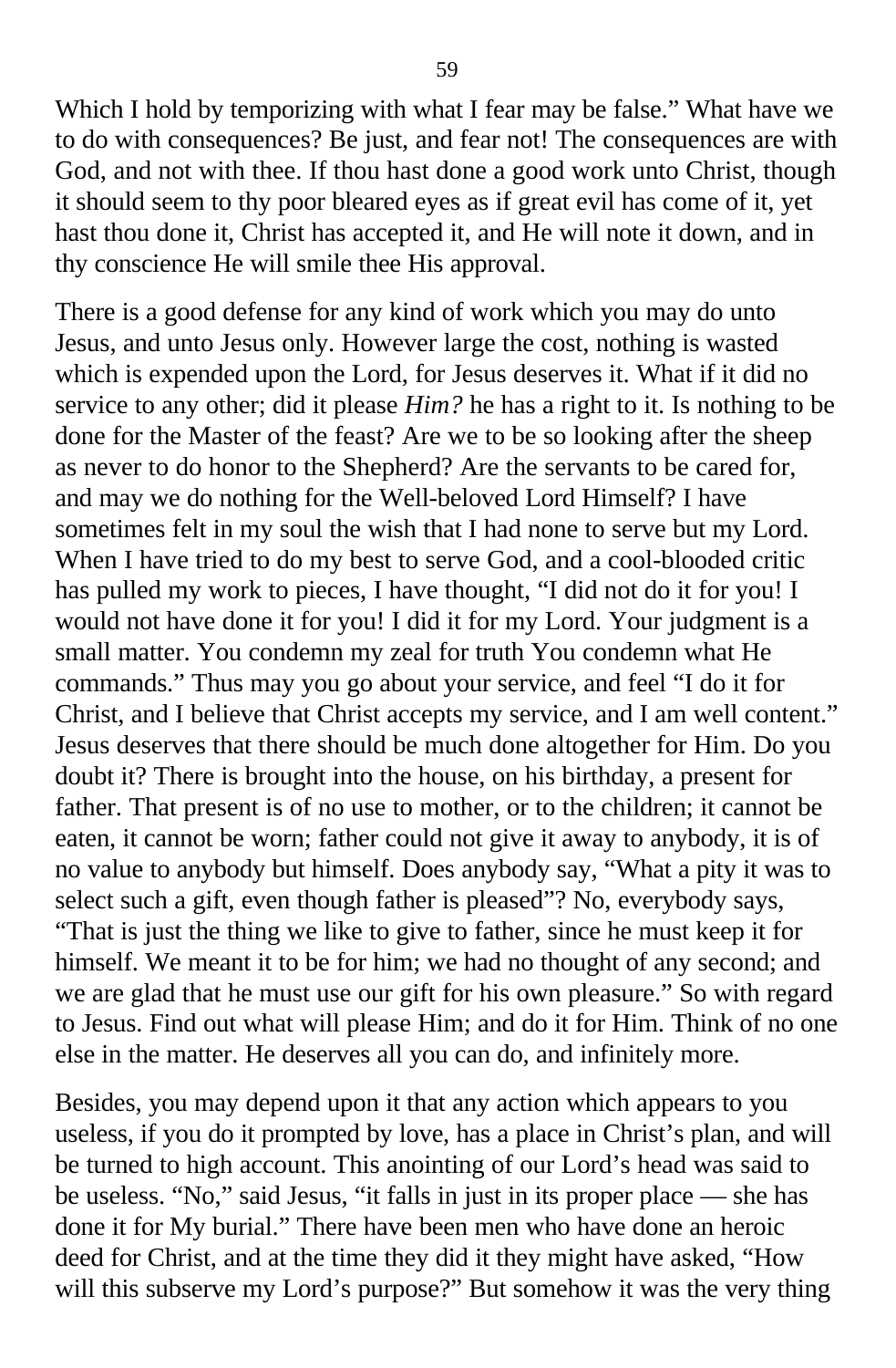that was wanted. When Whitefield and Wesley turned out into the fields to preach, it was thought to be a fanatical innovation, and perhaps they, themselves, would not have ventured upon it if there had not been an absolute necessity; but by what seemed to that age a daring deed they set the example to all England, and open-air preaching has become an accepted agency of large value. If you, for Christ's sake, become Quixotic, never mind; your folly may be the wisdom of ages to come.

The woman's loving act was not wasted; for it has helped us all down to this very moment. There has it stood in the Book; and all who have read it, and are right in heart, have been fired by it to sacred consecration out of love to Jesus. That woman has been a preacher to nineteen centuries; the influence of that alabaster box is not exhausted to-day, and never will be. Whenever you meet a friend in Europe, Asia, Africa, or America, who has done anything unto our Lord Jesus, you still smelt the perfume of the sacred spikenard. Her consecrated act is doing all of us good at this hour: it is filling this house with fragrance. If you are serving Christ in your own secret way in which you do not seek to benefit others as to honor Him, it may be you will be an instructive example to saints in ages to come. Oh, that I could stir some hearts to a personal consecration to Jesus, my Lord! Young men, we want missionaries to go abroad; are none of you ready to go? Young women, we want those who will look after the sick in the lowest haunts of London; will none of you consecrate yourselves to Jesus, the Savior?

I shook hands with a good missionary of Christ from Western Africa, He had been there sixteen years. I believe that they reckon four years to be the average of a missionary's life in that malarious region. He had buried twelve of his companions in the time. For twelve years he had scarcely seen the face of a white man. He was going to Africa to live a little while longer, perhaps, but he expected soon to die; and then he added, as I shook his hand, "Well, many of us may die perhaps hundreds of us will do so; but Christ will win at the last! Africa will know and will fear our Lord Jesus; and what does it matter what becomes of us — our name, our reputation, our health, our life — if Jesus wins at the last?" What heroic words! What a missionary spirit!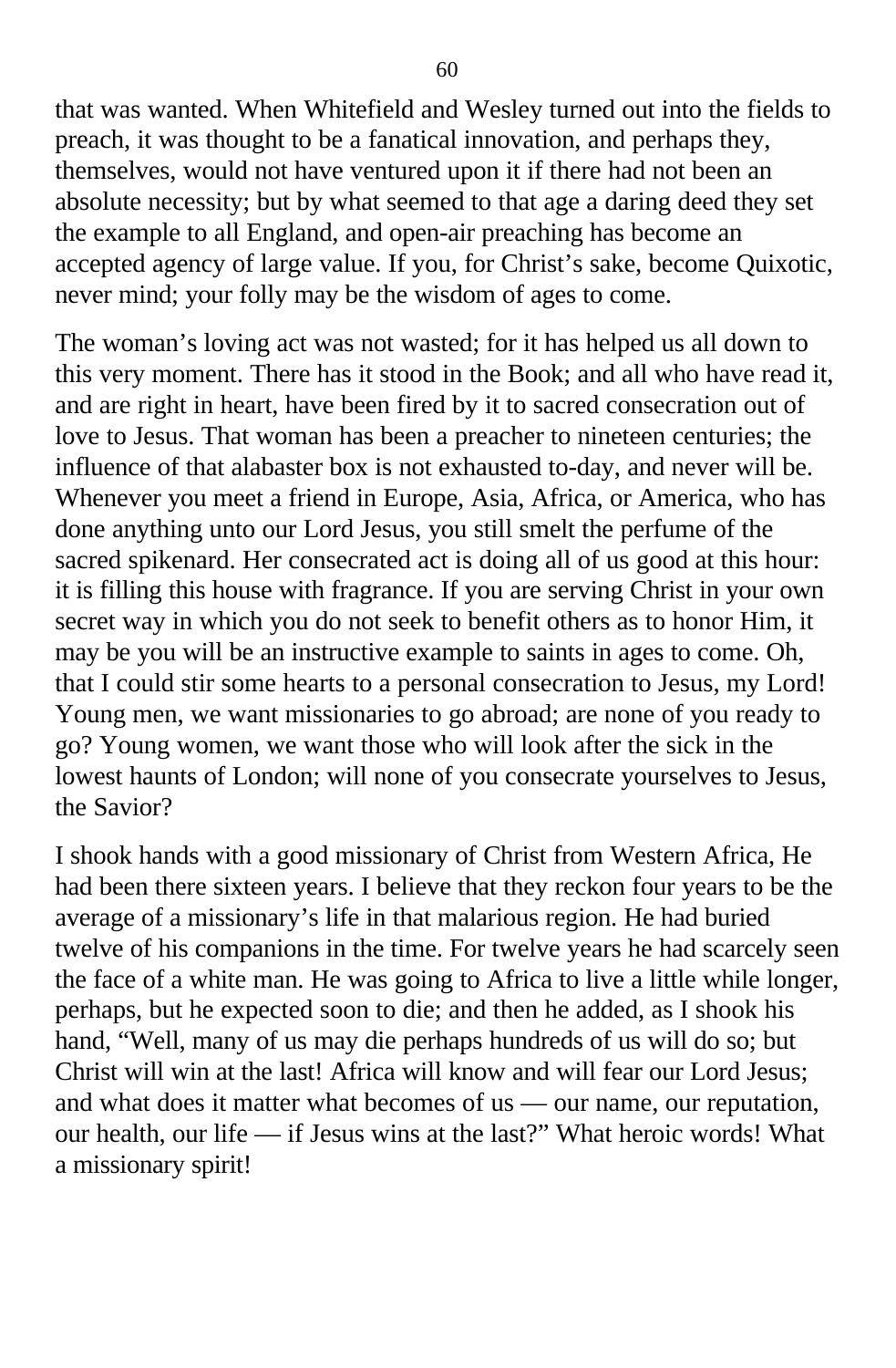## AS A FIRE… AND LIKE A HAMMER.

#### **JEREMIAH 23:29**

WHEN the Lord spoke by His servant, Jeremiah, His Word was "like as a fire." There was something burning about it human nature did not like it, but human nature was made to feel its force and power. When the false prophets spoke, they would bow and cringe to the people, and say all manner of soft and pleasing things; but when Jeremiah spoke, in the name of Jehovah, every word seemed to tell upon his hearers. It was as when a mighty man lifts up a sledge-hammer, and brings it down with all his force upon the stone he means to break. The message did not comfort the ungodly, but it broke their hearts, for the prophet was seeking, if possible, to separate them from their sins.

"The ox knoweth his owner, and the ass his master's crib;" and we are not so foolish that we do not know what truth it is that cheers and comforts our heart, and what kind of teaching it is that makes us glad in the midst of the winter of our discontent. There is far too much teaching, nowaday, that will not comfort a mouse. You might hear it to all eternity, and never be relieved of a single ounce of the burden of life. You might come in and out of the house of God, and you might perhaps say, "Yes, it is very pretty;" but what is that to a man who has the burden of life to carry, and the battle of life to fight? But when you hear the glorious gospel of the blessed God, it lifts you up out of your discouragements, and makes you say, after all, "It is worth while to live, it is worth while to suffer, it is worth while to press forward; for we see the great love the Lord hath towards us, and what good things He hath laid up in store for them that love Him." The Word of the Lord is like a fire, for it warms and comforts the hearts of His people.

But God's Word is like "a hammer that breaketh the rock in pieces." I should think that it does not require any great education to learn how to use a hammer; I do not know, it may do; but it seems that to use a hammer aright, one has nothing to do but to strike with it. A stone-breaker, for instance, gets a good strong hammer, and a heap of stones to strike at, and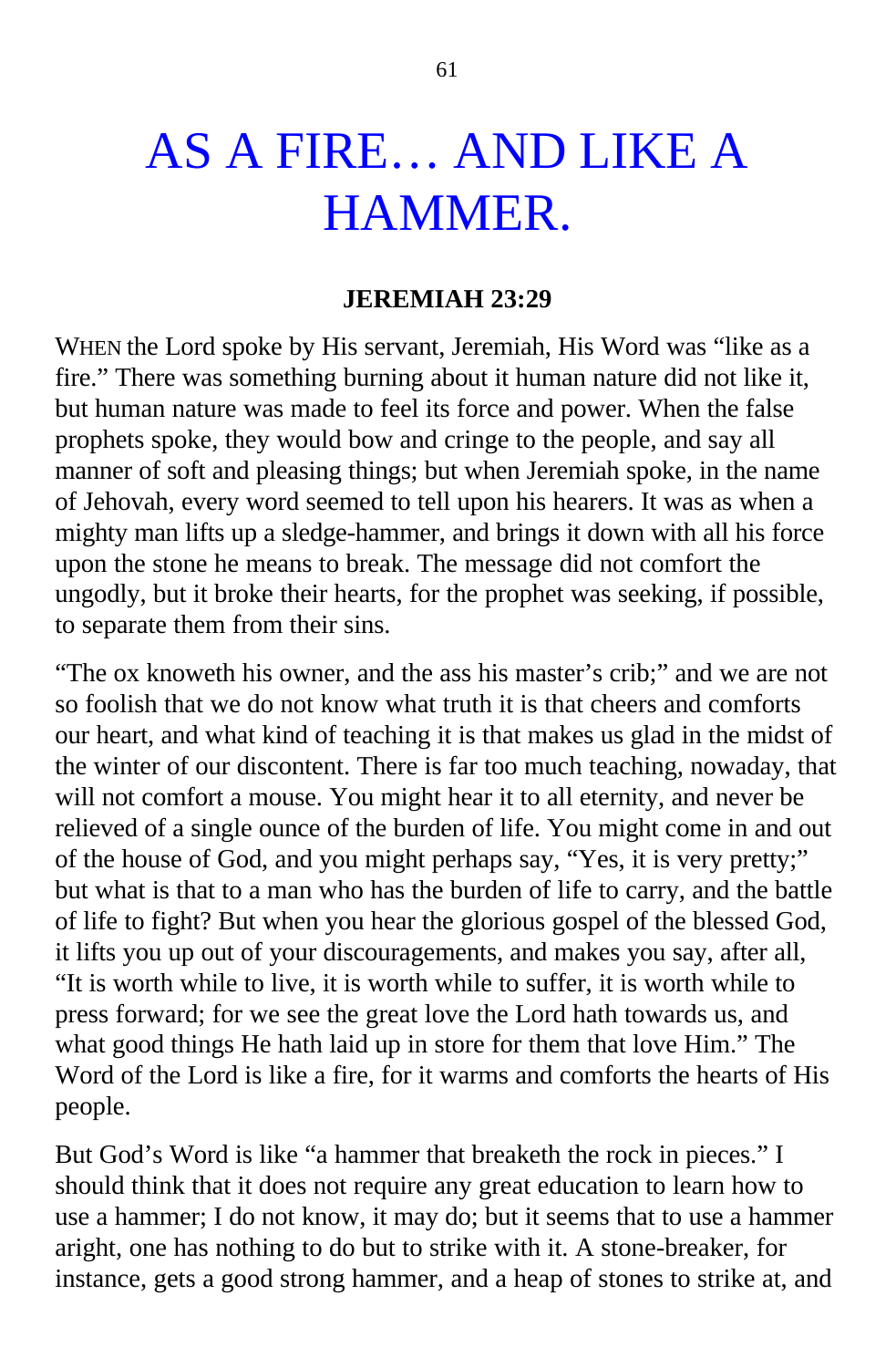he has but to hit them as hard as he can, and to keep on hitting till all are broken. Brethren, when you preach, take the gospel hammer, and strike as hard as ever you can with it. "Oh, but I must try to improve the look of my hammer; it must have a mahogany handle!*"* Never mind about the mahogany handle; use your hammer for striking, for hammers are not for ornament, they are meant to be used for real hard work. And when you come to use the gospel as it ought to be used, the result is wonderful; it is a rock-breaking thing. "Oh!" you cry, "there is a very obdurate man there!" Strike at him with the gospel. "Oh, but he ridicules and scoffs at the truth!" Never mind if he ,does, keep on smiting him with the gospel. "Oh, but in a certain district, I have wielded this hammer against the rock for years, and nothing has come of it!" Still go on wielding it, for this is a hammer that never failed yet. Only continue to use it; everything is not accomplished with one stroke; nor, perhaps, with twenty strokes. The rock that does not yield the first time, nor the second time nor the third time, nor the twentieth time, will yield at last. There is a, process of disintegration taking place at every stroke; the great mass is inwardly moving even when you cannot see that it is doing so; and there will come at last one blow of the hammer which will seem to do the deed, but all the previous strokes contributed to it, and brought the rock into the right state for breaking it up at last. Hammer away, then, with nothing but the gospel of Jesus Christ. The heart that is struck may not yield even year after year, but it will yield at last.

Now, put the two together, — the fire and the hammer, — and you will see how God makes His servants who are to be instruments for His use. He puts us into the fire of the Word; He melts, He softens, He subdues. Then He takes us out of the fire, and welds us with hammer strokes such as only He can give, till He has made us fit instruments for His use; and He goes forth to His sacred work of conquering the multitudes, having in His hands the 'polished shafts 'that He has forged with the fire and the hammer of His Word.

How often have we seen men, who have not been moved even by the law of God, at last won to Christ by the gospel, — the gospel of free grace and dying love, full forgiveness for the greatest sinners; immediate, irreversible pardon given in a moment to every sinner who believes in Christ! Oh, how this gospel has', '.acted like a fire, and burned up all the sinner's opposition! How this gospel has also been like a hammer to break down human obstinacy! The gospel of redemption through the precious blood of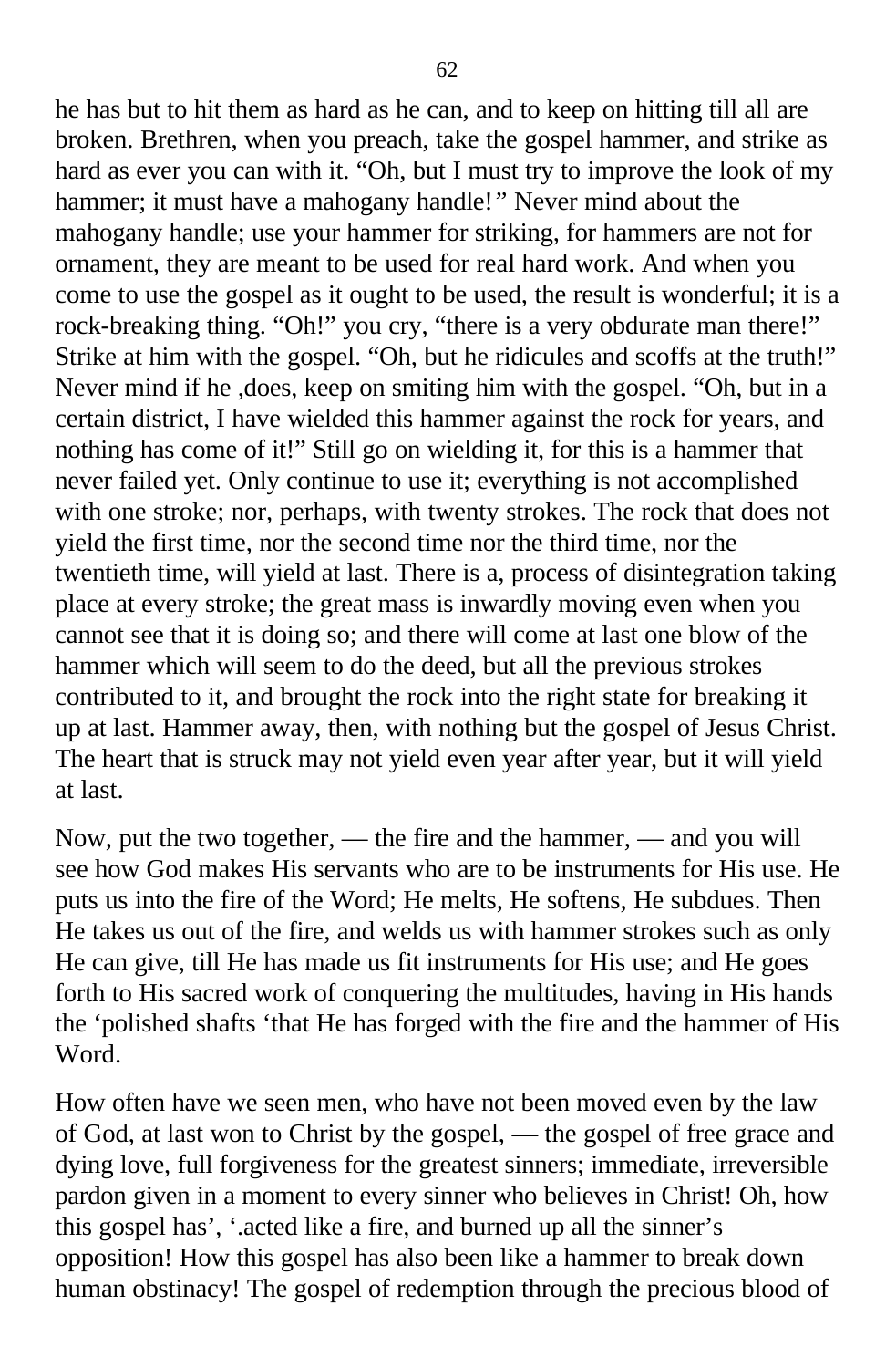Jesus, the gospel which tells; of full atonement made, the gospel which proclaims that the utmost farthing of the ransom prize has been paid, and that, therefore, whosoever believeth in Jesus is free from the law, and free from guilt, and free from hell, — the telling out of this gospel has made men's hearts burn within them, and has dashed out 'the very brains of sin, and made men joyfully flee to Christ. So, preach the gospel then, the gospel of justification by faith, the gospel of regeneration by the Holy Ghost, the gospel of final perseverance through the unchanging love of God. Preach the whole of the glorious gospel of the blessed God, as it is revealed in the covenant of grace, and you will be doing fire-and-hammer work of the very choicest son.

As God's Word is like a fire and like a hammer, if we have used it upon ourselves, let us try to use it upon others. I have an opinion that there are a great many persons in this world, whom we give up as hopeless who have never been really tried and tested with the gospel in all their lives. I am afraid that there are persons of whom we speak as unlikely to be converted, who have never been fully brought under the influence of the fire of God's Word, or beneath the fall of the hammer of the gospel. *"I* brought one person," says somebody. I am glad you have; but have you ever spoken faithfully to that person about his soul? "Well, I do not know that I have I have said a little to him." Have you ever plainly put the gospel before him? "Well, I do not think he was quite the person to be spoken to in that fashion." Ah!! see that you thought you were going to burn him without using fire, and to break that rock without lifting the hammer. The fact is, you believed that .something better than the gospel fire was wanted in his case, or that something gentler than the gospel hammer was needed. Will you not try that old-fashioned hammer upon him? Will you not try that old fire upon him? I have heard of congregations where men have said, *"There* is no good to be done there," and I have wondered if they were to try preaching one of the old-fashioned sort of gospel sermons, if they could get Whitefield to preach, or have someone to preach the same truth as Whitefield preached, what results would follow. When I am told that the hearts of the people are not affected by the preaching in any place, I ask, *"But* was it the gospel with which you tried to affect them? Was it the very Word of God that was preached?" Our words are like paper pellets thrown against the wall, they effect nothing; but God's Word is like a shot fired from one of the greatest Woolwich cannon. Where it comes, it crushes through every obstacle, and destroys everything that is opposed to it.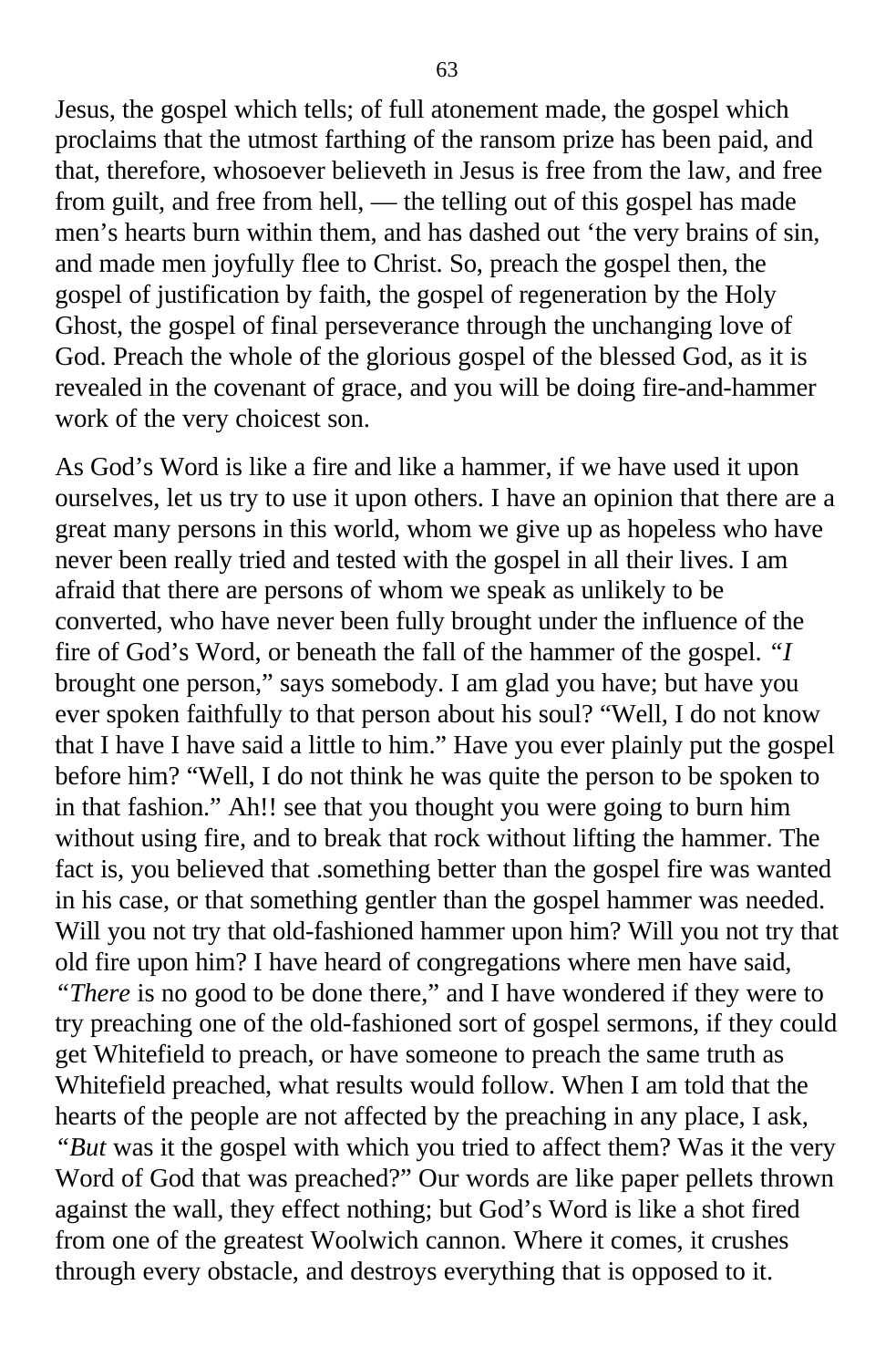Why should we not always set the whole truth before those whom we seek to save? I believe that, sometimes, even in Sunday-schools, children are taught *"to* love gentle Jesus," and so on, as if that were the way of salvation. Why not tell them to believe in the Lord Jesus Christ? Why is love to take the place of faith? Let it be the same gospel for the children that you give to the adults. Try them with the same gospel, and see what will come of it; and let this work be attempted everywhere.

"But," says someone, "there are certain districts where you cannot do any good if you try to preach the gospel. You must fiddle to the people, and drum to them; and then you must have amusements and entertainments for them, you must have penny readings and concerts." Very well, convert sinners that way if you can; I do not object to any method that results in the winning of souls. Stand on your head if that will save the people; but still, it seems to me that if God's Word is like a fire, there is nothing like it for burning its way; and if God's Word is like a hammer, there can be nothing like that Word for hammering down everything that stands in the way of Jesus Christ. Why, then, should we net continually try the gospel, and nothing but the gospel?

"Well," says one, "but the poor people are dirty; we must have various sanitary improve-merits." Of course we must; go on with them as fast as ever you can; the more of such things, the better. There is nothing like soapsuds and whitewash for dirty people and dirty places; but you may whitewash and soapsud them as long as you like, yet that will not save their souls without the gospel of Christ. You may go to them and plead the cause of temperance with them, and I hope you will; the more of it, the better. Make teetotalers of every one of them if you can, for it will be a great blessing to them; but still, you have not really done anything permanent if you stop there. Try the gospel! Try the gospel! Try the gospel! When the gospel was tried against the world in the days of Paul, when the power of the great empire of 'Rome had crushed out liberty, and when lust of the most abominable kind made the world reek in the nostrils of God, — nothing was done but preaching Jesus Christ and Him crucified, and the common people heard of Jesus Christ, heard of Him ,gladly, and believed in Him; and very soon down went the false gods, down went the brutal lusts of the Roman empire, and a great part of the world was permeated with the gospel; and it will have 'to be done again, and it must be done again. But remember that it is only to be done by that same Word of the Lord which did it the first time; and the sooner we get back to that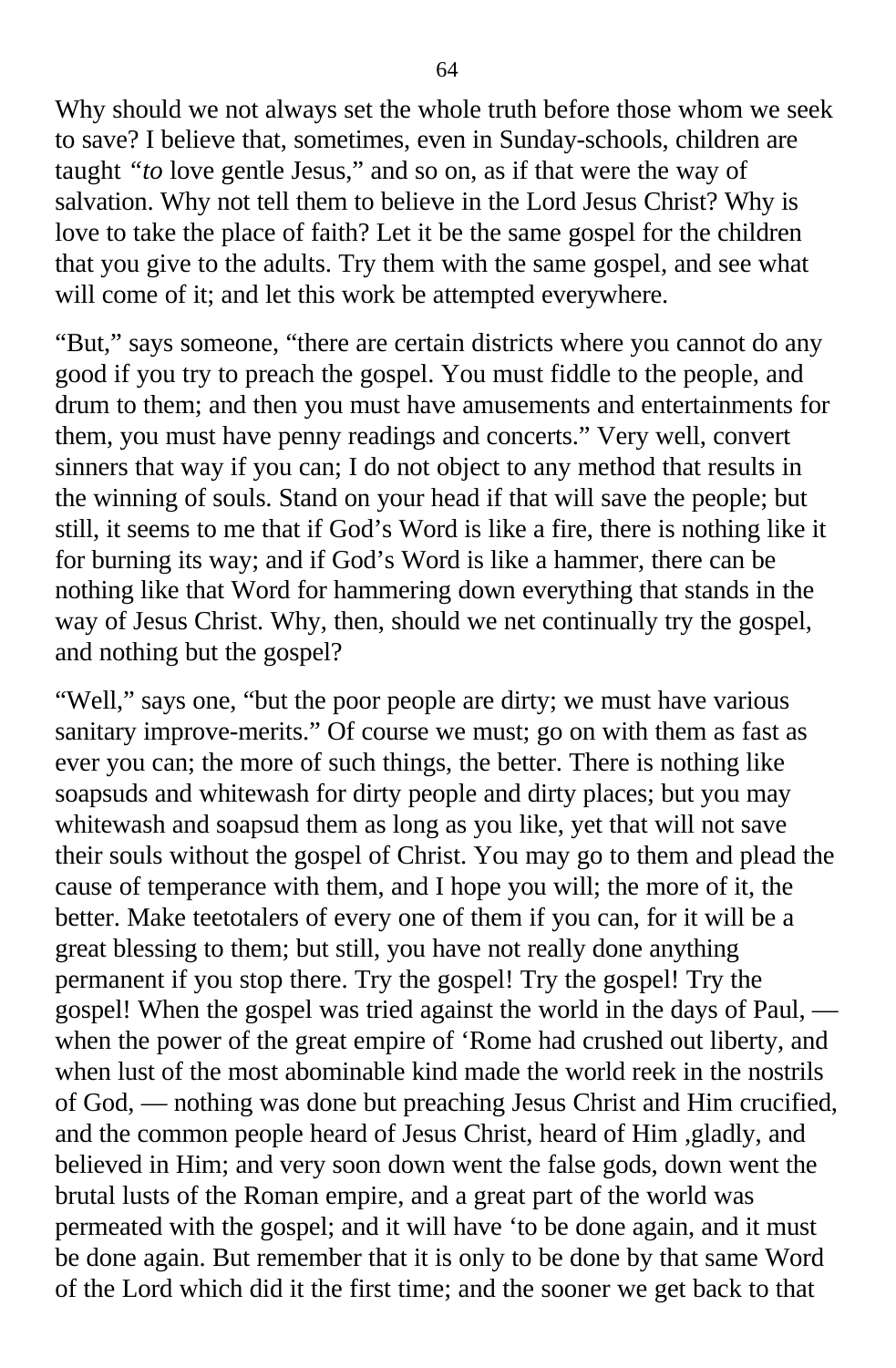'Word, the better; and the more we throw away everything else but the simple telling out of that Word, the more speedy will be the victory, and the more swift and sure will be the triumph for our God and for His Christ.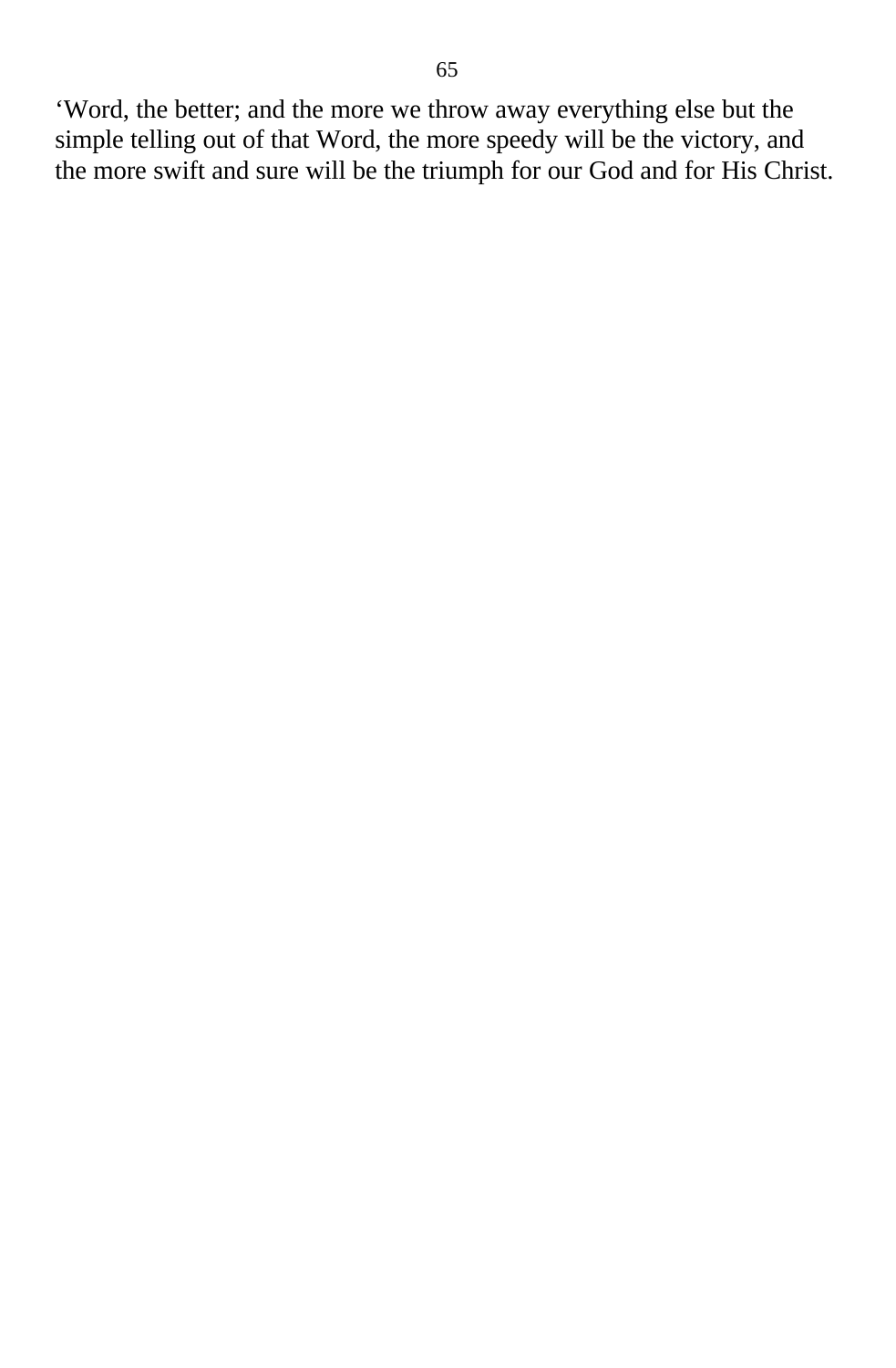## BEWARE OF FOXES,

DEAR young friends who have lately found Christ, there are foxes about. We try all we can to stop the gaps in the hedge, that we may keep, the foxes out; but they are very crafty, and they manage to get in sometimes. The foxes in the East are much smaller than ours, and they seem to be even more cunning and more ferocious than those we have in 'this country', and they do much mischief to the vines.

In the spiritual vineyard there are foxes of many kinds. There is, first, the hard. censurer. He will spoil the vines if he can, and especially the vines that have the tender grapes. He finds fault with everything that he can see in you who are but young believers. You know that you are simply depending upon Christ for salvation; but this censurer says," You are no child of God, for you are far from being perfect." If' God had no children but those who are perfect, He would have none under heaven. These censorious people will find fault with this and that and the other in your life and character, and you know well enough that you have all too many imperfections, and if they look for them, they can soon spy them out. Then they say," We do not believe that there is any grace at all in you," though you know that by the grace of God you are what you are. It may be that there is a fault in you which they have discovered, perhaps you were taken by surprise, and suddenly overcome. Possibly, they even set a trap for you, and allured you into it, provoking you to anger, and then turning round upon you, said, "You have made a profession, have you? That is your religion, is it?" and so on. May God deliver you from these cruel foxes! He will often do so by enabling you not to mind them. After all, this is only the way in which all Christians have been tried, there is nothing strange in your experience from these censurers; and they are not your judges, you will not be condemned because they condemn you. Go and do your best in the service of your Lord; trust in Christ, and do not mind what they say; and you will be delivered from that kind of fox.

A worse fox even than that one, however, is the flatterer. He comes to you smiling and smirking, and he begins to express his .approval of your religion, and very likely tells you what a fine fellow you are. Indeed, you are so good that he thinks you are rather too precise, you have gone a little over the line! He believes in religion, he says, fully; though, if you watch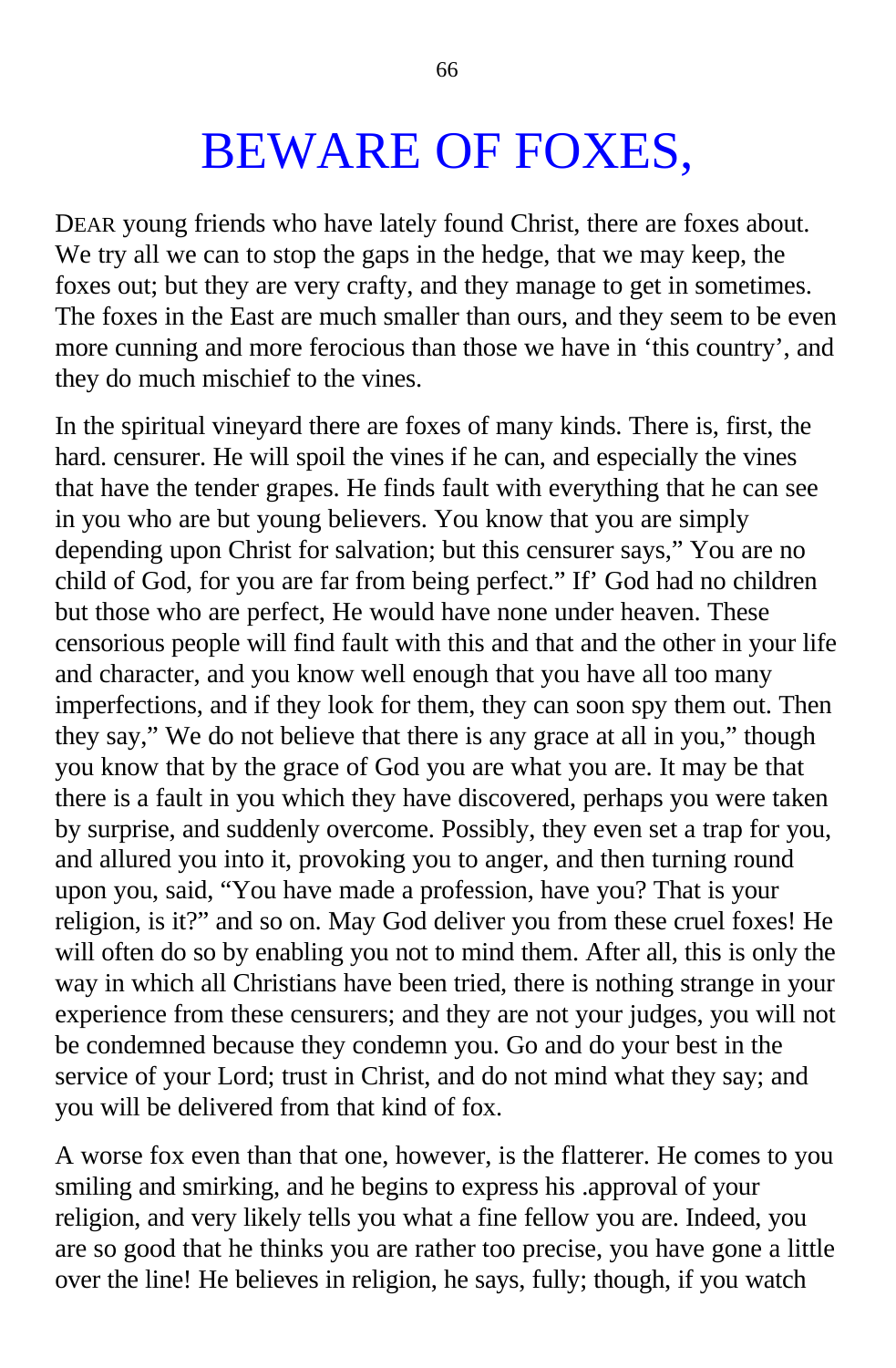his life, you will not think so; but he says that he does not want people to be righteous overmuch; he knows that there is a line to be drawn, and he draws it. I never could see where he drew it; but still he says he does, and he thinks that you draw the line a little too near the cross. He says;, "You might be a little more worldly, you cannot get through life in your way; if you get out of society, you might as well get out of the world at once. Why do you make yourself appear so singular?" I know what he is after; he wants to get you back among the ungodly. Satan misses you, and he wants to have you again, and he is sending Mr. Flatterer to wheedle you back, if possible, into your former bondage to himself. Get away from that fox at once. The man who tells you that you are too precise ought to be precisely told that you do not want his company. There never lived a man who was too holy, and there never will live a man who will imitate Christ too closely, or avoid sin too rigidly. Whenever a man says that you are too Puritanical, you may always smell one of these foxes. It would be better if we were all more Puritanical and precise. Has not our Father said to us, "Be ye holy; for I am holy"? Did not our Lord Jesus say to His disciples: "Be ye therefore perfect, even as your Father which is in heaven is perfect"?

Then there comes another fox, Mr. Worldly-wiseman. He says, "'You are a Christian, but do not be a fool. Carry your religion as far as you can make it pay; but if it comes to losing anything by it, well then, don't you do it. You see, this practice is the custom of the trade; it is not right, I know, but still, other people do it, and ought to do it. If you do, not, you will never get on in business." Mr. Worldly-wiseman further says, "Never mind if you tell a lie or two, make your advertisements say what is not true; everybody else does it as a matter of course, and why should not you? Then try whether you cannot get a slice out of your customer here and a slice there when he does not know it, it is the custom of the trade; it is the way other people do, and, as it is the custom, of course you must do it." To all such talk I reply that there is another custom, a custom that God has, of turning all liars into hell.

mind that you do not come under that divine rule and law. There is another custom that God has, — namely, that of cutting down as hypocrites those who do not walk honestly and uprightly towards their fellow-men. The plea of custom will not stand for a moment at the judgment-seat of Christ; and it ought to have no weight with us here. I know that there are many young people who, unless they are watchful and careful at the very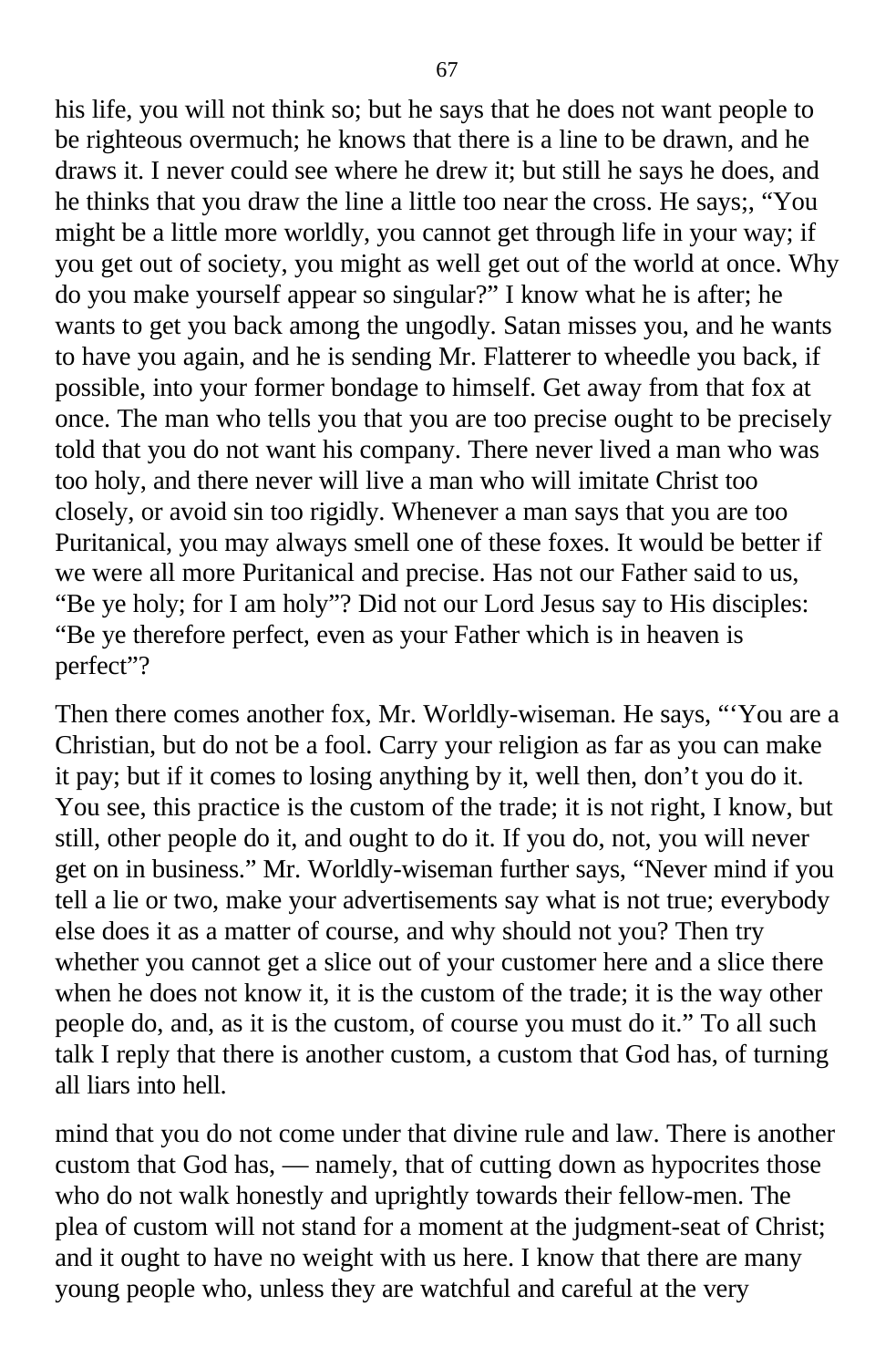beginning of their spiritual life, will get lamed, and never walk as they ought to do, because this fox has bitten them.

There is another ugly fox about, and that is *a doubting* fox. He comes; and says, "You seem very happy, and very joyful; but is it true? You appear to have become quite a different person from what you used to be; but is there, after all, such a thing as conversion'?" This fox begins nibbling at every doctrine, he even nibbles at your Bible, and tries to steal from you this chapter and that verse. God save you young people from all these foxes!

There are some foxes of *evil doctrine,* and they generally try to spoil our young people. I do not think anybody ever attempts now to convert me from my belief; the other day, when a man was .arguing with another, I asked him, "Why don't you try me? .... Oh," he said, "I have given you up as a bad case, there is no use trying to do anything with you." It is so when we get to be thoroughly confirmed in our convictions of the truth; they give us up, and they generally say that we are such fools that we cannot learn their wisdom, which is quite correct; and so we intend to be as long as ever we live. But with some of the younger folk, they manage it thus. They say, "Now you are a person of considerable breadth of thought, you have an enlarged mind, you are a man of culture; it is a pity that you should cling to those old-fashioned beliefs, which really are not consistent with modern progress;" and the foolish young fellow thinks that he is a wonder, and so is puffed up with conceit. When a man has to talk about his own culture, and to glory in his own advancement, it is time that we suspected the truth about him. When a man can despise others who are doing' vastly more good than he ever dreamed of doing, and call such people antiquated and old-fashioned, it is; time that he should get rebuked for his impudence, for that is what it really is. These clever men, as far as I know them, are simply veneered with a little learning, not the sixteenth-thousandth of an inch thick. There is nothing in the most of them but mere pretense and bluster; but there are some who hold firmly to the Old Gospel, who have read as much as they are ever likely to do, and are fully their equals in learning, though they do not care to boast of their acquirements. Do not any of you young people be carried away with the notion that all the learned men are heretics; it is very largely the reverse, and it is your sham, shallow philosopher who goes running after heresy. Get out of the way of that fox, or else he will do much mischief to the tender grapes.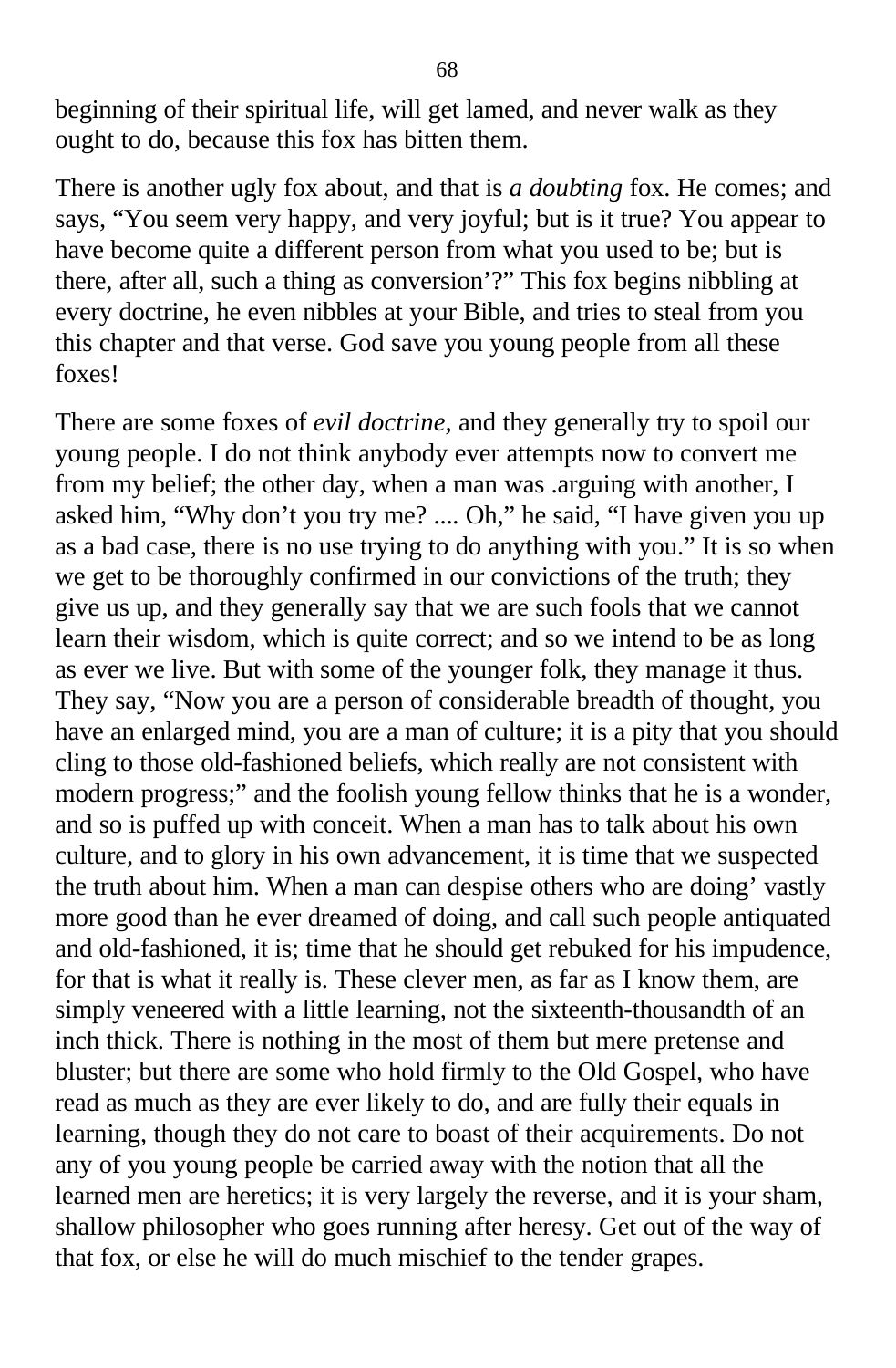If you have any sign of spiritual life, if you have any tender grapes upon your branches, the devil and his foxes will be sure to be at you; therefore, endeavor to get as close as ever you can to two persons who are mentioned hard by my text, — namely, the King and His spouse. First, keep close to Christ, for this is your life; and, next, keep close to His Church, for this is your comfort. Get among elderly Christian people, seek to catch up with those who have long known the Lord, those who are farther on the heavenly road than you are. Pilgrims to Zion should go to heaven in company, and often, when they go in company, and they can get a Mr. Greatheart to go before them, it saves them from many a Giant Slaygood and many a Giant Grim, and they get a safe and happy journey to the Celestial City where, rise they might have been buffeted and worried. Keep close to God's; people, whoever they may be; they are the best company for you, young believers. Some Christians may, like Bunyan's pilgrim, start on the road to heaven alone; but they miss much comfort which they might have with companions of a kindred spirit. As for Christiana and her children, and the younger folk especially, they will do well to keep in company with some one of the Lord's champions, and with the rest of the army with banners who are marching towards the Celestial City.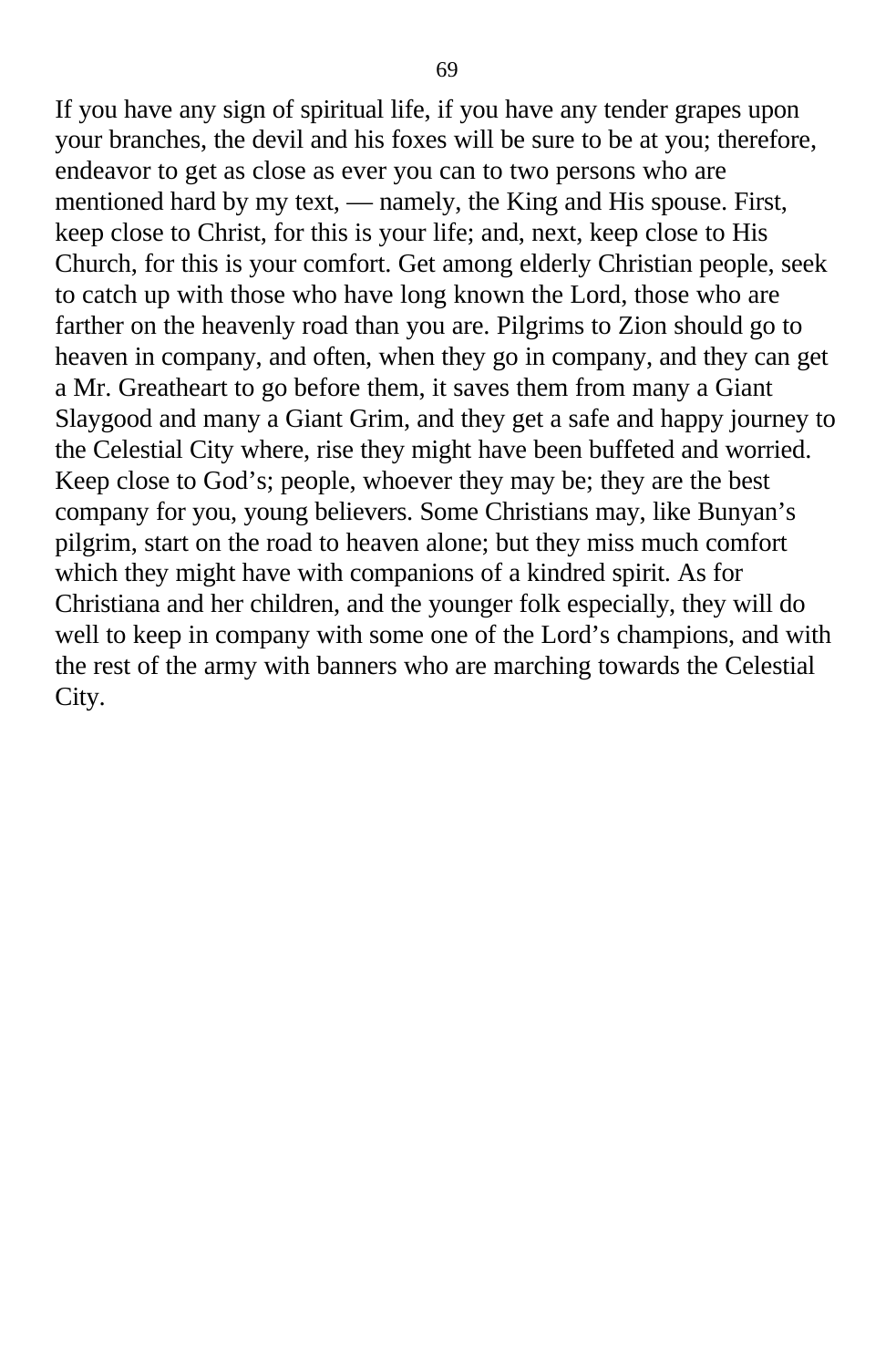### SMALL RAIN AND SHOWERS.

#### **DEUTERONOMY 32:2**

WE are all to be teachers of the gospel, according to our ability; and the way to do it is to be "as the small rain upon the tender herb." Perhaps, dear friend, you say, "Well, I should be small rain, without any great effort, for I have not much in me." Just so, but yet that small rain has, a way of its own by which it makes up for being so small. How is that, say you? Why, by continuing to fall day after ,clay. Any gardener will tell you that with many hours of small rain there is more done than in a short period with a drenching shower. Constant dropping penetrates, saturates, and abides. Little. deeds of kindness win love even more surely than one bounteous act. If you cannot say much of gospel truth at a time, keep on saying a little, and saying it often. If you cannot come out with a wagon-load of grain for an army, feed the barn-door fowls with a handful at a time. If you cannot give the people fullness ,of doctrine like the profound divines of former ages, you can at least tell out what the Lord has taught you, and then ask Him to teach you more,

As you learn, teach; as you get, give; as you receive, distribute. Be as the small rain upon the tender herb Do you not think that in trying to bring people to Christ we sometimes try to do too much at once? Rome was not built in a day, nor ,will a parish be saved in a week. Men do not always receive all the gospel the first time they hear it. To break hearts for Jesus is something like splitting wood; we need to work with wedges that are very small at one end, but increase in size as they are driven in. A few sentences spoken well and fitly may leave an impression where the attempt at once to force religion upon a person may provoke resistance, and so do harm. Be content to drop a word or two to-day, and another word or two tomorrow. Soon you may safely say twice as much, and in a week's time you may hold a long distinctly religious conversation. It may soon happen that where the door was rudely shut in your face you will become a welcome visitor, whereas had you forced your way in at first you would have effectually destroyed all future opportunity.

There is a great deal in speaking at the right moment. We may show our wisdom in *not* doing, and in *not* saying, as; much as in doing and saying.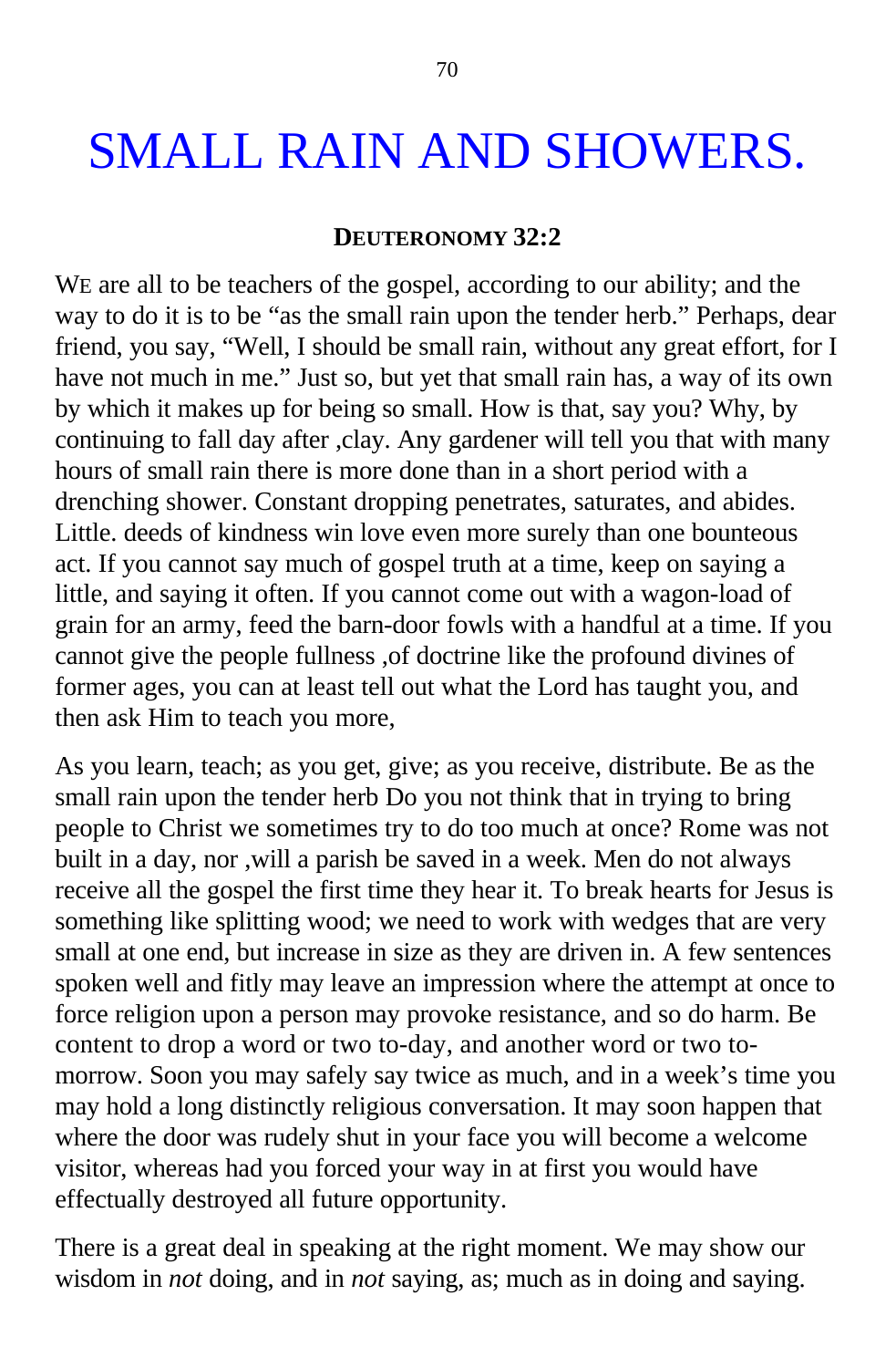'rime is a great ingredient in success. To speak out of season will show our zeal, but not always our sense. 'We are to be instant out of season as well as in season, but this does not involve incessant talking. I commend to everyone who would be a winner of souls by personal effort, "as the small rain upon the tender herb." The rain is seasonable, and in accordance with its surroundings The rain does not fall while a burning sun is scorching the plants, or it might kill them' neither is it always falling, or it might injure them. Do not bring in your exhortations when they would be out of place, and do not be incessantly talking even the best of truth, lest you weary with chatter those whom you desire to convince with argument. If you will wait upon the Lord for guidance, He will send you forth when you will be most useful, even as He does the rain. Clod will direct you as to time and place, if you put yourself at His disposal.

Now, small rain is meant to enter the herb, so that it may drink in the nourishment and be truly refreshed. The rain is not to drench the herb, and it is not to flood it; it is to feed it, to revive it, to refresh it. This was what Moses aimed at. This is what all true preachers of Christ aim at. We long that the word which we speak may enter into the soul of man, may be taken up into the innermost nature, and may produce its own divine result.

Why is it some people never seem to take in the word, "as the small rain upon the tender herb "? I suppose it is, first, because some of it may be above their understanding. If you hear a sermon, and you do not know at all what the good man is about, how can it benefit you? If the preacher uses the high-class pulpit-language of the day, which is not English, but a sort of English-Latin — produced rather by reading than by conversation with ordinary mortals, — why then the hearer usually loses his time, and the preacher his labor.

One said to me, "If I went to such-and-such a place I should not want my Bible, but I should need a dictionary, for otherwise I should not know what was meant." May that never be the case with us! When people cannot understand the meaning of our language, how can we expect that they can drink in thee inner sense?

We cannot feed upon that which is high above and out of our sight. Ballooning in theology is all very fine, but it is of no use to poor souls down here below, who cannot hope to be allowed a place in the car. Tender plants are not refreshed by water which is borne aloft into the clouds, they want it to come down to earth, and moisten their leaves and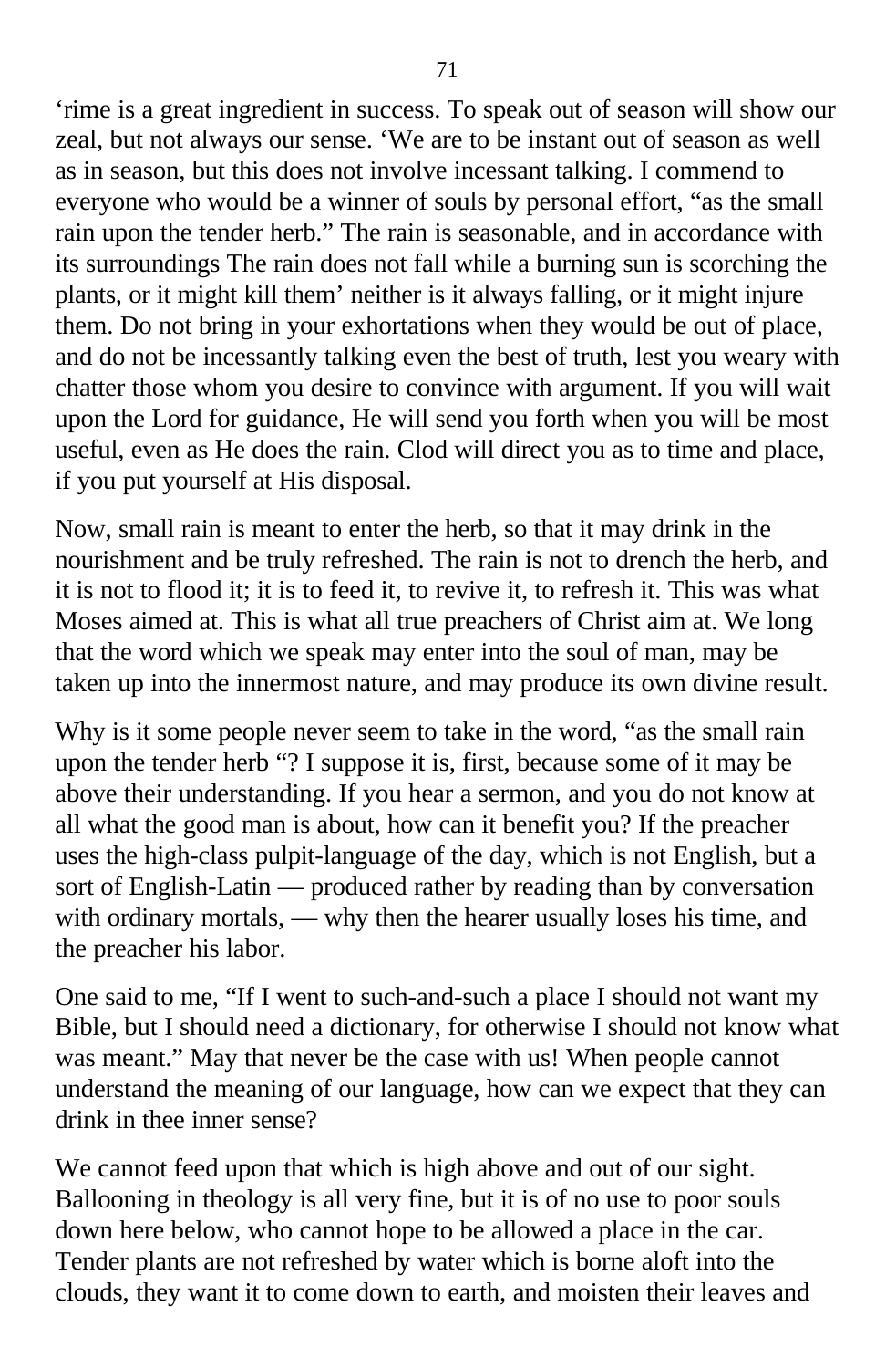roots; and if it does not come near them, how can they be refreshed by it? The fountains of Versailles are very ground, but for the little flower-pot in London window a cupful from a child's hand, poured near the coot, will suffice.

"As the small rain upon the tender herb." Now, observe, in looking about among mankind, that whenever wise men expect any result from their labors, they always go to work in a manner suited and adapted to the end they have in view. If Moses means that his speech shall bless those whom he compares to tender herbs, he makes it like small rain. I see clearly' that he seeks a result, for he adapts his means. There is a kind of trying to do good which I call the hit-or-miss style of doing it. Here you are going to do good: you do not consider what method of doing good you are best fitted for, but you aspire to preach, and preach you do. Of course, you must give a sermon, and a sermon you give. There is no consideration about the congregation, and its special condition, nor the peculiar persons composing it, nor what truth will be most likely to impress and benefit. Hit-or-miss, off you go! When a man means to see results, he begins studying means and their adaptation to ends; and if he sees that his people are strong men, and he wants to feed them, well, he does not bring out the milk jug, but he. fetches out a dish of strong meat for them. You can see he means to feed his people, for he has great anxiety when preparing their spiritual meat. When a person wants to water plants, and they are tender herbs, if he looks for results he does not drench them: that would look as if he had no real object, but simply went through a piece of routine. Moses meant what he was doing. Finding the people to be comparable to tender herbs, he adapted his speech to them, and made it like the small rain.

Now, what will be the result if we do the same? Why, it will come to pass thus: there will be among us young converts like tender herbs, newlyplanted, and if we speak in tenderness and gentleness we shalt see the result, for they will take root in the truth, and grow in it. Paul planted, and then Apollos watered. Why did Apollos water? Because you must water plants after you have planted them, that they may the more readily strike into the earth. Happy shall you be if you employ your greater experience in strengthening those whose new life is as yet feeble! You shall have loving honor as nursing fathers, and your wise advice shall be "as the small rain upon the tender herb," for you shall see the result in the young people taking hold of Christ, and sucking out the precious nutriment stored away in the soil of the covenant, that they may grow thereby.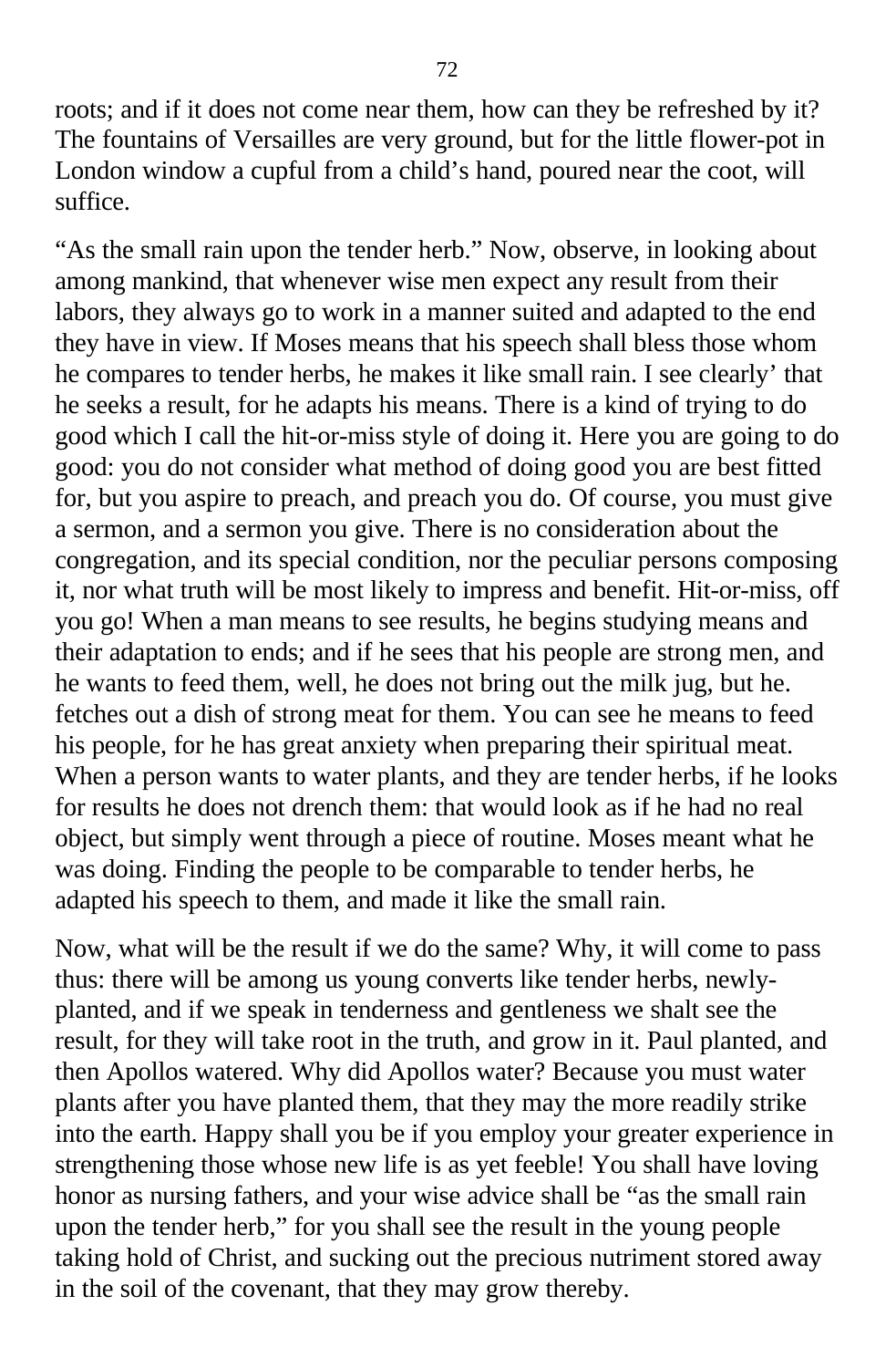When discourse is like small rain to the tender herb, the weal< and perishing revive and lift up the head. The herb was withering at first, it lay down as you see a newly-planted thing do, faint and ready to die; out the small rain came, and it seemed to say, "Thank you," and it looked up, and lifted its head, and recovered from its swoon. You will see a reviving effect produced upon faint hearts and desponding minds. You will be a comforter, you will cheer away the fears of many, and make glad the timid and fearful. What a blessing it is when you see that result, for there is so much the more joy in the world, and God is so much the more glorified!

When you water tender herbs, and see them grow, you have a further reward. It is delightful to, watch the development and increase of grace in those who are under our care. This has been an exceedingly sweet pleasure to me. I quote m3 own instance because I have no doubt it is repeated in many of you. It has been a great delight to me to meet men serving God, and preaching the gospel gloriously, who were once young converts, and needed my' fostering care. I know men, deacons of churches, fathers in Israel, that I recollect talking to twenty *or* twenty-five years ago, when they could not speak a word for Jesus; for they were not assured of their own salvation. I rejoice to see them leaders of the flock, whereas once they were poor, feeble lambs. I carried them in my bosom, and now they might almost carry me. I am glad enough to learn from them, and sit at their feet.

Once more, we water plants that we may see them bring forth fruit, and become fit for use. So shall we see those whom God blesses by our means become a joy to the Lord Himself, yielding fruits of holiness, patience, and obedience, such as Jesus Christ delights in. His joy is in His people; and when He can rejoice in them, their joy is full. Let us try to be little in our own esteem, that we may be as the small rain. Let us try to be a little useful, if we cannot reach to great things: the small rain is a great blessing. Let us try to be useful to little things. Let us look after tender herbs; let us try to bring to Jesus boys and girls. Let us look after the tender plants of the Lord's right hand planting, those who are babes in grace, the timid, trembling., half-hoping, half-fearing ones.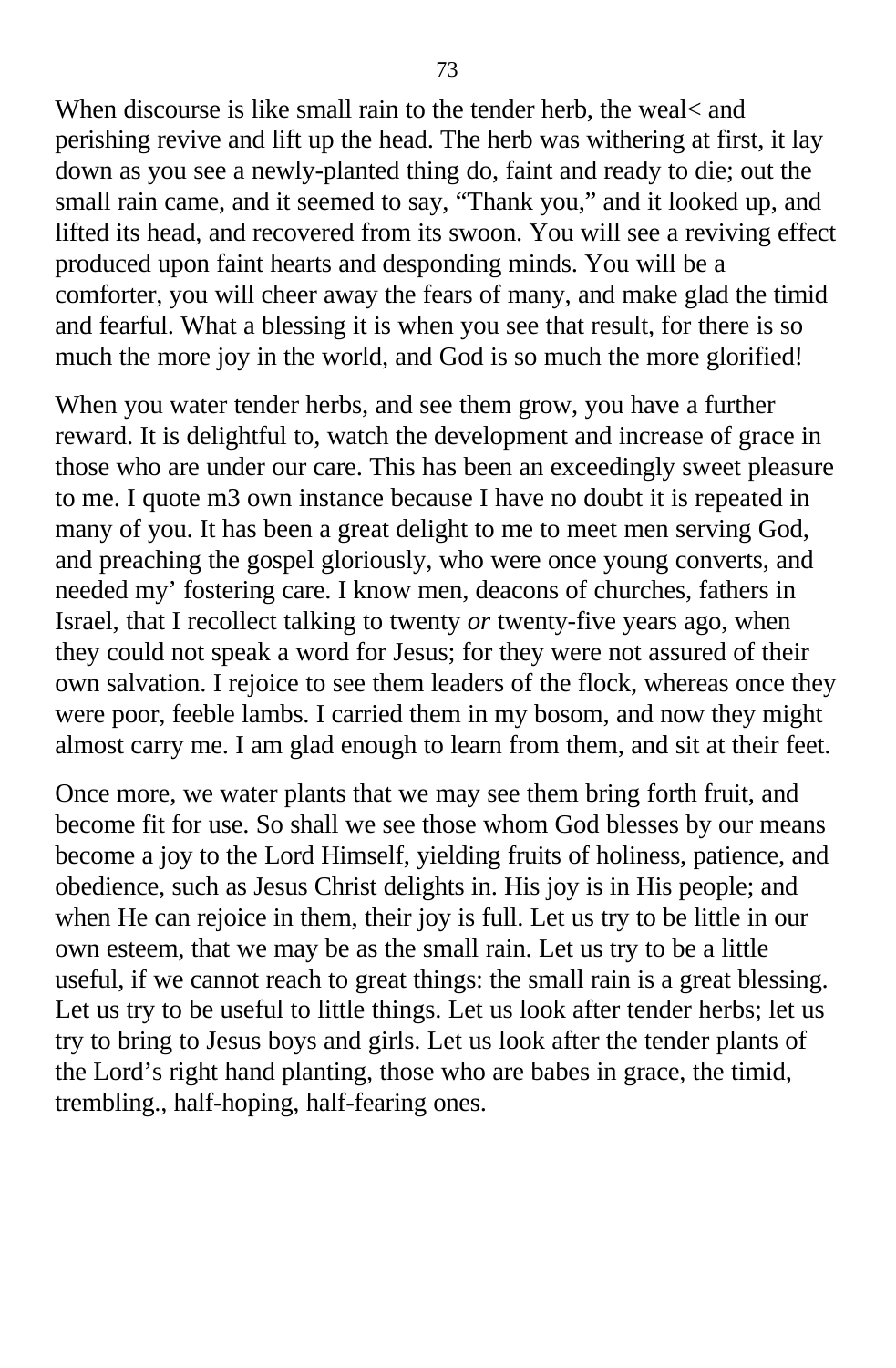## THE FOUR LEPERS AND THE SYRIAN CAMP.

#### **2 KING 7:9**

GOD had come to the Syrian camp, and had by Himself alone routed the whole Syrian host they had every man of them fled. Though the starving citizens of Samaria did not know it, the Lord had made provision in abundance for all their hunger; and there it was, within a stone's throw of the city gates. The Lord had done it, His own right hand and His holy arm. had gotten Him the victory, and had provided for Israel's needs, though they did not know it. These lepers found out the joyful facts, and had utilized their discovery by entering into possession of the treasure they were appointed to make known the joyful facts; and if they had concealed them they would have been guilty men.

No man has done all the good he could have done, and ought to have done. If any man assures me that he has done all the good that might have been possible to him, I do not believe him. I will say no more; but let us labor to avoid sins of omission. If you know the Lord, and you have never confessed His name, then you have not done well. If you have been in company, and you have not spoken up for Christ, you have not done well. If you have had opportunities of telling out the gospel even to children, and you have not done so, you have not done well. It is a heavy charge, after all, for a man's conscience to bring against him when it forces him to join with others in saying, "We do rot well." That is the reason why the barren fig-tree was cut down. He that kept the vineyard did not say, "Cut it down, it bears such sour fruit." It bore no fruit at all. There was the point it cumbered the ground.

Had those lepers held their tongues, they would actually 'have been doing evil. Suppose that they had kept their secret for four-and-twenty hours, many hundreds might have died of starvation within the walls of Samaria: had they so perished, would not the lepers have been guilty of their blood? Do you not agree with that? May not neglect be as truly murder as a stab or a shot? If, in your street, a man shall perish through not knowing the Savior, and you never made an effort to instruct him, how will you be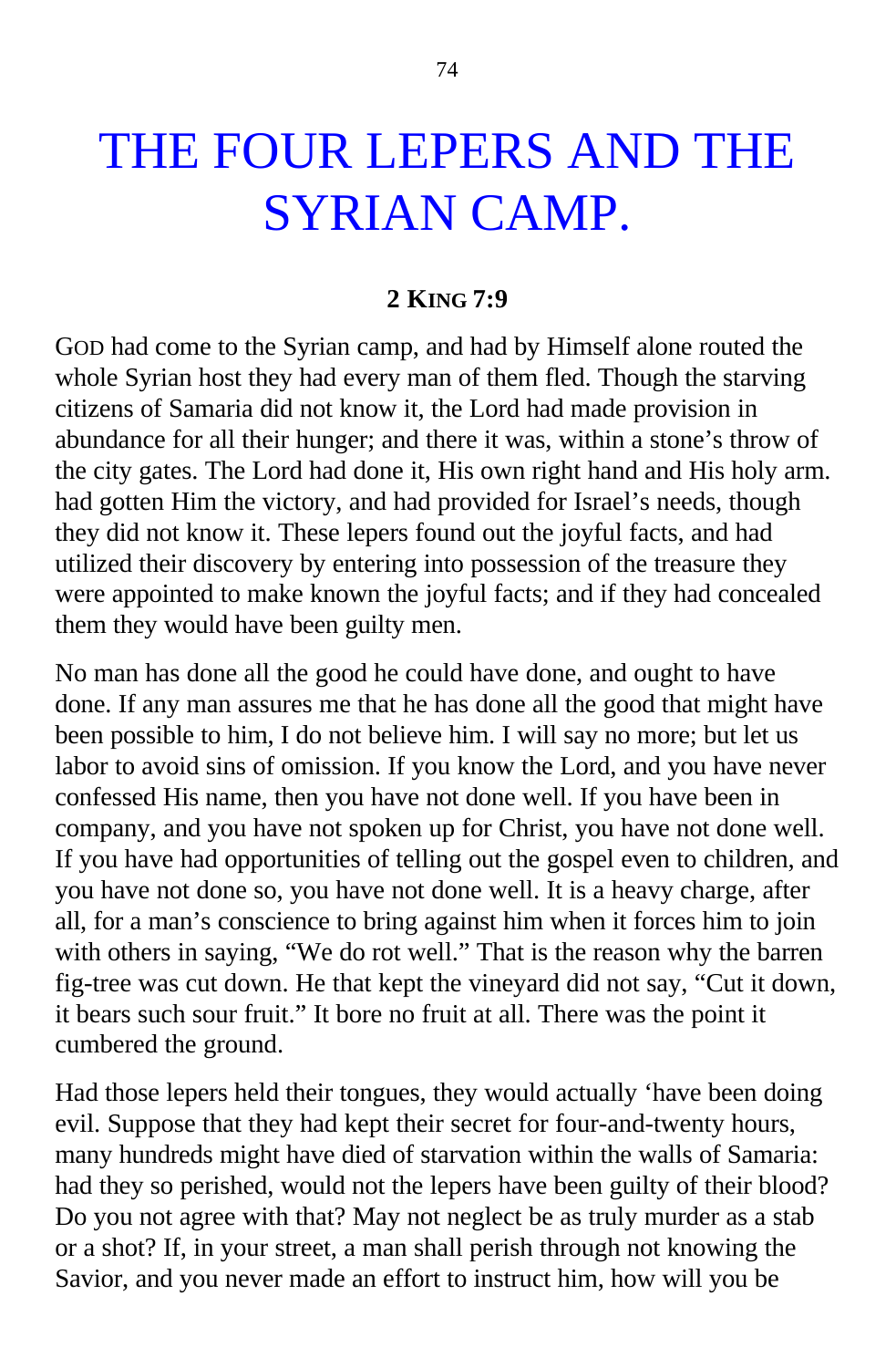guiltless at the last great day? If there be any within your reach who sink down to perdition for want of the knowledge of Christ, and you could have given them that knowledge, will your skirts; be free from blood in the day when the great inquest shall be held, and God shall make inquisition for the blood of men?

These lepers, if they had held their tongues, would have acted most unseasonably. Note how they put it themselves: they say, "We do not well: this day is a day of good tidings, and we hold our peace." Has Jesus washed your sins away, and are you silent about it? I remember the day when I first found peace with God through the precious blood; and I declare that I was forced to tell somebody about it I could not have stifled the voice within me. Are you saved in the Lord with an everlasting salvation, and can you keep the blessing to yourself? Do you not wonder that all the timbers in your house do not groan at you, and that the earth itself does not open her mouth to rebuke you? Can you be such an ungrateful wretch as to have tasted of amazing mercy, and yet to have no word to say by way of confessing it? Overcome that retiring spirit, and cry, "I cannot help it; I am driven to it; I must and will bear witness that there is a Savior, and a great one." Personally, I cannot hold my tongue, and never will while I can speak.

> *"E'er since by faith I saw the stream, His flowing wounds supply; Redeeming love has been my theme, And shall be till I die!"*

The Church of God has a claim upon all of you who have discovered the great love of Jesus. Come and tell you: fellow-Christians. Tell the good news to the King's household. The Church of God is often greatly refreshed by the stories of new converts. I am afraid that we who get over fifty come by degrees 'to be rather old-fogeyfied, and it is a great blessing to us to hear the cries of the babes in grace, and to listen to the fresh and vivid testimony of new converts. It stirs our blood, and quickens cur souls, and thus the Church of God is benefited.

Besides that, a decided testimony for Christ is due to the. world. If a man is a soldier of the cross, and does not show his colors, all his comrades are losers by his want of decision. There is nothing better for a man when he is brought to Christ than for him decidedly to express his faith, and let those about him know that he is a new man. Unfurl your standard. Decision for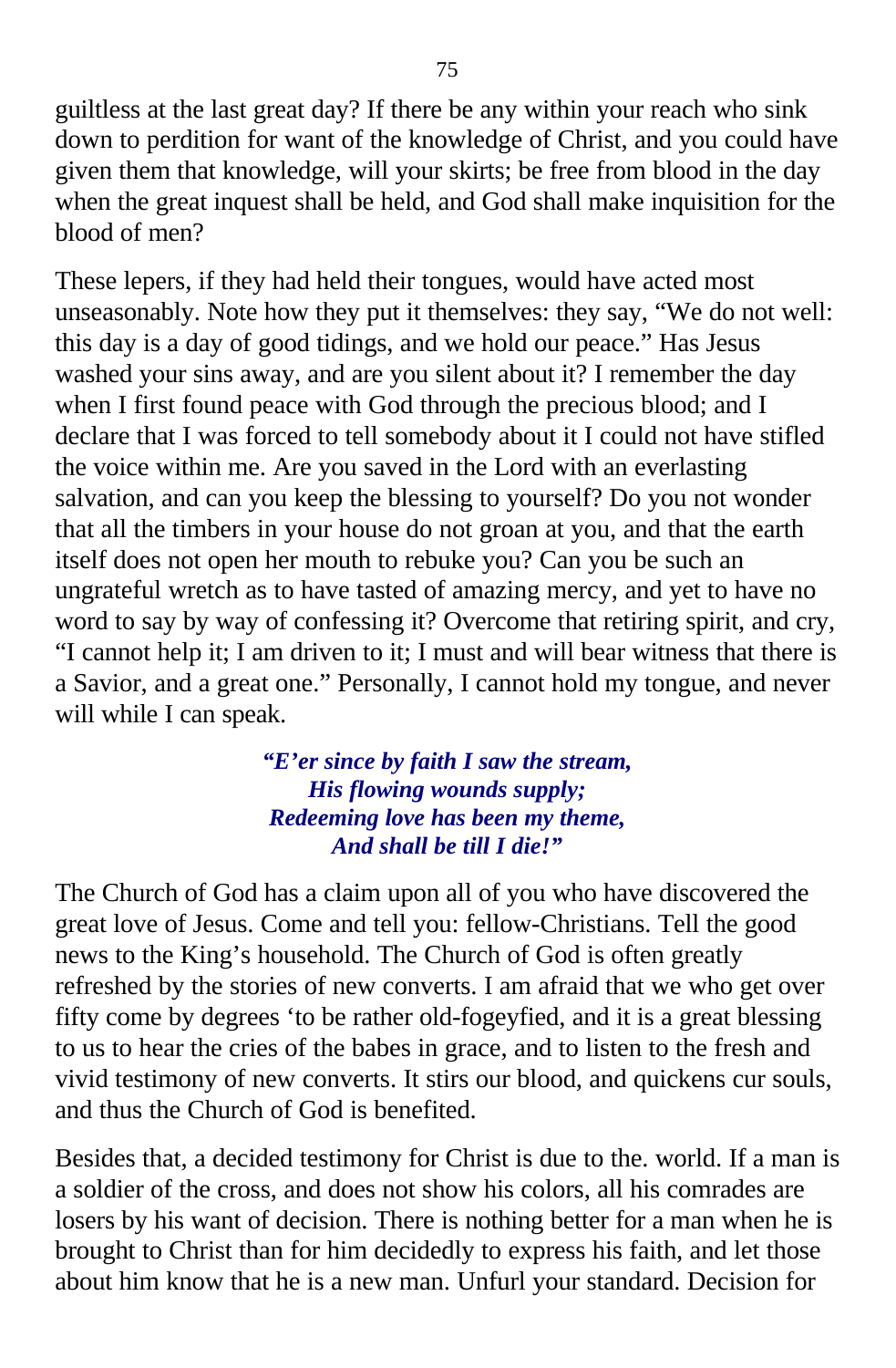Christ and holiness will save you from many dangers, and ward off' many temptations. Compromise creates a life of misery.

If all Christians came out, and declared what the Lord has done for their souls, the world would feel the power of Christianity, and would not think of it as men now do, as though it were some petty superstition, of which its own votaries were ashamed. If indeed ye be soldiers of the cross, bear your shields into the light of day, and be not ashamed of your Captain! What can there be to make us blush in the service, of such a Lord? Be ashamed of shame, and quit yourselves like men!

Your open confession is; due all round, and it is specially due *to yourself.* It is due to your spiritual manhood that, if the Lord has done anything for you, you should gratefully acknowledge it. It is also due to your love of others — and love of others is of the very essence of Christianity — that you should explicitly declare that you are on the Lord's side. What more shall I say? What more need I say? I would sound the trumpet, and summon to our Lord's banner all who are good men and true.

This declaration should be continually made. Here I speak of many who have confessed Christ publicly, and are not ashamed of His name. We ought always to make Christ known, not only by our once-made profession, but by frequently bearing witness in support of that profession. I wish that we did this more amongst God's own people. Miss Havergal very admirably says, "The king's household were the most unlikely people to need to be instructed in this good news — so it seems at first sight. But, secondly, the lepers were the most unlikely persons to instruct the king's household; and yet they did so." You and I might say, "Christian people do not require to be spoken to about our Lord and His work; they know more than we do. If the,.,' do require it, who are we, who are less than the least of all our Master's household, 'that we should presume to instruct them?" Thus even humility might check our bearing testimony in certain companies. If you were in the midst of uninstructed people, to whom you could do good, you might feel bound to speak; but among Christians you are apt to be dumb. Have you not said to yourself, "I could not speak to that good old man. He is much better instructed in the faith than I am"? Meanwhile, what ,do you think the aforesaid good old man is saying? He says to himself, "He is a fine young man, 'but I could not speak to him, for he has so much more ability than I have." Thus you are both as mute as mice when you might be mutually' edified. Worse still, perhaps you begin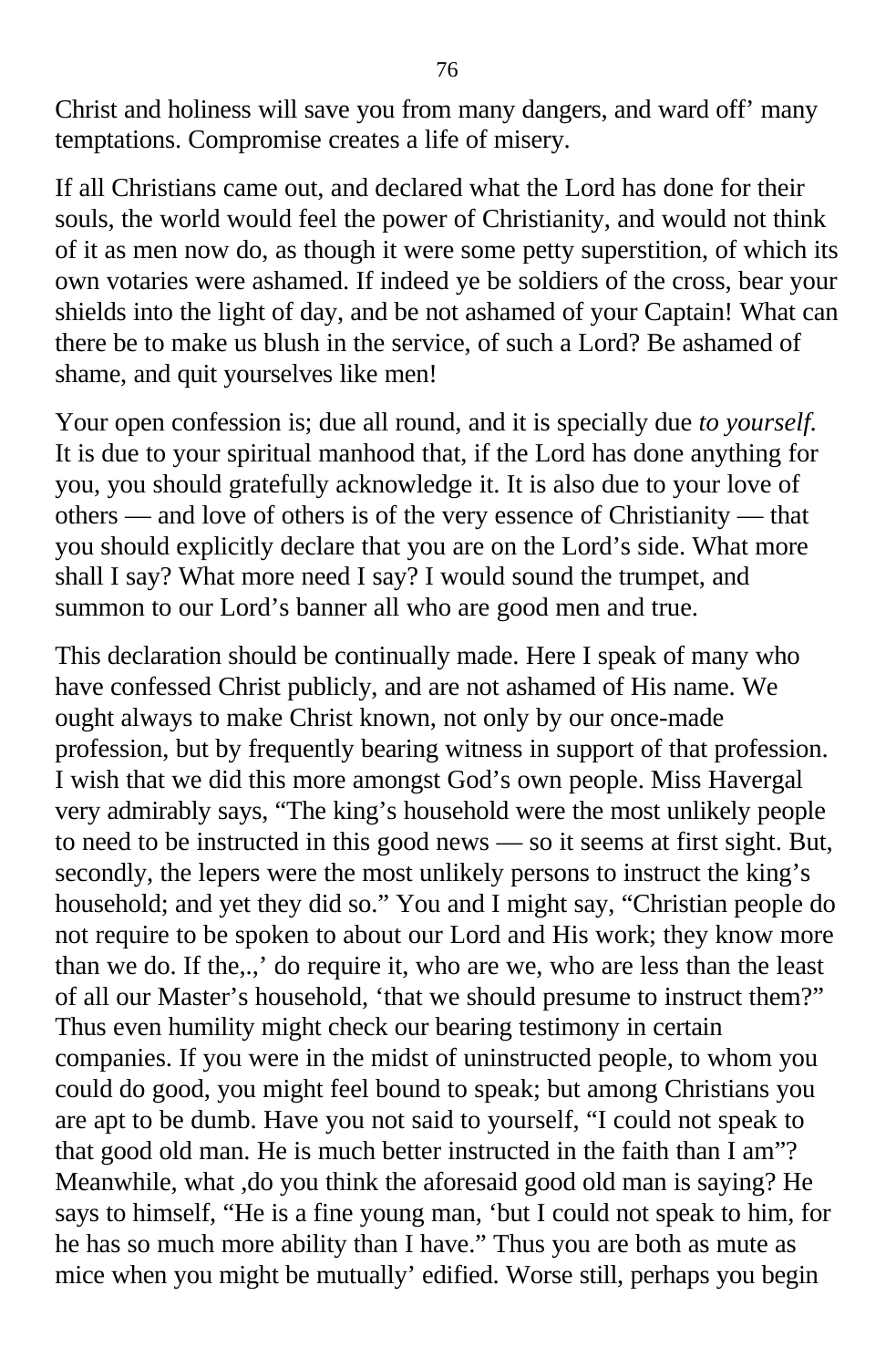talking upon worthless themes: you speak of the weather, or of the last wretched scandal, or of politics. Suppose we were to change all this, and each one say', "I am a Christian man, and next time I meet a brother Christian, whether he is my superior or not, I shall speak to him of our common Master." If two children meet, they will do well to speak of father and mother. If one is a very little child, he may know but little about his father compared with the knowledge possessed by his big sister; but then he has kissed his father last, and has of late enjoyed more caresses from his father than his grown-up sister has. The elder can tell more of father's wisdom and providence, but the younger has a more vivid sense of his tenderness and love; and so they can unite, in fervent admiration.

Why should Christian people so often meet and part without exchanging five words about the Lord Jesus? I am not condemning any of you: I am censuring myself more than anyone else. We do not bear enough testimony for our Lord. I am sure I felt quite taken aback: the other day when a flyman said to me, "You 'believe that the Lord directs the way of His people, don't you, sir?" I said, "That I do. Do you know anything about it?" "Why," he said, "yes. This morning I was praying the Lord to direct my way, and you engaged me; and I felt that it was a good beginning for the day." We began talking about the things of God directly. That flyman ought not to have been the first to speak: as a minister of the gospel, I ought to have had the first word. We have much to h, lame ourselves for in this respect. We hold our tongues because we do not know how a word might be received; but we might as well make the experiment. No harm could come of trying. Suppose you were to go into a place where persons were sick and dying, .and you had medicine about you which would heal them; would you not be anxious to give them some of it? Would you say nothing about it because you could not tell how it might be received? How could you know how it would be received except by making the offer? Tell poor souls about Jesus. Tell them how His grace healed *you,* and perhaps they will answer, "You are the very person I need; you have brought me the news I have longed to hear."

There are districts in London, to my knowledge, in the suburbs especially, where, if a man knocks at the door, and begins to say a word about Christ, the poor people answer, *"No* one ever calls upon us to do us any good. We are left to perish." It is shameful that it should be so, but so it is. Men live and men die in this Christian country as much lost to the knowledge of the gospel as if they had lived on the Congo. If they lived on the Congo, we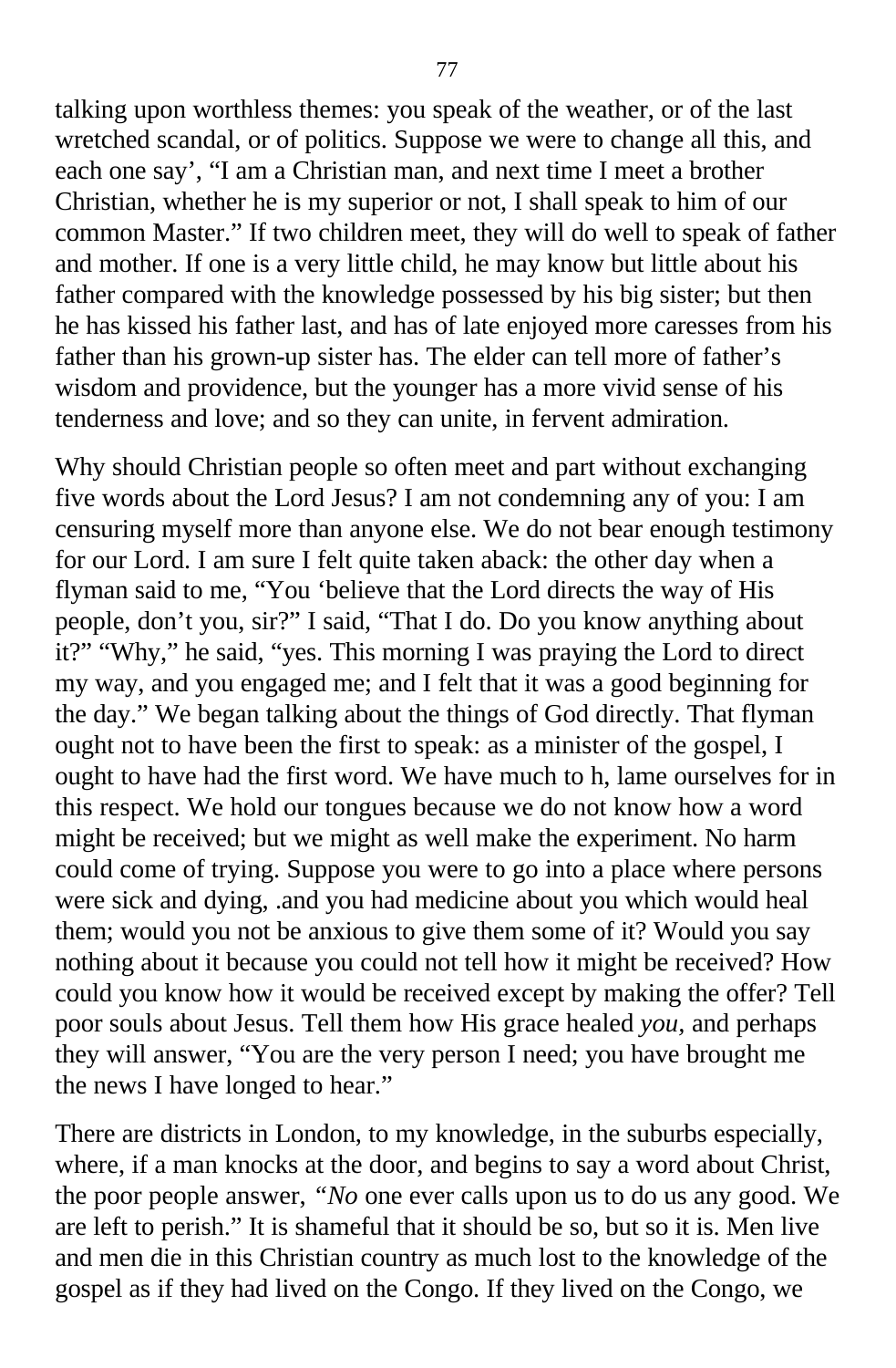should all subscribe to send a missionary up the river to tell them of Jesus and His love; even at the risk of his dying of fever, we should send a missionary to them; and yet those who live next door to our homes, or are even in our employ, are left in ignorance of salvation. The woman that comes in chafing, the man who sweeps up the mud from the street, these may know no more of Christ than Hottentots, and yet we do not speak about Christ to them. Is not this shocking? We have satisfied our own hunger, and now we allow others to starve! Do let us quit indifference, and get to work for Jesus. It is not enough to me that I should myself preach the, gospel; I would fain turn all out to proclaim it.

I spoke once about Christian young men who were great hands at cricket, but could not bowl straight at a sinner's heart. A gentleman who heard me, said, "That is true about me; I am a Christian man, but yet I am better known as a cricketer than as a worker." He began to serve his Lord with his whole heart, and he is at this day in the front rank of usefulness. Oh, that I could win another such! The multitudes of London are dying in the dark. I beseech you bring them all the light you have! Myriads are perishing all over this United Kingdom. Hasten to their rescue! The world also remains under the power of evil. I beseech you to reclaim it!

"I do not know anything," says one. Then do not say what you don't know. "Oh!" cries another, "I hope I am a Christian." Tell others how you became a believer', and that will be the gospel. You need not study a book, and try to make a sermon with three heads and a tail; but go home, and say to your biggest boy, "John, I want to tell you how your father found a Savior." Go home to that sweet little daughter of yours, and say, "Dear Sarah, I want to tell you how Jesus loves me." Before the morning' light you may have had the joy of seeing your dear children brought to the Savior if this very evening you talk to them out of the fullness of your heart.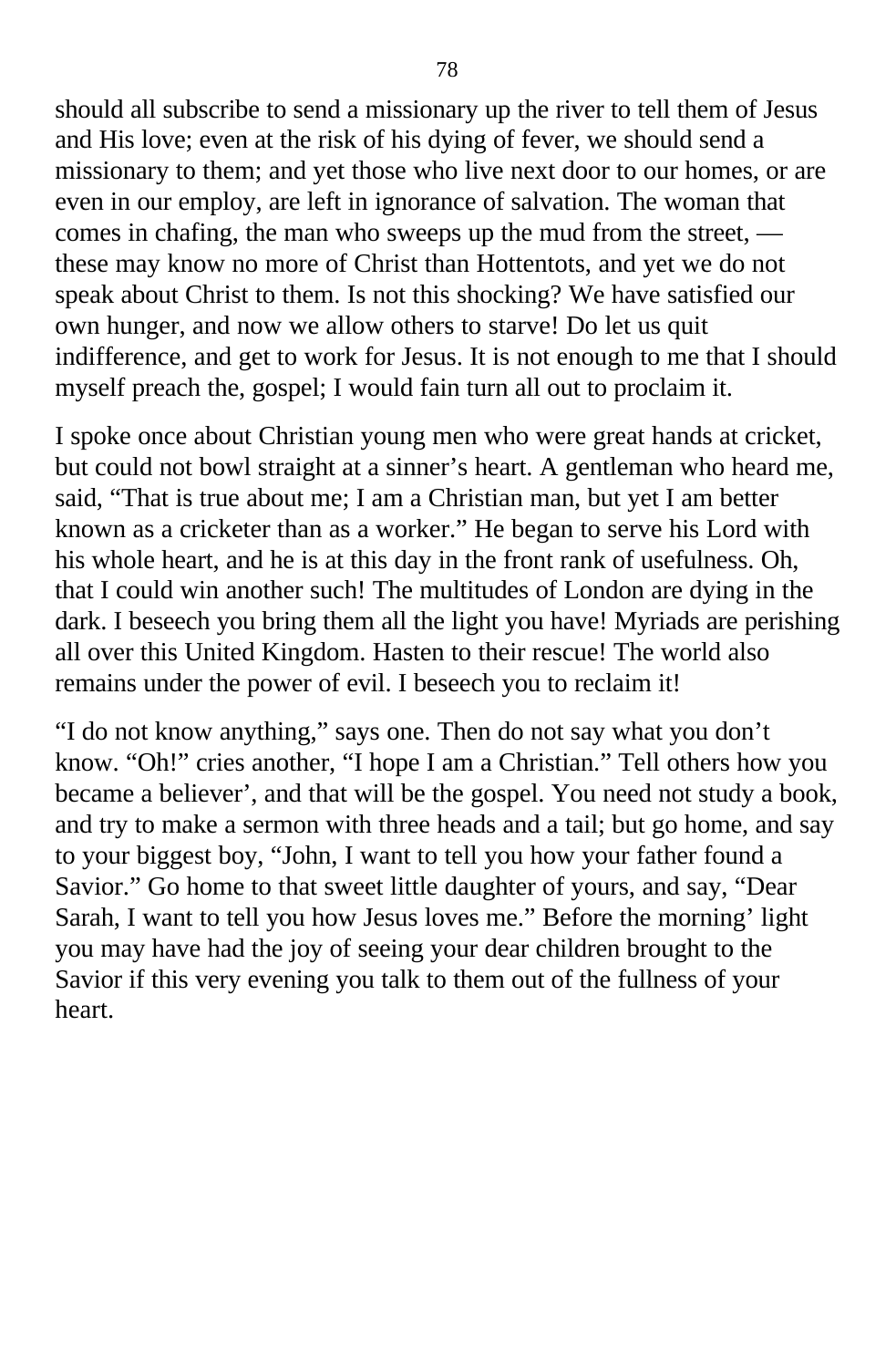## PHILIP AND OTHERS PREACH THE WORD.

### **ACTS 8:4, 5, 35.**

IN every church where there is really the power of the Spirit of God, the Lord will cause it to, be spread abroad, more or less. He never means that a church should be like a nut shut up in a shell; nor like ointment enclosed in a box. The precious perfume of the gospel must be poured forth to sweeten the air. Just now we have little of that form of persecution which drives men from home. But godly people are scattered through the necessity of earning a livelihood. Sometimes; we regret that certain young men should, have to go to a distance; but should we regret it? We lament that certain families must migrate to the Colonies. Does not the Lord by this means sow the good seed widely? It is very pleasant to be comfortably settled under an edifying ministry, but the Lord has need of some of His servants in places where there is no light. In many ways the great Head of the Church scatters His servants abroad; but they ought of themselves to scatter voluntarily. Every Christian should say, "Where can I do the most good?" and if he can do more good anywhere beneath the sun than in the land of his birth, he is bound to go there, if he can. God will have us scattered; and if we will not go afield willingly, He may use providential necessity as the forcible means of our dispersion.

The Lord's design is not the scattering in itself, but scattering for a purpose. He intended that, being scattered, the saints of Jerusalem should go everywhere preaching the Word.

I would call your attention to the translation in the Revised Version, where Philip is said to have *proclaimed* the Word. The word *proclaim* is not quite so subject to the modern sense which has spoiled the word "preach." *Preach* has come to be a sort of official term for delivering a set discourse; whereas gospel preaching is talking, ,discoursing, and telling out the gospel in any way. 'We are to make known the Word of the Lord.

Every converted man is to teach what he knows; all those who have drunk of the living water are to become fountains out of which shall flow rivers of living water. We shall never get back to the grand old times of conquest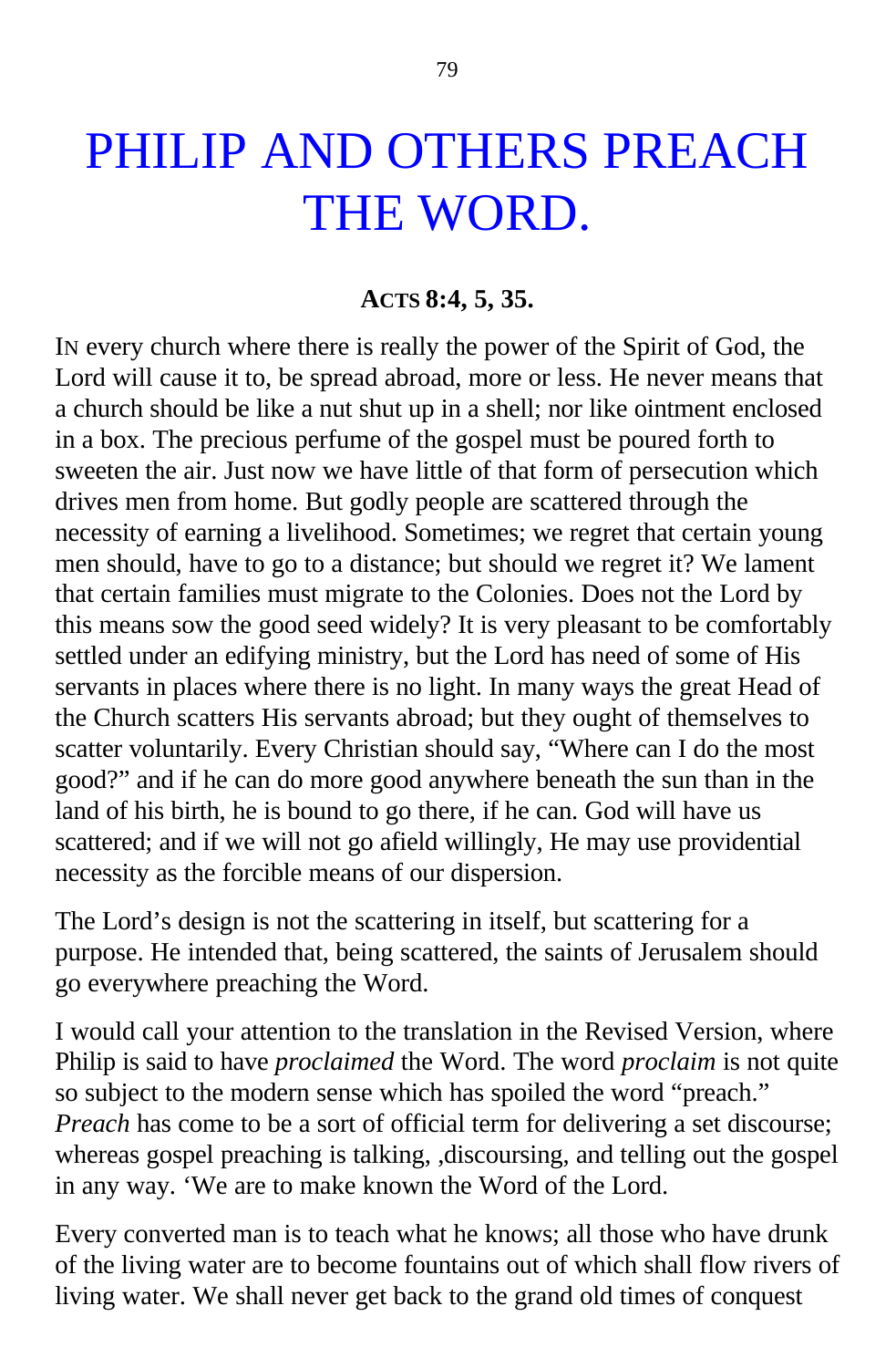until we get back to the old method of "all at it. In proportion as we come, in any one church, to individual service — -nobody dreaming of doing his work by deputy, but each one serving' God for himself — in that proportion, under the blessing of God, we shall come back to the old success.

There were no professional exceptions. Philip is mentioned as going down to Samaria to preach; but Philip was originally set apart to attend the distribution of alms of the church. It is good for every man to attend to his own special office; but where that office ceases to be needful, let him get to that work which is common and constant. The time had come when there was no need for the deacon to sit in the vestry, for the poor people were all scattered. What does the deacon do? .As the work to which he was appointed has come to an end, he keeps to the work for which every Christian is appointed, and he proclaims the gospel of Jesus Christ. No one of us, then, can be exempted from the work of spreading the gospel be. cause we are engaged in some other work. Good as it is;, though it may be very intimately connected with the kingdom of Christ, yet it does not exonerate us from the work of endeavoring to bring sinners to Christ in some way or other. Stephen, the deacon, began first to bear testimony; and when he died, Philip, the next on the roll, stepped into his place. One soldier falls, and another steps forward. All are to proclaim the 'Word, and no one is exempted by another form of service. Oh, that the Lord's people everywhere', would note this!

There were no educational or literary exceptions. It is thought nowadays that a man must not try to proclaim the gospel, unless he has had a good education. To try and preach Christ, and yet to commit grammatical blunders, is looked upon as a grave offense. People are mighty offended at the idea of the gospel being properly preached by an uneducated man. This I believe to be a very injurious mistake. There is nothing whatsoever in the whole compass of Scripture to excuse any mouth from speaking for Jesus when the heart is really acquainted with His salvation. We are not all called to" preach," in the new sense of the term, but we are all called to make Jesus known if we know Him. Has the gospel ever been spread to any extent by men of high literary power? Look through the whole line of history, and see if it is so. Have the men of splendid eloquence been remarkable for winning souls? I could quote names that stand first in the roll of oratory, which are low down in the roll of soul-winners. Those whom God has most honored have been men who, whatever their gifts,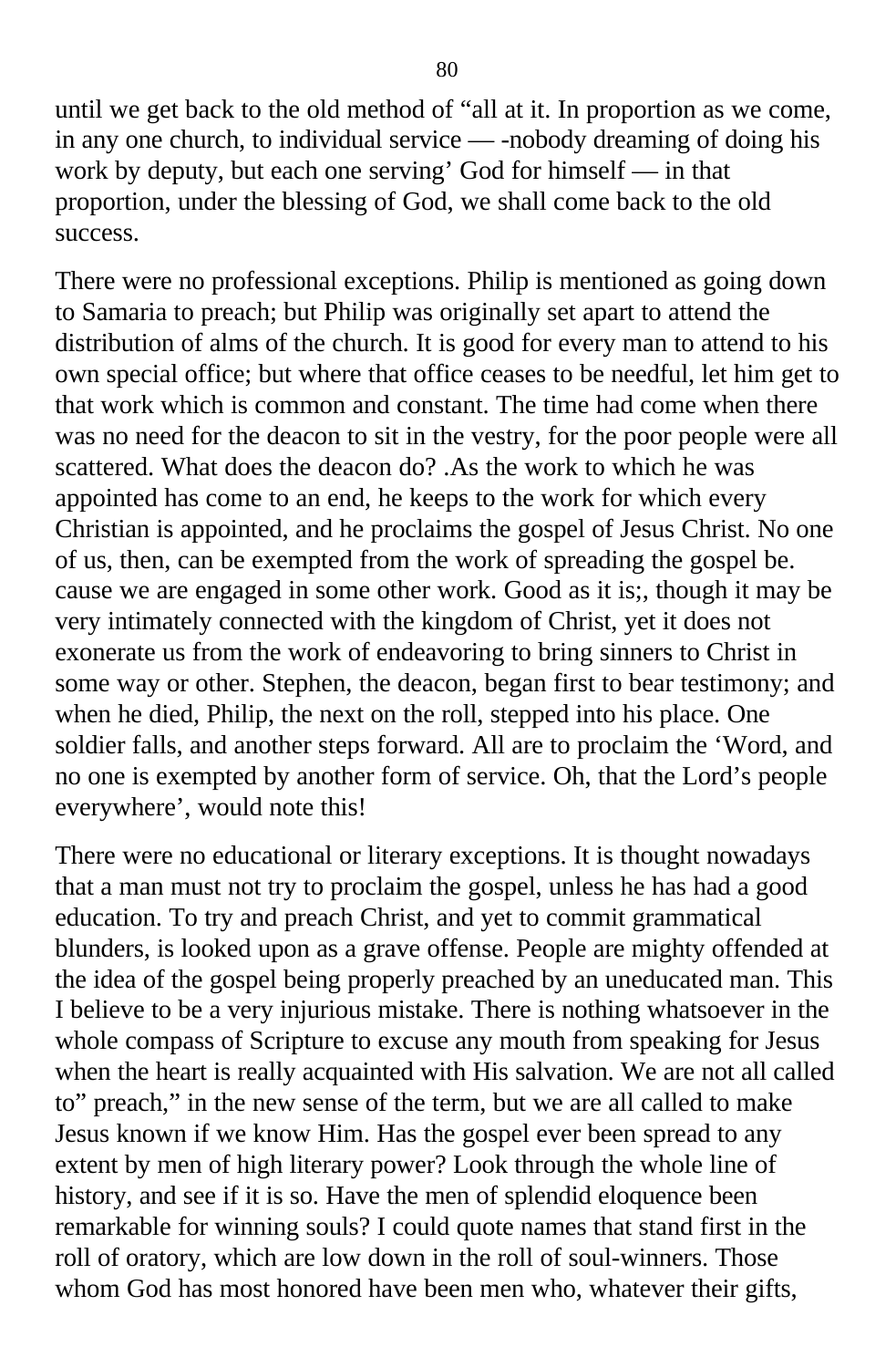have consecrated them to God, and have earnestly declared the great truths of God's Word. Men who have been terribly in earnest, and have faithfully described man's ruin by sin, and God's remedy of grace — men who have warned sinners to escape from the wrath to come by believing in the Lord Jesus — these have been useful. If they had great gifts, they were no detriment to them; if' they had few talents, this did not disqualify them. It has pleased God to use the base things of this world, and things that are despised, for the accomplishment of His great purposes of love. Paul declared that he proclaimed the gospel, "not with wisdom of words." He feared what might happen if he used wordly rhetoric, and therefore he refused the wisdom of words. We have need to do so now with emphasis. Let us trust in the divine energy of the Holy Ghost, and speak the truth in reliance upon His might, whether we can speak fluently with Apollos, or are slow of speech, like Moses.

As there were no exceptions on account of educational defects, so were there no exclusions on account of sex. Men and women were to spread abroad the knowledge of Jesus. We read that, "As for Saul, he made havock of the church, entering into every house, and haling men *and women* committed them to prison. Therefore they that were scattered abroad" (and these must have been men *and women)"went* everywhere preaching the Word." There are many ways in which women can fittingly proclaim the Word of the Lord, and in some of these they can proclaim it more efficiently than men, There are minds that will be attracted by the tender, plaintive, winning manner in which the sister in Christ expresses herself A Christian mother! What a minister is she to her family! A Christian woman in single life-in the family circle, or even in domestic service — what may she not accomplish, if her heart be warm with love to her Savior! We cannot say to the women, "Go home, there is nothing for *you* to do in the service of the Lord." Far from it, we entreat Martha and Mary, Lydia and Dorcas, and all the elect sisterhood, young and old, rich and poor, to instruct others as God instructs them. Young men and maidens, old men and matrons, yes, and boys and girls who love the Lord, should speak well of Jesus, and make known His salvation from day to day.

Our Lord means to bring in the rest of His chosen through those who are already called; but if these start aside and are untrue to their calling, how is the work to be done? I know the work is of God alone; still He uses instruments. If you do not tell the gospel, you are leaving your fellow-men to perish.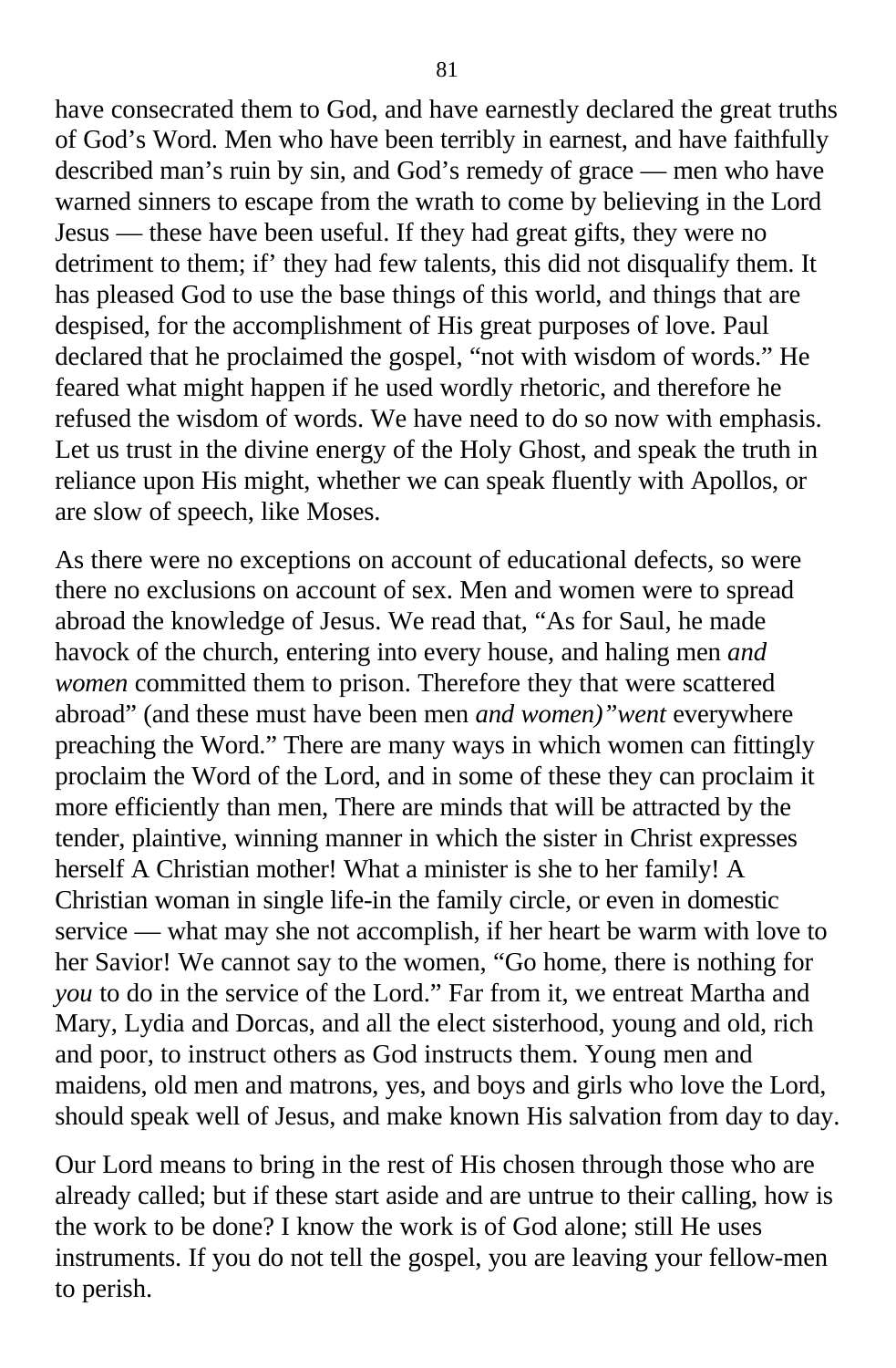The principal reason for their constant proclamation of Jesus was, that *they were in a fine state of spiritual health.* They went everywhere preaching the Word when scattered abroad, because they had told it out when at home. You will never make a missionary of the person who does no good at home. If you do not seek souls in your own street, you will not do so in Hindostan. If you are of no use in Whitechapel, you will be of no use on the Congo. He who will not serve the Lord in the Sunday-school at home, will not win children to Christ in China. Distance lends no real enchantment to Christian service. You who do nothing now, are not fit for the war, for you are in sad health. The Lord give you spiritual health and vigor, and then you will want no pressing, but you will cry at once, "Here am I; send me!"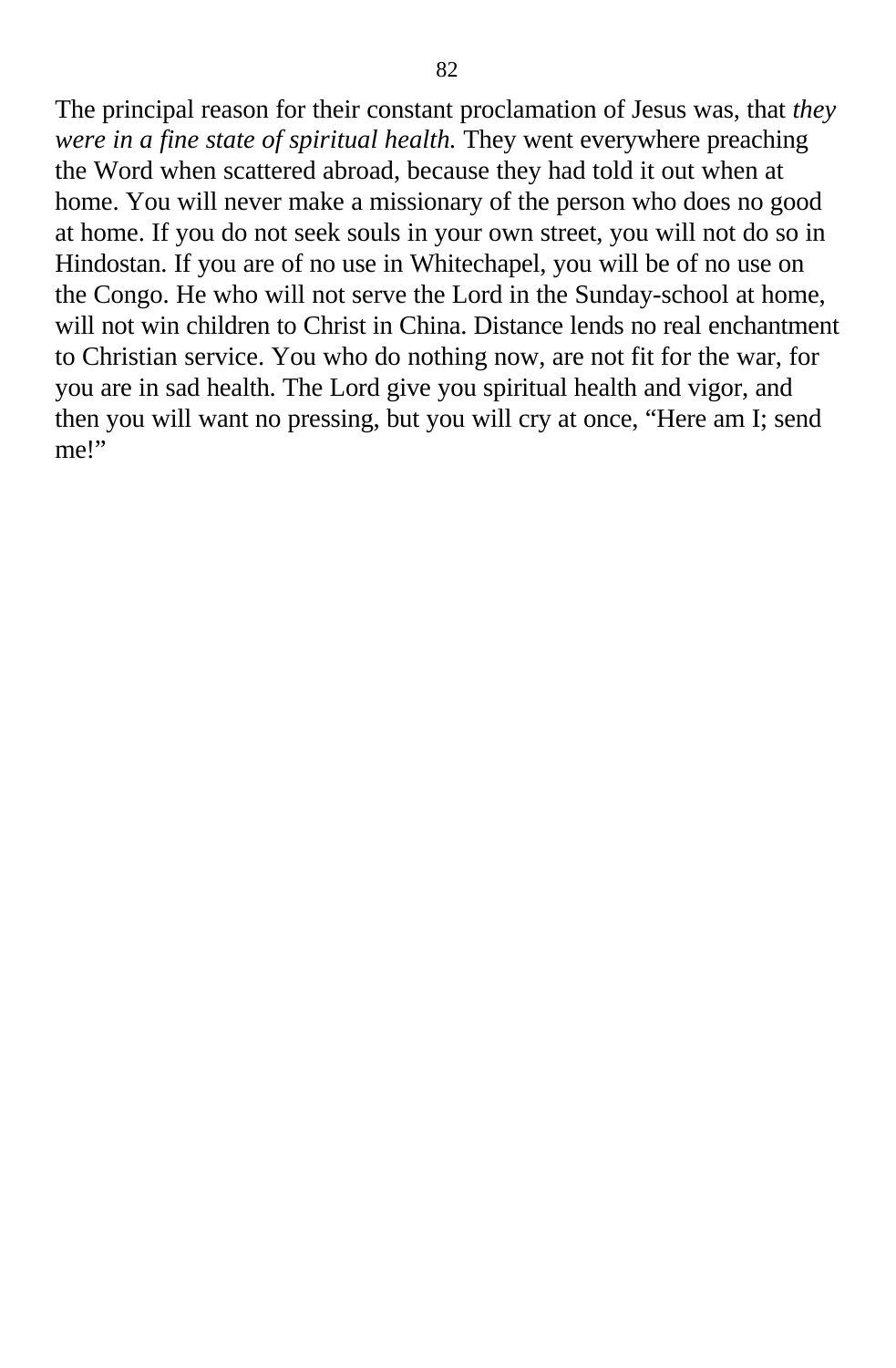## THE LOAVES AND THE HUNGRY PEOPLE.

#### **JOHN 6:2**

LOOK, there are the people! Five thousand of them, as hungry as hunters, and they all need to have food given to them, for they cannot any of them travel to buy it! And here is the provision! Five thin wafers — and those of barley, more fit for horses than for men — and two little anchovies, by way of a relish! Five thousand people and five little biscuits wherewith to feed them! The disproportion is enormous: if each one should have only the tiniest crumb, there would not be sufficient. In like manner, there are millions of people in London, and only a handful of whole-hearted Christians earnestly desiring to see the city converted to Christ; there are more than a thousand millions of men in this round world, and oh, so few missionaries breaking to them the bread of life; almost as few for the millions, as were these five barley cakes for those five thousand! The problem is a very difficult one. The contrast between the supply and the demand would have struck us much more vividly if we had been there, in that crowd at Bethsaida, than it does here, nearly nineteen hundred years afterwards, and merely hearing about it. But the Lord Jesus was equal to the emergency: none of the people went away without sharing in His bounty; they were all filled. Our blessed Master, now that He has ascended into the heavens, has more rather than less power; He is not baffled because of our lack, but can even now use paltry means to accomplish His own glorious purposes; therefore let no man's heart fail him. Do not despair of the evangelization of London, nor think it hopeless that the gospel should be preached in all nations for a testimony unto them. Have faith in God, who is in Christ Jesus; have faith in the compassion of the Great Mediator: He will not desert the people in their spiritual need, any more than He failed that hungry throng, in their temporal need, long ago.

Notice the providence of God in bringing the lad there. We do not know his name; we are not told anything concerning his parentage. Was he a little pedlar, who thought that he could make some money by selling a few loaves and fishes, and had he nearly sold out? Or was he a boy that the apostles had employed to carry this slender provision for the use of Jesus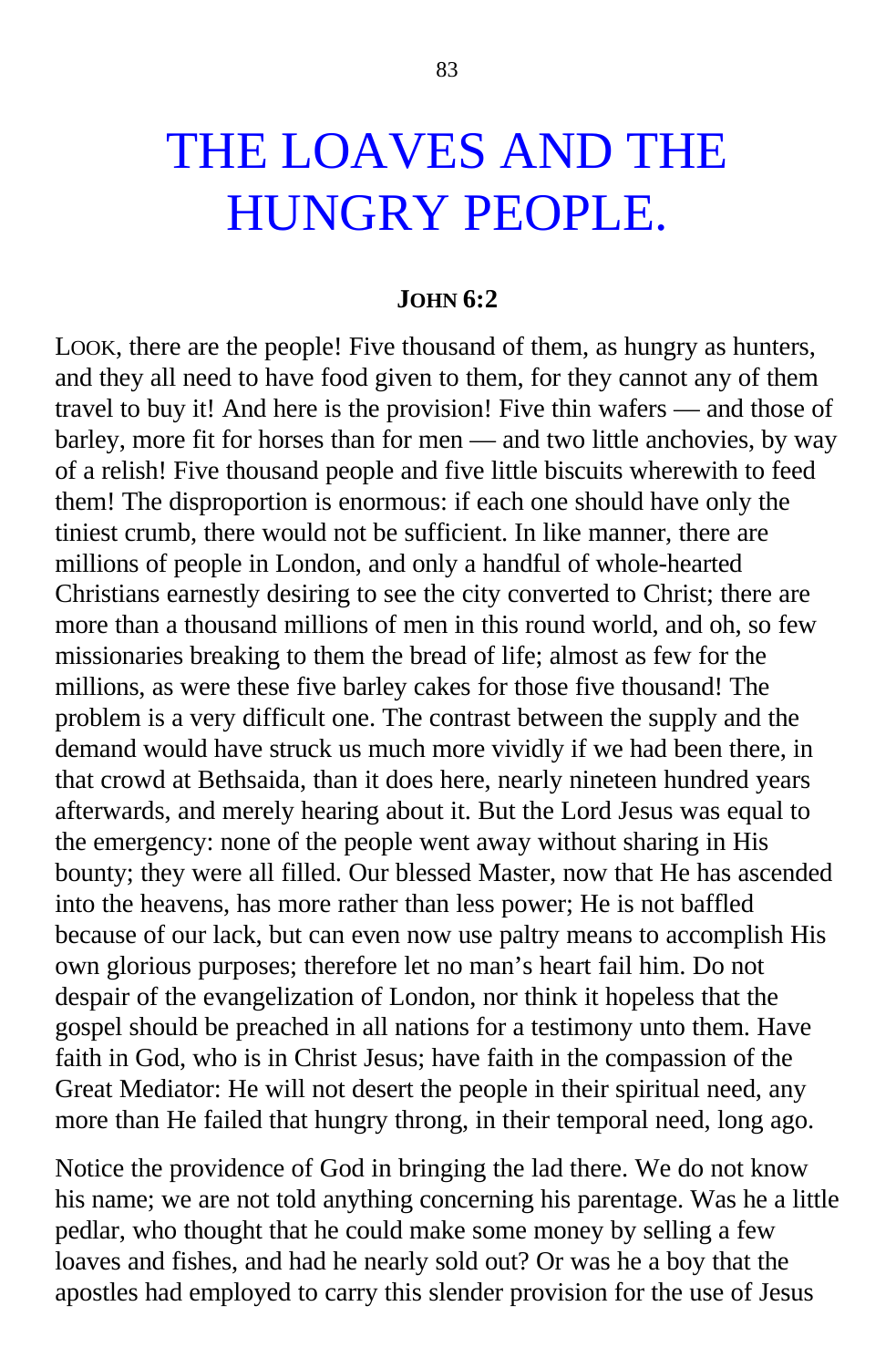and His friends? We do not know much about him; but he was the right boy in the right place that day. Be his name what it might, it did not matter; he had the barley loaves and fishes upon which the people were to be fed. Christ never is in need but He has somebody at hand to supply that need. Have faith in the providence of God. What made the boy bring the loaves and fishes I do not know. Boys often do unaccountable things; but bring the loaves and fishes he did; and God, who understands the ideas and motives of lads, and takes account even of barley loaves and fishes, had appointed that boy to be there. Again I say, believe in the providence of God. Mr. Stanley tells us; that, when he came out of that long journey of his through the forest, I think after a hundred and sixty days of walking in darkness, and found himself at last where he could see the sun, he felt that there was a special providence of God that had taken care of him. I am very glad that Mr. Stanley felt that it was the hand of God that had brought him out of the noisome shade; but I do not need to go to Africa to learn that we are beset behind and before by His goodness. Many of us have felt a special providence of God in our own bed-chambers; we have met with His hand in connection with our own children. .Yea, every day we are surrounded by tokens of His care. "Whoso is wise, and will observe these things, even they shall understand the lovingkindness of the Lord." "I am sure God took care of me," said one; *"for* as I was; going along a certain street, I slipped on a piece of orange-peel, and had what might have been a serious fall; yet I was not hurt in the least." To which his friend replied, "I am sure God has taken care of me; for I have walked along that street hundreds of times, and have never slipped on a piece of orange-peel, or on anything else."

Let us also believe in His providence with regard to the church of Christ He will never desert His people; He will find men when tie wants them. Thus it has ever been in the history of the saints, and thus it shall ever be. Before the Reformation there were many learned men who knew something of Christ's gospel; but they said that it was a pity to make a noise, and so they communed with one another and with Christ very quietly. What was wanted was some rough, bull-headed fellow who would blurt the gospel out, and upset the old state of things. Where could he be found? There was a. monk named Luther, who, while he was reading his Bible, suddenly stumbled on the doctrine of justification by faith; he was the man: yet when he went to a dear brother in the Lord, and told him how he felt, his friend said to him, *"Go* back to thy cell, and pray and commune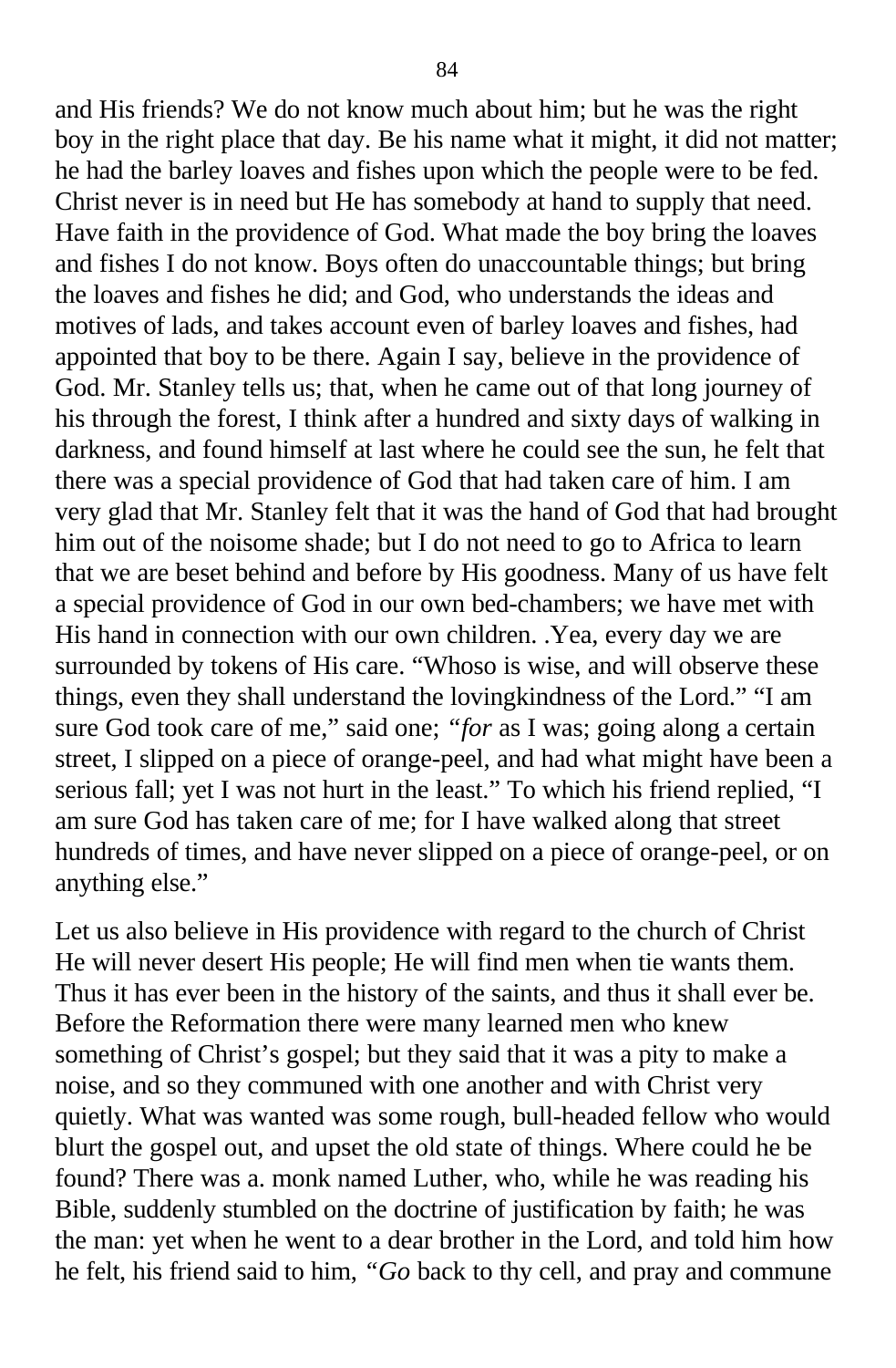with God, and hold thy tongue." But then, you see, he had a tongue that he could not hold, and that nobody else could hold, and he began to speak with it the truth that had I made a new mart of him. The God that made Luther, knew what He was at when He made him; He put within him a great burning fire that could not be restrained, and it burst forth, and set the nations on a blaze. Never despair about providence. There sits to-night, somewhere in a chimney corner in the country, a man who will turn the current of unbelief, and win back the churches to the Old Gospel. God never yet did come to a point of distress as to His truth but what suddenly one came forward, a David with a sling and a stone, or a, Samson with a jawbone, or a Shamgar with an ox-goad, who put to rout the adversaries of the Lord. "There is a lad here." The providence of God had sent him.

This lad with his loaves was brought into notice. When they were searching for all the provisions in the company, this obscure boy, that never would have been heard of else, was brought to the front, because he had his little basket of biscuits. Andrew found him out, and he carne and said to Jesus, "There is a lad here, which hath five barley loaves, and two small fishes." So, rest assured, that if you have the Bread of Life about you, and you are willing to serve God, you need not be afraid that obscurity will ever prevent your doing it. "Nobody knows me," says one. Well, it is not a very desirable thing that anybody should know you: those of us who are known to everybody would be very glad if we were not; there is no very great comfort in it. He who ,an work away for his Master, with nobody to see him but his Master, is the happiest of men. "I have only one hundred people to preach to," said a country pastor to me; and I replied, "If you give a good account of those hundred, you have quite enough to do." If all you have is very little — just that pennyworth of loaves and fishes — -use that properly, and you will do your Master service; and in due time, when God wants you, He knows where to find you. You need not put an advertisement in the paper; He knows the street you live in, and the number on the door. You need not go and push yourself to the front; the Lord will bring you to the front when He wants you; and I hope that you do not want to get there if He does not want you. Depend upon it, should you push forward when you are not required, He will put you back again. Oh, for grace to work on unobserved, to have your one talent, your five loaves and two fishes, and only to be noticed when the hour suggests the need, and the need makes a loud call for you.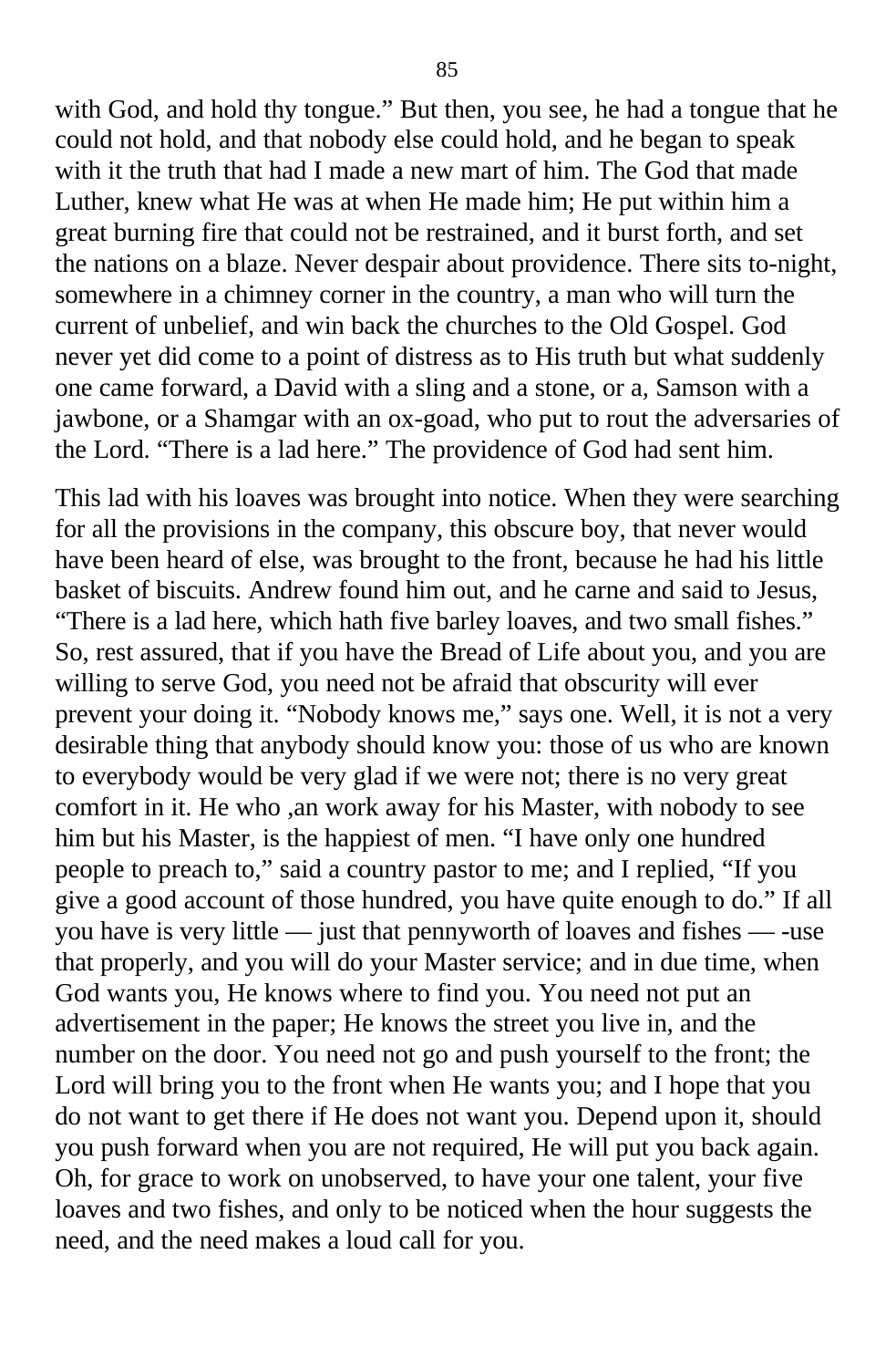When brought into notice, the loaves and fishes did not fare very well; they were judged insufficient for the purpose Andrew said, "What are they among so many?" The boy's; candle seemed to be quite snuffed out so small a stock — what could be the use of that? Now, I daresay that some of you have had Satan saying to you, "What is the use of your trying to do anything?" To you, dear mother, with a family of children, he has whispered, "You cannot serve God." He knows very well that, by sustaining grace, you can; and he is afraid of how well you can serve God if you bring up those dear children in His fear. He says to the colporteur over yonder, "You have not much ability; what can you do?" Ah, dear friend! he is afraid of what you can do, and if you will only do what you can do, God will, by-and-by, help you to do what now you cannot do. But the devil is afraid of even the little that you can do now; and many a child of God seems to side with Satan in despising the day of small things. "What are they among so many?" So few, so poor, so devoid of talent, what can any of us hope to do? Disdained, even by the disciples, it is small wonder if we are held in contempt by the world. The things that God will honor, man must first despise. You run the gauntlet of the derision of men, and afterwards you come out to be used of God.

Though seemingly inadequate to feed the multitude, the loaves and fishes would have been quite enough for the boy's supper, yet he appears to have been quite willing to part with them. The disciples would not have taken them from him by force; the Master would not have allowed it; the lad willingly gave them up to be the commencement of the great feast. ,Somebody might have said, "John, you know that you will soon be able to eat those five cakes and those two little fishes; keep them; get away into a corner: every man for himself." Is it not a good rule, "Take care of number one"? Yes, but the boy whom God uses will not be selfish. Am I speaking to some young Christian to whom Satan says, "Make money first, and serve God by-and-by; stick to business, and get on; then, after that, you can act like a Christian and give some money away," and so on? Let such a one remember the barley loaves and the fishes. If that lad had really wisely studied his own interests, instead of merely yielding with a generous impulse to the demand of Christ, he would have done exactly what he did; £o:: if he had kept the loaves, he would have eaten them, and there would have been an end of them; but now that he brings them to Christ, all 'those thousands of people are fed, and he gets as much himself as he would have had if he had eaten his own stock. -And then in addition he gets a share out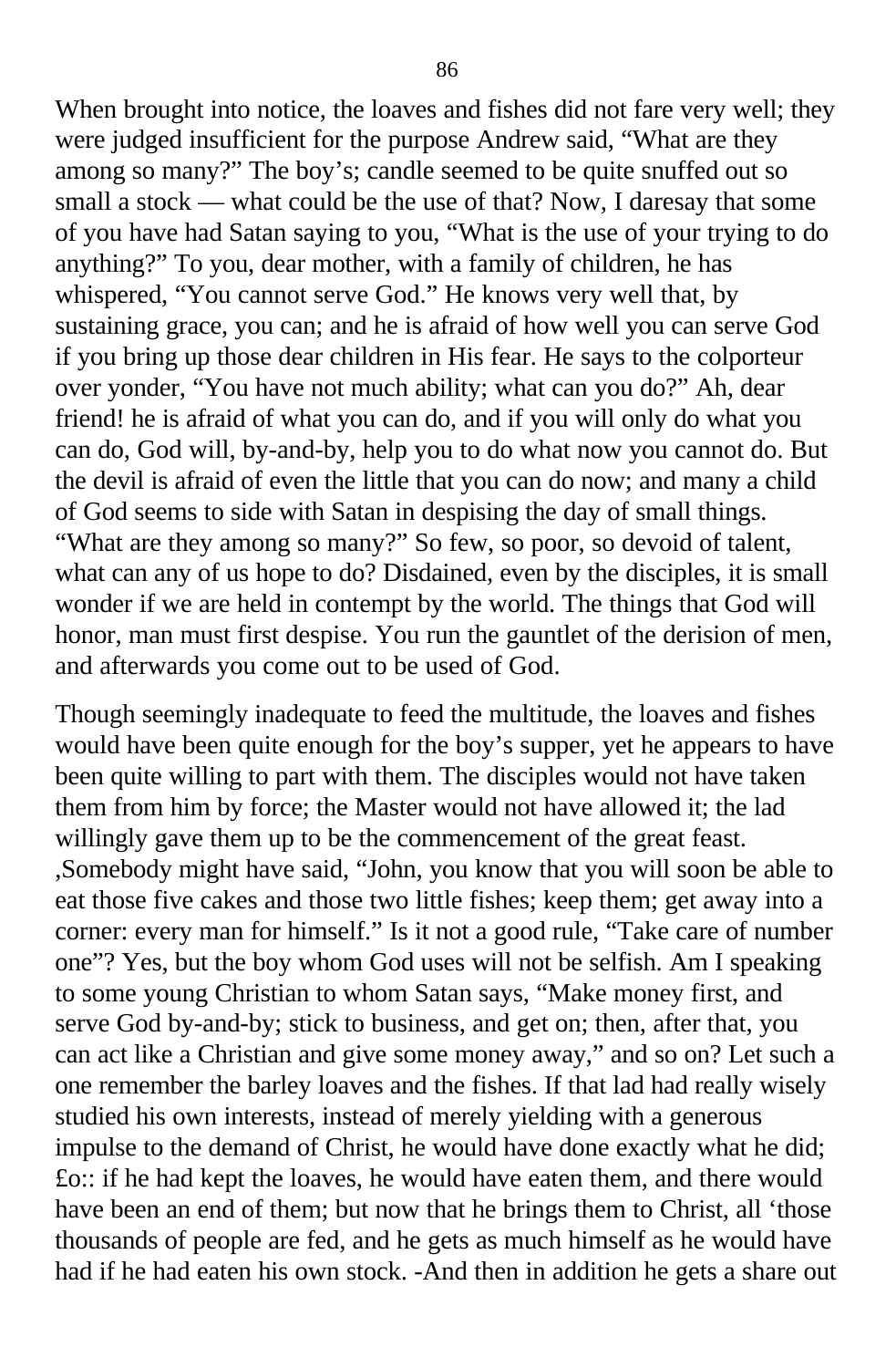of the twelve baskets full of fragments that remain. Anything that you take away from self and give to Christ is well invested; it will often bring in ten thousand per cent. The Lord knows how to give such a reward to an unselfish man, that he will feel that he that saves his life loses it, but he that is willing even to lose his life, and the bread that sustains it, is the man who, after all, gets truly saved.

This, then, is the history of these loaves. They were sent there through God's providence by a lad who was sought out and brought into notice. His stock-in-trade was despised, but he was willing to give it, whether it was despised or not. He would yield it to his Lord. Now, do you see what I am driving at? I want to get a hold of some of the lads, and some young men and young women — I will not trouble about your age, you shall be lads if you are under seventy — I want to get hold of you who think that you have very little ability, and say to you, "Come, and bring it to Jesus." We want you. Times are hard. The people are famishing. Though nobody seems to need you, yet make bold to come out; and who knows but that, like Queen Esther, you may have come to the kingdom for such a time as this? God may have brought you where you are to make use of you for the converting of thousands; but you must be converted yourself first. Christ will not use you unless you are first His own. You must yield yourself up to Him, and be saved by His; precious blood, and then, after that, come and yield up to Him all the little talent that you may have, and pray Him to make as much use of you as He did of the lad with the five barley cakes.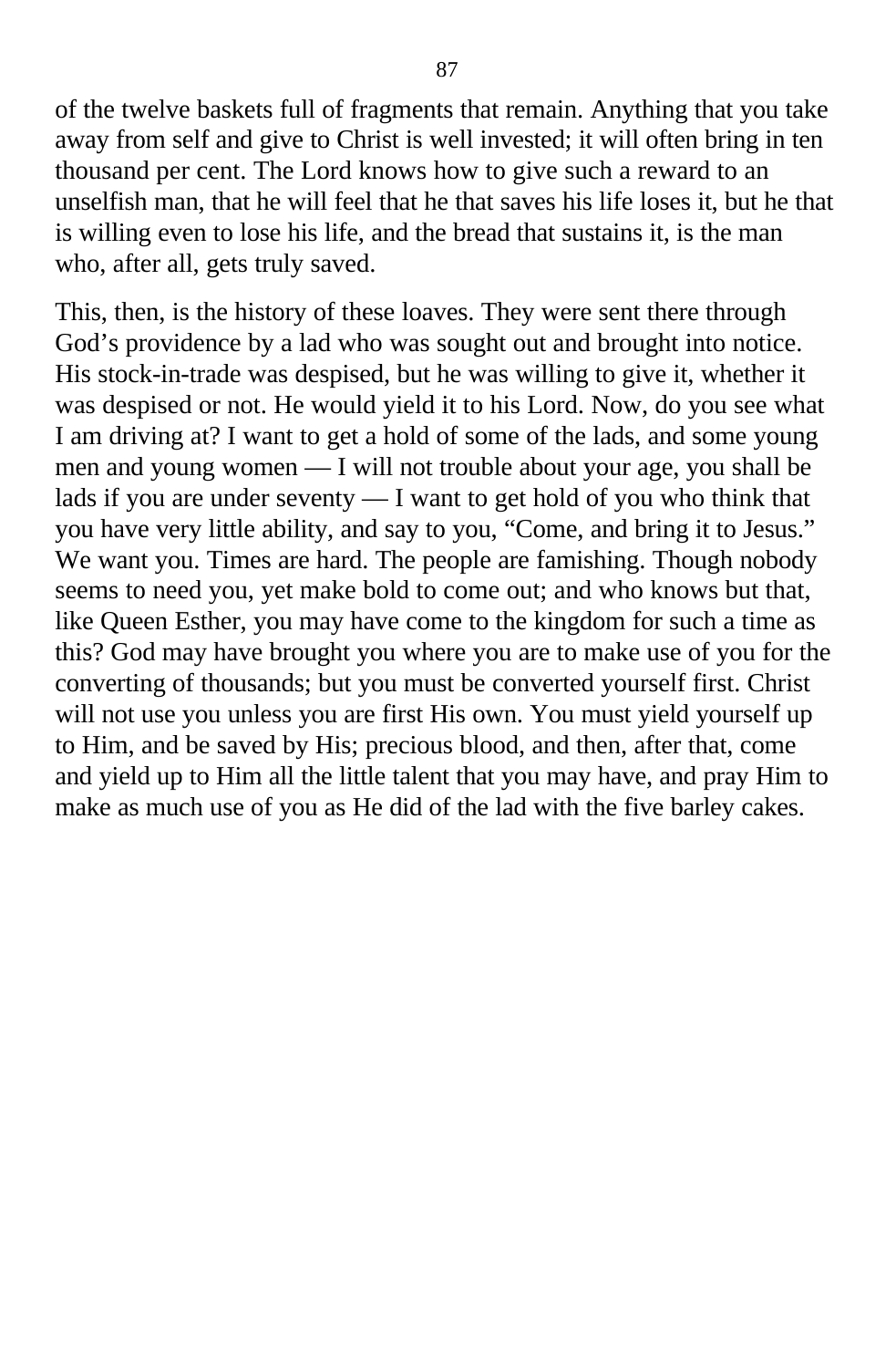# THE LAD'S LOAVES AND CHRIST'S POWER.

HENCEFORTH these loaves do not so much suggest the thought of the lad's sacrifice as of the Savior's power. Is it not a wonderful thing that. Christ, the living God, should associate Himself with our feebleness, with our want of talent, with our ignorance, with our little faith? And yet tie does so. If we are not associated with Him, we can do nothing; but when we come into living touch with Him, we can do all things. Those barley loaves in Christ's hands become pregnant with food for all the throng. Out of His hands they are nothing but barley cakes; but in His hands, associated with Him, they are in contact with omnipotence.

Have you that love the Lord Jesus Christ thought of *this,* of bringing all that you possess to Him, that it may be associated with Him? There is that brain of yours; it can be associated with the teachings of His Spirit there is that heart of yours; it can be warmed with the love of God there is that tongue of yours; it can be touched with the live coal from off the altar there is that manhood of yours; it can 'be perfectly consecrated by association with Christ. Hear the tender command of the Lord, "Bring them hither to Me," and your whole life will be transformed. I do not say that every man of common ability can rise to high ability by being associated with Christ through faith; but I do say' this, — that his ordinary ability, in association with Christ, will become sufficient for the occasion to which God in providence has called him. I know that you have been praying, and saying, "I have not this, and I cannot do that." Stay not to number your deficiencies; bring what you have, and let all that you are, body, soul, and spirit, be associated with Christ. Although He will not bestow upon you new faculties, the faculties you have will have new power, for they will come into a new condition towards Him; and what may not be hoped for by association with such wisdom and might?

They were transferred to Christ. A moment ago they belonged to this lad, but now they belong to Christ. "Jesus took the loaves." He has taken possession of them; they are His property. Oh, Christian people, do, you mean what you say when you declare that you have given yourself to Christ? If you have made a full transfer, therein will lie great power for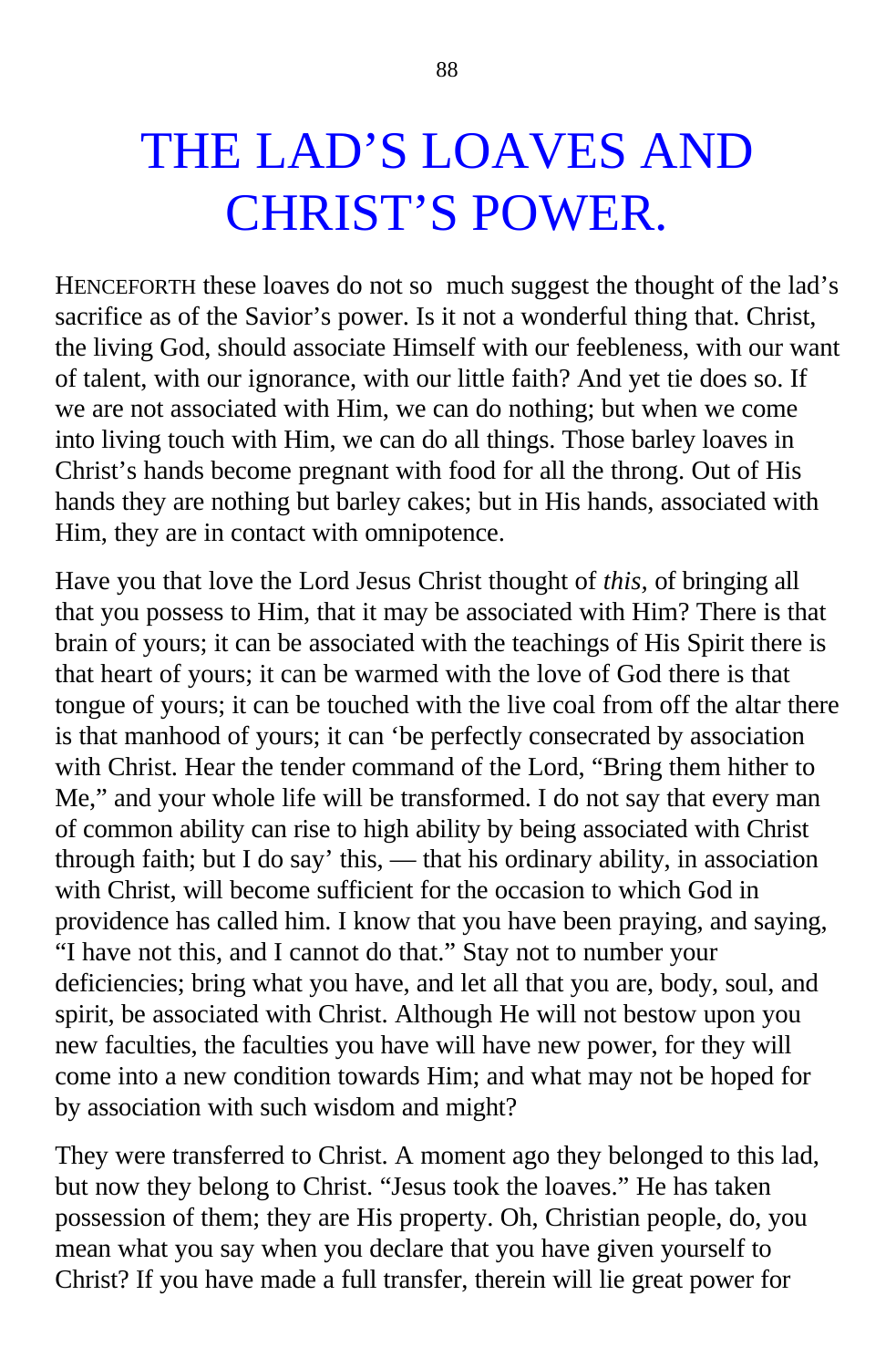usefulness. But do not people often say, "If I might make some reserve"? "What meaneth then this bleating of the sheep in mine ears, and the lowing of the oxen which I hear?" What about that odd thousand that you put in the Funds the other day? What about the money saved up for a new bonnet?

Oh, that we had more real putting of the loaves into Christ"; hands! The 'time that you have not used for self, but given to Christ; the knowledge that you have not stored, as in a reservoir, but given to Christ; the ability that you have not wielded for the world, but yielded to Christ; your influence and position, your money and home, all put into Christ's hands, and reckoned to be not your own, but to be His henceforth; this is the way in which London's need will be met, and the 'world's hunger will be satisfied. But we are staggered at the very outset by the lack of this complete dedication of everything to Christ.

As these loaves were given to Jesus, so they were accepted by .Jesus. They were not only dedicated, they were also consecrated. Jesus took the five barley loaves, Jesus took the two little fishes, and in doing so He seemed to say, "These will do for Me." As the Revised Version has it, "Jesus *therefore* took the loaves." Was there any reason why tie should? Yes, because they were brought to Him; they were willingly presented to Him; there was a need of them, and He could work with them, "therefore" lie took the loaves. Children of God, if Christ has ever made use of you, you have often stood and wondered however the Lord could accept you; but there was a *therefore* in it. He saw that you were willing to win souls He saw the souls needed winning, and He used you, even *you.* Am I not now speaking to some who might be of great service if they yielded themselves unto Christ, and Christ accepted them, and they became accepted in the Beloved? Only five barley cakes, but .Jesus accepted them; only two small fishes, brought by a little lad, but the great Christ accepted them, and they became His own.

These loaves and fishes were blessed by Christ, as He lifted up His eyes, and gave thanks to the Father for them. Think of it. For five little cakes and two sprats Christ gave thanks to the Father; apparently a meager cause for praise, but Jesus knew what He could make of them, and therefore gave thanks for what they would presently accomplish. "God loves us," says Augustine, *"for* what we are becoming." Christ gave thanks for these trifles because He saw where unto they would grow. Do you not think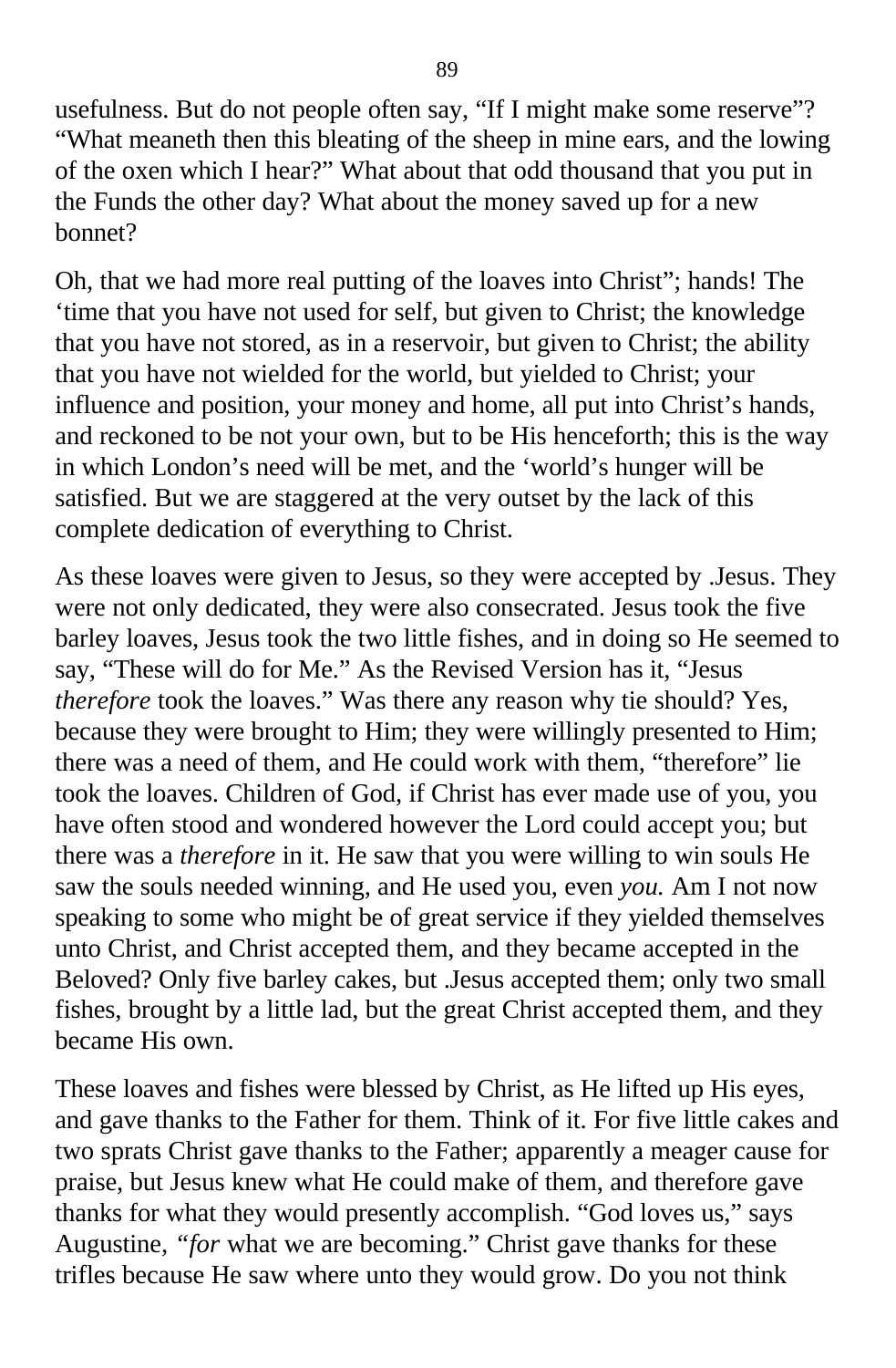that, having thanked the Father, He also thanked the boy? And in after years these words of gratitude would be ample recompense for such a tiny deed. Like the woman who cast in the two mites to the treasury, he gave his all, and doubtless was commended for the gift. Though high in glory today, Christ is still grateful when such offerings are made to Him still He thanks His Father when, with timid, trembling hands, we offer to Hint our best, our all, however small; still is His heart gladdened when we bring Him our scanty store that it may be touched by His dear hand, and blessed by His gracious lips. He loves us, not for what we, are, but for what He will yet make us; He blesses our offerings, not for their worth, but because His power will yet make them worthy of His praise. May the Lord thus bless every talent that you have! May He bless your memory; may He bless your understanding; may He bless your voices; may He bless your hearts; may He bless your heads; may He bless you all and evermore! When He puts a blessing into the little gift and into the little grace that we have, good work begins and goes on to perfection.

And when the loaves had been blessed, the next thing was, they were increased by Christ. Peter takes one, begins to break it, and as he breaks it, he has always as much in his hand as he started with. "Here, take a bit of fish, friend," says he. He gives a whole fish to that man, he has a whole fish left. So he gives it to another, and another, and another, and goes on scattering the bread and scattering the fish everywhere, as quickly as he can; and when he has done, he has his hands just as full of fish and as full of bread as ever. If you serve God you will never run dry. He who gives you something to say one Sunday will give you something to say another Sunday. Some very learned brethren are like the great tun of Heidelberg; they can hold so much wine that there is enough to swim in, but they put in a tap somewhere up at the top, and you never get much out. Mine is a very small barrel indeed, but the tap is down as low as it cart be; and you can get more liquor out of a small tub, if you empty it, than you can out of a big vat if you are only permitted to draw a little from the top. This boy gave all his loaves, and all his fish — not much, truly — but Christ multiplied it. Be like him, give your all; do not think of reserving some for another occasion. If you are a preacher, do not think of what you will preach about the next time; think of what you are going to preach about now. It is always quite enough to get one sermon at a time you need not have a store; because if you get a lot piled away somewhere, there will be a stale odor about them. Even the manna that came down from heaven bred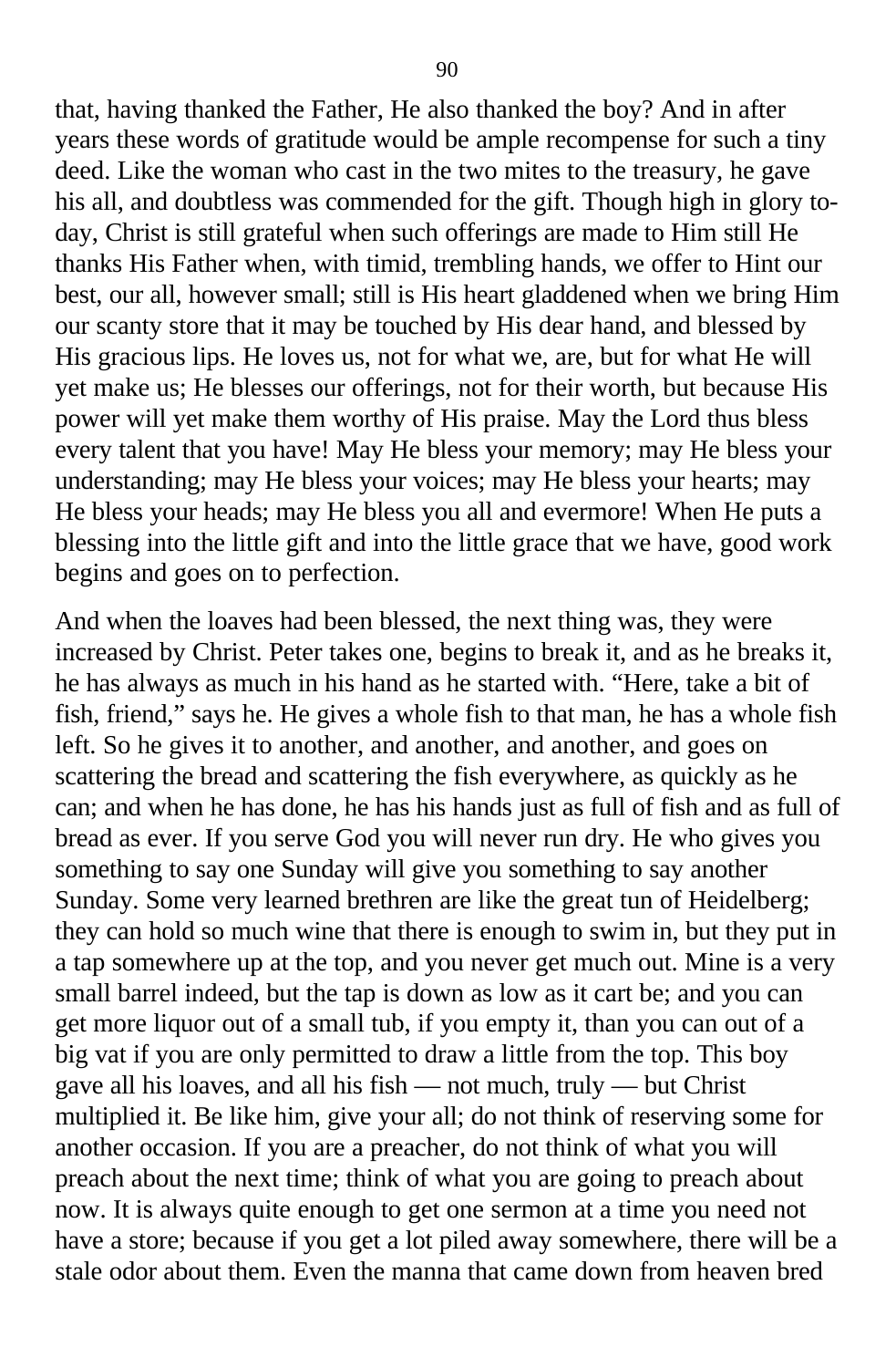worms and stank; so will your best sermons, even if the message is Godgiven; and if it does not come down from heaven, but from your own brain, it will go bad still more quickly. Tell the people about Christ. Lead them 'to Jesus, and do not trouble about what you will say next time, but wait till next time comes, and it shall be given you in the same hour what you shall speak.

Christ's additions; mean subtraction; and Christ's subtractions mean additions. He gives that we may give away. He multiplied as soon as ever the disciples began to distribute; and when the distribution ended, the multiplication ended. Oh, for the grace to go on distributing! If you have received thee truth from Christ, tell it out! God will whisper it in your ear, and tell it in; but if you stop the telling out, if you cease the endeavor to bless others it may be that God will no more bless you, nor grant you again the communion of His face.

Putting all this together, if we all would bring our loaves and fishes to the Lord Jesus Christ, He would take them, and make them wholly His own. Then, when He should have blessed them, He would multiply them, and He would bid us distribute them and we could yet meet the needs of London, and the needs of the whole world even to the last man. A Christ who could feed five thousand can feed five millions. There is no limit. When once you get a miracle, you may as well have a great one. Whenever I find the critics paring down miracles, it always seems to me very poor work; for if it is a miracle, it is a miracle; and if you are in for a penny, you may as well be in for a pound. If you can believe that Christ can feed fifty, then you can believe that He can feed five hundred, five thousand, five millions, five hundred millions, if so it pleases Him.

A great deal of misery was removed by the lad's basketful of barley cakes. These poor people were famished; they had been with Christ all day, and had had nothing to eat; and had they been dispersed as they were, tired and hungry, many of them would have fainted by the way; perhaps some would even have died. Oh, what would we give if we might but alleviate the misery of this world! I remember the Earl of Shaftesbury saying, "I should like to live longer. I cannot bear to go out of the world while there is so much misery in it. And you know how that dear saint of God laid himself out to look after the poor, and the helpless, and the needy, all his days. Perhaps I speak to some who never woke up yet to the idea that, if they were to bring their little all to Christ, He could make use of it in alleviating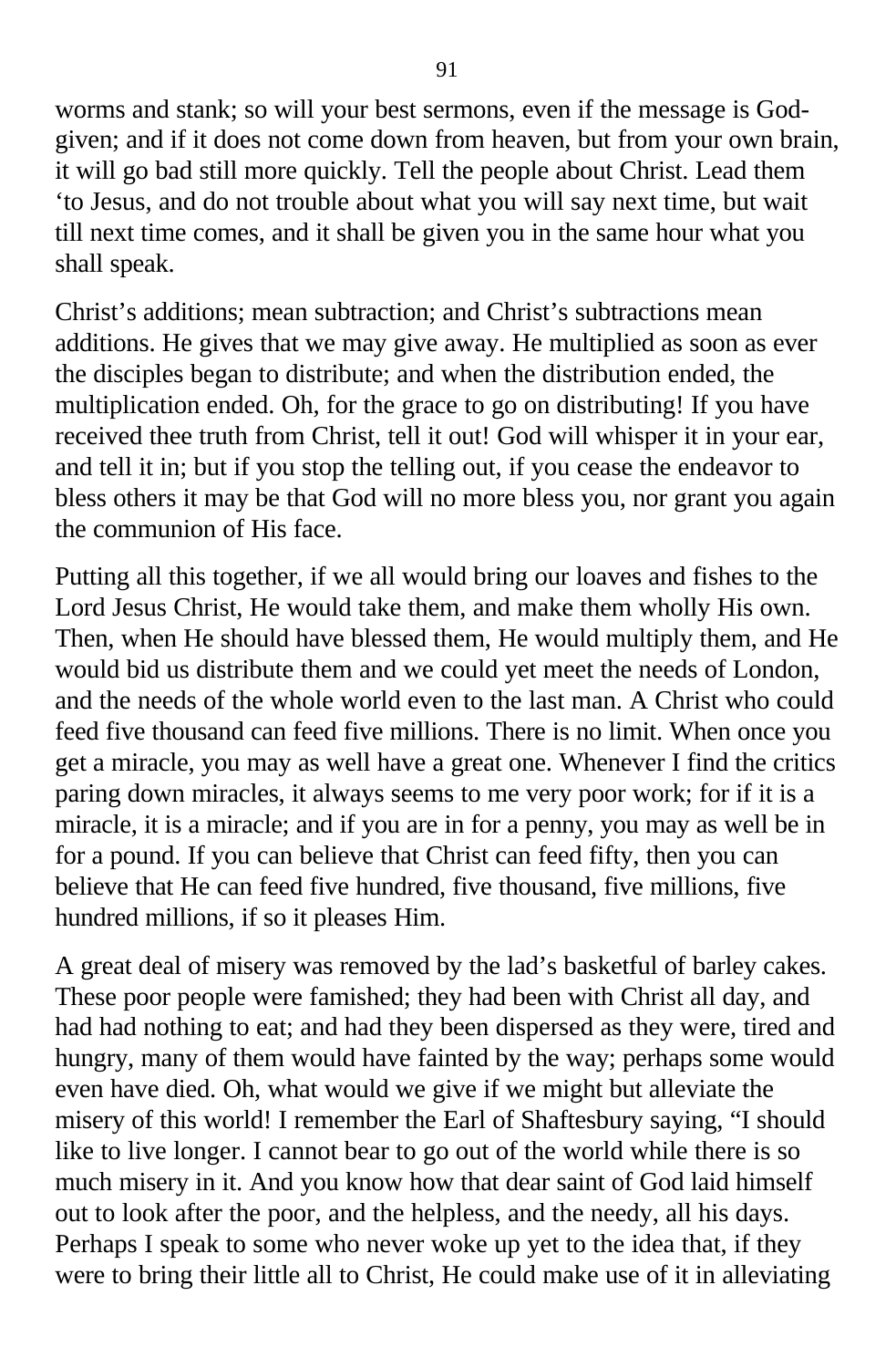the misery of many a wounded conscience, and that awful misery which will come upon men if they die unforgiven, and stand before the judgment bar of God without a Savior. Yes, young man, God can make you the spiritual father of many. As I look back upon my own history, little did I dream when first I opened my mouth for Christ, in a very humble way, that I should have the honor of bringing thousands to Jesus. Blessed, blessed be His name. He has the glory of it. But I cannot help thinking that there must be some other lad — such a one as I was, whom He may call by His grace to do service for Him. When I had a letter sent to me by the deacons of the church at New Park Street, to come up to London to preach, I sent it back by the next post, telling them that they had made a mistake, that I was a lad of nineteen years of age, happy among a very poor and lowly people in Cambridgeshire, who loved me, and that I did not imagine that they could mean that I was to preach in London. But 'they returned it to me, and said that they knew all about it, and I must come. Ah, what a story it has been since then, of the goodness and lovingkindness of the Lord? 'You must not think that God picks out all the very choice and particularly fine persons. It is not so in the Bible; some of those that He took were very rough people; even the first apostles were mostly fishermen. Paul was; an educated man, but he was like a lot out of the catalogue, one born out of due time; the rest of them were not so, but God used them; and it still pleases God, by the base things and things that are not, to bring to nought the things that are. I do not want you to think highly of yourself; your cakes are only five, and they are barley, and poor barley at that; and your fish are very small, and there are only two of them. I do not want you to think much of them, but think much of Christ, and believe that, whoever you may be, if He thought it worth His while to buy you with His blood, and is willing to make some use of you, it is surely worth your while to come and bring yourself, and all that you have, to Him who is thus graciously ready to accept you. Put everything into His hands, and let it be said of you, "And Jesus took the loaves." It is a part of the history of the loaves; that they assuaged a great mass of misery.

Jesus was glorified; for the people said, "He is a prophet." The miracle of the loaves carried them back to the wilderness, and to the miracle of the manna; they remembered that Moses had said, "The Lord thy God will raise up unto thee a Prophet from the midst of thee of thy brethren, like unto me." For this Deliverer they longed, and as the bread increased so grew their wonder, until in the swelling cakes they saw the finger of God,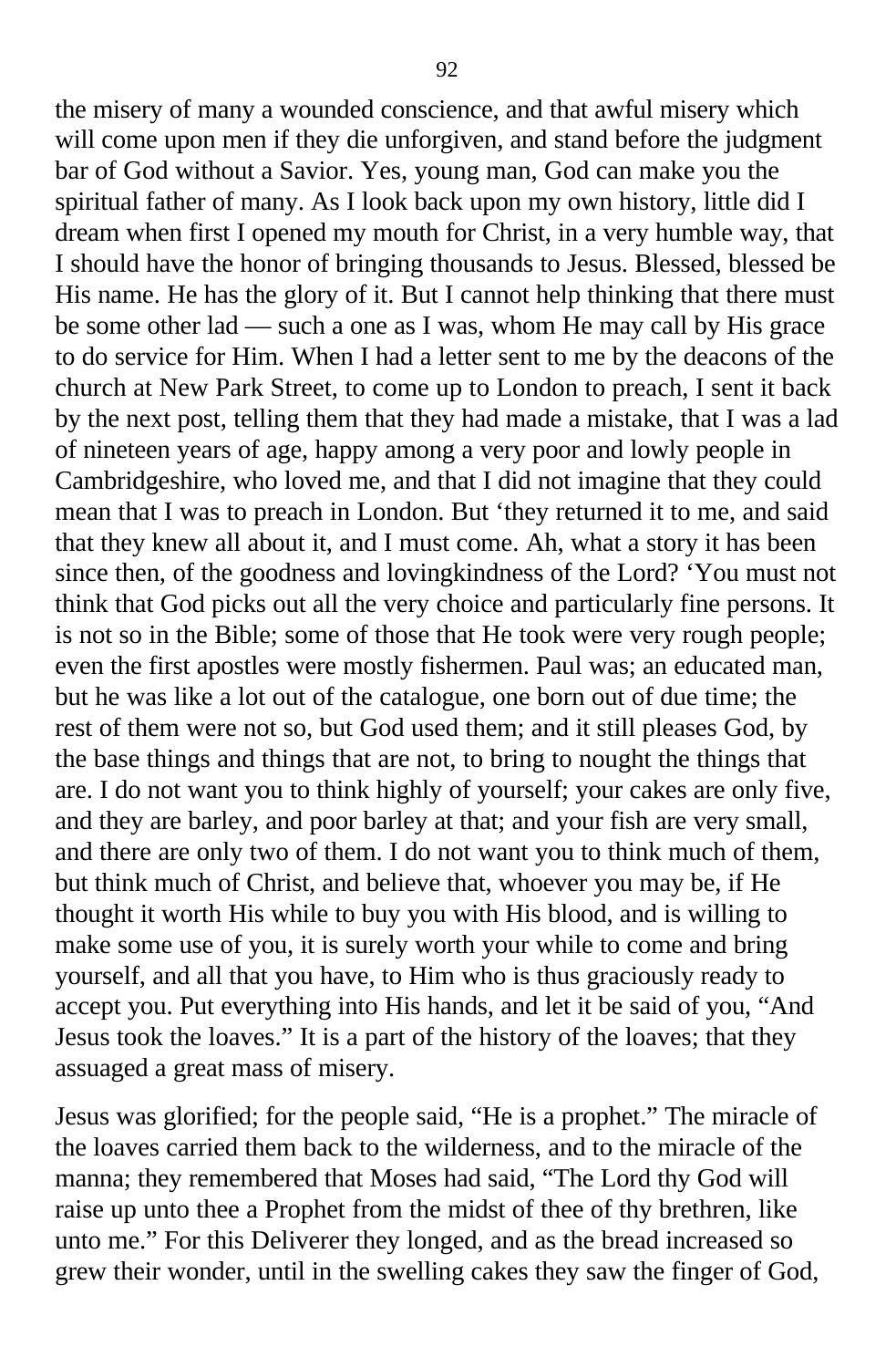and said, "This is of a truth that Prophet that should come into the world." That little lad became, by his loaves and fishes, the revealer of Christ to all the multitude; and who can tell, if you give your loaves to Christ, whether thousands may not recognize him as the Savior because of it? Christ is still known in the breaking of bread.

When the feast was finished, there were fragments to be gathered. This is a part of the history of the loaves — they were not lost they were eaten, but they were there; people were filled with them, but yet there was more of them left than when the feast began. Each disciple had a basketful to carry back to his Master's feet. Give yourself to Christ, and when you have used yourself for His glory, you will be more able to serve Him than you are now; you shall find your little stock grow as you spend it. Remember Bunyan's picture of the man who had a roll of cloth. He unrolled it, and he cut off so much for the poor. Then he unrolled it, and cut off some more, and the more he cut it, the longer it grew. Upon which Bunyan remarks —

#### *"There was a man, and some did count him mad; The more he gave away, the more he had."*

It is certainly so with talent and ability, and with grace in the heart. The more you use it, the more there is of it. It is often so with gold and silver; the store of the liberal man increases, while the miser grows poor. We have an old proverb, which is as true as it is suggestive:" Drawn wells have the sweetest waters." So, if you keep continually drawing on your mind, your thoughts will get sweeter; and if you continue to draw on your strength, your strength will get to be more mighty through God. The more you do, the more you may do, by the grace of the Ever-blessed One!

These loaves had a record made about them. There is many a loaf that has gone to a king's table and yet never been chronicled; but this boy's five cakes and two little fishes have got into the Bible; and if you look, you will find the barley cakes in Matthew, you will find the barley cakes in Mark, you will find the barley cakes in Luke, you will find the barley cakes in John. To make quite sure that we should never forget how much God can do with little things, this story is told four times over, and it is the only one of Christ's miracles which has such an abundant record.

Let us put it to the test. You young people who have lately joined the church, do not be long before you try to do something for Christ. You that have for a long time been trusting Christ, and have never yet begun to